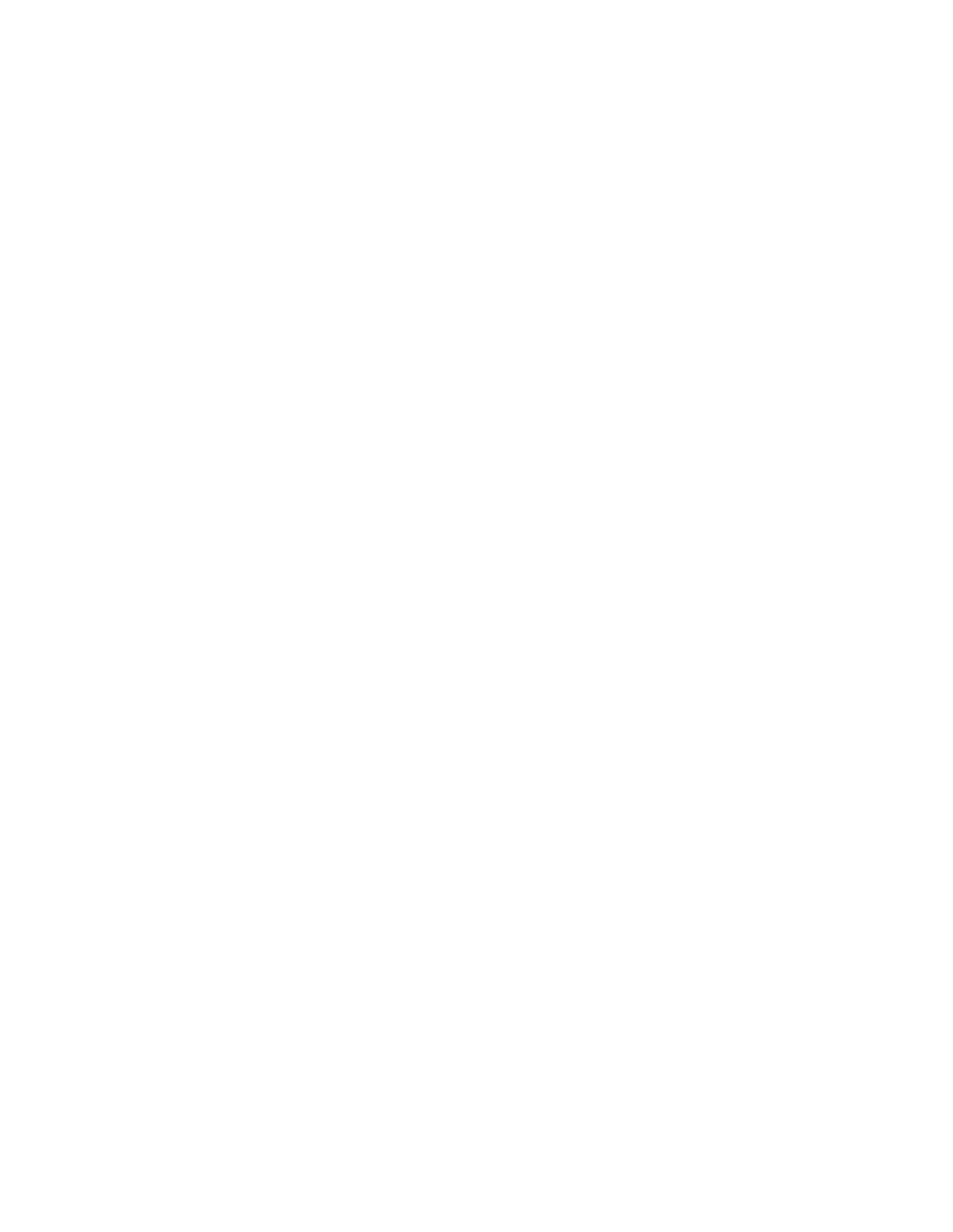

# DEBT MANAGEMENT **REPORT**

2001–2002

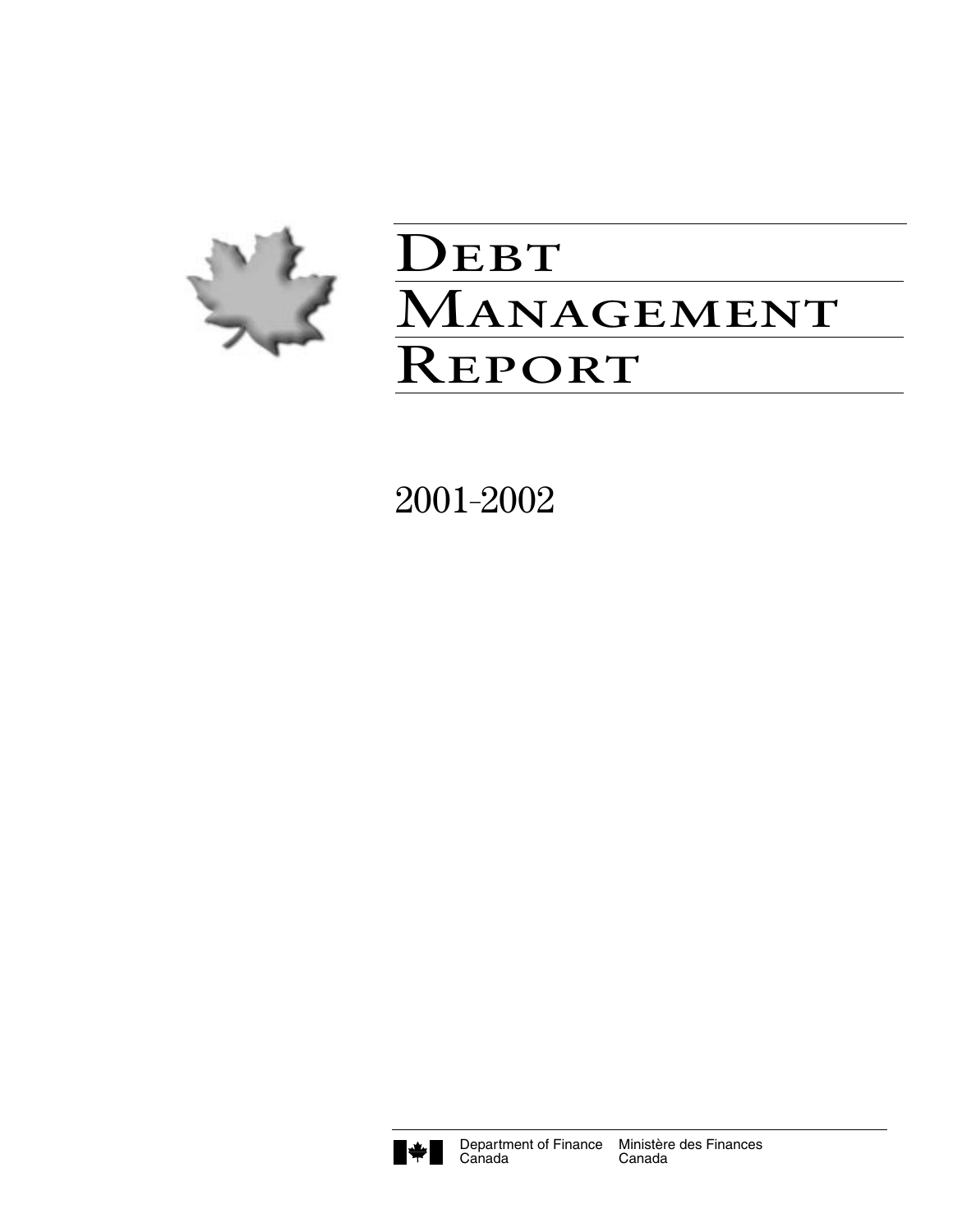# **© Her Majesty the Queen in Right of Canada (2002) All rights reserved**

All requests for permission to reproduce this document or any part thereof shall be addressed to Public Works and Government Services Canada.

Available from the

Distribution Centre Department of Finance Canada Room P-135, West Tower 300 Laurier Avenue West Ottawa, Ontario K1A 0G5 Tel: (613) 943-8665 Fax: (613) 996-0901

#### **Price: \$10.70 including GST**

This document is available free on the Internet at www.fin.gc.ca

*Cette publication est également disponible en français.*

Cat. No.: F2-106/2002E ISBN 0-660-18975-5

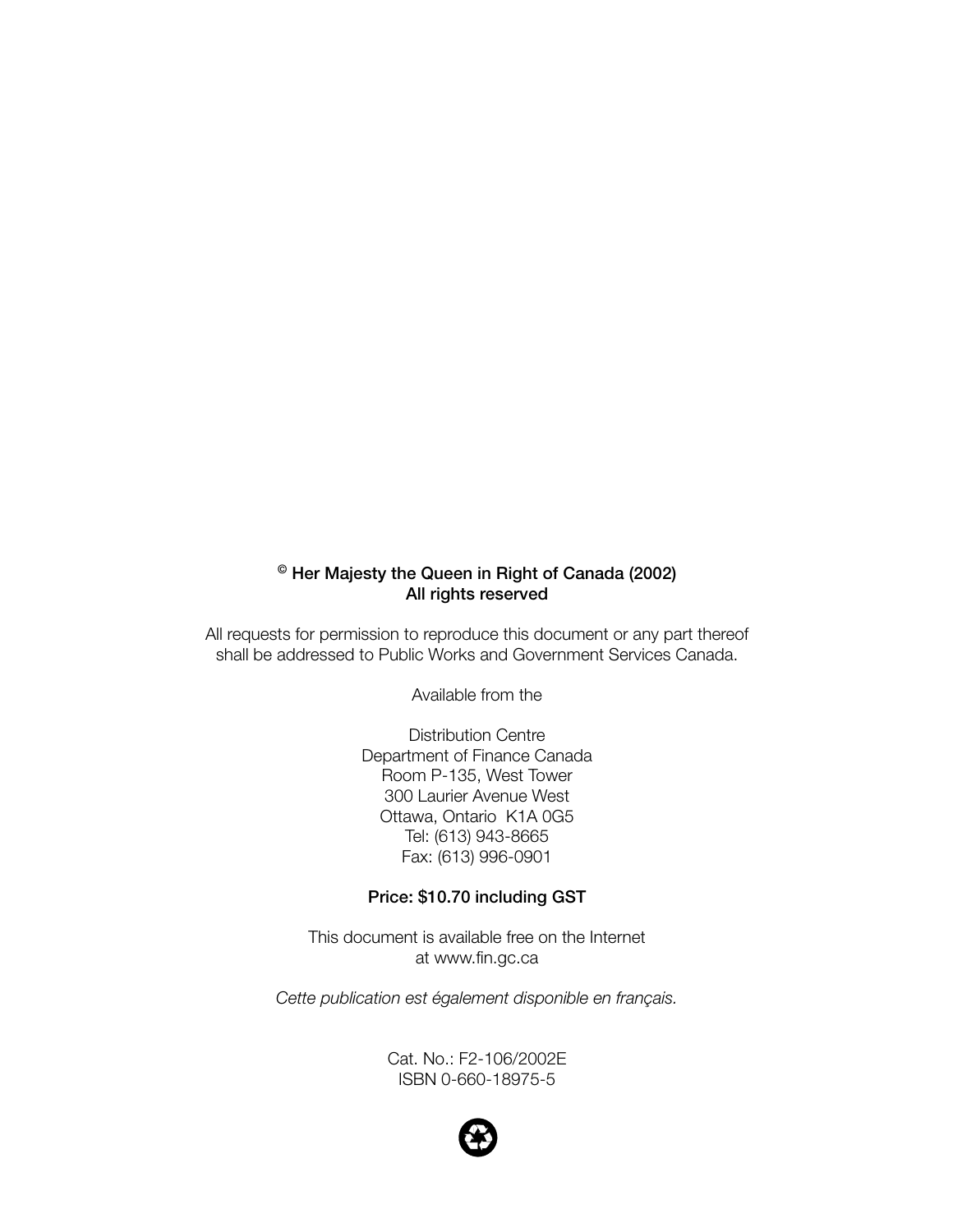# *Table of Contents*

|                                                 | $\overline{5}$ |
|-------------------------------------------------|----------------|
|                                                 | $\overline{7}$ |
|                                                 | 9              |
|                                                 | 10             |
|                                                 | 10             |
|                                                 | 10             |
|                                                 | 11             |
|                                                 | 12             |
|                                                 | 13             |
|                                                 | 16             |
|                                                 | 17             |
|                                                 | 17             |
|                                                 | 17             |
|                                                 | 18             |
|                                                 | 19             |
|                                                 | 20             |
| Fixed-Coupon Marketable Bonds and Bond Buybacks | 20             |
|                                                 | 21             |
|                                                 | 21             |
|                                                 | 22             |
|                                                 | 22             |
|                                                 | 22             |
|                                                 |                |
|                                                 |                |
| Foreign-Currency-Denominated Bonds              | 23             |
|                                                 | 23             |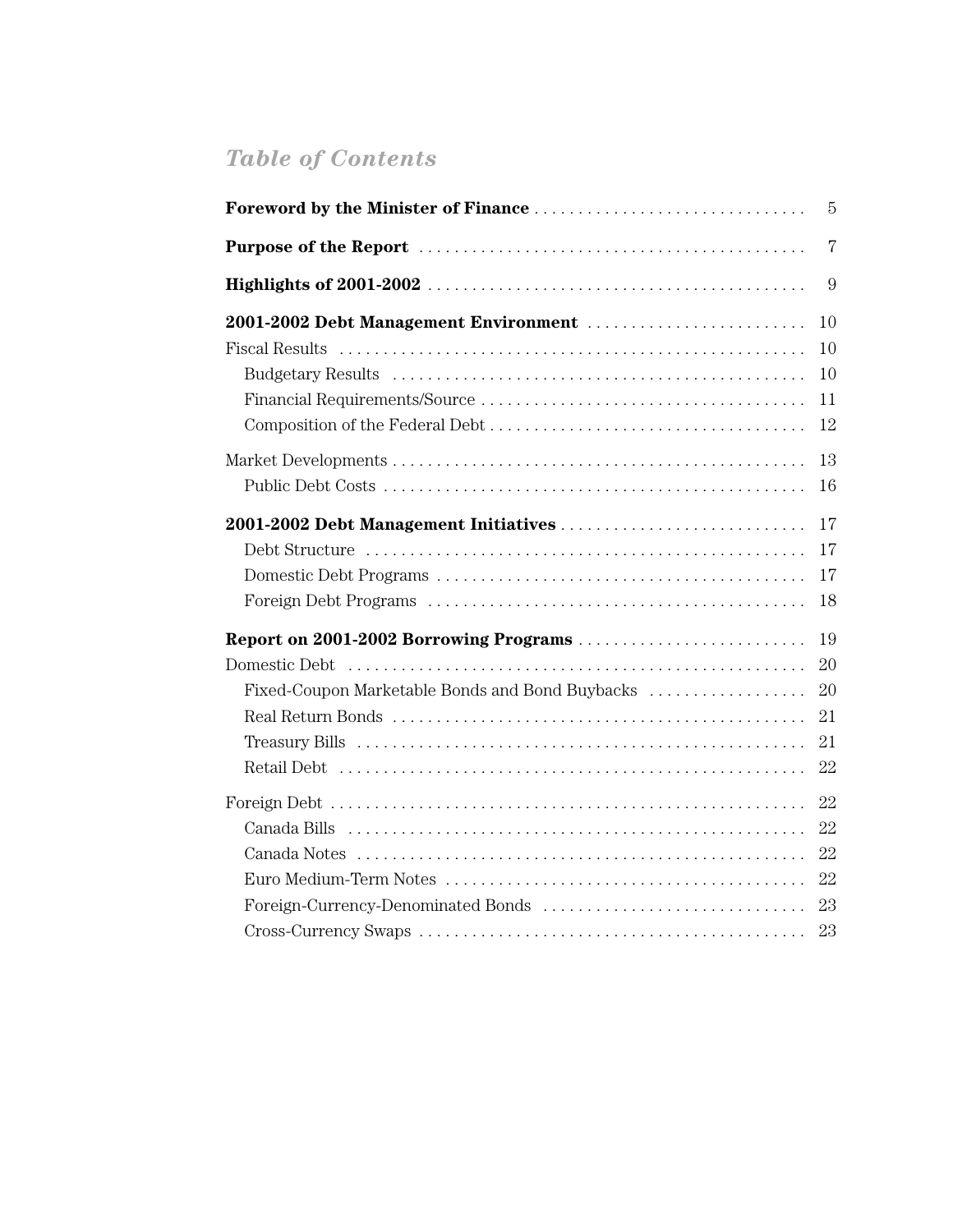|                                                                                                                       | 24 |
|-----------------------------------------------------------------------------------------------------------------------|----|
|                                                                                                                       | 25 |
|                                                                                                                       | 26 |
|                                                                                                                       | 29 |
| Pilot Cash Management Bond Buyback Program                                                                            | 29 |
|                                                                                                                       | 31 |
|                                                                                                                       | 31 |
|                                                                                                                       | 31 |
|                                                                                                                       | 32 |
|                                                                                                                       | 32 |
| Assessing the Cost/Risk Trade-Off - Measures and Targets                                                              | 33 |
|                                                                                                                       | 34 |
|                                                                                                                       | 35 |
|                                                                                                                       | 36 |
|                                                                                                                       | 37 |
|                                                                                                                       | 37 |
|                                                                                                                       | 39 |
|                                                                                                                       | 39 |
| Domestic Holdings of Government of Canada Debt                                                                        | 39 |
| Foreign Debt and Reserves Management Strategy                                                                         | 41 |
|                                                                                                                       | 41 |
| The Gap Between Foreign Currency Assets and Liabilities                                                               | 42 |
|                                                                                                                       | 43 |
|                                                                                                                       | 43 |
| New Collateralized Framework for Cash Balances                                                                        | 43 |
| Performance in 2001-2002 $\ldots \ldots \ldots \ldots \ldots \ldots \ldots \ldots \ldots \ldots \ldots \ldots \ldots$ | 44 |
|                                                                                                                       | 44 |
|                                                                                                                       |    |
| Annex 1: Federal Debt Management Framework                                                                            | 45 |
| <b>Annex 2: Government of Canada Market Debt Instruments </b>                                                         | 49 |
|                                                                                                                       | 53 |
|                                                                                                                       | 55 |
|                                                                                                                       |    |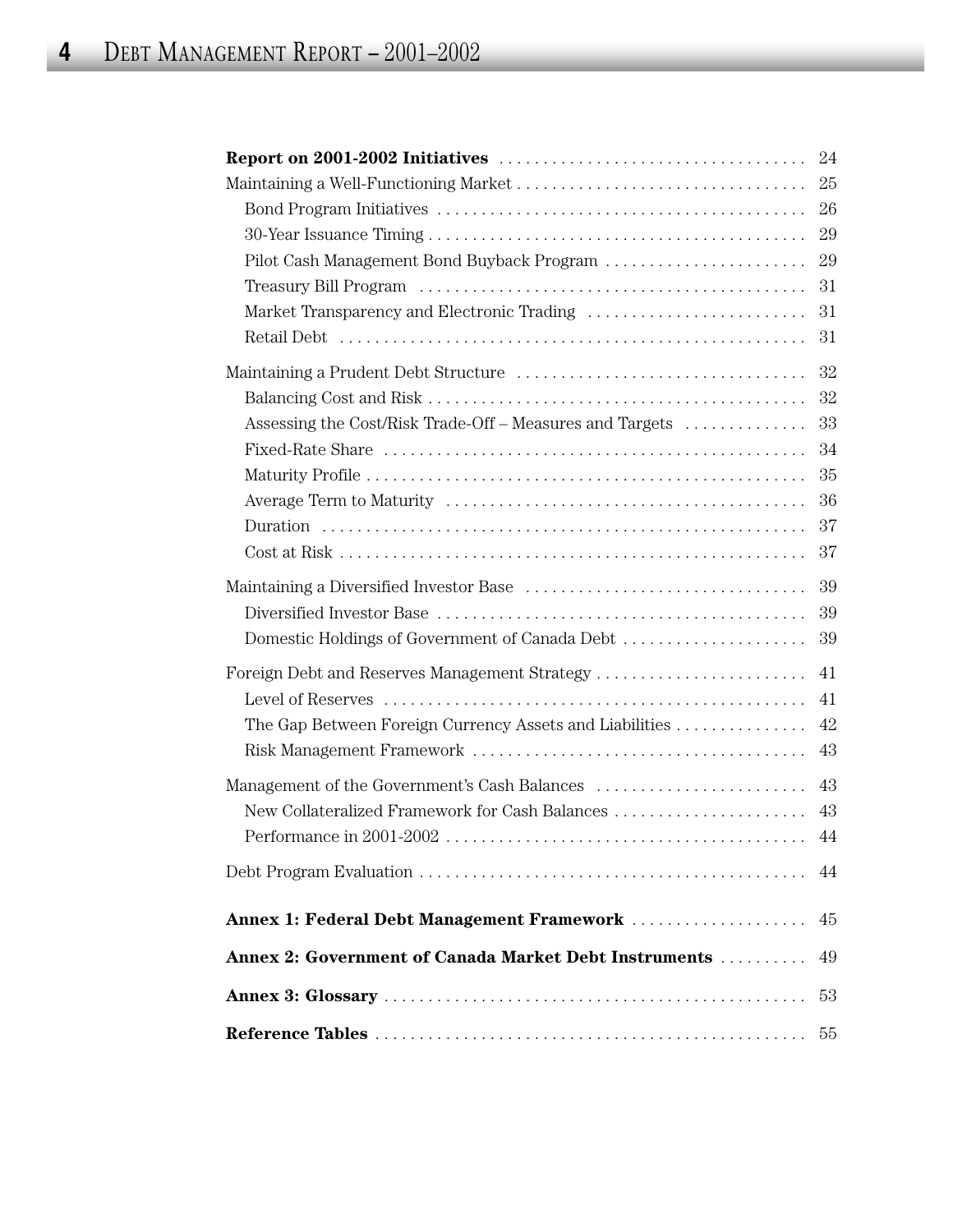# *Foreword by the Minister of Finance*

I am pleased to table before Parliament the *Debt Management Report* of the Government of Canada for fiscal year 2001-02. This report provides a detailed account of the federal government's debt operations – the largest component of net debt – including the composition of the debt, its distribution, and the mechanisms and activities that ensure its prudent management in the interests of Canadians.

In 2001-02 the federal government recorded its fifth consecutive budget surplus – the first time this has happened in 50 years. As with each of the preceding four years, this surplus went to reduce our net debt, including market debt. Over this period Canada's net debt has been reduced by almost \$47 billion, and our debt-to-GDP (gross domestic product) ratio now stands at just over 49 per cent, down from its peak of about 71 per cent in 1995-96.

These debt reduction efforts mean that the Government is paying \$3 billion less each year in interest service charges. These are funds that are now being used to meet the priorities of Canadians. As well, reducing our debt means that Canada is less vulnerable to interest rate shocks sparked by events beyond our borders.

Despite our progress in this area, there is more work to be done. Interest payments on our net debt, which account for almost 22 cents of every revenue dollar taken in by the Government, are still the largest single expenditure item in our budget.

For this reason, the Government remains fully committed to prudent management of the nation's finances. Sound financial management is a key part of our strategy to sustain an economic environment that can offer Canadians a better standard of living – more jobs and higher incomes – and a better quality of life.

This report is designed to provide Canadians with timely, comprehensive and transparent information about how the debt is managed so they can hold the Government accountable for its decisions – decisions that affect the long-term financial security of the nation and the well-being of individuals.

The Honourable John Manley, P.C., M.P. Minister of Finance Ottawa, December 2002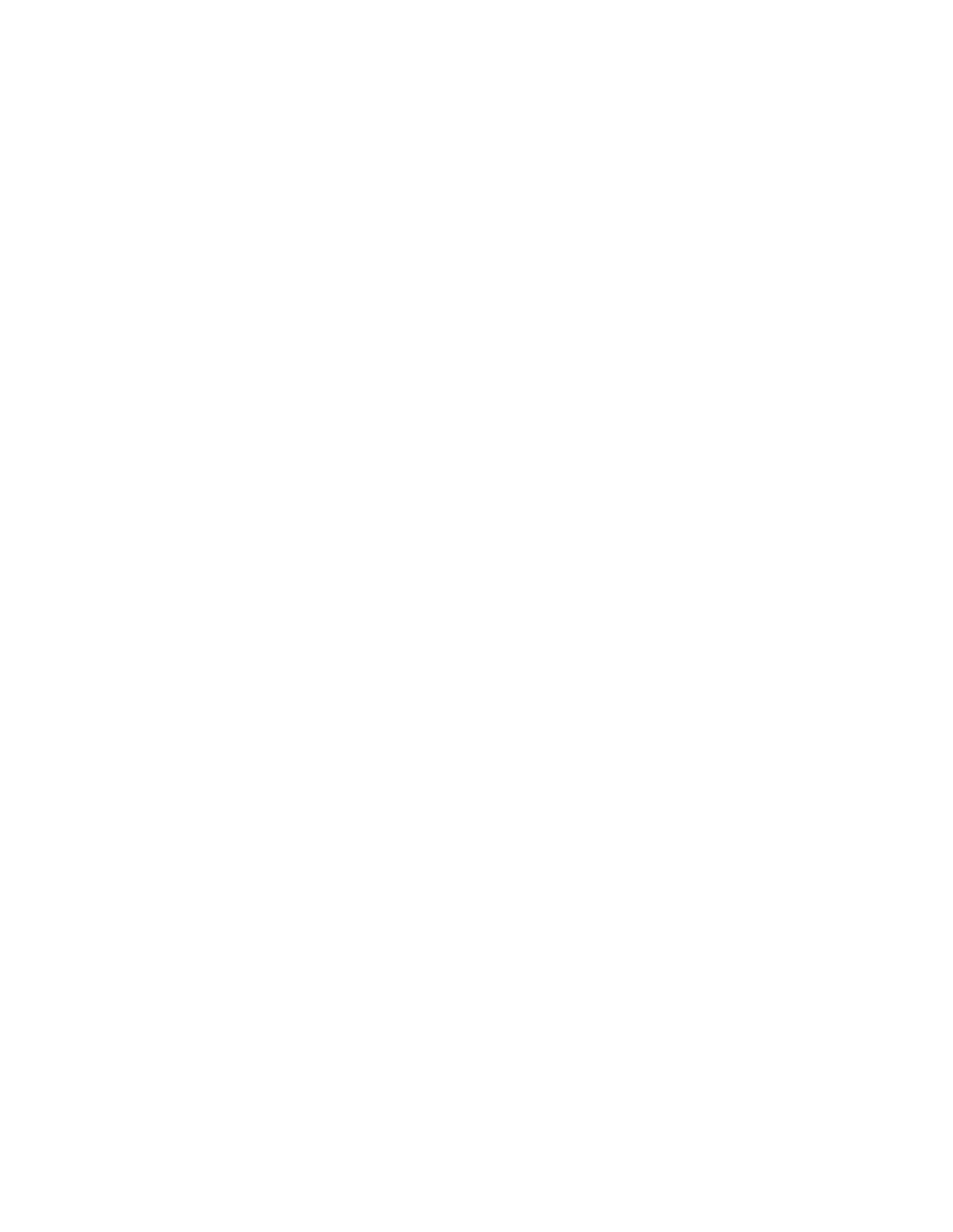# *Purpose of the Report*

The *Debt Management Report* provides a detailed account of the federal government's borrowing and cash management operations in the past fiscal year (April 1, 2001 to March 31, 2002).

Debt-servicing costs are the largest spending program of the federal government, and the effective management of the programs that give rise to these costs is important to all Canadians. This report provides a comprehensive account of the context within which the debt is managed, its composition and changes during the year, and actions taken on strategic initiatives set out in the 2001-02 *Debt Management Strategy*, which was published before the start of the fiscal year.

Timely and transparent information of this kind is of use to market participants and ensures public accountability. To this end, the *Debt Management Strategy* and the *Debt Management Report* are tabled annually in Parliament and are available on the Department of Finance Web site at www.fin.gc.ca.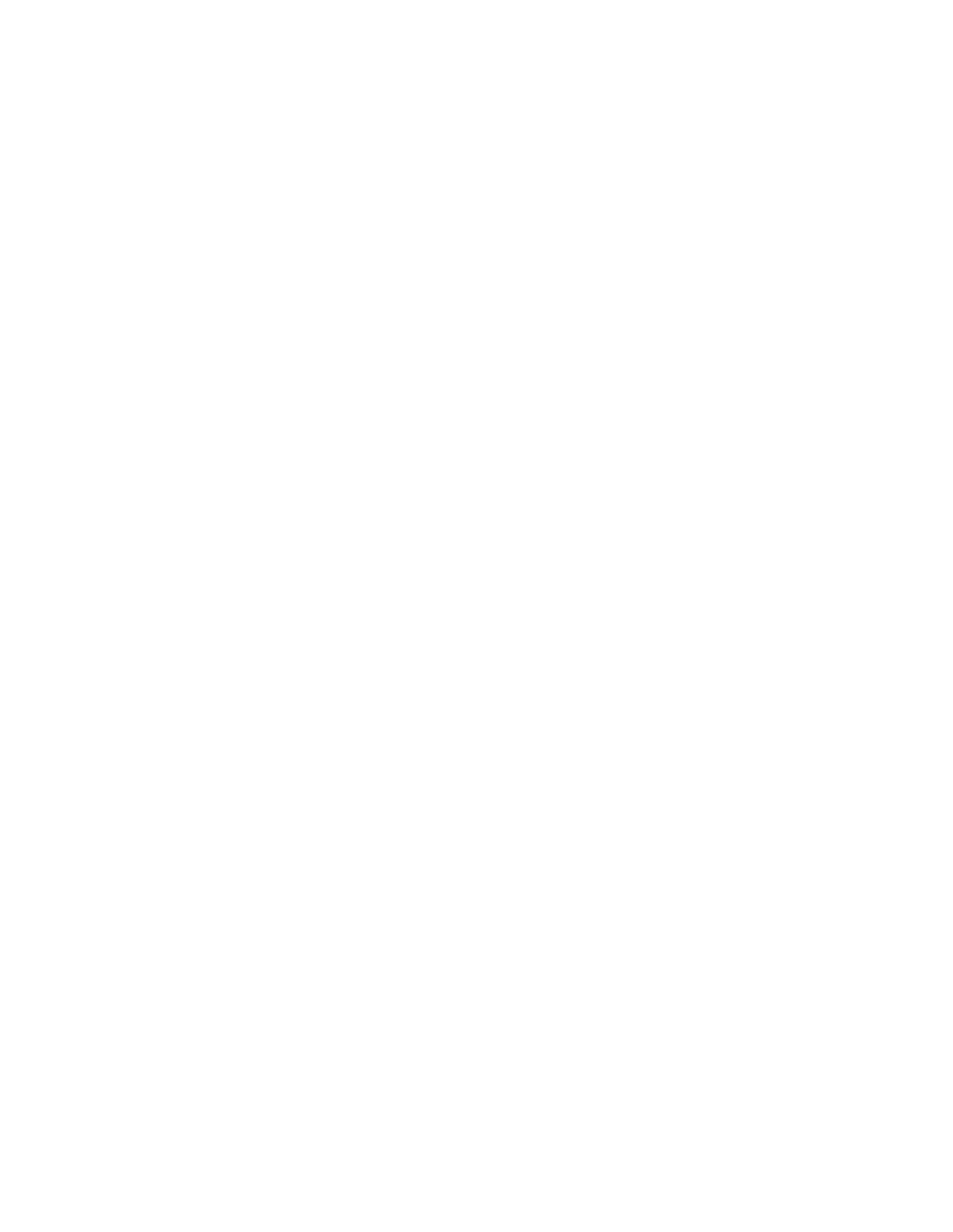In 2001-02 the federal government continued to reduce its level of indebtedness. The Government's net public debt was reduced to \$536.5 billion, which includes a \$5.8-billion reduction in interest-bearing debt, a \$3.0-billion decline in other liabilities and a \$0.1-billion increase in assets. Net public debt is down \$46.7 billion from its peak in 1996-97. Net public debt as a percentage of gross domestic product (GDP) dropped to 49.1 per cent in 2001-02 from a peak of 70.9 per cent in 1995-96. This is the sixth consecutive year in which the debt-to-GDP ratio has declined, and it is at its lowest level since 1984-85. This year alone debt-servicing charges were down \$4.4 billion as a result of the decline of \$5.8 billion in interest-bearing debt and a decline of 70 basis points, down to 6.9 per cent, in the average interest rate on that debt.

The Government's principal debt strategy objectives for 2001-02 continued to be the maintenance of low-cost, stable financing and the maintenance and enhancement of the functioning of the Government of Canada securities market. These objectives were reflected in a number of specific initiatives, which were set out in the *Debt Management Strategy*, published in March 2001. The major focus of the 2001-02 initiatives was to enhance the functioning of the market for Government of Canada securities in an environment of declining borrowing needs. Other important initiatives involved improving risk management through the introduction of new frameworks for cash and reserves management.

All of the 2001-02 *Debt Management Strategy* initiatives were successfully implemented over the course of the year. In addition, based on feedback from market participants, supplementary actions were taken to further enhance the functioning of the Government of Canada securities market. A summary of the 2001-02 *Debt Management Strategy* initiatives and the Government's actions can be found on pages 17 and 18 of this report. The remainder of the report provides detailed information on the Government's borrowing programs and debt strategy initiatives.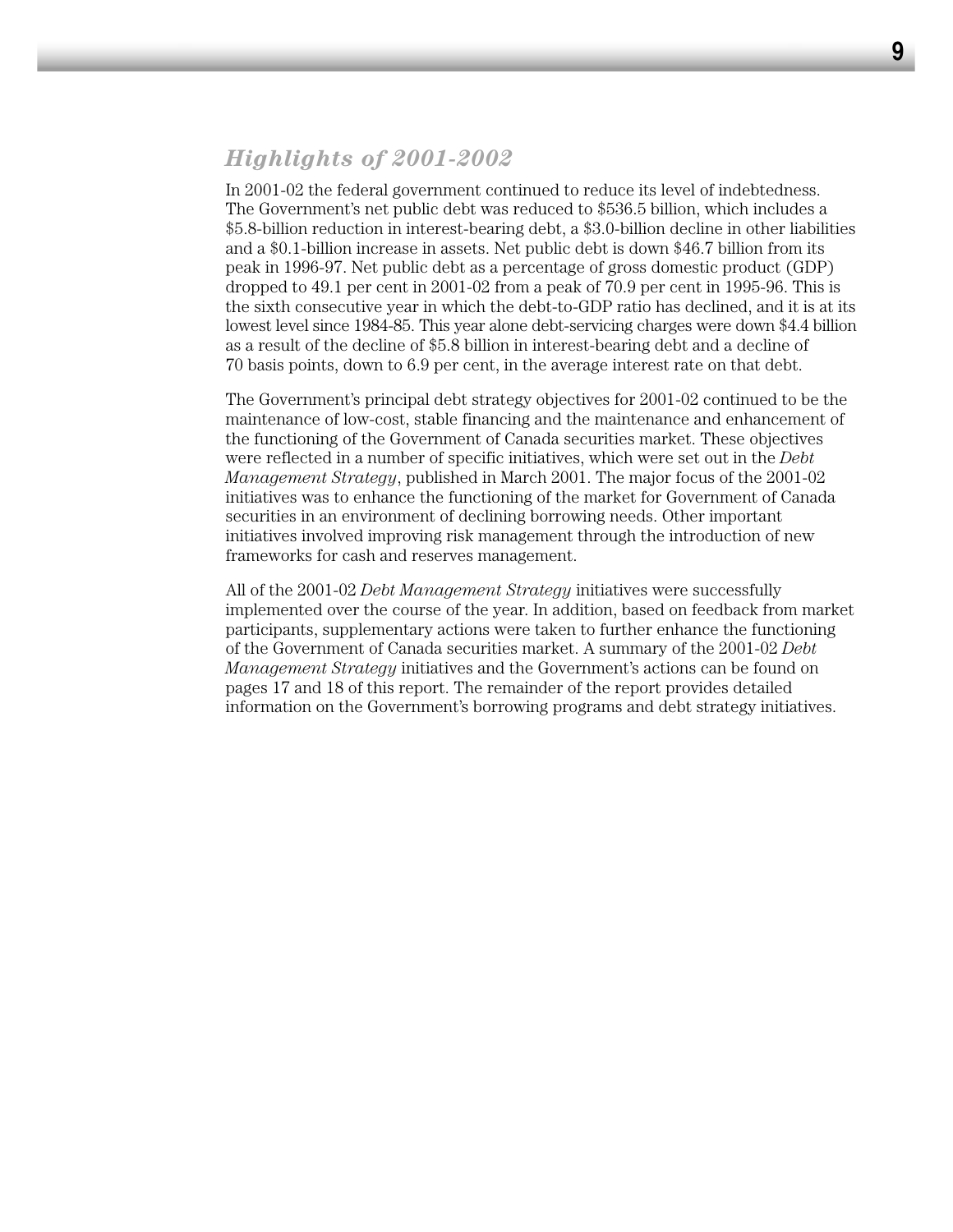# *2001-2002 Debt Management Environment*

Changes in the level of the Government's debt and its annual debt costs are affected by developments in two areas: the Government's fiscal results and the path of interest rates over the year. This section provides a brief summary of these developments and their consequences.

#### **Fiscal Results**

#### *Budgetary Results*

In 2001-02 the Government recorded a budgetary surplus of \$8.9 billion, including a \$5.8-billion decline in interest-bearing debt, a \$3.0-billion reduction in other liabilities and a \$0.1-billion increase in assets. This followed revised surpluses of \$3.8 billion in 1997-98, \$3.1 billion in 1998-99, \$12.7 billion in 1999-2000, and  $$18.1$  billion in 2000-01.<sup>1</sup> Over the past five years the Government's net public debt has been reduced by \$46.7 billion. It stood at 49.1 per cent of GDP in 2001-02, down from a peak of 70.9 per cent in 1995-96. This ratio is generally recognized as the most appropriate indicator of the debt burden as it measures debt relative to the ability of the Government and the country's taxpayers to finance it. In 2001-02 the net debt-to-GDP ratio declined by 2.1 percentage points. This is the sixth consecutive year in which the debt-to-GDP ratio has declined, and it is at its lowest level since 1984-85 (see Chart 1).



Chart 1 **Net Debt-to-GDP Ratio**

Source: Department of Finance.

*The Government recorded a budgetary surplus of \$8.9 billion.* 

<sup>&</sup>lt;sup>1</sup> The Canada Customs and Revenue Agency (CCRA) collects personal income taxes on behalf of the Government and all provincial and territorial governments except Quebec. On January 29, 2002, the CCRA announced it had identified a problem in tax accounting that resulted in overpayments to provinces under the tax collection agreements. On September 4, 2002, the Minister of Finance announced that the Government of Canada would recover \$1.4 billion of the amounts overpaid for the years 1997 to 1999 and use the money to pay down the debt. The net present value of these amounts has been recast to the fiscal years to which they apply. In addition, once the problem was discovered, the federal government took immediate action to prevent further overpayments related to 2000 and subsequent taxation years. This has resulted in a transfer of \$1 billion from the tax collection agreements with respect to taxation year 2000 to budgetary revenues in 2000-01. As a result, the budgetary surplus has been revised upward beginning in 1997-98.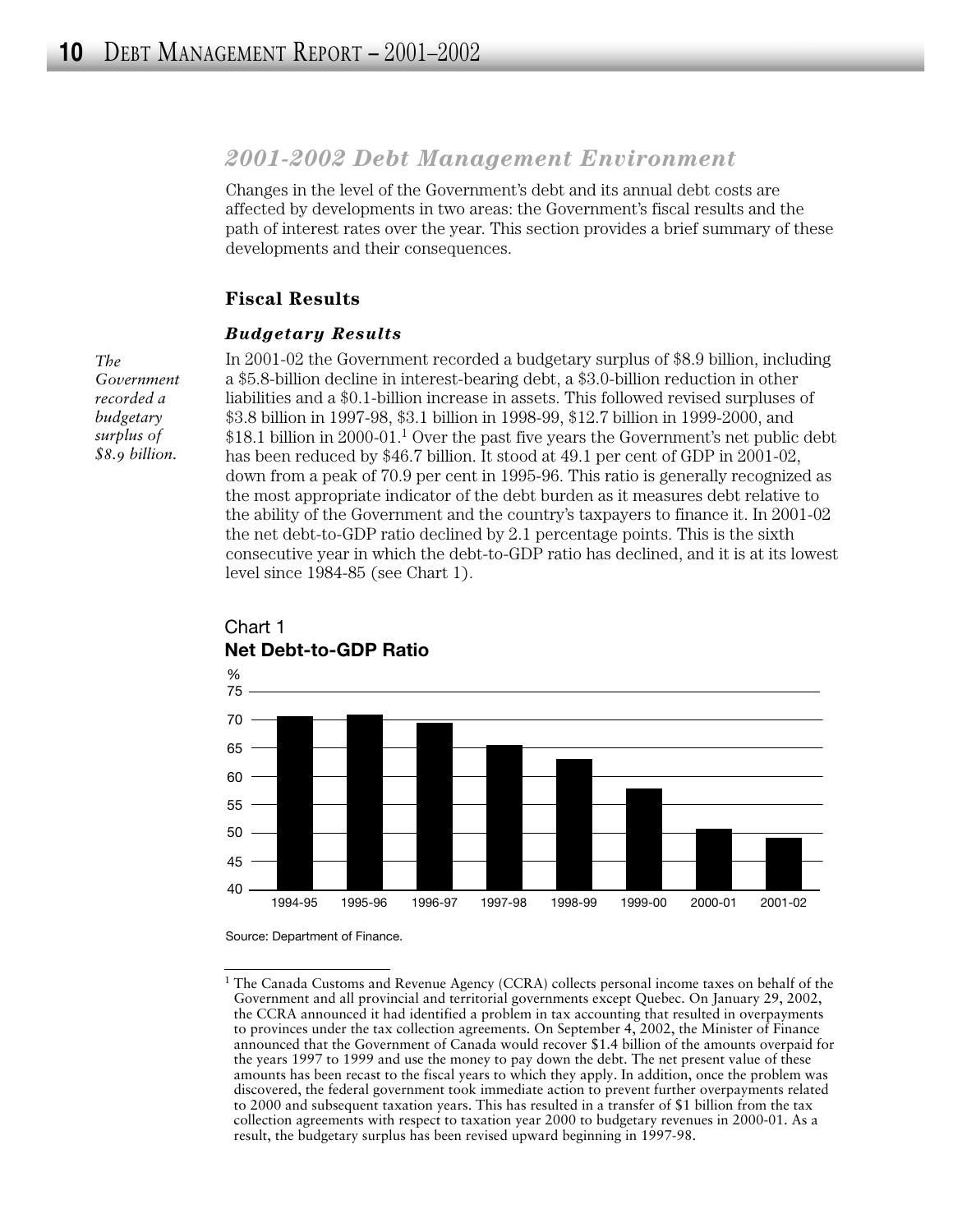#### *Financial Requirements/Source*

*There was a financial source, including foreign exchange transactions, of \$2.9 billion.* 

*Canada is the only G-7 nation to record a financial source for six consecutive years.* 

The budgetary surplus of \$8.9 billion, including a net requirement of funds from non-budgetary transactions of \$4.2 billion, produced a financial source (excluding foreign exchange transactions) of \$4.7 billion, following a financial source of \$19.0 billion in 2000-01 and \$14.6 billion in 1999-2000. The results for 2001-02 mark the sixth consecutive year that the Government has recorded a financial source (excluding foreign exchange transactions). Including foreign exchange transactions, primarily relating to supplementing foreign exchange reserves, the net financial source was \$2.9 billion in 2001-02. This financial source was used, in conjunction with the reduction in cash balances, to reduce market debt by \$4.1 billion.

Financial requirements/source (excluding foreign exchange transactions) is a measure of the Government's financial position that is broadly comparable to the measure of budgetary balance used by other major industrialized countries, including the United States. On this basis, Canada is the only Group of Seven (G-7) country to report a financial source for six consecutive years.

|                                                             | (\$ billions) |
|-------------------------------------------------------------|---------------|
| Budgetary surplus                                           | 8.9           |
| Net source of funds from non-budgetary transactions         | $-4.2$        |
| Financial source (excluding foreign exchange transactions)  | 4.7           |
| Net requirement of funds from foreign exchange transactions | $-1.8$        |
| Net financial source                                        | 29            |

The budgetary balance is presented on a modified accrual basis of accounting, recording government liabilities when they are incurred, regardless of when the cash payment is made, and recording tax revenues only when the cash is received.

In contrast, financial requirements/source measures the difference between cash coming in to the Government and cash going out. It differs from the budgetary balance in that it includes transactions in loans, investments and advances, federal employees' pension accounts, other specified purpose accounts and changes in other financial assets and liabilities. These activities are included as part of non-budgetary transactions.

# *The Budgetary Surplus and Financial Source, 2001-02*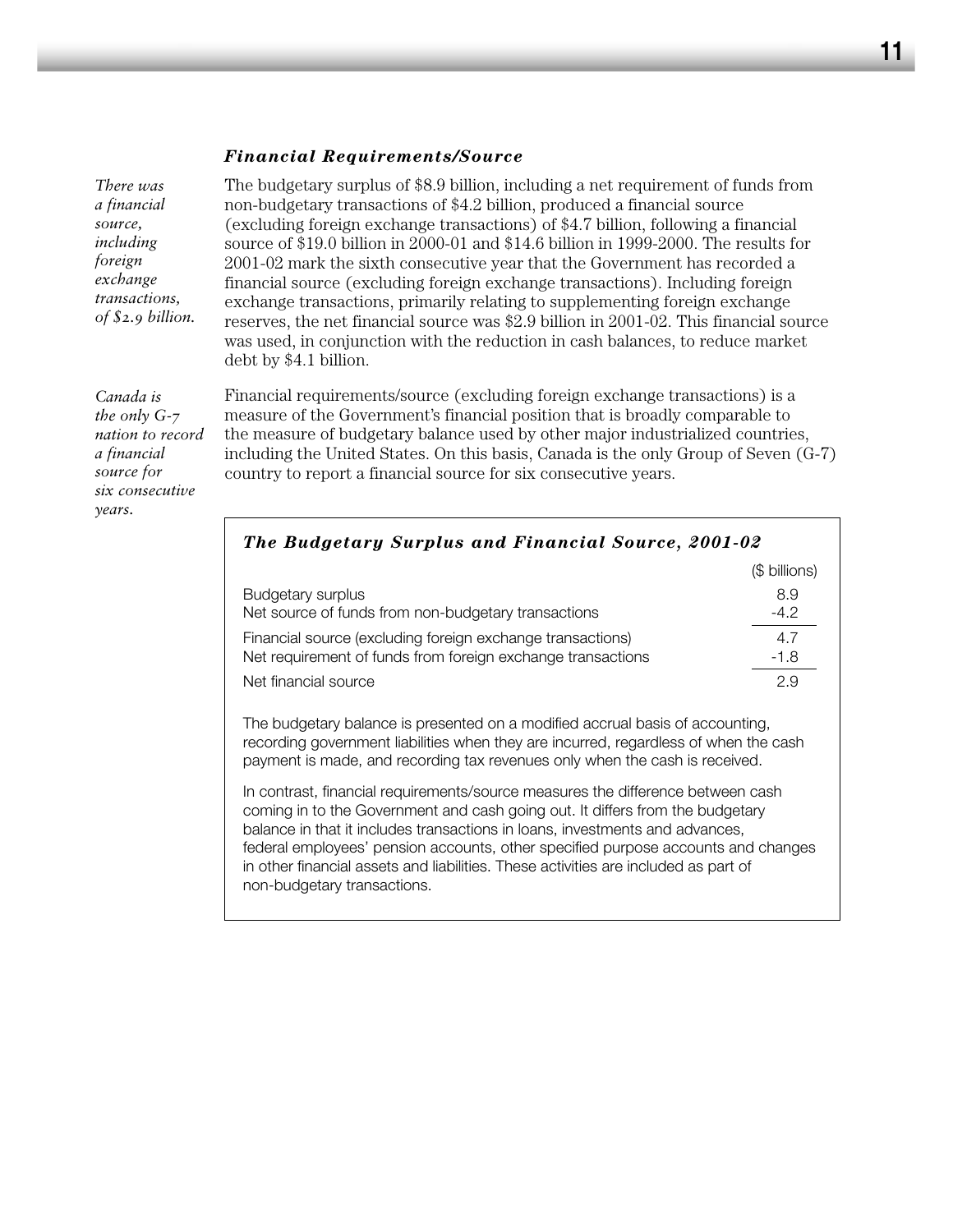#### *Composition of the Federal Debt*

*There are several measures of debt.* 

Reports on the federal government's debt and debt management strategy use certain terms to describe the debt: gross public debt, market debt, non-market debt and net public debt.

#### *Gross Public Debt*

*Gross, net and market debt have all declined in recent years.* 

Gross public debt is made up of two major components: market debt and non-market debt. Gross public debt at the end of March 2001 totalled \$624.1 billion, down \$8.8 billion from the previous year and \$16.6 billion from a peak of \$640.7 billion on March 31, 1997 (see Chart 2).

#### *Market Debt*

Market debt is the portion of debt that is funded in the credit markets and is, for the most part, actively managed by the Government. It consists of marketable bonds, Treasury bills, Canada Savings Bonds, Canada Premium Bonds, foreign-currency-denominated bonds and bills, and bonds held by the Canada Pension Plan. At March 31, 2002, market debt outstanding was \$442.3 billion, down \$4.1 billion from the previous year (see Chart 2).



# Chart 2 **Evolution of Gross Public Debt and Market Debt**

Source: *Public Accounts of Canada.*

#### *Non-Market Debt*

Non-market debt includes liabilities held by the Government outside the credit markets. This includes money owed to public sector pensions, the Canada Pension Plan and other accounts, and the Government's current liabilities and allowances. In 2001-02 non-market debt totalled \$181.8 billion, down \$4.7 billion from 2000-01.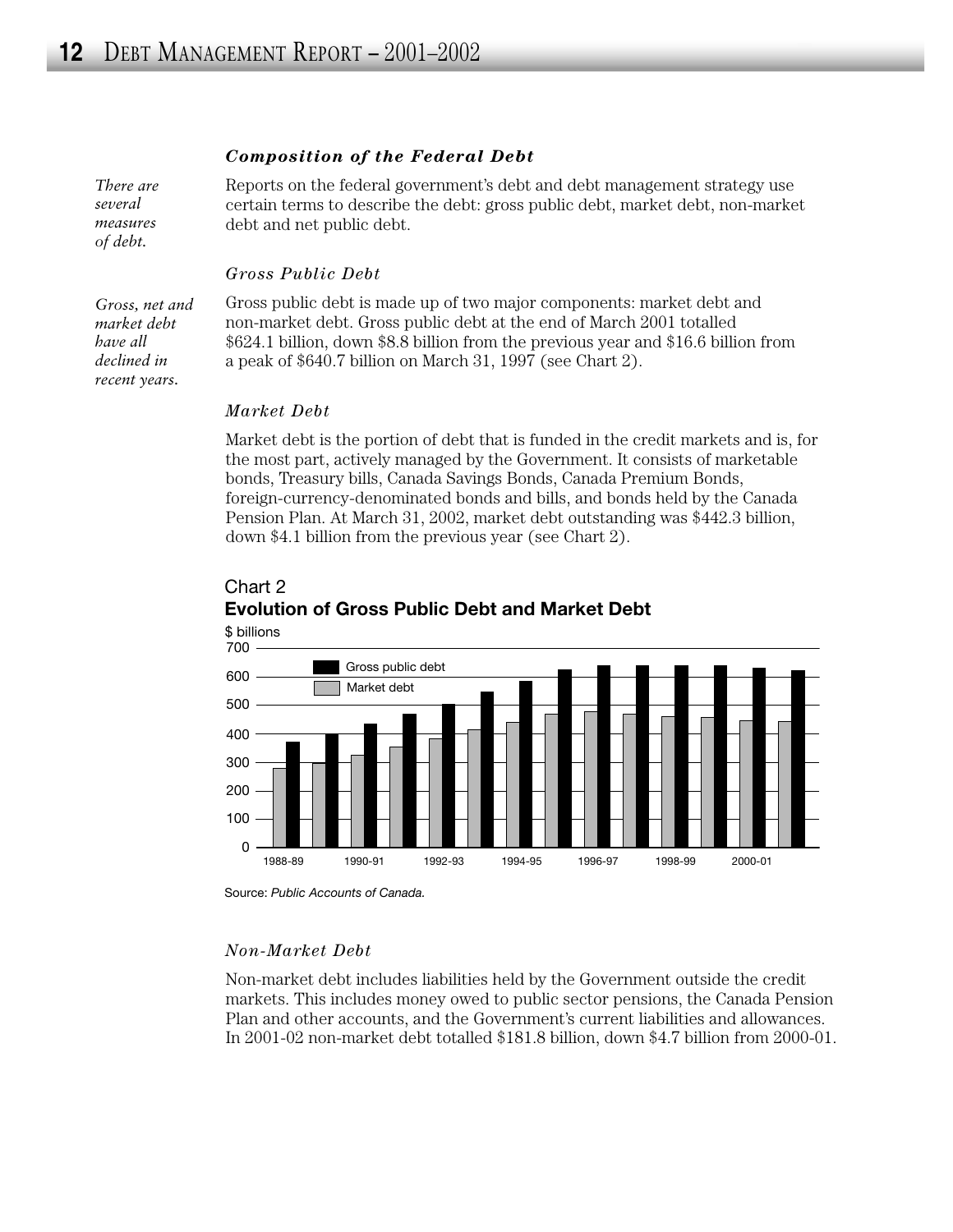#### *Net Public Debt*

Net public debt is gross public debt minus financial assets. Financial assets include cash, foreign exchange accounts and loans. Net public debt declined by \$8.9 billion, from \$545.4 billion in 2000-01 to \$536.5 billion in 2001-02. The Government's financial assets increased by \$0.1 billion to \$87.6 billion, as the decrease in the Government's cash balances and accounts receivable was more than offset by increases in foreign exchange reserves and loans, investments and advances.

The net public debt-to-GDP ratio dropped to 49.1 per cent in 2001-02, its lowest level in 17 years and down from a peak of 70.9 per cent in 1995-96.



#### **Figure 1 – Total Public Debt as at March 31, 2002**  (\$ millions)

Source: *Public Accounts of Canada.*

#### **Market Developments**

After a sharp but temporary downturn in the first half of fiscal year 2001-02, the Canadian economy rebounded strongly in the second half of the year. Core inflation remained within the 1 to 3 per cent target range throughout this period. The Canadian dollar traded between about US63 cents to US66 cents. During the latter half of the fiscal year, the US dollar appreciated against most international currencies, benefiting from substantial safe-haven flows.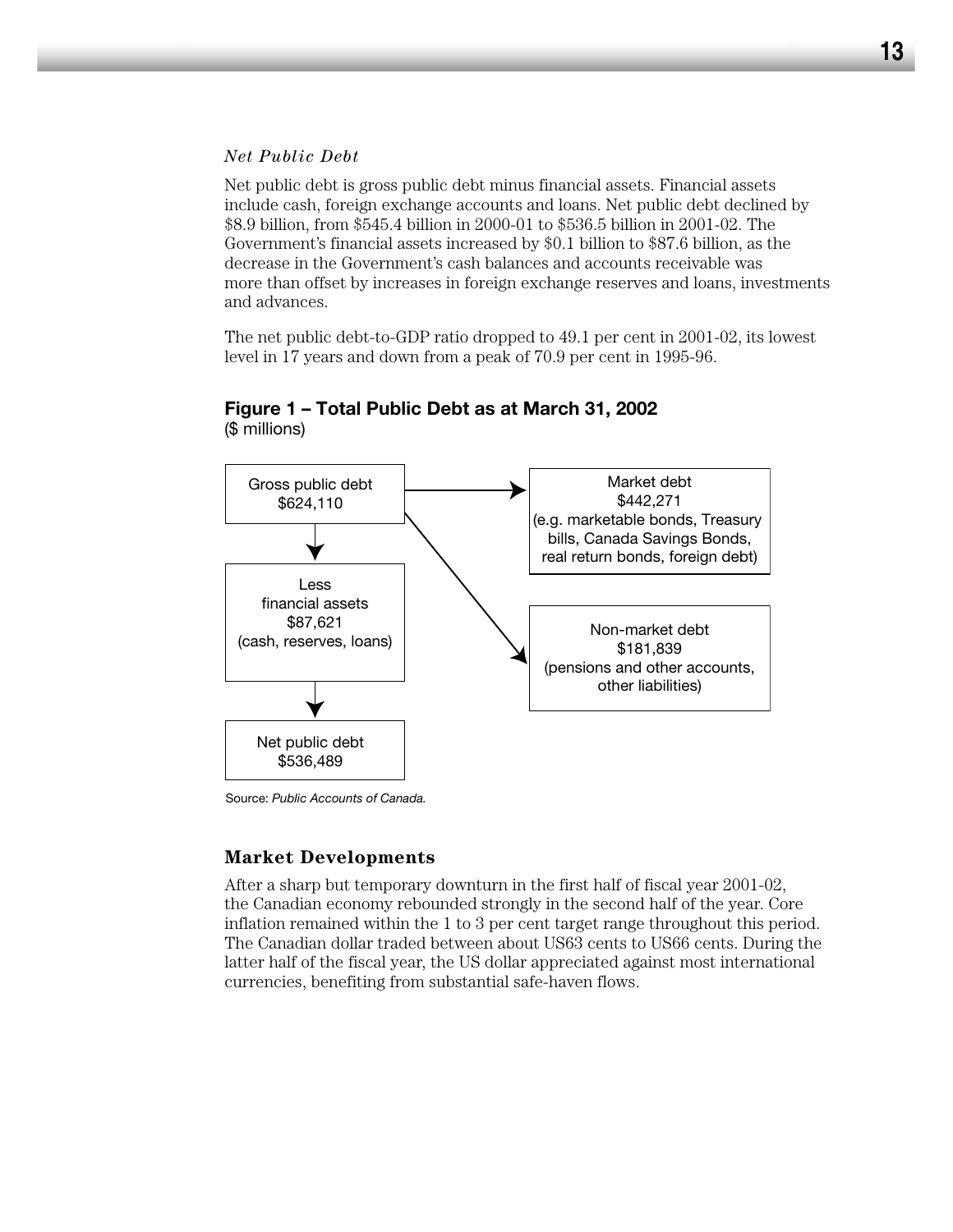*Short-term interest rates declined, reflecting the global economic slowdown.*

*The yield curve steepened as the year progressed.* 

Short-term interest rates trended downward from the start to the end of the fiscal year in response to the global economic slowdown that became more evident as the year progressed, with a sharper drop coming in the wake of September 11. The Bank of Canada's target rate for overnight loans fell from 5 per cent to 2 per cent over the first three quarters, where it remained for the rest of the year. These developments were consistent with those in the US.

Short-term interest rates were noticeably lower than long-term interest rates (i.e. the yield curve was positively sloped) in both Canada and the US during 2001-02, reflecting the substantial amount of monetary stimulus in the economy. From the end of December to the end of the fiscal year, the yield curve steepened as market expectations adapted to a tightening monetary policy and higher long-term interest rates (see Charts 3, 4, 5 and 6).



Chart 3 **Canada Yield Curve, March 2001 and March 2002**

Source: Bank of Canada.



Sources: Bank of Canada and Federal Reserve Board.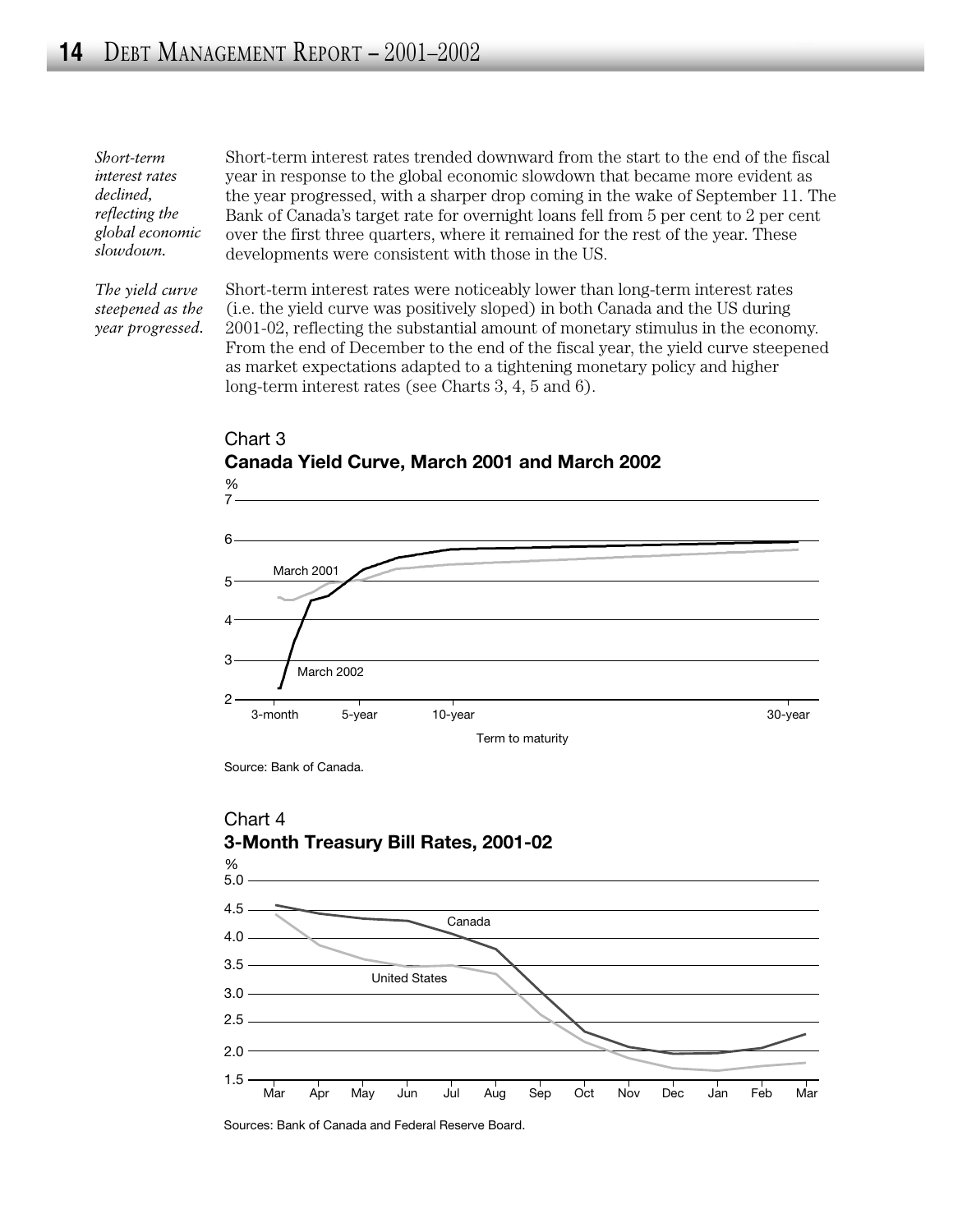

Sources: Bank of Canada and Federal Reserve Board.



### Chart 6 **Long-Term Government Bond Rates, 2001-02**

<sup>1</sup>The US Treasury no longer issues 30-year bonds.

Sources: Bank of Canada and Federal Reserve Board.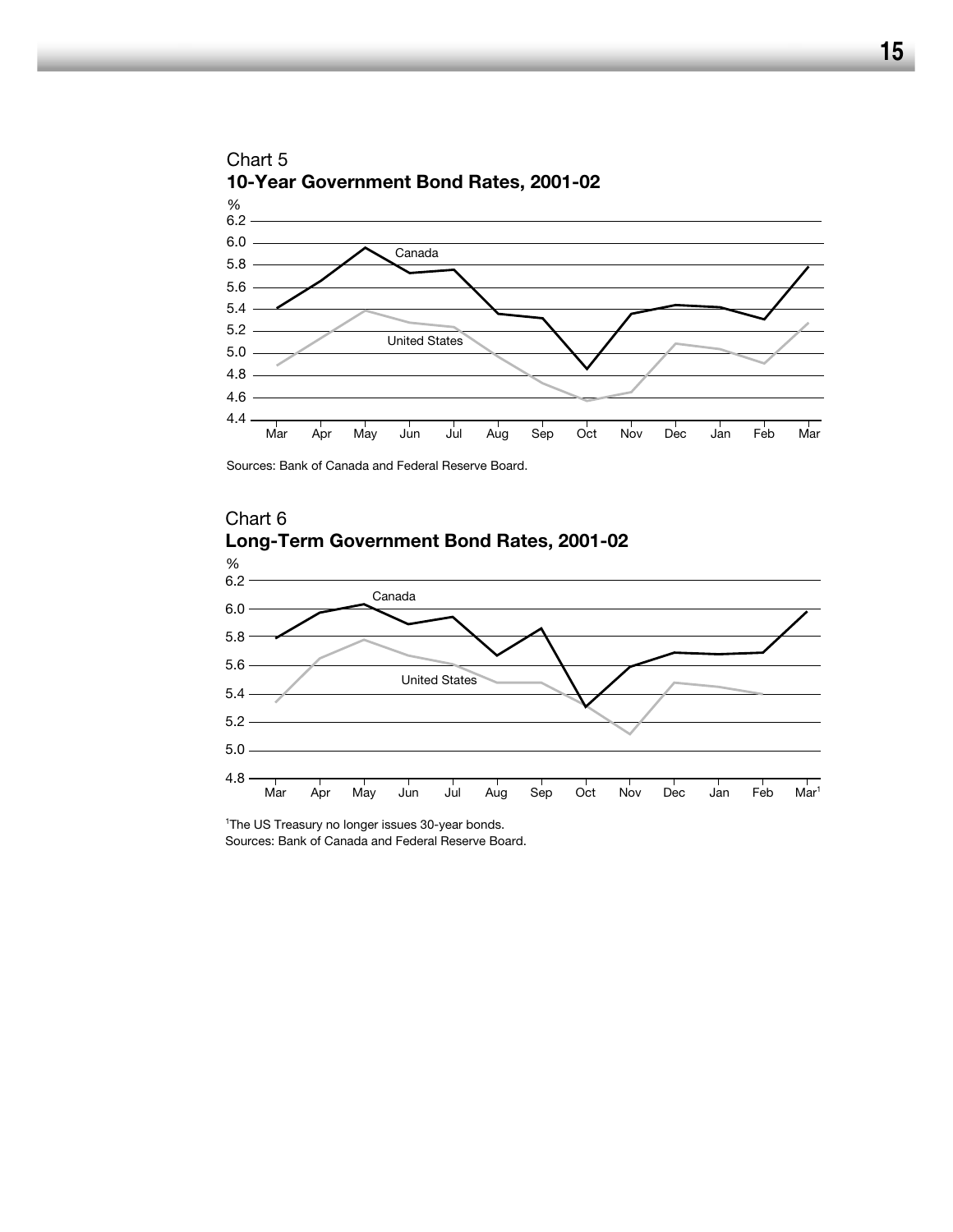#### *Public Debt Costs*

*Public debt charges continue to fall relative to GDP.*

The Government spent about 22 cents of every dollar of revenue in 2001-02 to pay the interest on the public debt, down from a peak of 36 cents in 1995-96; it is now at the same level as in 1980-81. Public debt charges as a percentage of GDP declined to 3.5 per cent in 2001-02 from 4.0 per cent in 2000-01 (see Chart 7).



Chart 7

Source: *Public Accounts of Canada*.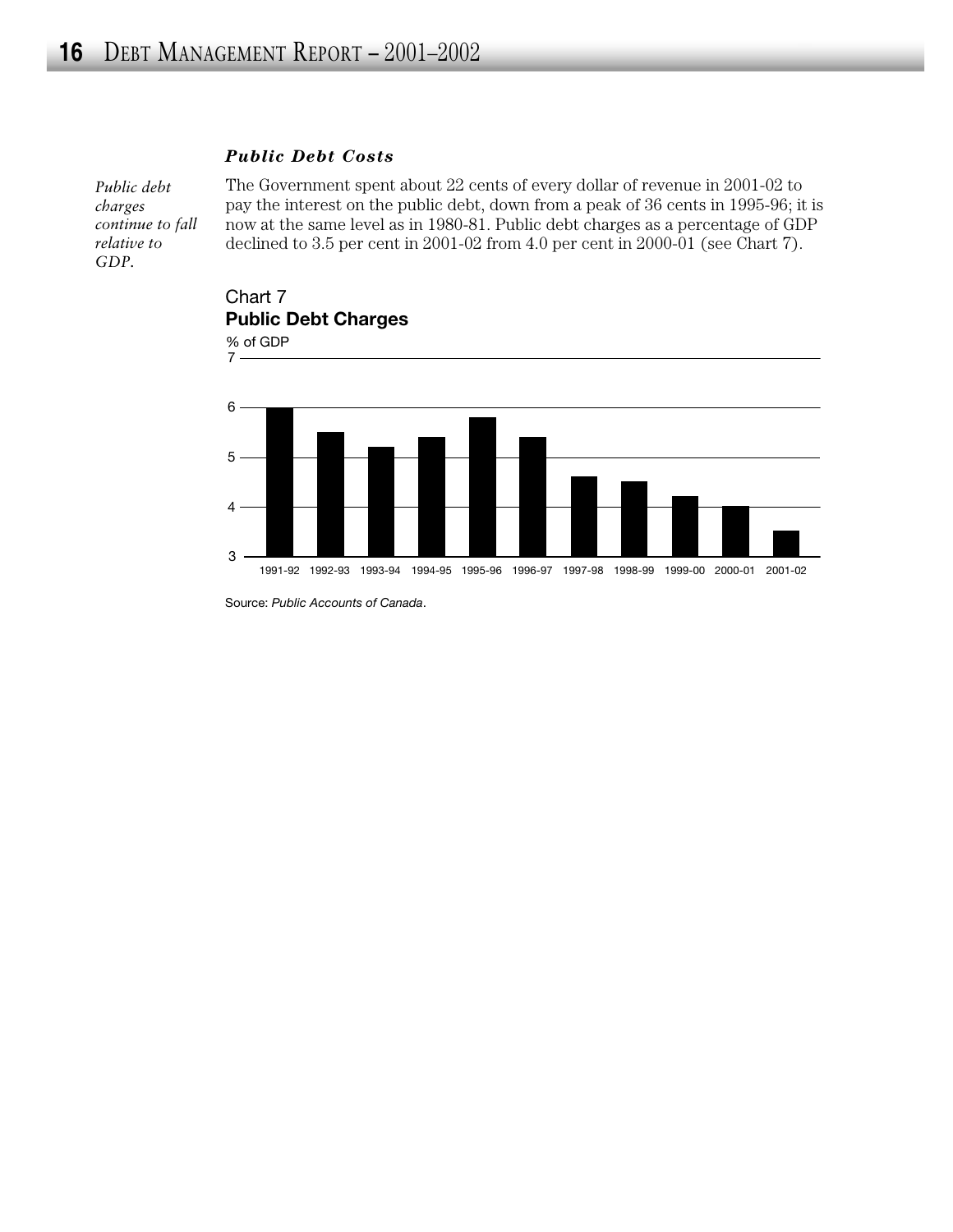# *2001-2002 Debt Management Initiatives*

| Plan as set out in 2001-2002<br><b>Debt Management Strategy</b>                                                                                                                                                                                 | <b>Results for</b><br>fiscal year 2001-2002                                                                                         |  |  |
|-------------------------------------------------------------------------------------------------------------------------------------------------------------------------------------------------------------------------------------------------|-------------------------------------------------------------------------------------------------------------------------------------|--|--|
| <b>Debt Structure</b>                                                                                                                                                                                                                           |                                                                                                                                     |  |  |
| Maintain target of having two-thirds of the Government's<br>total interest-bearing debt in fixed-rate form.                                                                                                                                     | The fixed/floating ratio was<br>maintained at the target<br>level of two-thirds.                                                    |  |  |
| <b>Domestic Debt Programs</b>                                                                                                                                                                                                                   |                                                                                                                                     |  |  |
| Planned initiatives in 2001-02 to enhance cost-effectiveness<br>and maintain a well-functioning market in Canadian-dollar-<br>denominated securities:                                                                                           |                                                                                                                                     |  |  |
| • Keep bond and Treasury bill programs at levels similar<br>to previous year.                                                                                                                                                                   | The bond and Treasury bill<br>programs were kept at levels<br>similar to the previous<br>fiscal year.                               |  |  |
| Increase the benchmark bond target range sizes for 10- and<br>30-year bonds from \$9 billion-\$12 billion to \$12 billion-<br>\$15 billion, respectively, to enhance liquidity.                                                                 | The benchmark sizes were<br>increased as per the plan.                                                                              |  |  |
| Reduce the targeted turnaround time for publication of<br>$\bullet$<br>the results for Government of Canada securities auctions<br>from 30 minutes to 15 minutes to reduce market risk for<br>participants and encourage broader participation. | The auction turnaround time<br>was reduced to 15 minutes<br>in May 2001.                                                            |  |  |
| Facilitate cash management by changing the 30-year<br>$\bullet$<br>benchmark issuance pattern from spring/fall to summer/<br>winter to match the issuance cycle to cash flow needs.                                                             | The 30-year cycle change<br>was implemented.                                                                                        |  |  |
| Continue the pilot cash management bond buyback program<br>to reduce the peak levels of government cash balances and<br>reduce variability in Treasury bill auctions.                                                                           | The pilot cash management<br>٠<br>buyback program was<br>continued.                                                                 |  |  |
| Develop a new collateral-based framework for management<br>of cash balances to reduce risk and broaden access.                                                                                                                                  | The new collateral-based<br>framework was developed<br>during the fiscal year and<br>subsequently implemented<br>in September 2002. |  |  |
|                                                                                                                                                                                                                                                 |                                                                                                                                     |  |  |
|                                                                                                                                                                                                                                                 |                                                                                                                                     |  |  |
|                                                                                                                                                                                                                                                 |                                                                                                                                     |  |  |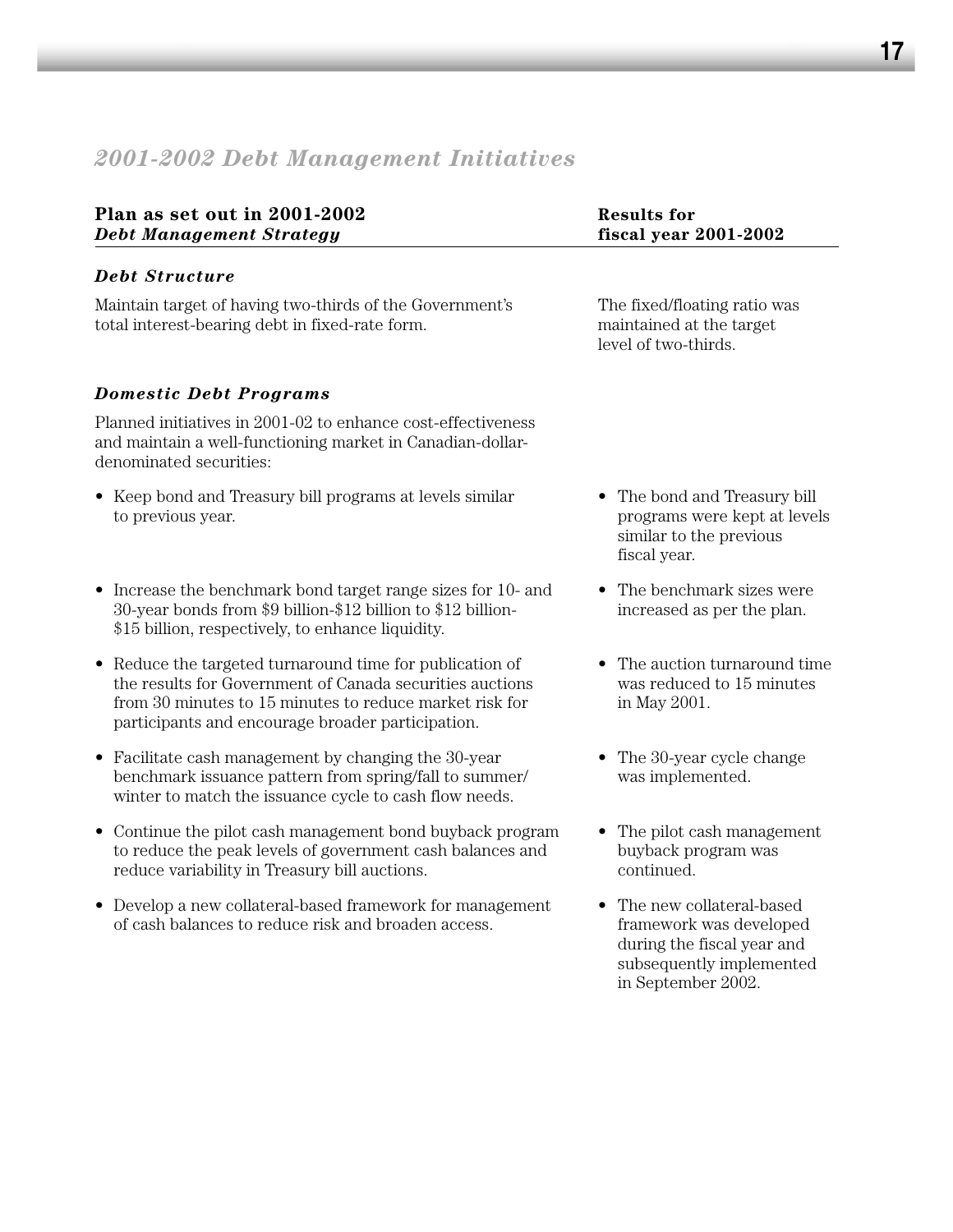# *2001-2002 Debt Management Initiatives* (cont'd)

# *Domestic Debt Programs* (cont'd)

As a result of ongoing consultations with market participants, several other initiatives were undertaken to supplement those set out in the 2001-02 *Debt Management Strategy*:

- The time of regular Government of Canada bond buyback operations was changed from 2:00 p.m. to 1:15 p.m. to reduce market risk for participants and encourage broader participation.
- The range of eligible bonds for the bond buyback program was expanded to support the maintenance of a liquid new bond issue market.
- To stimulate participation of existing participants in buyback operations, the first pilot buyback operations on a switch basis occurred in February 2002.
- The pilot cash management bond buyback floor was lowered from \$6 billion to \$4 billion to enhance the effectiveness of the program.

| Plan as set out in 2001-2002    | Results for           |
|---------------------------------|-----------------------|
| <b>Debt Management Strategy</b> | fiscal year 2001-2002 |

### *Foreign Debt Programs*

With respect to the management of the Government's foreign debt and assets, the following plan was set out for 2001-02:

- Continue cross-currency swaps in order to provide The federal government cost-effective funding. entered into 79 cross-
- Further reduce excess foreign liabilities over foreign assets. Excess liabilities were
- Complete the implementation of a new comprehensive Counterparties signed a new collateral management framework to better manage the collateral framework contract Government's risk to financial institution counterparties in April 2001, with associated with its cross-currency swaps, forward contracts implementation ongoing. and deposits with financial institutions.
- currency swaps worth US \$4.1 billion during the year.
- reduced by \$0.2 billion and are on track to be eliminated in the near term.
	-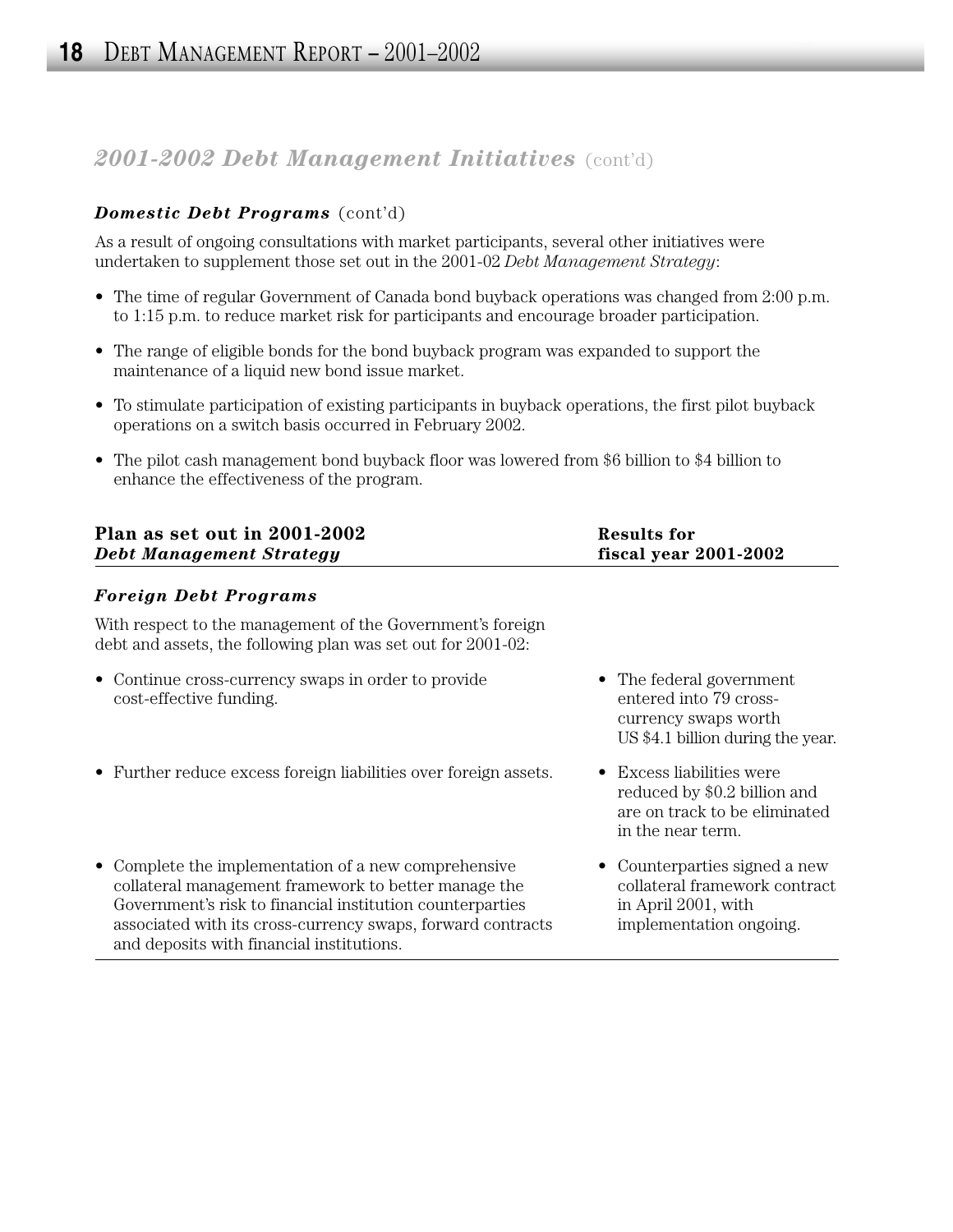# *Report on 2001-2002 Borrowing Programs*

*Market debt declined from \$446.4 billion to \$442.3 billion in 2001-02.*

As of March 31, 2002, market debt outstanding comprised \$277 billion in fixed-coupon marketable bonds, \$16.8 billion in real return bonds  $(RRBs)$ ,<sup>2</sup> \$94 billion in Treasury bills, \$24 billion in retail debt (Canada Savings Bonds and Canada Premium Bonds), \$3.4 billion in Canada Pension Plan (CPP) bonds and \$27 billion in foreign-currency-denominated securities (see Table 1). Foreign currency debt and swaps are used for the purpose of funding the Government's international reserves portfolio. The Government had \$2 billion in interest rate swaps and \$29.9 billion in cross-currency swaps outstanding as of March 31, 2002. Taking into account the effect of cross-currency swaps, foreign currency obligations were 12.9 per cent of market debt.

# Chart 8 **Composition of Market Debt March 31, 2002**



Note: Excluding bonds issued to the CPP and swaps. Numbers do not add to 100% due to rounding.

This section provides details on the operations of each major debt program. In 2001-02 the stock of Treasury bills increased by \$5.3 billion, which was largely offset by a \$2.9-billion decrease in fixed-coupon marketable bonds and a \$2.1-billion decrease in retail debt. Issuance levels were in accordance with levels set out in the *Debt Management Strategy* at the beginning of the fiscal year. For information on the federal debt management framework, see Annex 1. For descriptions of the individual programs, see Annex 2.

<sup>2</sup> Includes consumer price index (CPI) adjustment.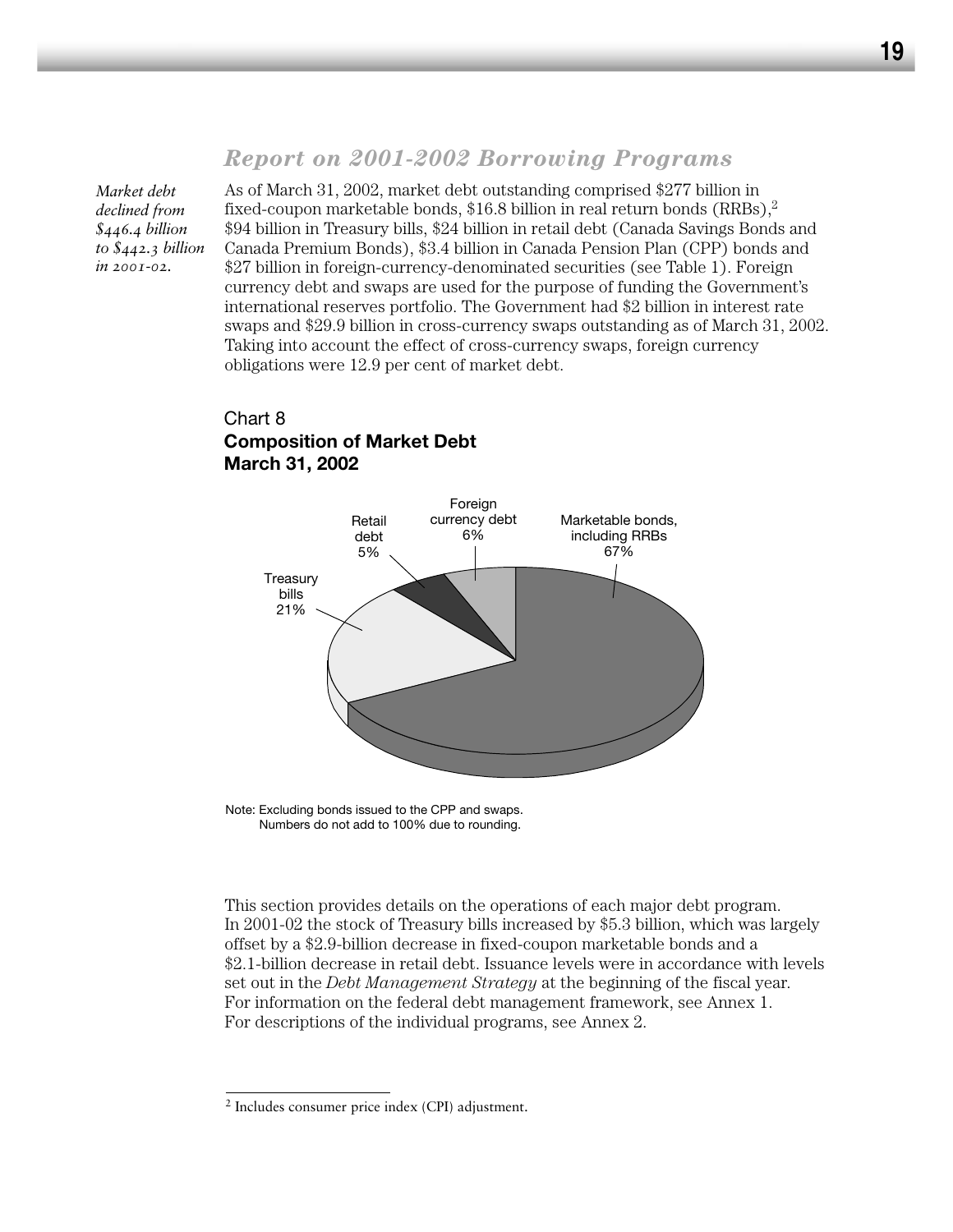#### **Table 1**

*Composition of Federal Market Debt, 2001-02*

|                                | April 1, 2001                |            |          |                   | March 31, 2002 |        |
|--------------------------------|------------------------------|------------|----------|-------------------|----------------|--------|
|                                | Outstanding                  | New issues | Maturing | Repurchase        | Outstanding    | Change |
|                                |                              |            |          | (\$ billions)     |                |        |
| C\$-denominated                |                              |            |          |                   |                |        |
| Fixed-coupon marketable bonds  | 279.9                        | 40.2       | 26.0     | 17.1 <sup>d</sup> | 277.0          | $-2.9$ |
| Real return bonds <sup>a</sup> | 15.1                         | 1.7        |          |                   | 16.8           | 1.7    |
| Treasury bills <sup>b</sup>    | 88.7                         | 197.0      | 191.7    |                   | 94.0           | 5.3    |
| Retail debt                    | 26.1                         | 2.4        | 4.5      |                   | 24.0           | $-2.1$ |
| Total domestic debt            | 409.8                        |            |          |                   | 411.8          | 2.0    |
|                                | Foreign-currency-denominated |            |          |                   |                |        |
| Canada Bills                   | 7.2                          | 23.2       | 27.1     |                   | 3.4            | $-3.9$ |
| Foreign bonds <sup>c</sup>     | 20.7                         | 0.2        | 1.6      |                   | 19.3           | $-1.4$ |
| Canada Notes                   | 1.6                          |            | 0.4      |                   | 1.2            | $-0.4$ |
| Euro Medium-Term Notes         | 3.7                          | 0.0        | 0.5      |                   | 3.2            | $-0.5$ |
| Total foreign debt             | 33.2                         |            |          |                   | 27.0           | $-6.1$ |
| CPP bonds and notes            | 3.5                          |            | 0.1      |                   | 3.4            | $-0.1$ |
| Total market debt              | 446.4                        |            |          |                   | 442.3          | $-4.1$ |

Note: As at March 31, 2002, the total amount of interest rate and cross-currency swaps outstanding stood at \$31.9 billion (see Reference Table XI). Cross-currency swaps convert C\$-denominated government debt into foreign currency obligations for the purpose of funding the international reserves portfolio.

Numbers may not add due to rounding.

- <sup>a</sup> Includes CPI adjustment.
- $<sup>b</sup>$  These securities are issued at a 3-, 6- and 12-month maturities and are therefore rolled over a number</sup> of times during the year for refinancing. This results in a larger number of new issues per year than stock outstanding at the end of the fiscal year.
- <sup>c</sup> Includes \$492.0 million in securities assumed by the Government of Canada on February 5, 2001, on the dissolution of Petro-Canada Limited.
- $d$  Includes the bond buyback program, the pilot cash management bond buyback program and the pilot switch program.

Source: *Public Accounts of Canada.*

#### **Domestic Debt**

#### *Fixed-Coupon Marketable Bonds and Bond Buybacks*

*Gross bond issuance totalled \$40.2 billion.*

Fixed-coupon marketable bonds are issued at 2-, 5-, 10- and 30-year maturities on a quarterly basis, with the exception of 30-year bonds, which are issued semi-annually. The Bank of Canada announces the quarterly auction calendar shortly before the start of each quarter. These bonds are non-callable and pay semi-annual coupon payments. In 2001-02 gross issuance of bonds totalled \$40.2 billion, consisting of \$14 billion in 2-year bonds, \$10 billion in 5-year bonds, \$9.9 billion in 10-year bonds and \$6 billion in 30-year bonds. During the year \$26 billion worth of bonds matured.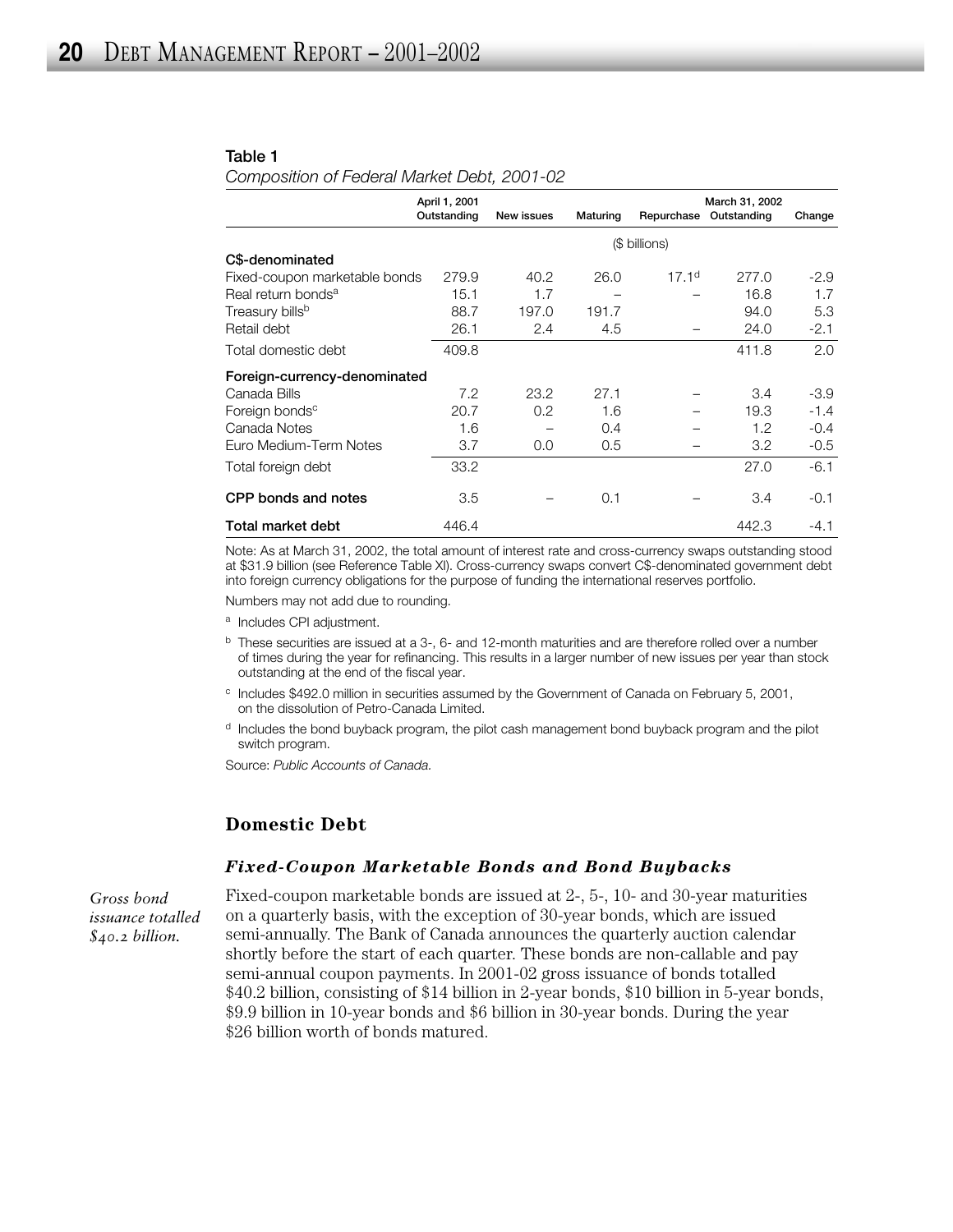*There are three types of bond buybacks: buybacks on a cash basis, buybacks on a switch basis, and cash management buybacks.* 

The Government of Canada carries out three types of buybacks of its bonds. Bond buybacks on a cash basis, in which bonds are bought from investors for cash, take place following nominal bond auctions. Buybacks on a switch basis, in which the currently offered bond is exchanged for older bonds, take place several times each quarter. The first buyback on a switch basis took place in February 2002. Both of these types of buybacks have the objective of maintaining a liquid new-issue program by buying back older, less liquid bonds. Cash management buybacks of bonds, which involve buying back bonds with less than 12 months to maturity, are used to smooth the Government's cash requirements by reducing the peak levels of government cash balances needed to redeem upcoming benchmark bond maturities and to reduce the variability in the Treasury bill program. Bond buybacks on a cash basis totalled \$5.3 billion, buybacks carried out on a switch basis totalled \$0.4 billion and cash management bond buybacks totalled \$11.5 billion.

*Net new issuance declined by \$2.9 billion.* Net new issuance of fixed-coupon marketable bonds during the year, taking into account buybacks and maturities, declined by \$2.9 billion (gross issuance less repurchases less maturing issues), bringing the stock of outstanding marketable bonds down to \$277 billion as at March 31, 2002.

#### *Real Return Bonds*

Government of Canada real return bonds (RRBs) are issued at the long-term maturity of around 30 years. In contrast to fixed-coupon marketable bonds, whose coupon payments are fixed, interest payments on RRBs are adjusted for changes in inflation. More specifically, RRBs pay a real yield on a principal amount that is indexed to the CPI. *\$1.35 billion in RRBs were issued.*

> 2001-02 issuance of RRBs totalled \$1.35 billion, increasing the level of outstanding RRBs from \$13.5 billion to \$14.8 billion (from \$15.1 billion to \$16.8 billion including the CPI adjustment) as at March 31, 2002 (see Reference Table X).

#### *Treasury Bills*

*The stock of Treasury bills increased by \$5.3 billion.*

Treasury bills are auctioned every two weeks in 3-, 6- and 12-month maturities and pay out at maturity at par (face) value. The stock of outstanding Treasury bills increased by \$5.3 billion during the 2001-02 fiscal year to \$94 billion at March 31, 2002. In 2001-02 the Government issued \$197 billion in new Treasury bills, up from \$174.3 billion in 2000-01 (see Reference Table VI).

Cash management bills (CMBs) are issued periodically by the Government of Canada. CMBs are Treasury bills with maturities of less than 3 months (they can be as short as one day) used as a source of short-term financing for the Government. CMB auctions can take place on any business day, typically for next-day delivery, but on some occasions for same-day delivery.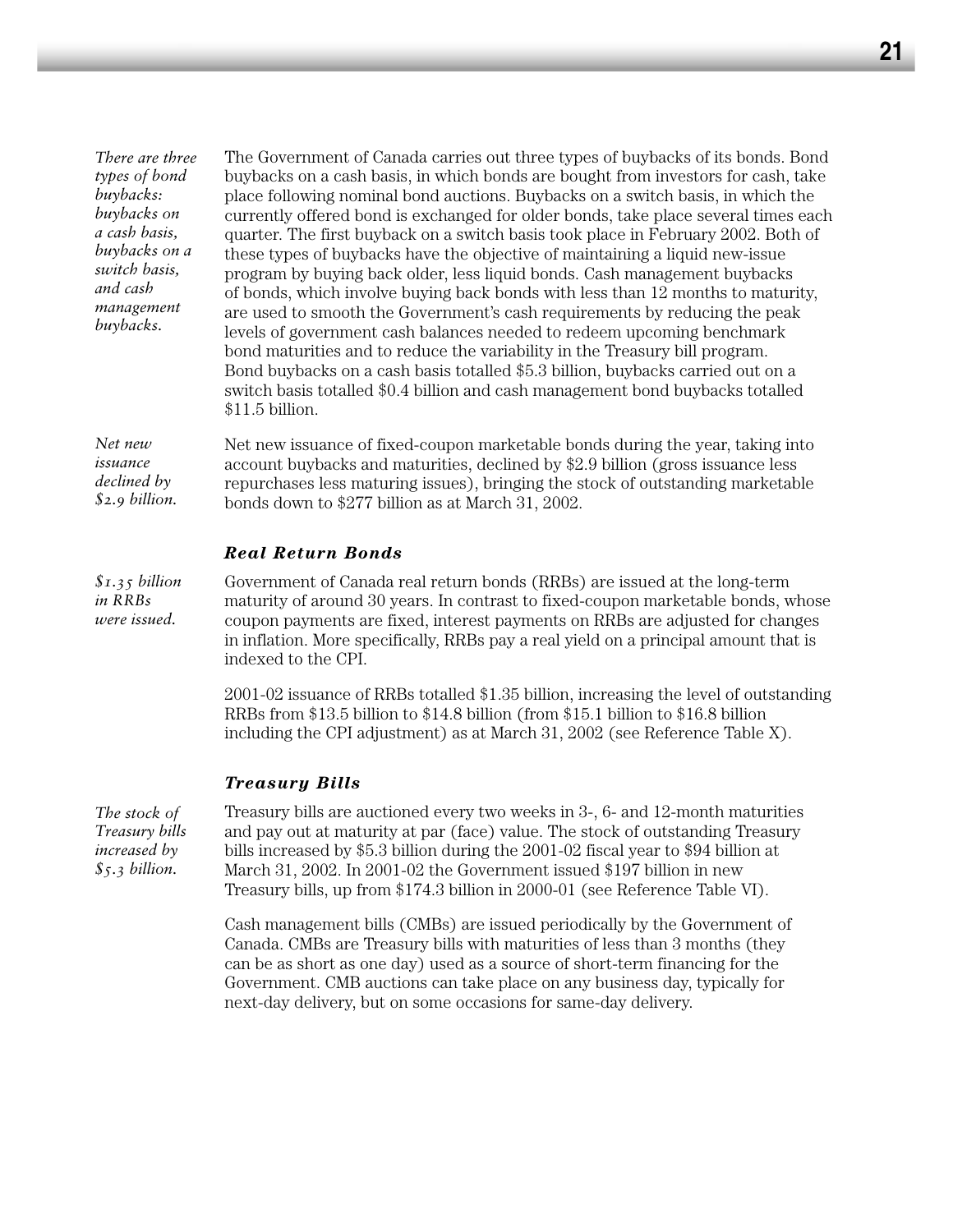#### *Retail Debt*

*The retail debt stock fell by \$2.1 billion.* 

There are two types of non-marketable retail debt: Canada Savings Bonds (CSBs) and Canada Premium Bonds (CPBs). CSBs and CPBs are sold for six consecutive months from October to March. Both types of bonds can be registered in the name of Canadian residents and are available in regular and compound interest forms. CSBs are cashable at any time and provide minimum guaranteed interest rates, which may be increased if market conditions warrant. CPBs are cashable once a year and offer a higher rate of interest for a longer period compared to the CSB on sale at the same time. CPBs' announced interest rates for the posted periods do not change once the issue date of the bonds has passed.

In 2001-02 the level of outstanding debt held by domestic retail investors – CSBs and CPBs – decreased from \$26.1 billion to \$24 billion. The decline in the retail debt portfolio reflects the reduction in federal government debt.

### **Foreign Debt**<sup>3</sup>

#### *Canada Bills*

*Canada Bills outstanding fell by US\$2.5 billion.* Canada Bills are promissory notes which mature not more than 270 days from their issue. These securities are denominated in US dollars and are issued for foreign exchange reserve funding purposes only. In 2001-02 the level of outstanding Canada Bills decreased from \$7.2 billion (US\$4.6 billion) to \$3.4 billion (US\$2.1 billion), as the Government took steps to reduce the level of short-term foreign currency liabilities, in order to prudently manage rollover risks associated with maturing short-term liabilities.

#### *Canada Notes*

Canada Notes are promissory notes denominated in foreign currencies structured to meet investor demand. They are issued for foreign exchange reserve funding purposes only. The stock of outstanding Canada Notes decreased from \$1.6 billion (US\$1.0 billion) during 2001-02 to \$1.2 billion (US\$0.8 billion). *Canada Notes outstanding declined by US\$200 million.*

#### *Euro Medium-Term Notes*

*EMTNs outstanding declined by US\$300 million.* The Euro Medium-Term Note (EMTN) program complements the Canada Notes program. Notes issued under the program can be denominated in a range of foreign currencies. In 2001-02 there were no new EMTN transactions, and the total outstanding decreased from \$3.7 billion (US\$2.3 billion) to \$3.2 billion (US\$2.0 billion).

<sup>3</sup> All values are in Canadian dollars unless otherwise indicated.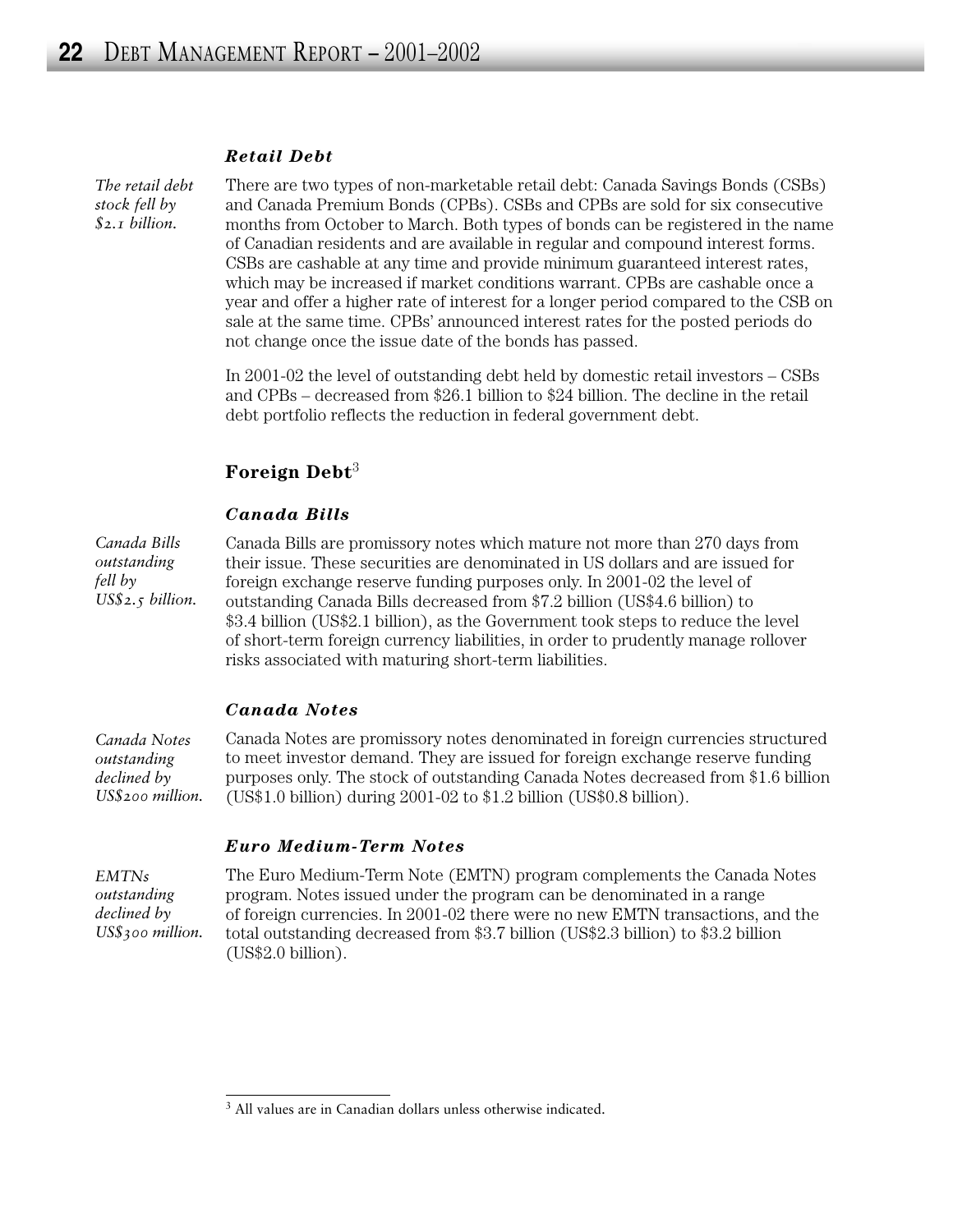#### *Foreign-Currency-Denominated Bonds*

*US\$1.0 billion in global bonds matured.*

There was no new global bond issuance in 2001-02. A total of \$1.6 billion (US\$1.0 billion) of foreign currency bonds matured in 2001-02. The total outstanding was \$19.3 billion (US\$12.1 billion).

#### *Cross-Currency Swaps*

*US\$4.1 billion was raised by 79 crosscurrency swaps.*

Cross-currency swaps consist of the exchange of obligations denominated in Canadian dollars for obligations denominated in foreign currencies, typically US dollars or euros, with the proceeds used to fund Canada's international reserves. Cross-currency swaps of domestic obligations are generally highly cost-effective compared to other sources of foreign currency funds. At the beginning of a cross-currency swap, the Government of Canada receives a principal amount in a foreign currency from the counterparty in exchange for a Canadiandollar principal payment sourced from domestic bond issues. During the life of the swap, interest payments are made on the principal amounts. At the end of the swap contract the Government repays the foreign currency principal amount and receives the Canadian-dollar principal payment. In 2001-02 the federal government raised \$6.4 billion (US\$4.1 billion) by entering into 79 cross-currency swaps. At the end of the 2001-02 fiscal year, the total outstanding amount of cross-currency swaps totalled \$29.9 billion (US\$18.8 billion) (see Reference Table XI).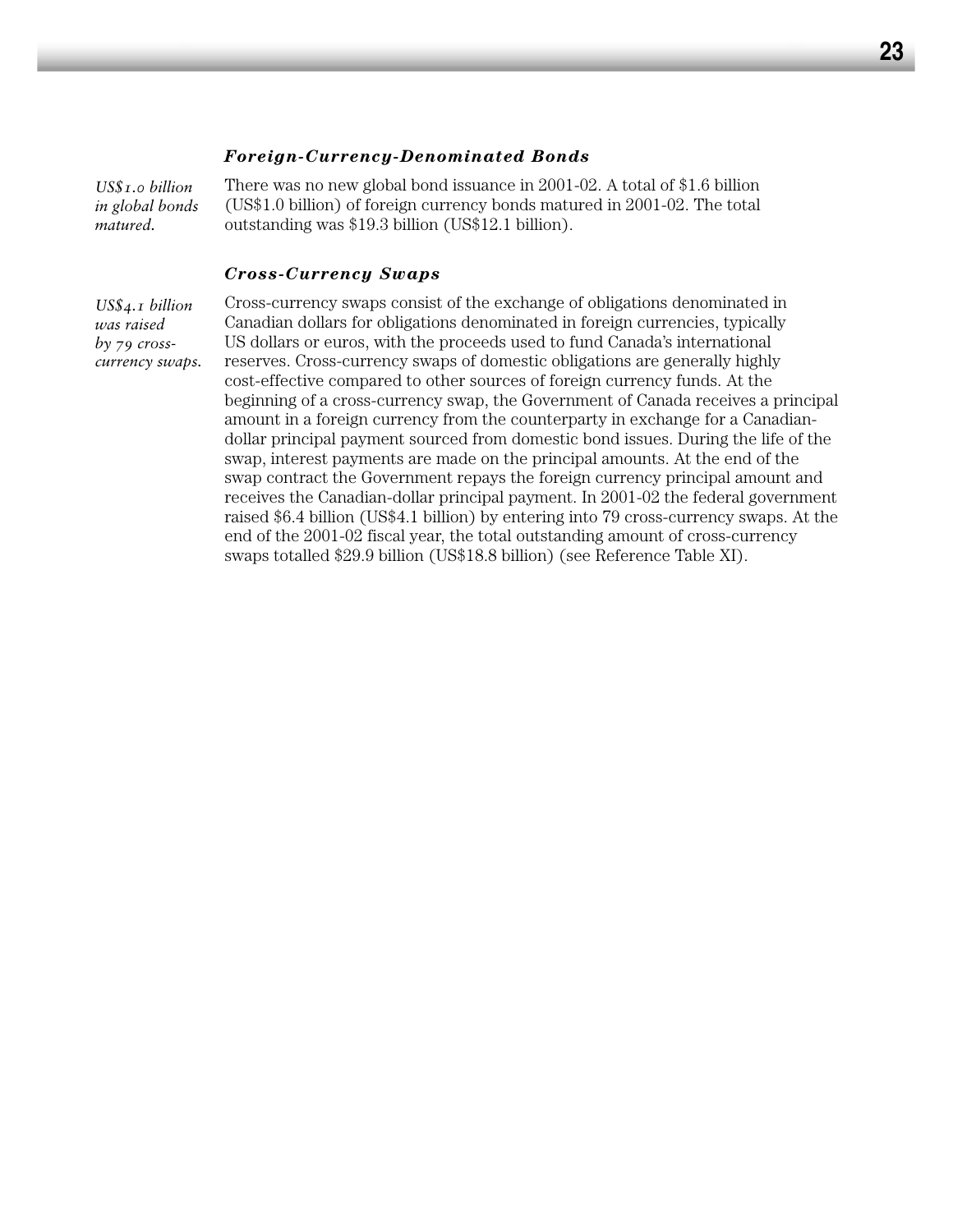*Raising stable and low-cost funding is the primary objective.* 

# *Report on 2001-2002 Initiatives*

The fundamental debt management objective is to raise stable, low-cost funding for the Government. A key strategic objective is to maintain a well-functioning market for Government of Canada securities. A well-functioning market contributes to keeping costs low and benefits financial markets in general. (The 2001-02 *Debt Management Strategy* outlined the debt management plan for 2001-02 and is available on the Department of Finance Web site at www.fin.gc.ca).

The following sections report on the Government's initiatives designed to address these strategic goals. The section entitled "Maintaining a Well-Functioning Market" details the initiatives taken to maintain a well-functioning market in Government of Canada securities. The section entitled "Maintaining a Prudent Debt Structure" reports on the key measures and analysis used in determining the target debt

#### *Federal* **Debt Management Strategy** *Summary*

#### *Fundamental Objective*

■ Raise stable, low-cost funding for the Government.

#### *Strategic Objectives*

- Maintain a prudent debt structure.
- Maintain and enhance a well-functioning market for Government of Canada securities.
- Maintain a diversified investor base.

#### *Operational Principles*

- **Prudence:** The Government manages the composition of the debt to help protect its fiscal position from unexpected increases in interest rates and to limit refinancing needs. The Government raises all the required funding for its operational needs in the domestic market. Funds raised using foreign currency debt and swaps are used to fund the Government's international reserves portfolio. Currency and interest rate risks arising in the management of the Government's foreign reserves portfolio are immunized by matching the currency and duration of assets and liabilities.
- **Transparency, liquidity and regularity:** The Government places emphasis on transparency, liquidity and regularity in the design and implementation of its debt programs in order to maintain a well-functioning domestic market.
- **Diversification:** The Government uses a range of financial sources and borrowing terms to tap investor demand and maintain a diversified investor base.
- **Market integrity:** The Government works with market participants and regulators to maintain the integrity and attractiveness to investors of the Government of Canada securities market.
- **Consultations:** The Government actively seeks input from market participants on major adjustments to the federal debt and cash management programs.
- **Best practices:** The Government seeks to ensure that its operational framework and practices are in line with the best practices of other comparable sovereign borrowers and the private sector.

For more information on the general framework within which the federal debt is managed, see Annex 1.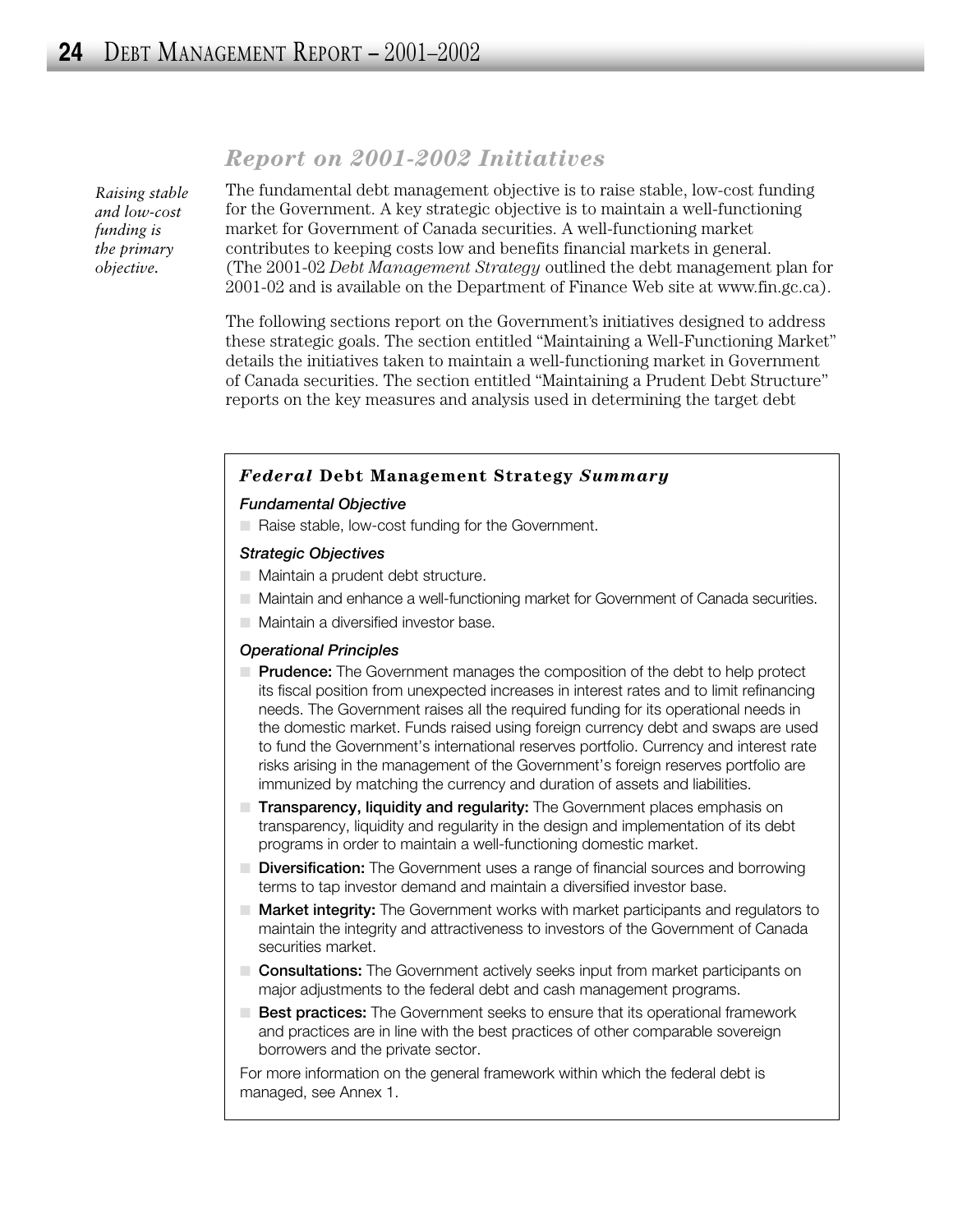structure. "Maintaining a Diversified Investor Base" reports on developments regarding the investor base for Government of Canada bonds, including domestic and non-resident holdings. And the section entitled "Foreign Debt and Reserves Management Strategy" reports on the management of foreign debt and assets.

#### **Maintaining a Well-Functioning Market**

*The Government's operating principles are transparency, liquidity and regularity.*

A well-functioning Government of Canada securities market helps to ensure low-cost financing for the federal government over time by providing products demanded by investors in an efficient manner, thereby attracting broad participation in the market. The Government's operating principles of transparency, liquidity and regularity are operationalized by borrowing and repurchasing securities in the domestic market on a regular, pre-announced basis in key segments of the market, building regular large bond benchmarks and maintaining transparent rules for participation at Government of Canada securities auctions.

*The Government works closely with market participants on issues of market function and integrity.*

Federal government securities play a key role in Canada's fixed-income market by providing the benchmark against which other instruments are priced, hedged and traded. The Government monitors auction results, secondary market turnover and transaction costs in the Government of Canada securities market as indicators of liquidity and market efficiency. It also works closely with market participants to address issues of market function and integrity. Market participants are consulted on the Government's debt strategy and adjustments to its domestic debt programs on a semi-annual basis through notices posted on the Bank of Canada's Web site. Through this approach, the Government seeks to maintain a high standard of transparency, improve the attractiveness of the market for investors, and take into account market views in decisions on debt management operations.

In recent years the Government has made a number of adjustments to its operations to enhance the liquidity of the market, such as moving to a semi-annual issuance pattern for the 30-year benchmark, increasing benchmark bond target sizes and expanding the use of bond buybacks.

In 2001-02 annual Government of Canada bond turnover increased to 12.8 times the outstanding stock from 11.74 times in 2000-01. The level of trading activity globally increased in 2001-02, with Canada's bond market remaining one of the most active sovereign bond markets in the world based on indicators of the liquidity of the market. These include the volume of transactions and turnover ratios comparable to other similar sovereign issuers, with the exception of the US (see Charts 9 to 13). *Secondary bond market activity increased in 2001-02.*

Initiatives taken in 2001-02 are discussed in the following sections.

<sup>4</sup> Revised from 11.5 stated in last year's *Debt Management Report*.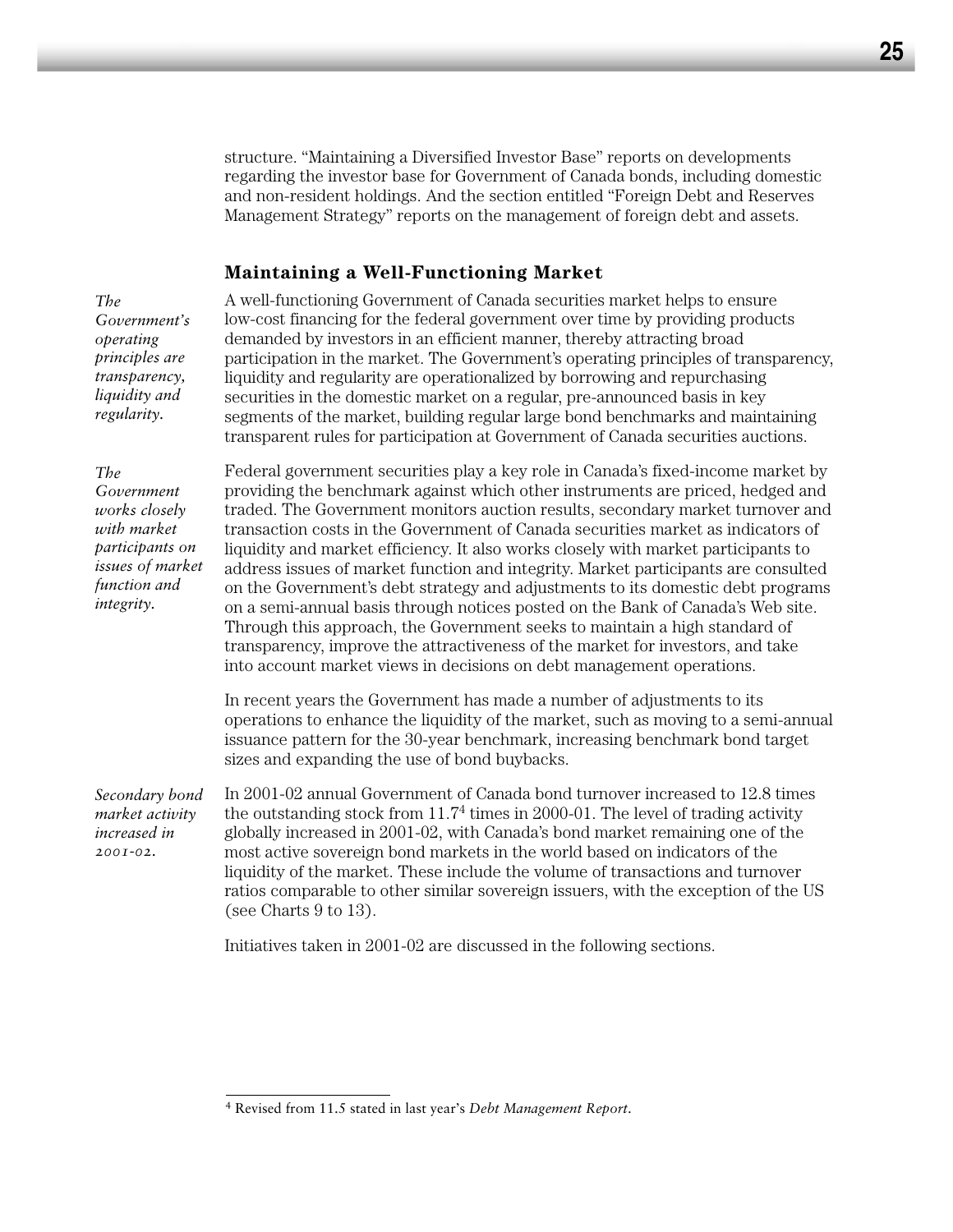#### *Bond Program Initiatives*

#### *Benchmark Size*

*Benchmark target sizes were increased in the 10- and 30-year bonds.* In consultations held in the formulation of the 2001-02 debt strategy, market participants indicated that the Government of Canada securities market was functioning well, but that liquidity had declined over the previous year. In general, participants indicated a preference for maintaining the current structure of the bond program but increasing liquidity through larger benchmark bond target sizes, particularly at the long end of the yield curve. Therefore, in its 2001-02 debt strategy, the Government increased the benchmark target ranges for 10- and 30-year bonds from \$9 billion-\$12 billion to \$12 billion-\$15 billion.

#### *Government of Canada Securities Statistics*

#### **Comparison With Other Countries**

The Government of Canada bond market compares favourably with other major sovereign bond markets. The market had an annual stock turnover level in 2001 of 12.9, behind only the United States, which had a stock turnover level of 28.5.



#### Chart 9 **Sovereign Bond Turnover Ratios**

Note: Turnover ratio is total trading volume in each year/stock.

\* Data for Japan unavailable for 2000 and 2001.

Source: Bank of Canada.

#### **Market Activity**

The volume of transactions in the Government of Canada bond market has grown significantly since 1990. Total marketable bond trading volume was \$3,736.7 billion in 2001-02, a 9.1-per-cent increase from 2000-01. The annual turnover ratio was 12.8 times the outstanding stock of bonds in 2001-02, compared to 11.7 in 2000-01 (see Chart 10). The volume of transactions in the Treasury bill market remained at the low levels seen in recent years, as the stock of Treasury bills outstanding has fallen. In 2001-02 total Treasury bill turnover was \$1,007.0 billion. The annual turnover ratio was 11.28 times the outstanding Treasury bill stock (see Chart 11).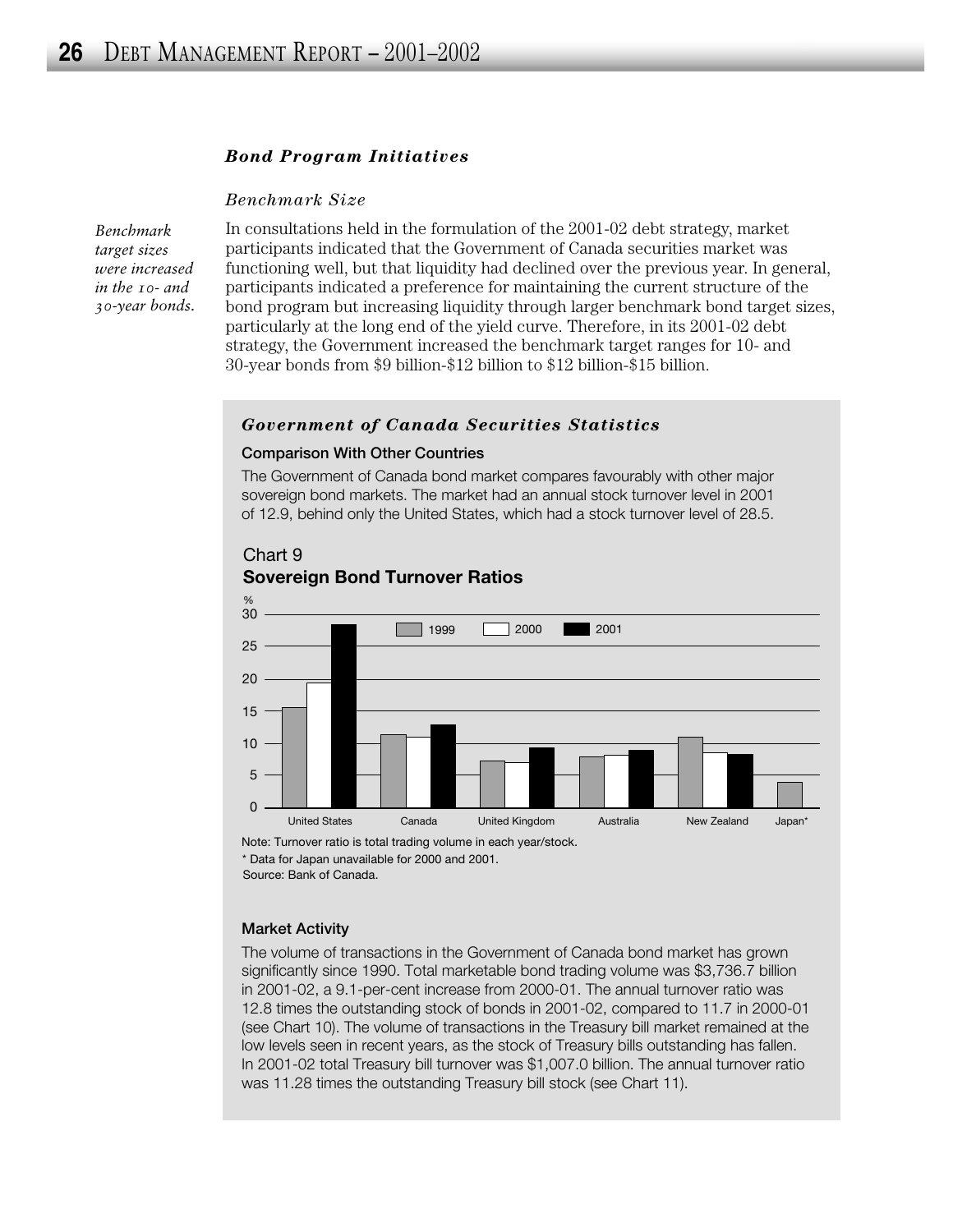

An active repo market is a hallmark of a well-functioning government securities market. The total turnover for Government of Canada bond repos in 2001-02 increased to \$20,536 billion from \$17,511 billion in 2000-01. Furthermore, the annual turnover ratio for bond repos in 2001-02 was 70.9 times (see Chart 12). The Treasury bill repo market volume in 2001-02 was \$1,125.6 billion and the annual turnover ratio was 12.4 (see Chart 13).

#### Chart 12 **Government of Canada Bond Repos**



#### Chart 13 **Government of Canada Treasury Bill Repos Trading Volume and Turnover Ratio**



Futures contracts are important complements to an efficient Government of Canada securities market. In Canada the trading volume of futures contracts maintained the levels of previous years. There is a futures contract based on benchmark 5- and 10-year Government of Canada bonds (the CGF and CGB contracts). Open interest of the futures contract on 10-year Government of Canada bonds increased to 64,310 in 2001, a 31.7-per-cent increase from 2000. The CGB contract continues to be actively traded, setting a new daily trading volume record on August 28, 2001, with 55,934 contracts traded, surpassing the year-old record of 50,880 set in 2000. There is also an active market for the 3-month Canadian Bankers' Acceptance Futures (BAX contracts).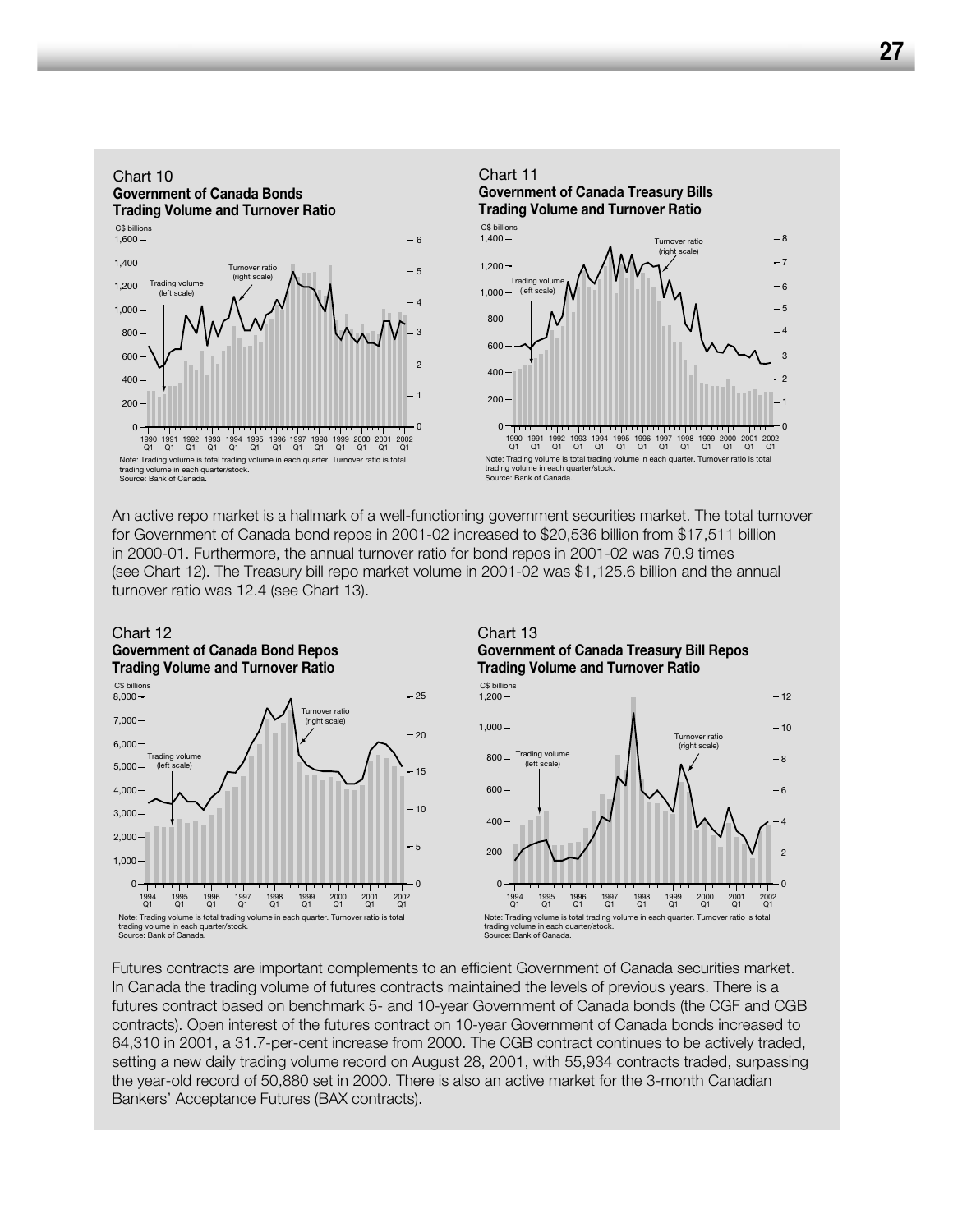#### *Turnaround Times*

*Target turnaround time for auctions has been reduced to 15 minutes.* 

To reduce market participant risk during auctions, the targeted turnaround time for publication of the results for Government of Canada securities auctions was reduced from 30 minutes to 15 minutes starting May 22, 2001. The reduction in the turnaround time was the result of process and efficiency improvements. The 15-minute turnaround time compares favourably to most sovereigns with developed bond markets.

#### *Bond Buyback Program*

*The bond buyback program contributes to maintaining the size of new issues.*  To enhance liquidity in the primary market for Government of Canada securities, bond buyback operations on a cash basis were introduced on a trial basis in 1998-99. Based on favourable performance and market reaction, the program was implemented on an ongoing basis in 2000-01 and now plays an important role in the maintenance of a full new issue bond program.

| Table |  |
|-------|--|
|-------|--|

| <b>Bond Buyback Program</b> |         |         |               |         |  |
|-----------------------------|---------|---------|---------------|---------|--|
| Amount repurchased          | 1998-99 | 1999-00 | 2000-01       | 2001-02 |  |
|                             |         |         | $$$ millions) |         |  |
| Buybacks on a cash basis    | 1.000   | 3.263   | 2.832         | 5,258   |  |
| Buybacks on a switch basis  |         |         |               | 387     |  |
| Total bond buyback program  | 1.000   | 3.263   | 2,832         | 5.645   |  |

*In 2001-02 the size of bond buyback operations on a cash basis were increased.* Based on market feedback received during the 2001-02 debt strategy consultations, the size of bond buyback operations on a cash basis and the number of transactions were increased. Later, during the summer 2001 market consultations, market participants indicated that reducing the time between the release of auction results and the deadline for submission of tenders at buyback operations on a cash basis would reduce risk and provide an incentive for increased participation. Therefore, the submission deadline for bond buybacks on a cash basis was advanced from 2:00 p.m. to 1:15 p.m. starting October 2001.

*The bond buyback program began including a broader range of bonds, and the frequency of operations increased.*

The bond buyback program was further expanded to include bonds with maturities across a broader range of the yield curve in order to encourage the participation of a wider range of market participants.

To enhance market transparency and participation, the Government increased the frequency of bond buyback operations and announced the total target repurchase volume for each quarter in the quarterly bond auction schedule published by the Bank of Canada.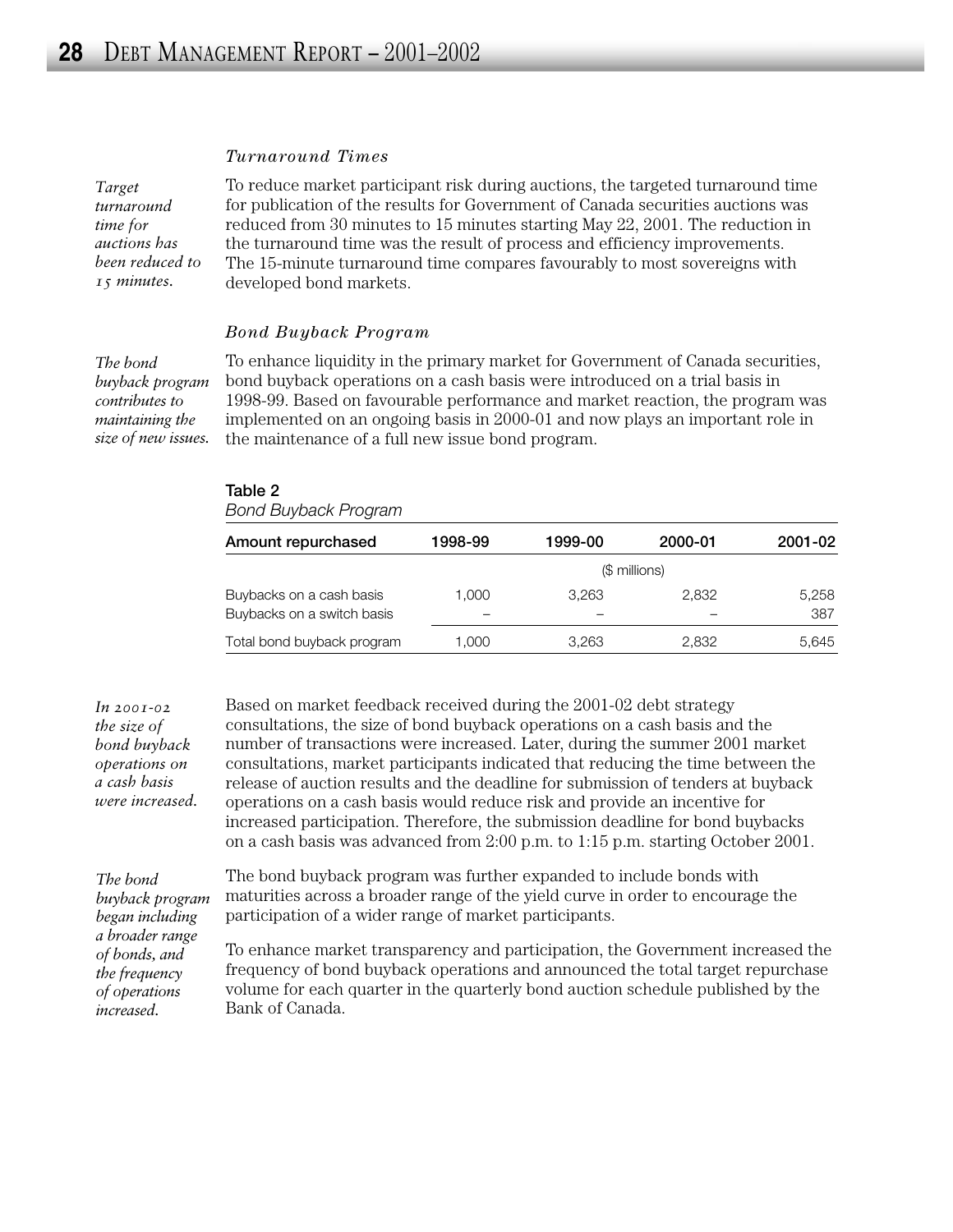*The Government introduced switch buyback operations on a trial basis late in the year.* 

In February 2002, on a trial basis, the Government started bond buyback operations on a switch basis to stimulate participation of existing securities holders in buyback operations. In the case of a buyback on a switch basis, less liquid bonds are exchanged for the new bonds in the benchmark being built on a durationneutral basis, assuring minimal impact on bondholders' portfolio structure. The first pilot switch operation was successfully conducted in the fourth quarter of 2001-02 in the 30-year sector for an amount of \$400 million.

Bonds are bought back when their value is consistent with the fair value model used by the Government of Canada.

The repurchase program has enabled the Government to conduct larger auctions during the last four years than would have been the case in the absence of a buyback program (see Table 2). During consultations with market participants, it was noted that an additional benefit of the program was improved secondary market liquidity, as trading increased in less liquid bonds targeted for repurchases under the program.

#### *30-Year Issuance Timing*

*The 30-year issuance cycle was changed for cash management purposes.*

*The CMBB program has expanded the Government's tools for cash management.* 

In 2001-02 the Government changed the semi-annual issuance pattern for 30-year bonds from spring/fall to summer/winter to facilitate cash management. By altering the issuance pattern of the 30-year bonds, the Government is better able to match the issuance cycle to its cash flow needs. This was achieved by adding a third 30-year issue in the fourth quarter of fiscal year 2001-02. The one-time issuance was substantially offset by larger buybacks of outstanding long-term bonds.

#### *Pilot Cash Management Bond Buyback Program*

The Cash Management Bond Buyback (CMBB) program, introduced on a pilot basis in early 2001, was implemented to help manage the Government's cash requirements by reducing the high levels of government cash balances needed to redeem large bond maturities. In contrast to the buyback program aimed at supporting a full new issue bond program, the CMBB program involves buying back bonds with less than 12 months to maturity. By reducing the need to accumulate large cash balances, the CMBB program also smoothes out seasonal fluctuations in Treasury bill issuance.

*The floor for maturities eligible for CMBB operations was lowered to \$4 billion.* 

Following market consultations the Government announced in October 2001 that the floor that limits the total amount the Government can repurchase from bonds maturing on any given target date would be lowered from \$6 billion to \$4 billion. This was undertaken to enhance the operational effectiveness of the CMBB program.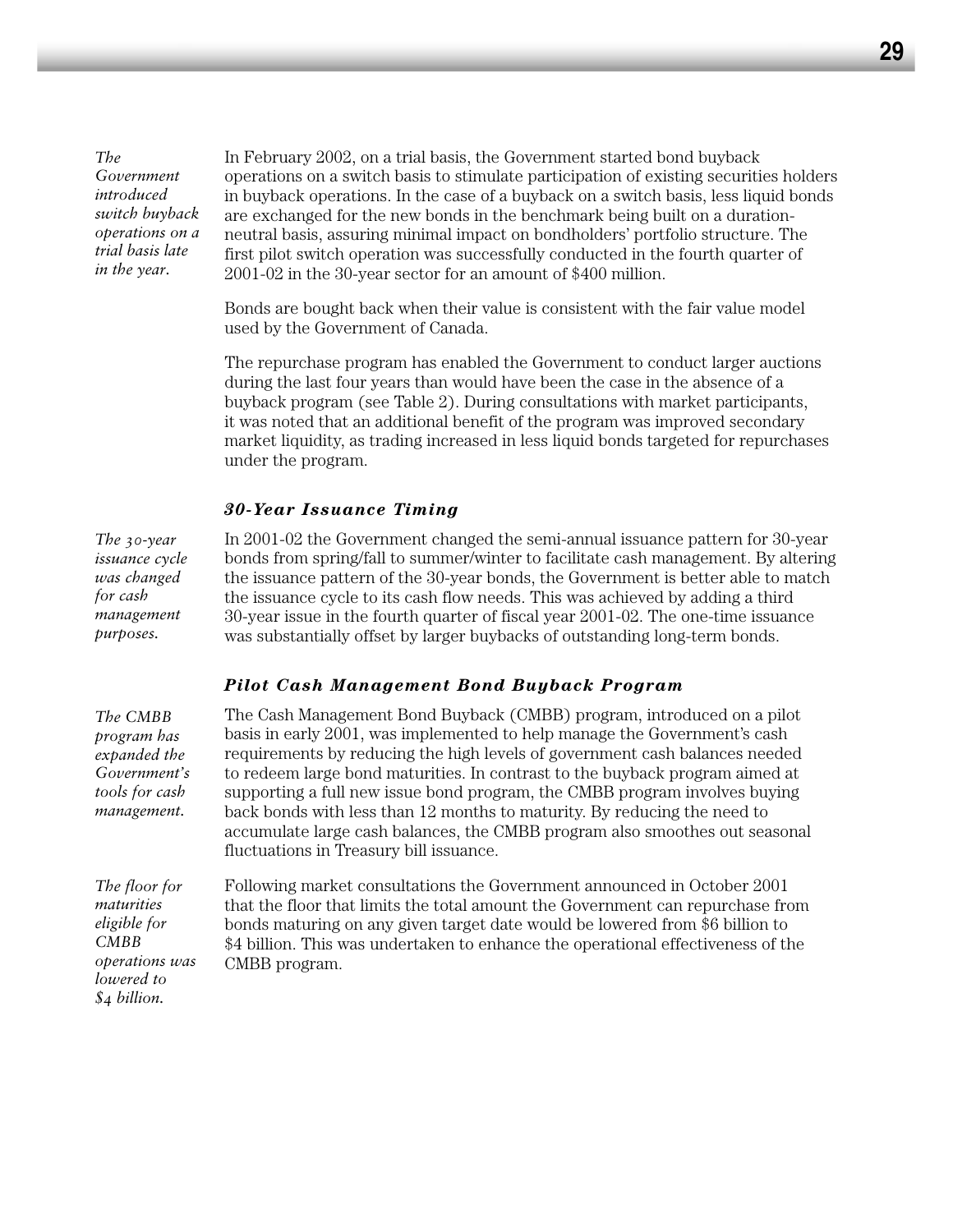#### **Table 3** *Pilot Cash Management Bond Buyback Program*

|                    | 2000-01       | 2001-02 |
|--------------------|---------------|---------|
|                    | (\$ millions) |         |
| Amount repurchased | 2,500         | 11,484  |

The first cash management buyback of \$500 million was held on January 16, 2001. Following this, \$2 billion worth of bonds were repurchased in February and March, for a total of \$2.5 billion during the 2000-01 fiscal year. In 2001-02 almost \$11.5 billion worth of bonds were repurchased, with a significant positive impact on large maturities outstanding (see Chart 14). The December 2001 maturity was the first maturity targeted for a full year, and \$3.8 billion worth of bonds were repurchased of that maturity, reducing the level of the issue outstanding by 35 per cent.

# Chart 14 **Impact of 2001-02 CMBBs on the Government of Canada's Large Maturities**



\* These maturities were further reduced with operations held after the 2001-02 fiscal year.

*The Government announced the continuation of the CMBB program.*

After one year of operation the program was judged to be effective in meeting its operational targets and as a result, in its 2002-03 debt strategy, the Government announced the continuation of the pilot CMBB program.

To enhance transparency and participation, the frequency of CMBB operations was increased and the practice of announcing a target volume for each operation a week before on the Bank of Canada Web site was initiated.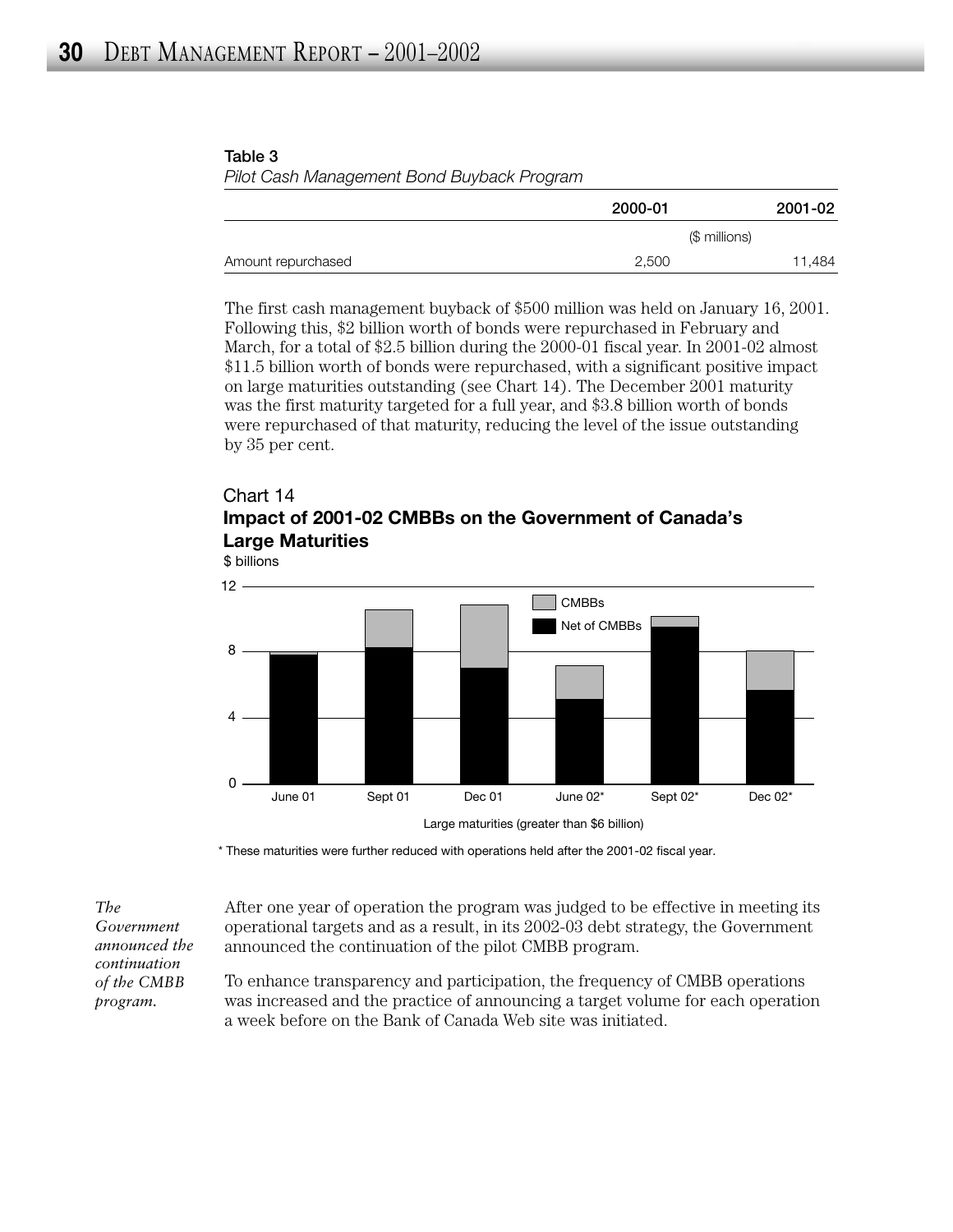#### *Treasury Bill Program*

*The Treasury bill market continues to function effectively.*

Following a significant decline in the stock of Treasury bills during the 1995-98 period (\$166 billion to \$112 billion), Treasury bill issuance has been maintained in the range of \$80 billion to \$95 billion. The decline in the size of the program led to a decline in secondary market turnover (see Chart 11 for quarterly results). However, the Treasury bill market has continued to function effectively from the perspective of the Government and market participants.

In the spring of 1999, in the fall of 2000 and again in the summer of 2001, the Government asked market participants for their views on the need to restructure the program in light of the lower level of liquidity. The majority of market participants continued to indicate that they prefer to maintain the existing biweekly auctions of three Treasury bill tranches (3, 6 and 12 months). They also indicated that most dealers and investors have adjusted well to lower levels of stocks of Treasury bills outstanding. The general consensus was that, provided the stock remains in the range of \$75 billion to \$95 billion, no change was needed to the structure of the Treasury bill program.

#### *Market Transparency and Electronic Trading*

The Government has a strong interest in the development of electronic trading and trade reporting initiatives that would support the maintenance of a transparent, liquid and efficient domestic fixed-income market and enhance the attractiveness of the fixed-income market for a wide array of investors. In 1999 a screen-based, real-time information system (CanPx) was established by dealers and inter-dealer brokers. CanPx reports best bid and offer prices and trading volumes in a range of benchmark fixed-income securities. The CanPx system was expanded in 2001-02 and provides a trade reporting standard that is in line with the practices of comparable sovereign countries.

*The Department of Finance and the Bank of Canada continue to actively contribute to discussions on the development of the regulatory framework for ATSs.*

In 2001-02 plans for a number of private sector electronic trading systems were announced. On an ongoing basis during the year, the Department of Finance and the Bank of Canada contributed to discussions with Canadian securities regulators and market participants on the design and implementation of a regulatory framework for alternative trading systems (the ATS Rules). The ATS Rules came into force in late 2001.

#### *Retail Debt*

In 2001-02 the Government's retail debt program offered Canada Savings Bonds (CSBs) and Canada Premium Bonds (CPBs) to retail investors during a six-month period from October 2001 to March 2002. The retail debt program is designed to meet the needs of individual Canadians and contribute to the diversification of the Government's investor base. Both instruments were offered through the cash market and payroll savings channels. CPBs continue to be the preferred instrument for investors buying on a cash basis from financial institutions. Payroll sales of CSBs continued to increase from previous years following the redesign of the program in 1997.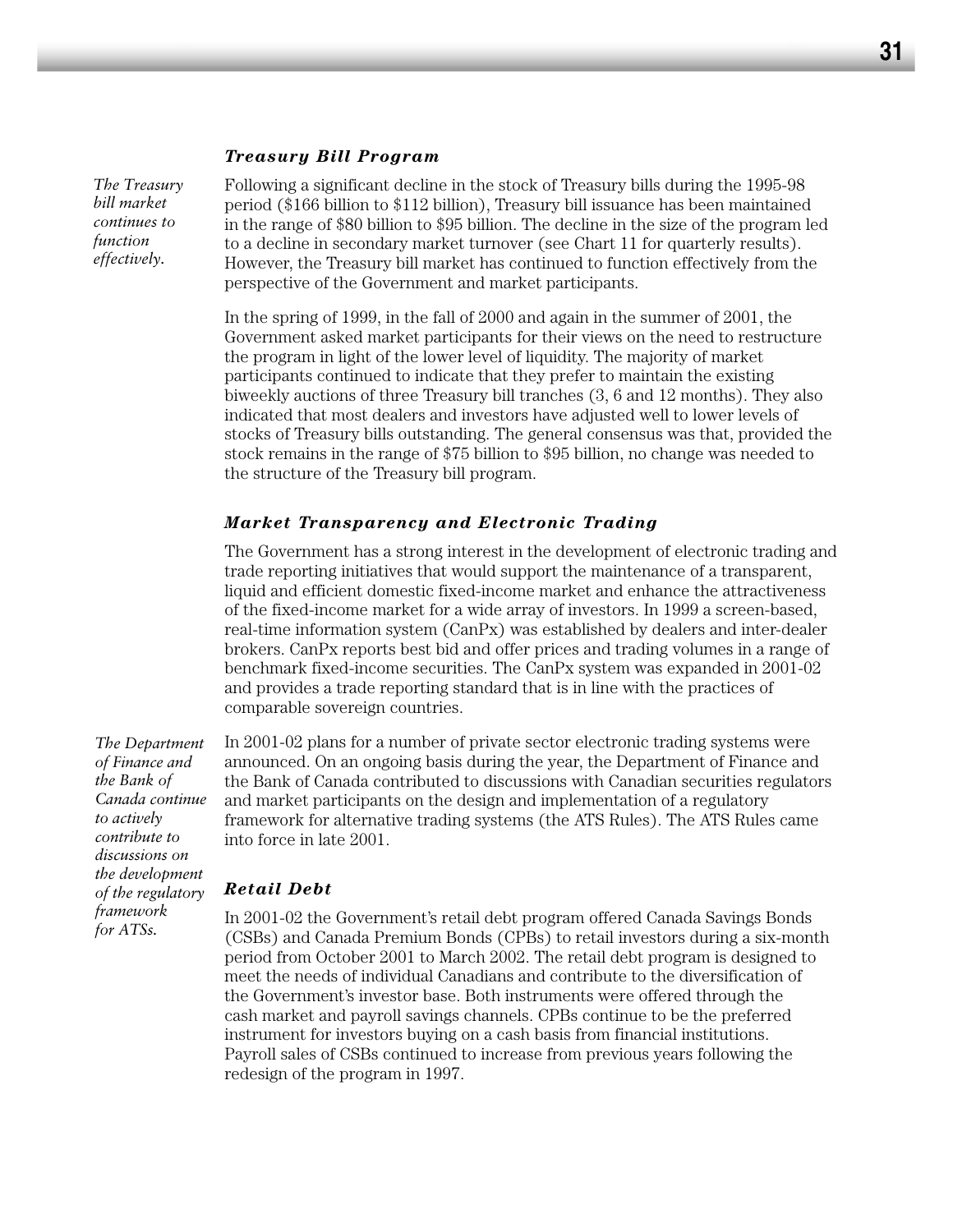*The retail debt program continues to evolve with the changing demands of Canadians.*

Several initiatives were continued or undertaken to increase access and improve the distribution of retail products for the Government. The telephone direct sales pilot was extended for another year. To complement the direct telephone channel, a direct Internet sales channel was launched in October 2001, giving Canadians the option to purchase CSBs and CPBs on-line. The on-line payroll purchase option begun in the federal public service was expanded and met with favourable results. To lower cost and improve customer service, the Bank of Canada outsourced its back office systems and operations to EDS Canada Inc.

For further information on retail debt plans and operations, see the Canada Investment and Savings Web site at www.csb.gc.ca.

#### **Maintaining a Prudent Debt Structure**

*The Government maintains a debt structure that balances prudence with continued access to lowest-cost sources of funds.*

As previously noted, the Government's net debt and market debt have declined over the past five years. While the debt is on a downward trend, the stock of outstanding debt that is exposed to interest rate changes remains very large. Roughly one-quarter of the federal government's budgetary expenditures are debt-servicing charges, and sharp movements in interest rates have the potential to disrupt budgetary planning.

The Government's primary method of achieving its strategic objective of stable, low-cost funding is to maintain a debt structure that balances stability with continuing access to low-cost sources of funds. The debt structure is the mix of fixed-rate and floating-rate debt instruments that make up the debt stock. This section describes the analytical tools and considerations that the Government uses to determine its target prudent debt structure.

#### *Balancing Cost and Risk*

*The Government considers a number of factors when determining the cost-risk tradeoff of different debt structures.*

In deciding on the appropriate debt structure, the Government must consider the trade-off between keeping borrowing costs low and ensuring that the cost impact of unexpected increases in interest rates does not exceed its tolerance for risk. Specifically, long-term maturity instruments such as Government of Canada bonds typically have higher debt-servicing costs (i.e. they pay higher coupon rates) than short-term instruments such as Treasury bills. On the other hand, the fixed-coupon rates of outstanding bonds are known with certainty for a longer period, and therefore result in lower interest rate risk compared to Treasury bills, which mature throughout the year and need to be refinanced at the then-prevailing market interest rates (see Chart 15). As interest rates change, short-term maturities move with current rates while long-term maturities have their rates locked in.

The Government takes a long-term strategic view in choosing a target debt structure in order to have reasonable and lasting cost stability under a range of potential interest rate environments.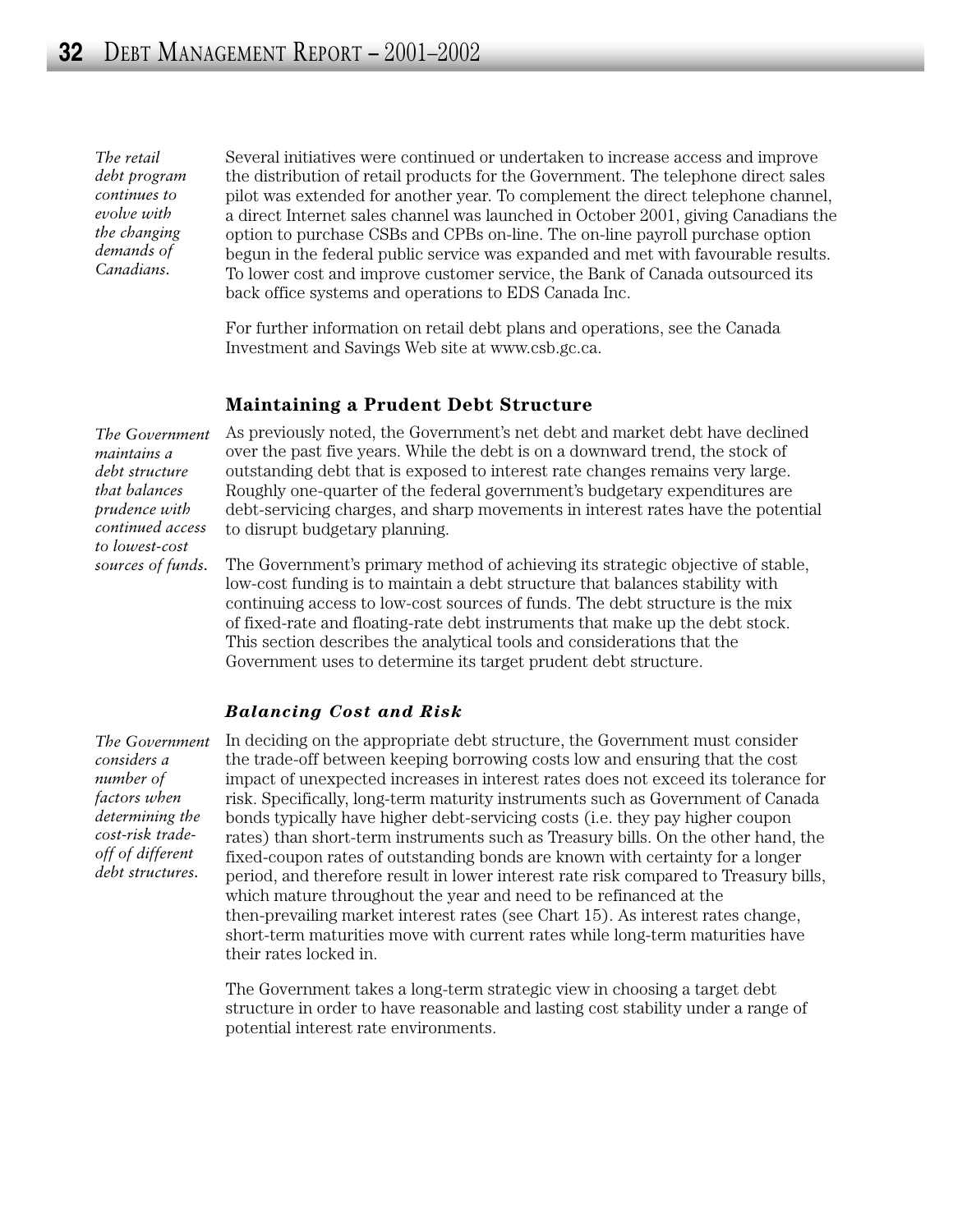Chart 15 **Costs/Risk Trade-Off Depends on the Type and Amount of Government-Issued Securities That Make Up the Debt Structure**



#### *Assessing the Cost/Risk Trade-Off – Measures and Targets*

Debt managers gauge and describe the sensitivity of the debt structure to unexpected changes in interest rates in various ways.

- Measures such as the fixed-rate share of the debt, average term to maturity and duration characterize the composition of the debt and indicate how much of or how often the debt structure is exposed to interest rate variations.
- The distribution of the maturity profile of the debt indicates the proportion of debt that will be maturing and subject to refinancing risk.
- Another measure used to assess the debt structure's costs and risks with a forward-looking perspective is the simulation methodology called Cost at Risk (CaR). CaR quantifies directly the risk of incurring additional debt costs given a particular debt structure and assumptions of a wide range of potential interest rate movements.

These measures, consistent with the best practices of comparable sovereign borrowers, are used to depict the cost and risk of possible debt structures and guide decision making.

*The Government uses a number of tools to assess the cost/risk trade-off.*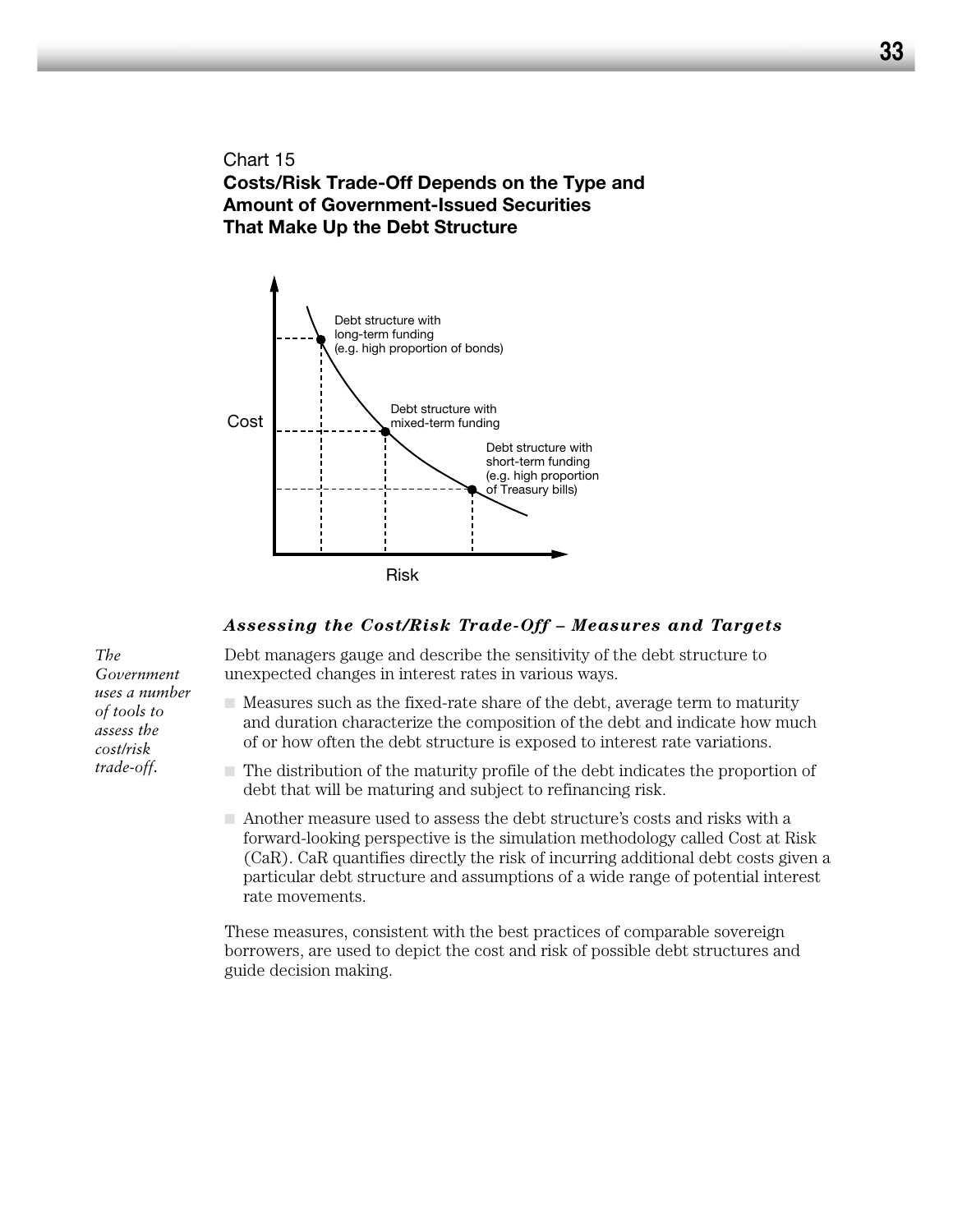The fixed-rate share of debt is the main operational measure used in the past few years. Average term to maturity and maturity profile are two other measures that have been used to complement the fixed-rate share analysis. Duration provides an additional operational cost/risk measure. The range and sophistication of the CaR analysis is enhanced on an ongoing basis to better assess the fixed-rate debt structure. Table 4 provides a quick reference to the five measures.

| ,,,,,,,,,,,,,,,,,,,,,       |                                                                                                     |                                                                    |  |  |
|-----------------------------|-----------------------------------------------------------------------------------------------------|--------------------------------------------------------------------|--|--|
| Measure                     | It measures                                                                                         | It is used as a measure of                                         |  |  |
| Fixed-rate share            | the portion of the debt issued at fixed<br>interest rates (those over 12 months)                    | the refinancing risk of the<br>debt stock                          |  |  |
| Maturity profile            | the year-to-year distribution<br>of maturing debt                                                   | refinancing exposure<br>over time                                  |  |  |
| Average term<br>to maturity | the average time remaining before<br>debt matures, taking into account<br>principal repayments only | how quickly changes in<br>interest rates will affect<br>debt costs |  |  |
| Duration                    | the price sensitivity of the debt stock<br>to interest rate movements                               | how debt costs will be affected<br>by changes in interest rates    |  |  |
| Cost at Risk                | the potential debt cost impact<br>resulting from interest rate exposure                             | debt cost variability associated<br>with a given debt structure    |  |  |

# **Table 4**

## *Cost/Risk Measures*

#### *Fixed-Rate Share*

The fixed-rate share of the debt is computed as the proportion of interest-bearing debt having fixed rates – debt that does not mature or need to be re-priced within a year – relative to the total interest-bearing debt stock. The fixed-rate share is used by other central governments because it is an intuitive measure that is fairly easy to compute and understand.

Debt-servicing costs increase (decrease) and financial risk decreases (increases) with a higher (lower) fixed-rate share. Following the sharp increase in interest rates in the late 1980s, the Government took measures to reduce the exposure of the debt stock to volatility in interest rates. The share of the debt stock at fixed rates increased from one-half in 1989-90 to two-thirds in 1998-99. For the past four fiscal years, the fixed-rate portion of debt has been managed around the two-thirds target (see Chart 16).

By establishing a more prudent fixed-rate debt structure, the Government has reduced the sensitivity of its annual debt-servicing costs to changes in interest rates. For example, the first-year impact on net debt-servicing costs of a 100-basis-point shock in interest rates in 2001-02 would have been \$0.8 billion under the current structure, compared to \$1.8 billion at the time of the 1995 budget.

*The Government currently maintains a two-thirds fixed-rate share.*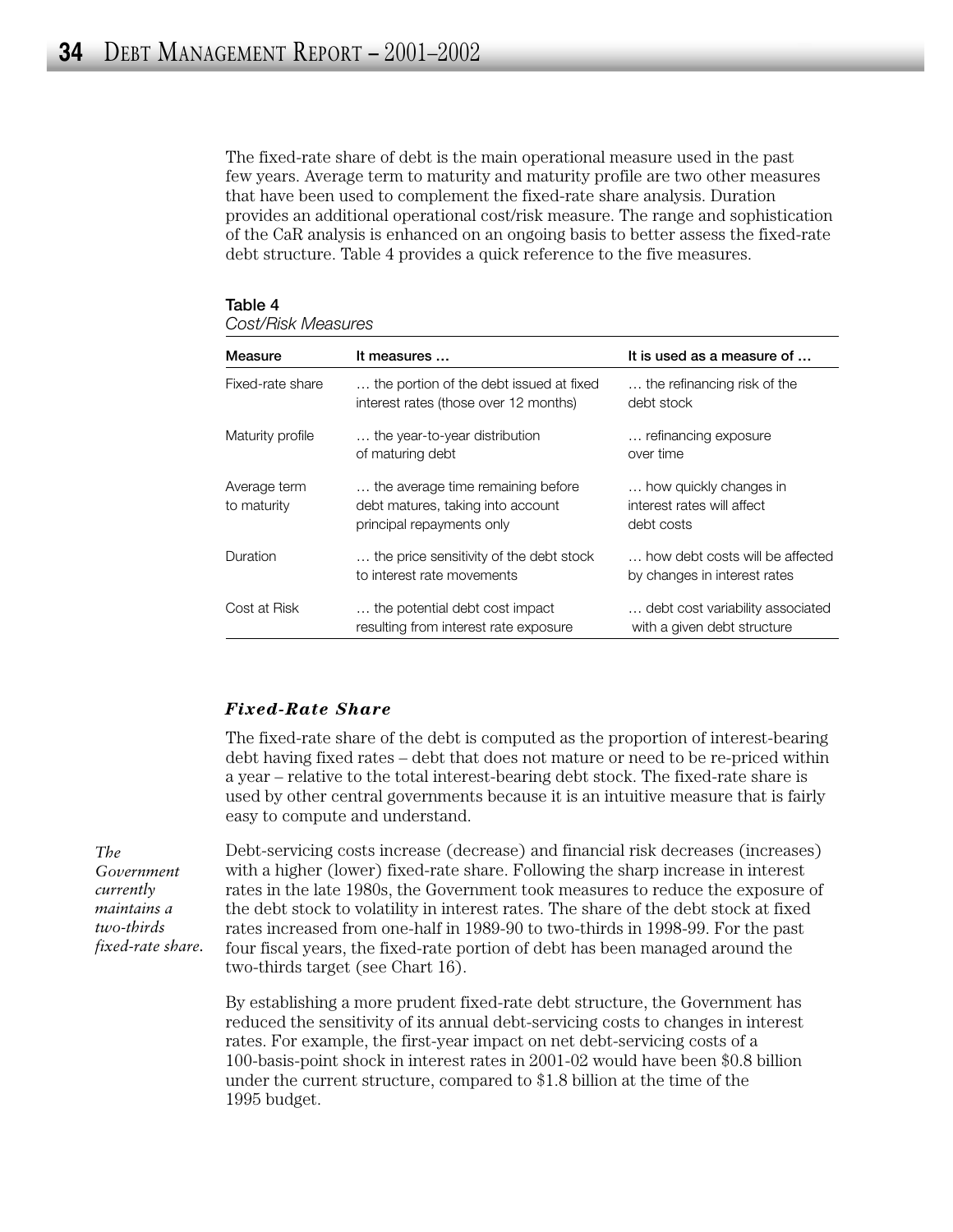

Chart 16 **Fixed-Rate Share of Interest-Bearing Debt at March 31**

However, the reduction of interest rate exposure from raising the fixed-rate share of the debt has a cost because fixed-rate debt generally carries higher interest rates than Treasury bills. The cost of maintaining a higher fixed-rate share varies substantially from year to year based on the term structure of interest rates. Compared to the fixed-rate structure in 1996-97, and given the average spread between short-term and long-term interest rates prevailing over the past five years, the relative cost of using a 67 per cent (two-thirds) target averages some \$386 million over each of the past five years.

#### *Maturity Profile*

*The maturity profile is managed to limit refinancing risk over time.* 

The Government also manages the maturity profile of the debt (i.e. the amount that matures, or comes due, in any given year) to limit its refinancing risk. A well-distributed maturity profile reduces the risk that a relatively large proportion of the debt will mature and need to be refinanced in a short period, when higher interest rates may prevail or markets may be disrupted.

The maturity profile of domestic government bonds is shown in Chart 17. The profile consists of a portion related to borrowing in previous years as at March 31, 2002, and assumes that the current issuance pattern is maintained. Initiatives to regularize bond refinancing into predictable benchmark securities have led to a gradual smoothing out of the maturity profile of the bond stock.

Treasury bills, unlike bonds, mature within a year of their issuance and are therefore excluded from the maturity profile depicted in Chart 17. The decline in the Treasury bill stock in the 1990s has lowered the Government's ongoing level of refinancing risk. For example, in 1995 the Government was required to refinance, on average, \$8 billion per week in maturing Treasury bills, compared to an average of \$7 billion every two weeks in 2001.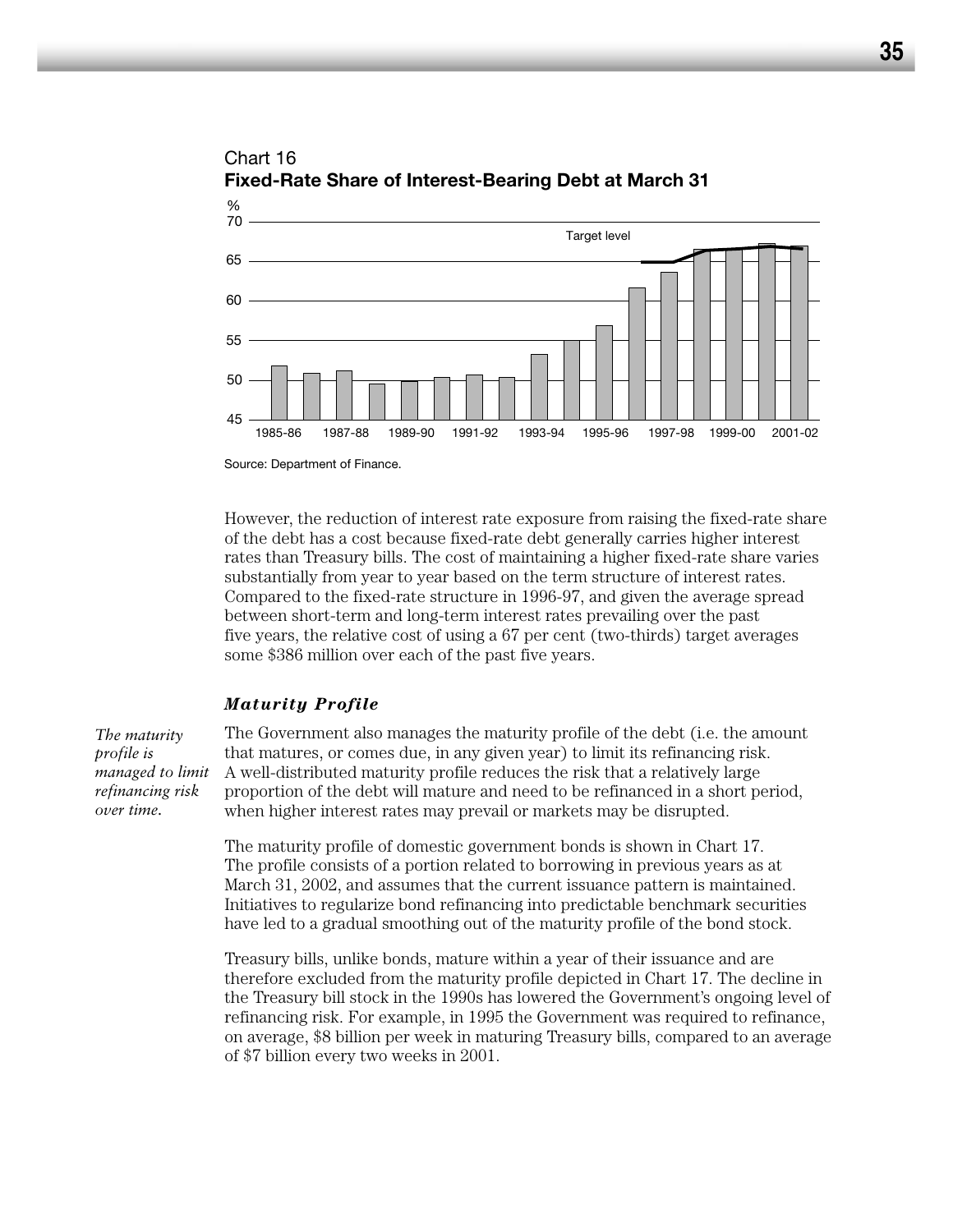

# Chart 17 **Maturity Profile of Domestic Bonds**

Note: Excludes Treasury bills. Projections assume future issuance remains at 2001-02 levels and excludes buybacks.

Source: Department of Finance.

#### *Average Term to Maturity*

*The ATM is used as an indicator of how quickly changes in interest rates will affect debt costs.* 

The average term to maturity (ATM) is the average lifespan of the marketable instruments that make up the debt and is a complementary measure to the fixed-rate share indicator. Retail debt is excluded since its average term is variable, due to its cashability. Measured in years, ATM represents the average length of time before debt instruments mature and become subject to refinancing risk. Longer ATMs mean that debt instruments are rolled over less frequently, which implies less uncertainty regarding future debt costs.

The ATM of marketable debt has increased from roughly 4 years in 1990 to 6.5 years in March 2002 (see Chart 18). These changes have brought the average term structure of Canada's debt more in line with the debt structures of the other G-7 countries.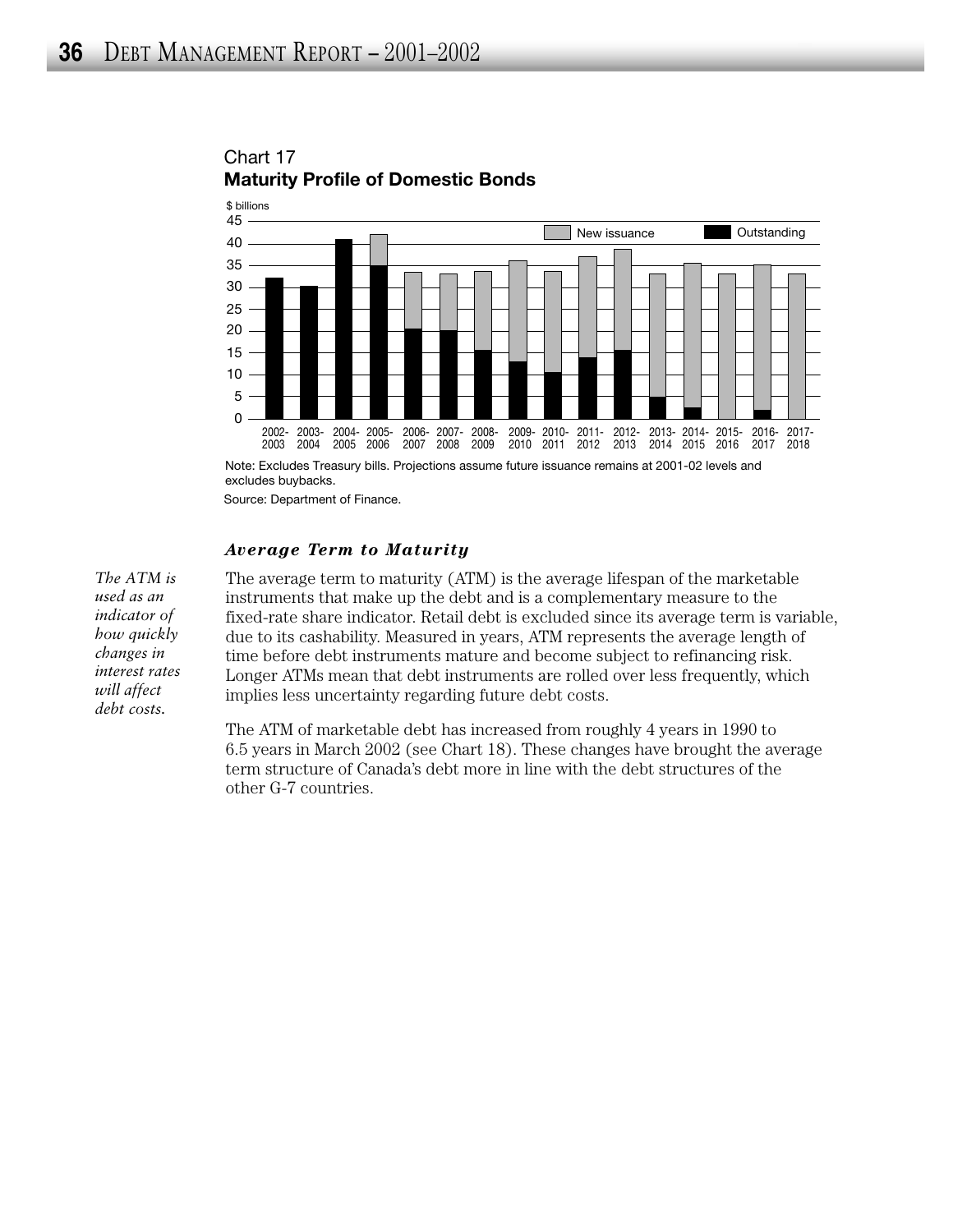

# Chart 18 **Average Term to Maturity of Marketable Debt**

*Duration*

*Duration measures refinancing risks associated with coupon payments over the life of a bond.* 

Duration is another way of measuring refinancing risk. Similar to ATM, higher duration values reflect lower refinancing risk. Compared to ATM, duration is a more sophisticated way of measuring refinancing risk because, in addition to capturing the risk of refinancing principal amounts at maturity, it looks at the refinancing risk associated with coupon or interest payments that occur through the life of debt instruments. Since duration considers financial flows through the life of the debt instrument, the calculated duration will always be shorter than the ATM of the same structure. At the end of March 2002 the Government's marketable debt had a modified duration of 4.4 years, unchanged from last year.

#### *Cost at Risk*

*Cost at Risk measures the debt cost variability associated with different debt structures.* 

Cost at Risk (CaR) contributes to the Government's debt management decisions by quantifying risk directly in terms of potential debt cost and determining if it falls within the Government's tolerance level for risk. The measure is similar to the well-known Value at Risk measure used extensively throughout the financial community.

CaR analysis involves simulating future debt costs using a large number of possible interest rate scenarios. The analysis looks at various debt structures in order to better determine the relationship between debt structure, debt costs and risk.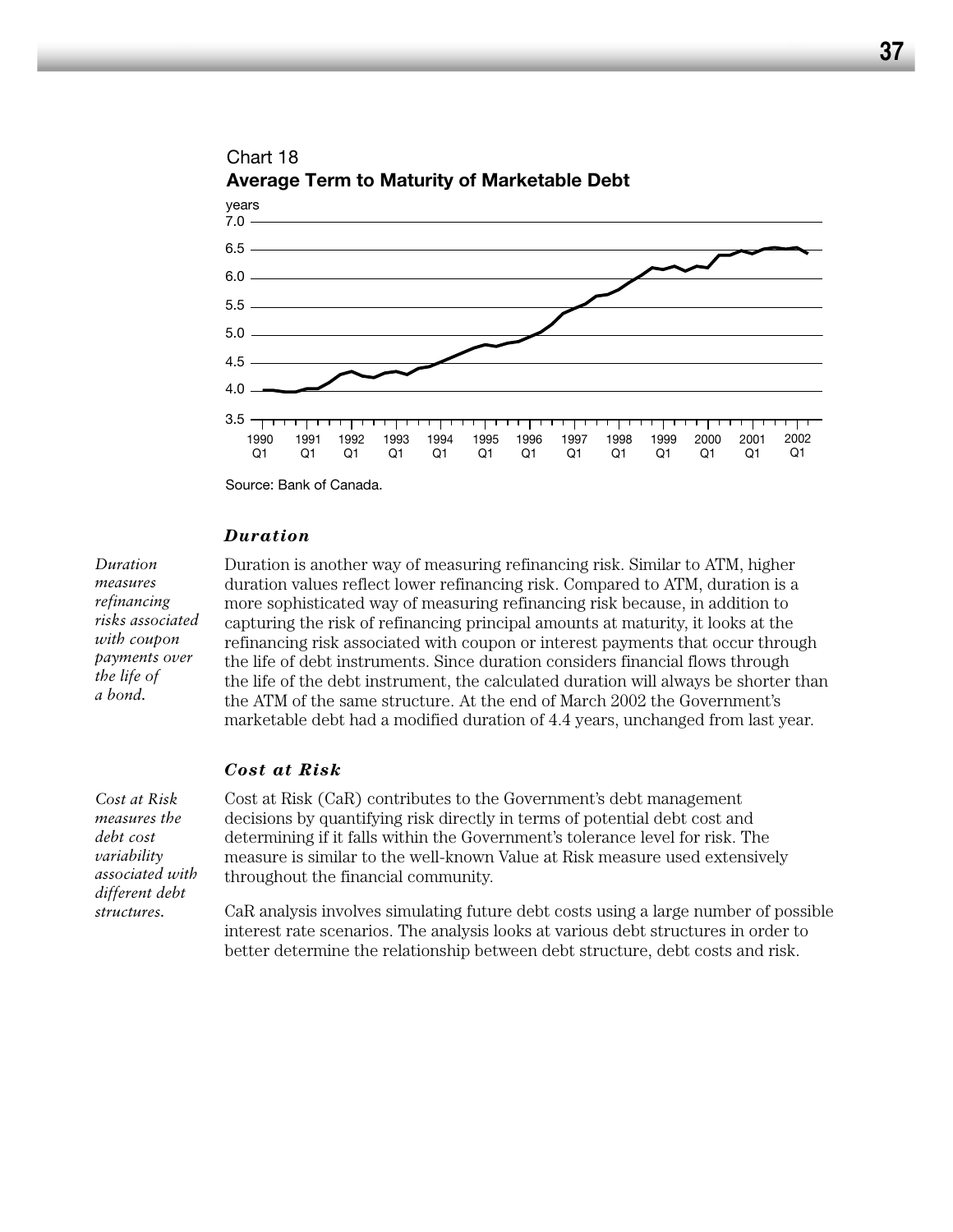The simulation framework for CaR analysis is depicted in Figure 2. First, a large number of interest rate scenarios are generated, based on a theoretical model from the economic literature,<sup>5</sup> to represent the full range of plausible developments in the interest rate term structure. The outstanding stock of debt is considered and several issuance strategies are examined. The simulation is then performed for each issuance strategy, under the set of interest rate scenarios, to generate a statistical distribution of possible debt costs and the projected cash flows. Statistical properties of the obtained distribution are examined and the average debt cost and CaR statistic are extracted.



**Figure 2 – Cost at Risk Analytical Framework** 

The statistical distribution for the debt costs has the general shape of the distribution in Figure 3. As a rule of thumb, scenarios with a large positive (negative) shock to interest rates lead to high (low) future debt costs. However, the central tendency is for most shocks to be small in nature. The debt structure is seen as prudent when there is only a small probability that an increase in interest rates causes debt costs to exceed an acceptable tolerance level. Using the results of the simulations, the plausible debt costs are used to determine the appropriate fixed-rate share target and maturity profile of the debt.

 $5$  The interest rate model used to generate the interest rate scenario for the CaR analysis is the two-factor Cox-Ingersoll-Ross model.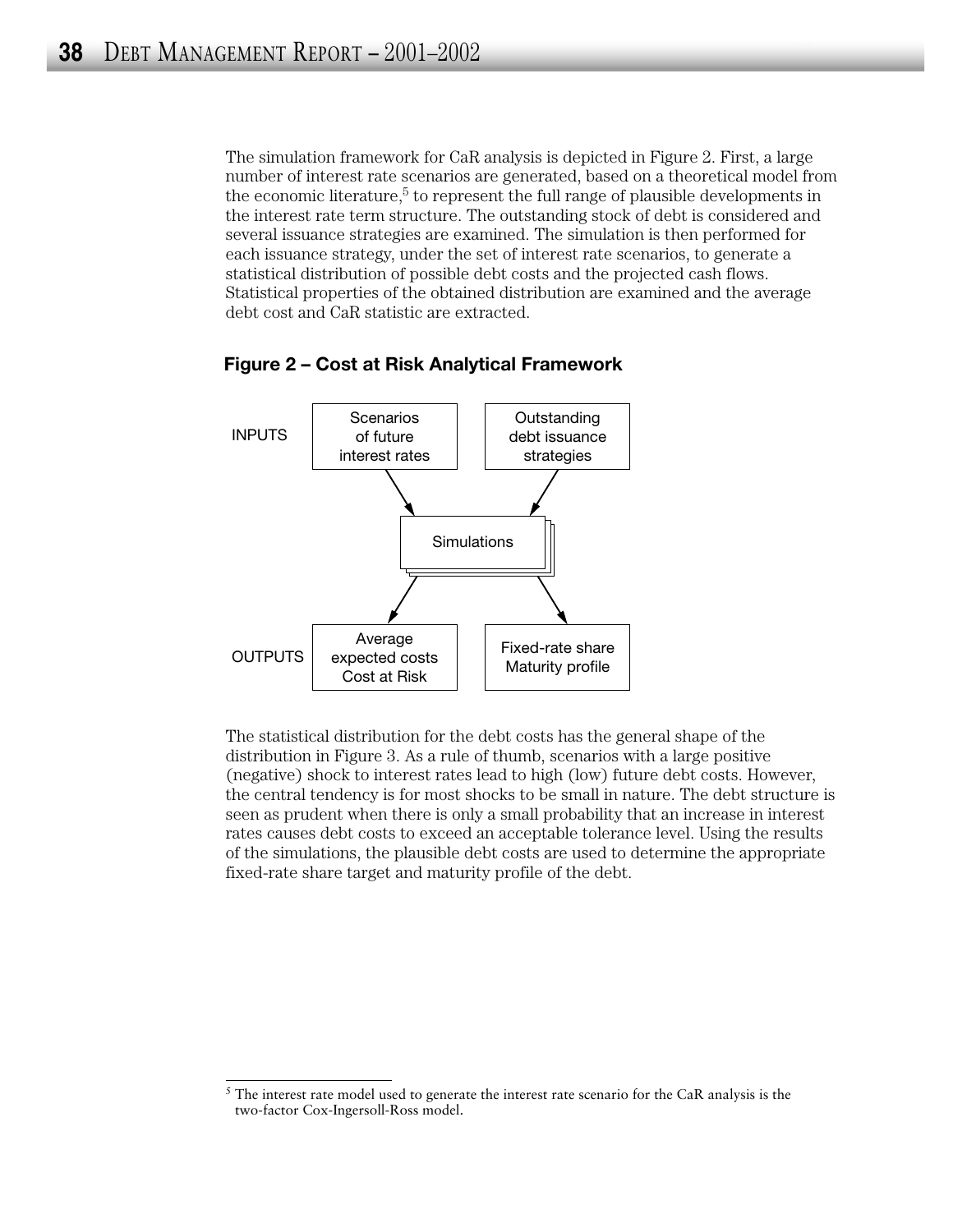

**Figure 3 – Measuring the Risk of Future Debt Charges** 

based on simulated interest rate scenarios

*CaR indicates that, with a high probability, an interest rate shock will not disrupt the current fiscal framework.* 

It should be noted that unlike other measures such as fixed-rate share, ATM and duration, CaR is not an objective measure because it depends on several assumptions. In particular, experience has shown that results are very sensitive to the interest rate model employed. The Government is continuing to improve the CaR methodology. Results of the CaR analysis undertaken at the end of the 2001-02 fiscal year, based on upgraded assumptions and methodologies, indicate that with the two-thirds fixed-rate structure in place on March 31, 2002, there is a high probability that the impact of most interest rate shocks occurring in the budget horizon would not disrupt the Government's fiscal framework.

#### **Maintaining a Diversified Investor Base**

#### *Diversified Investor Base*

*A diversified investor base is maintained to ensure active demand for Government of Canada securities, thereby reducing funding costs.*

A diversified investor base helps to reduce funding costs by ensuring that there is active demand for Government of Canada securities. The federal government pursues diversification of its investor base by maintaining a domestic wholesale debt program that is attractive to a wide range of investors, offering a retail debt program that provides savings products designed to suit the needs of individual Canadians, and using a broad array of sources of funds in its foreign borrowings.

#### *Domestic Holdings of Government of Canada Debt*

There was a significant shift in the distribution of holdings of Government of Canada market debt over the 1990s. Between 1991 and 2001 the holdings of life insurance companies and pension funds increased by over 70 per cent from \$58 billion (21.7 per cent) to \$100 billion (27.8 per cent), while the holdings of public and other financial institutions also increased sharply from 12.4 per cent to 21.3 per cent (see Chart 19). Chartered banks' share of holdings of market debt increased from 13.4 per cent to 18.3 per cent over the same period, while the share held by persons and unincorporated businesses decreased from 27.4 per cent to 9.5 per cent. The steep drop in holdings by this group is due mainly to the shift towards institutionalized investments in mutual funds.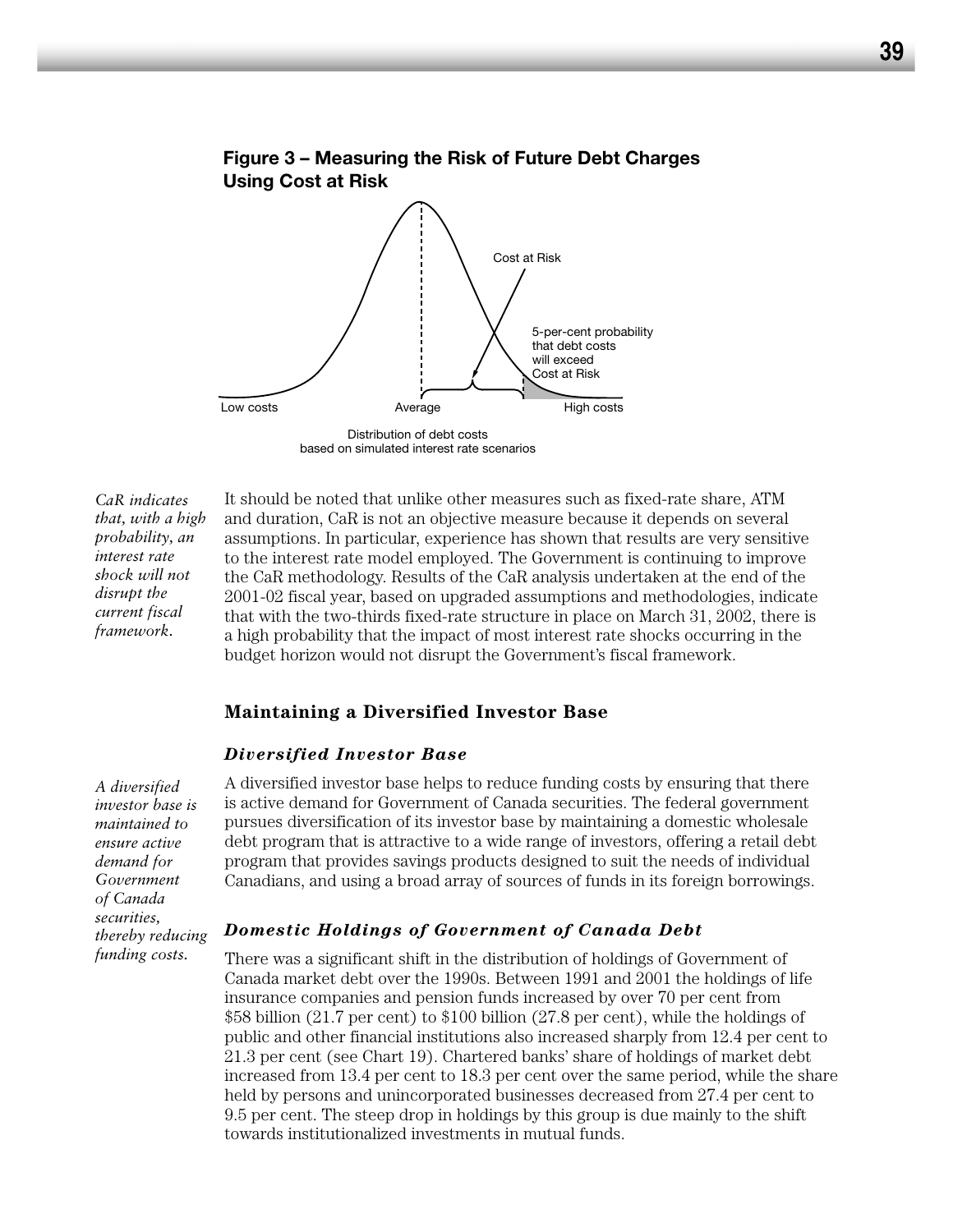# Chart 19 **Distribution of Domestic Holdings of Government of Canada Market Debt as of December 31**



Source: Statistics Canada, *The National Balance Sheet Accounts*.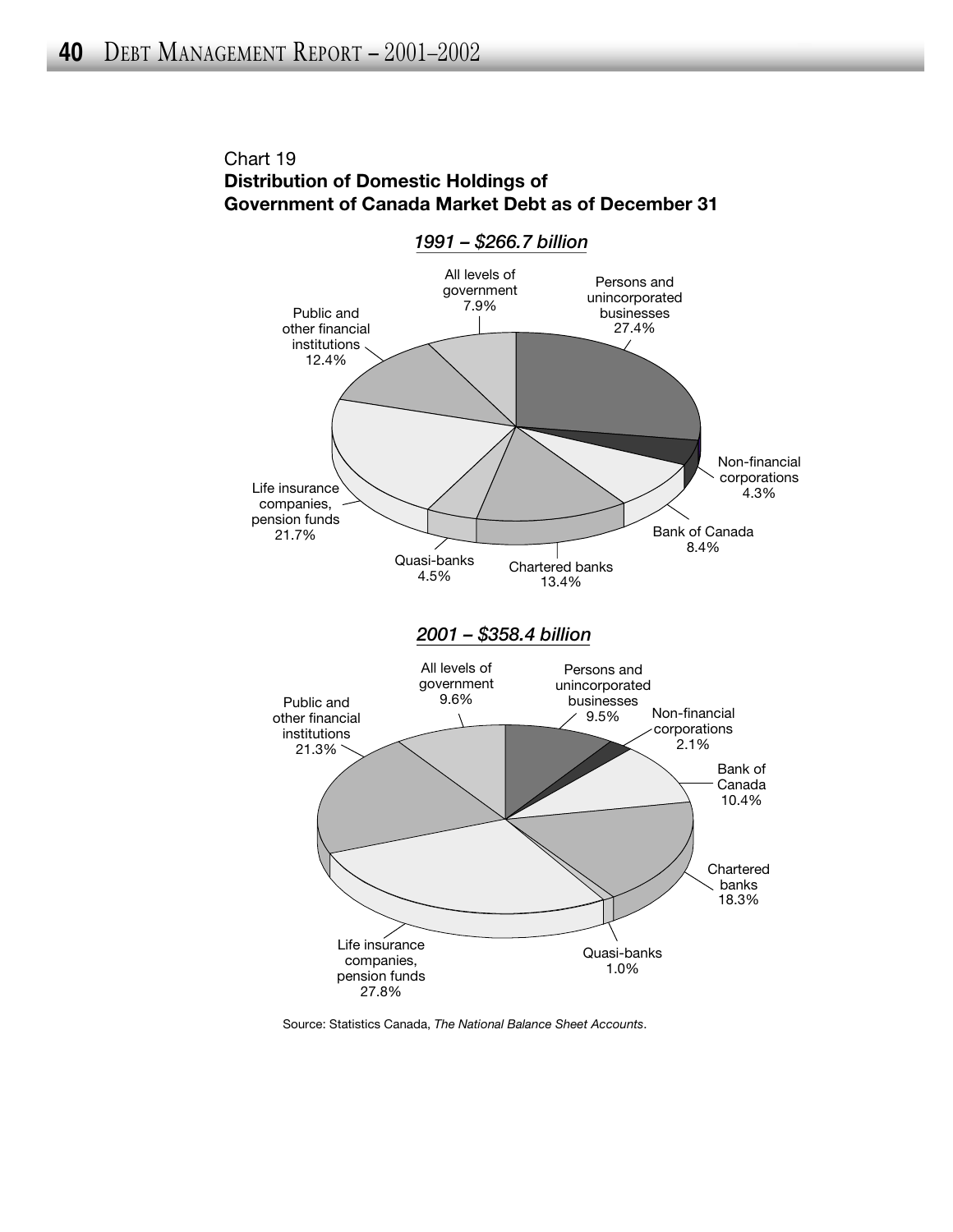There was no major change in the distribution of holdings of government debt in the previous two years.

In 2001 life insurance companies and pension funds accounted for the largest share of domestic holdings of Government of Canada market debt (27.8 per cent), followed by public and other financial institutions such as investment dealers and mutual funds (21.3 per cent). Taken together, they accounted for over 49 per cent of domestic holdings.

Reference Table IV shows the evolution of the distribution of domestic holdings of Government of Canada debt since 1976.

#### **Foreign Debt and Reserves Management Strategy**

*Foreign debt is raised exclusively for the management of the Exchange Fund Account.*

The Government of Canada borrows in foreign currencies exclusively to raise foreign exchange reserves for the Exchange Fund Account. The reserves in the Exchange Fund Account are maintained as a source of foreign currency liquidity and to promote orderly conditions in the foreign exchange market for the Canadian dollar. Further details on the management of international reserves are available in the *Exchange Fund Account Annual Report*, available on the Department of Finance Web site at www.fin.gc.ca.

The key objectives of Canada's reserve program are to:

- ensure that an appropriate level of reserves is maintained while minimizing the cost of carrying reserves;
- $\Box$  promote orderly conditions in the foreign exchange market;
- immunize to the extent possible currency and interest rate risks by selecting reserve assets that match liabilities in currency and duration; and
- maintain diversified funding sources and a prudent liability structure to appropriately manage refinancing risks.

#### *Level of Reserves*

*The Government uses crosscurrency swaps, as they are a cost-effective source of foreign funds.* 

Canada maintains reserves in line with comparable sovereigns. In 2001-02 international reserves increased by US\$0.5 billion to a level of US\$34.0 billion at March 31, 2002 (see Chart 20). Borrowing requirements for foreign exchange reserves are met through cross-currency swaps of domestic obligations, which are highly cost-effective compared to other sources of foreign currency funds, and purchases of US dollars in the spot foreign exchange market. Canada Bills and Canada Notes, as well as Euro Medium-Term Notes are also used.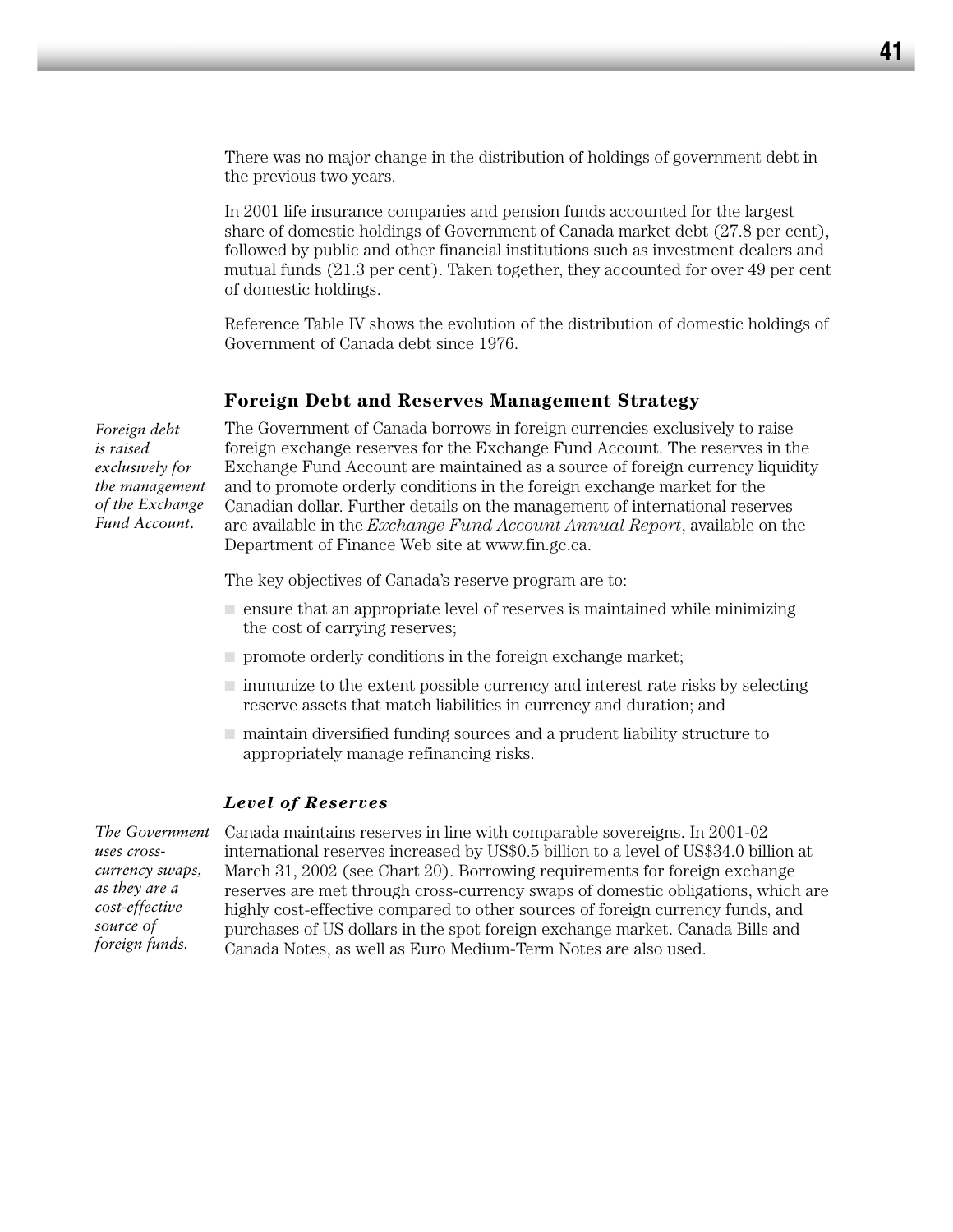





Sources: Department of Finance; International Monetary Fund, *International Financial Statistics*.

#### *The Gap Between Foreign Currency Assets and Liabilities*

*The foreign currency assetliability gap continues to narrow.* 

Foreign currency liabilities came to exceed foreign currency assets (i.e. deposits, securities and Canada's International Monetary Fund (IMF) reserve position), $6$ which those liabilities funded in the Exchange Fund Account in recent years. This was largely a result of extensive foreign exchange intervention and important commitments to the IMF in 1998. Consistent with the Government's policy of immunizing currency and interest rate risk in Canada's reserve program, the Government has taken steps to bring foreign currency liabilities in line with foreign currency assets.

In December 1998 the Department of Finance, in collaboration with the Bank of Canada, implemented a program of purchases of US dollars in the foreign exchange markets. The proceeds of sales of Canadian dollars are used to reduce US-dollar-denominated liabilities. This program is conducted by the Bank in its role as fiscal agent for the Government in its management of the federal debt.

Purchases of US dollars are small in relation to the large daily flows in foreign exchange markets and are undertaken with sensitivity to market conditions. The objective is to close the gap between foreign currency assets and liabilities in the near future. As of March 31, 2002, the gap stood at some US\$6.1 billion, and some US\$3.5 billion when IMF assets are included.

<sup>6</sup> Note that the methodology used to measure the asset-liability gap was recently modified to include assets related to IMF commitments, which are part of Canada's official international reserves.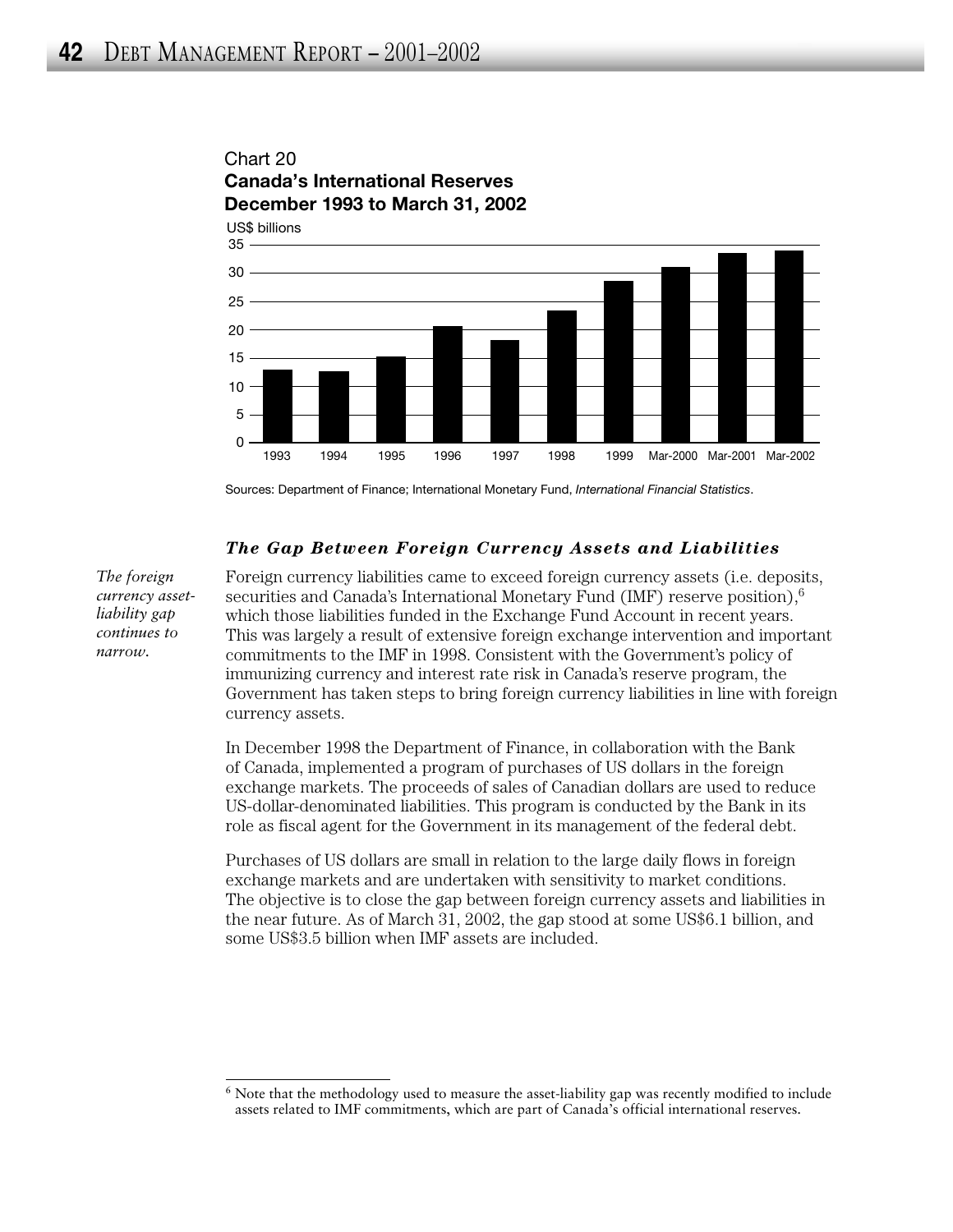#### *Risk Management Framework*

The Government has in place a comprehensive risk management framework for identifying and managing treasury risk, including market, credit, operational and legal risks. The Government's risk management policies call for prudent management of treasury risks based on best practices. Standards for risk tolerance are very prudent, with market risks generally immunized and high credit quality and diversification standards followed.

In June 2000 the Minister of Finance approved a new framework and limits governing credit exposure to commercial financial institution (FI) counterparties with respect to the Government's foreign currency reserve portfolio. The framework is consistent with best practices in credit risk management and includes a collateral management system and credit exposure limits pertaining to financial counterparties across all lines of business. Collateral management systems are increasingly the norm in capital markets as a way of managing credit risk associated with swaps. Under the new framework, high-quality collateral (e.g. cash, securities) must be posted by counterparties when the amount of credit risk borne by the Government exceeds specified limits.

Initial steps were also taken in 2001-02 to move the Government's short-term US-dollar deposits to a collateralized basis. Currently the Government invests its US-dollar cash balances in unsecured bank deposits with a number of commercial banks. Under a revised framework, to be implemented in 2002-03, collateral will be posted to the Government when US-dollar cash is invested with the FI counterparties through repo transactions. *A framework has been developed to collateralize US-dollar deposits at FI counterparts.*

# **Management of the Government's Cash Balances**

The main objectives of the federal government's cash management operations are to keep low cash balances consistent with meeting operational needs, and to invest cash in a prudent, cost-effective manner. The federal government invests its cash balances with a number of financial institutions through morning and afternoon auctions.

# *New Collateralized Framework for Cash Balances*

In 2000 the Government announced its intention to adopt a new investment framework for the morning auction of the Government's domestic cash balances. The new framework is consistent with ongoing efforts to ensure that the Government's financing and investing operations are prudent, efficient and meet the standards of best practices appropriate for a sovereign government.

The new framework is designed to increase competition in the auction of cash balances and to strengthen the management of risks, in particular the credit risks involved in the investment of cash balances. Access to the morning auction is now open to all significant participants in the domestic money market to ensure competitive returns are earned on cash balances and to diversify the Government's counterparties. The framework also introduces a credit risk management system

*The new collateralized framework for domestic cash balances will strengthen the Government's ability to manage credit risk.* 

*The current collateral management framework helps the Government manage credit risk.*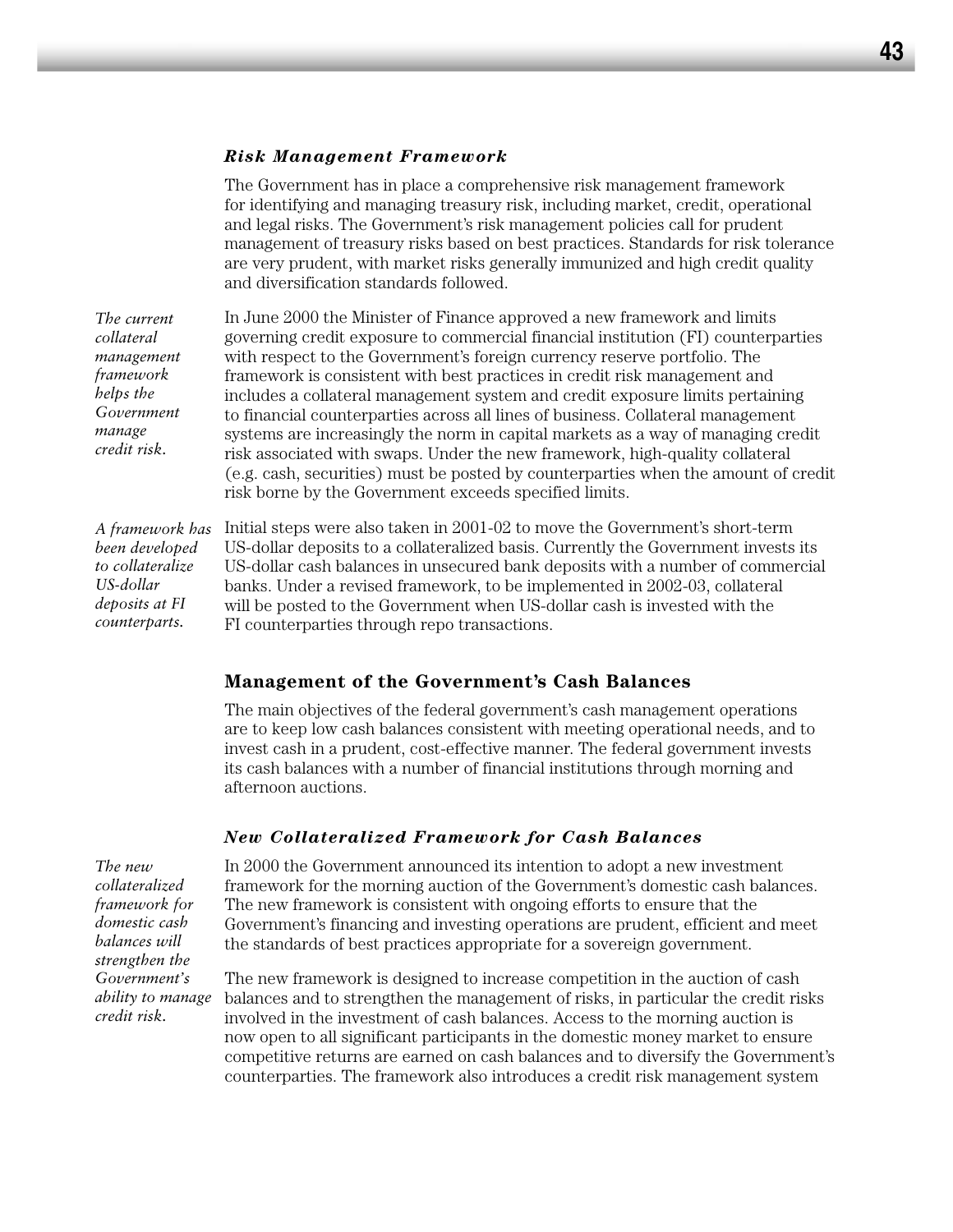through the use of credit ratings, credit lines and collateral agreements. The afternoon auction will continue to be used to invest the Government's residual cash balances and will remain uncollateralized, for the time being, and limited to Large Value Transfer System participants.

In 2001-02 the Department of Finance and the Bank of Canada finalized the major elements and operational details of the new framework in consultation with market participants. In January 2002 a competitive process was undertaken to select a collateral manager, resulting in the selection of RBC Global Services as the Government's agent.

#### *Performance in 2001-2002*

*The main cash management objective is to ensure that the Government has sufficient funds to meet its operating and liquidity requirements.* 

Management of the Government's cash balances requires forecasting and monitoring of its daily receipt and disbursement flows, as well as an ongoing borrowing program to refinance maturing debt and maintain the balances at targeted levels. There are inherent and large uncertainties in forecasting daily changes in cash balances owing to the scope of the Government's financial operations, periodic large maturities of Government of Canada bonds, the operations of the Bank of Canada and changes in market conditions. Cash balances are kept low, consistent with operational requirements.

The level of the Government's daily cash balances averaged \$9.8 billion in fiscal 2001-02, down from \$10.2 billion in 2000-01. Earnings on term deposits averaged 3.49 per cent versus 5.61 per cent the previous year. Compared to the weighted cost of Treasury bill borrowings, the Government earned a positive spread of 12.1 basis points on cash balances held in 2001-02.

# **Debt Program Evaluation**

The purpose of the Debt Program Evaluation process is to assess policies and operational decisions in the area of debt, cash and reserves management in order to inform future decision making and contribute to public transparency and good governance. Evaluations are carried out by independent evaluators with expertise in fixed-income markets.

*Two debt program evaluations were conducted on the liquidity in the secondary market and the Government's fixed-rate structure.* 

In 2001-02 two evaluations were carried out. The first looked at initiatives undertaken by the Department of Finance to improve liquidity in Government of Canada secondary bond and bill markets. The evaluators expressed the opinion that initiatives undertaken by the Government of Canada in recent years have been successful in improving liquidity in these markets. The second evaluation looked at the Government's past decision to target a more prudent, higher fixed-rate debt structure. The evaluators expressed the opinion that Canada's debt strategy and objectives are consistent with the best practices of other sovereign borrowers as well as with current academic literature. Recommendations coming out of the evaluations addressed methodological issues and are being considered by the Government.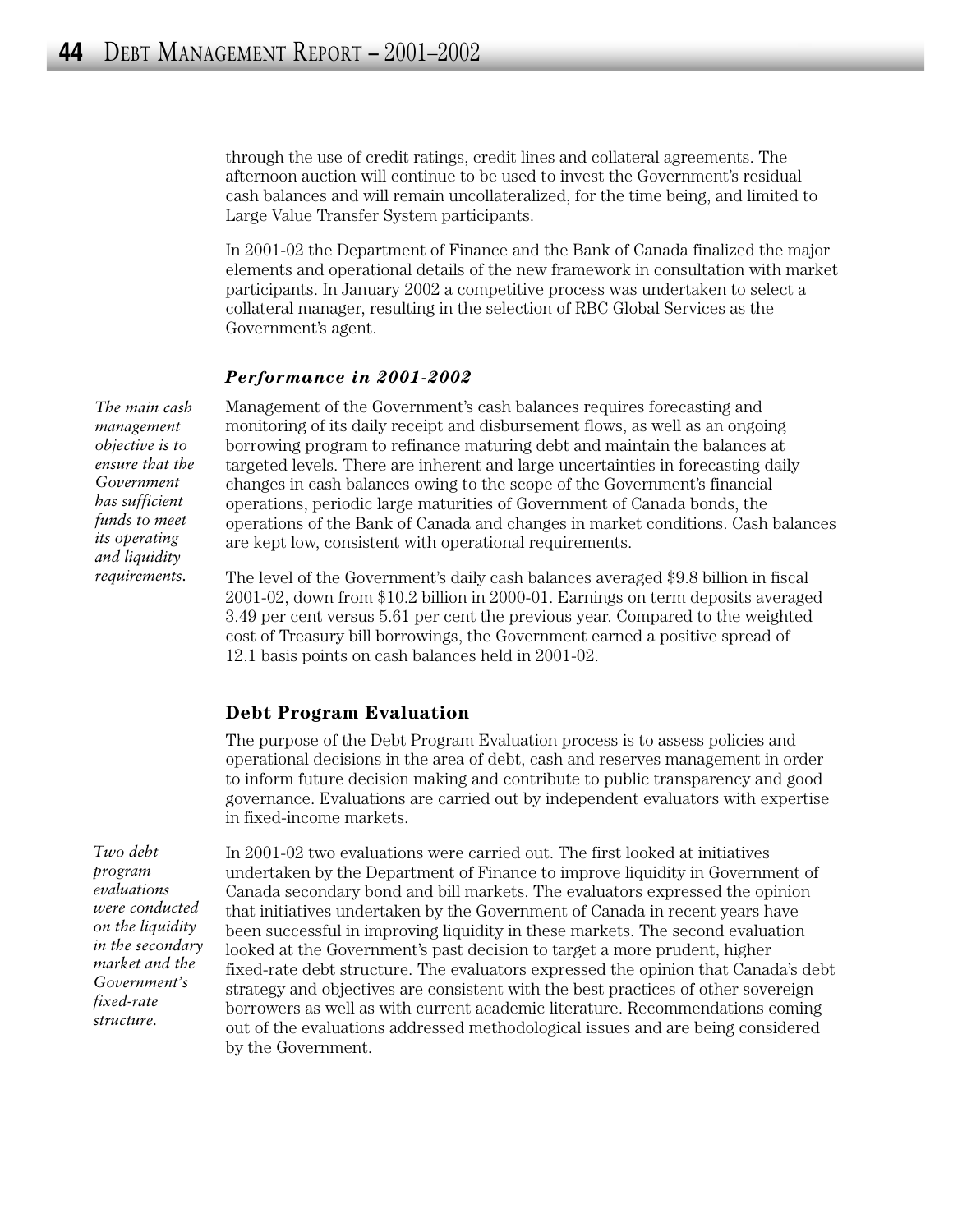## **Federal Debt Management Framework**

#### *Legal Authorities*

The Financial Administration Act (FAA) provides the statutory framework under which the Minister of Finance borrows money for the Government in financial markets. The FAA states that the Minister cannot borrow money without the authority of Parliament. Parliament authorizes the Minister to borrow new funds through borrowing authority acts. The Minister is authorized by the FAA to refinance maturing debt without further parliamentary authority. The Act provides the Minister with the authority to use modern financial and risk management tools and techniques such as interest rate and currency swaps, options, futures and forwards in the conduct of the Government's financial operations and for risk management purposes. In addition, the Act provides the Minister of Finance with legislative authority to establish rules governing the sale of the Government's debt.

In addition to the FAA, the Bank of Canada Act provides statutory authority for the Bank of Canada to act as the Government's fiscal agent. The Currency Act establishes the Exchange Fund Account and provides statutory authority for the Minister of Finance to manage the Account.

#### *Institutional Responsibilities*

The Department of Finance, including Canada Investment and Savings (CI&S), the Government's retail debt agency, manages federal market debt in conjunction with the Bank of Canada. The Financial Markets Division of the Department of Finance provides analysis and develops policies and recommendations for the federal government's borrowing programs, for the investment of the Government's cash and reserve assets, and for the management of financial risks.

The Division works with the Bank of Canada, the Government's fiscal agent, on all aspects of debt management. As fiscal agent, the Bank of Canada is specifically responsible for the operational aspects of debt management, for example, conducting the auctions of government debt, issuing debt instruments, making interest payments and conducting foreign currency borrowing operations. The Bank also has responsibility for monitoring market activities and advising on debt management policy issues, as well as operating the Government's Risk Management Unit.

CI&S is a special operating agency of the Department of Finance, and its primary responsibility is the day-to-day management of the Retail Debt Program. CI&S, working in consultation with the Bank of Canada and the Financial Markets Division, is responsible for developing the Retail Debt Program's strategic direction and managing the front office aspects of the program.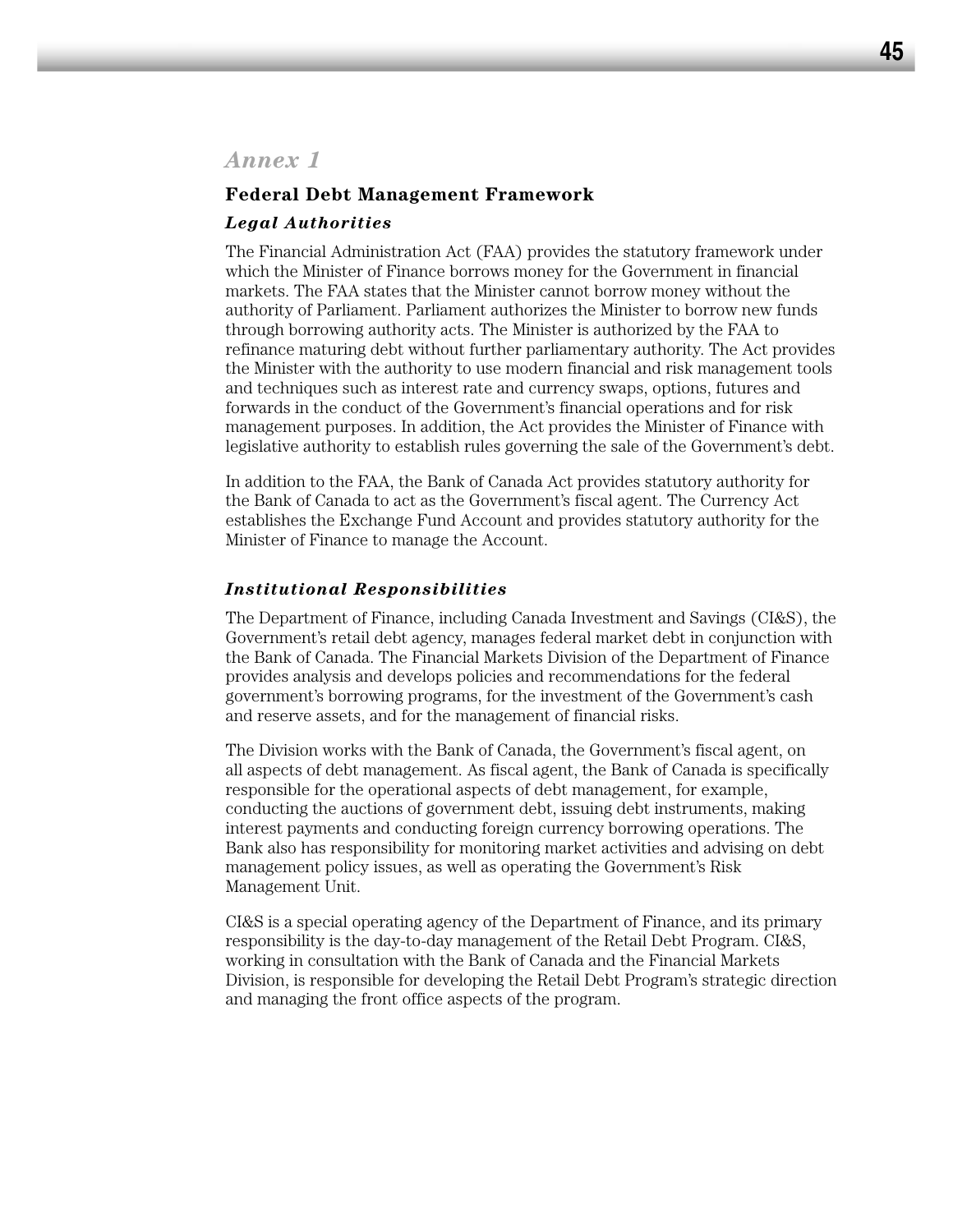#### *Domestic Debt Operations*

Domestic borrowings are done strategically, i.e. securities are issued on a regular, transparent basis to maximize investor interest and participation. Marketable bonds, real return bonds (RRBs) and Treasury bills are sold via auction, with the Bank of Canada operating as the Government's fiscal agent, to Government of Canada securities distributors and end-investors. Tenders are submitted to the Bank of Canada via the electronic auction system CARS (Communications, Auctions and Reporting System).

Bonds are auctioned on a quarterly basis in the 2-, 5- and 10-year maturities, and on a semi-annual basis in the 30-year maturity. Bonds may be either new maturities or reopenings of previously auctioned bonds. New issues are generally reopened several times in order to increase the size of the issue to the target benchmark bond size.

The bond auction calendar, setting out details of the planned quarterly issuance of marketable bonds, is published by the Bank of Canada prior to the start of each quarter. Final details, including the amounts to be auctioned, the maturity date, and the amount outstanding in the case of bond reopenings, are released one week prior to the auction.

Bond sales take place via multiple-price auctions, with the exception of RRBs, which are sold via single-price auctions. Government securities distributors and investors may submit competitive tenders or non-competitive tenders. For multiple-price auctions, competitive bids are accepted in rising order of yield (declining order of price) until the full amount of the issue being auctioned is allotted, while non-competitive bids are allotted at the average of the accepted competitive bids. For single-price auctions of RRBs, bonds are allotted at the price equivalent of the highest real yield of accepted competitive tenders, plus accrued interest and inflation adjustment.

Buyback operations on a cash basis in the 2-, 5-, 10- and 30-year maturities are held shortly after periodic corresponding bond auctions. The Bank of Canada publishes with the bond auction calendar the target amount of bonds the Government intends to buy back during the quarter. Final details of individual operations, including the target amount to be bought back and the basket of eligible bonds, are released one week prior to the auction with the release of bond auction under announcement.

Buyback operations on a switch basis offer an opportunity for investors to exchange less liquid securities for new more liquid benchmark securities. Switch buybacks are held periodically in the 5-, 10- and 30-year sectors and are announced in the quarterly bond auction schedule. Final details of switch buyback operations, including eligible bonds for buyback and replacement target size, are published one week prior to the operation.

Cash management buyback operations target large bonds with less than 12 months before they mature. They are held on an irregular basis to suit government cash management needs. These operations are held on Tuesday mornings before Treasury bill auctions. Details of individual operations, including the target amount to be bought back and the basket of bond targets, are announced one week in advance with a release of the Treasury bill tender announcement.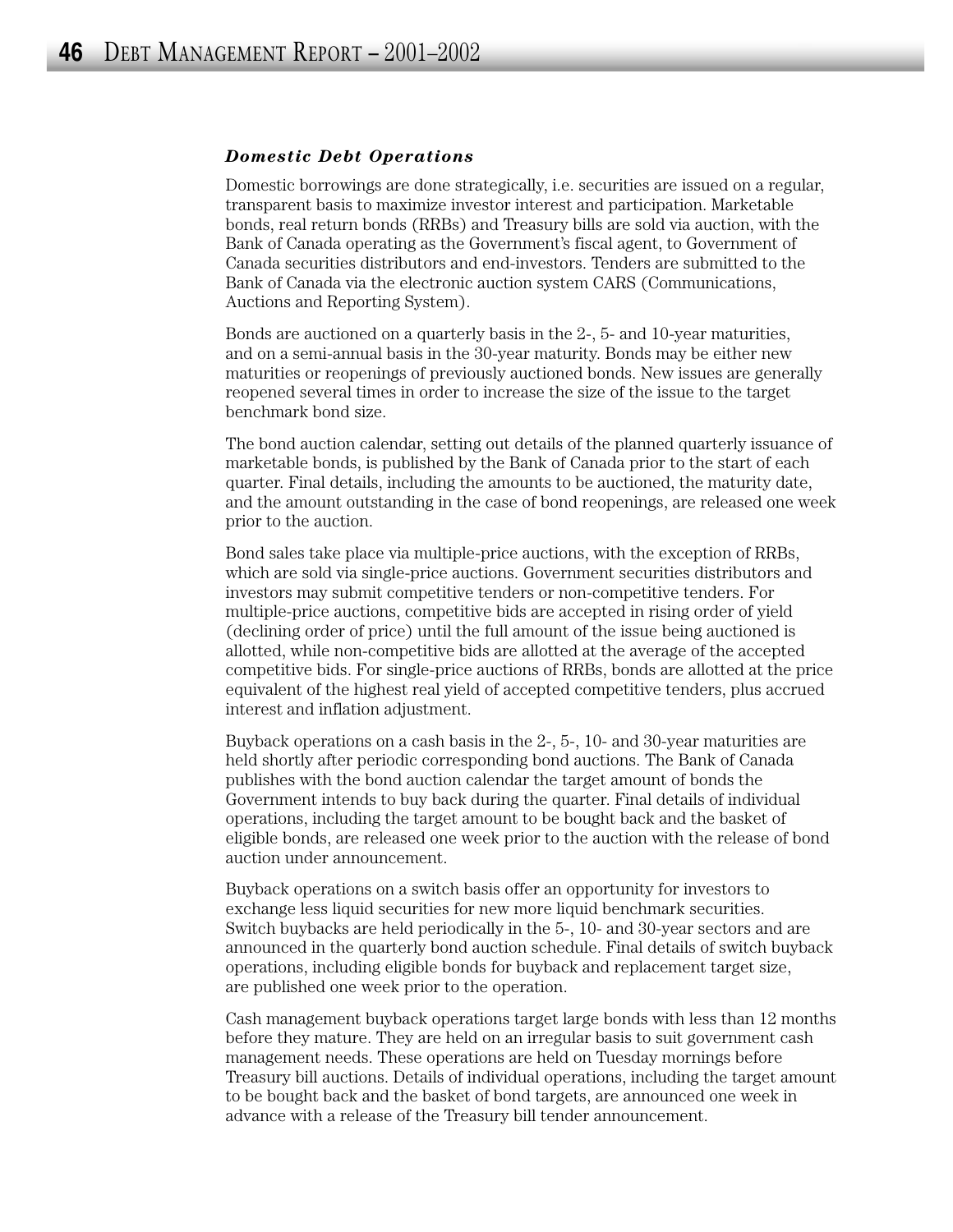Regular buyback and cash management buyback operations are settled on a cash basis and take place via multiple-price reverse auctions. Switch buyback operations are settled on a replacement bond and cash basis. In all buyback operations competitive offers are accepted in decreasing order of yield (increasing order of price) until the target amount to buy back is met. The target amounts may not be purchased if the offers do not meet the Government's fair value criteria.

Treasury bills are sold via auction on a discount basis. Those with terms to maturity of approximately 3, 6 and 12 months are currently auctioned on a biweekly basis, generally on a Tuesday for delivery Thursday. Under the biweekly issuance pattern, new 3-month Treasury bills are issued at each biweekly auction; new 6- and 12-month Treasury bills are offered in the same week and then reopened once at the next regular auction two weeks later.

The terms for auctions and buybacks for Government of Canada securities, the terms of participation at auctions and buybacks, the quarterly bond auction schedule, and auction and buyback results are available on the Bank of Canada's Web site at www.bankofcanada.ca.

#### *Domestic Distribution System*

The participation of distributors and end-investors at Government of Canada debt auctions is governed by a set of auction rules and terms of participation introduced in October 1998.

There are 23 government securities distributors that participate in the primary distribution of bonds and Treasury bills. All must be either members or affiliate members of the Investment Dealers Association of Canada (IDA) and have their core trading and sales operation for Government of Canada securities in Canada.

Under the auction rules and terms for participants, there are specific bidding limits that apply to government securities distributors and end-investors at Treasury bill and bond auctions. The limits vary by distributor based on the firms' relative market activity in the primary and secondary market for the securities. Separate bidding limits apply for Treasury bill and bond auctions. All government securities distributors also have ongoing reporting responsibilities to provide the Bank of Canada with market information involving Government of Canada securities. In addition, all bidders at auctions of Government of Canada securities, including customers, must abide by IDA Policy No. 5 governing standards for trading of debt securities in Canada.

Government securities distributors that maintain a certain threshold of activity in the primary and secondary market for Government of Canada securities become primary dealers, and form part of the core group of distributors of Government of Canada securities. The primary dealer classification can be attained in either Treasury bills or marketable bonds, or both. Primary dealers assume a number of responsibilities with respect to Government of Canada securities – they must comply with minimum bidding requirements for every auction so as to provide coverage at auctions as a group, and consistently make two-sided markets to a broad customer base.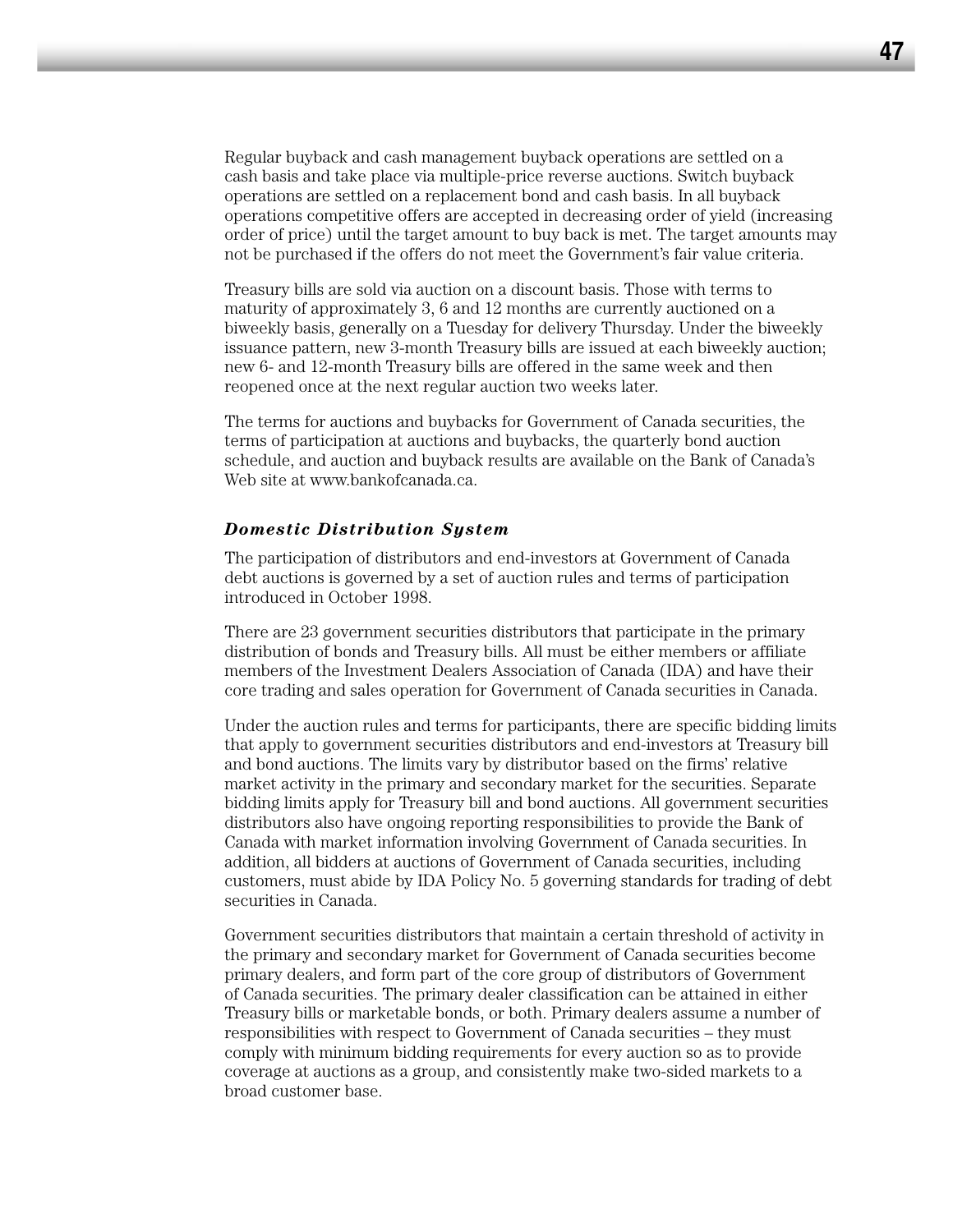#### *Foreign Debt Operations*

Foreign currency debt is made up of a short-term US-dollar paper program (Canada Bills), two medium-term note programs (Canada Notes and Euro Medium-Term Notes) and large public bond issues. These securities are issued on an opportunistic basis when required and when market conditions are favourable. The Government also obtains foreign-denominated funding through purchases of US dollars in the spot foreign exchange market and through cross-currency swaps of domestic obligations.

#### *Retail Debt Operations*

The Government sells Canada Savings Bonds (CSBs) and Canada Premium Bonds (CPBs), referred to as non-marketable savings instruments, to individuals, or "retail" investors who are Canadian residents.

Two principal channels are used for sales of CSBs and CPBs: the Payroll Savings Program and financial institutions. The Payroll Savings Program allows employees of employers sponsoring the program to purchase CSBs during the sales campaign through payroll deductions.

During the six-month sales period (October to March) Canadians can also purchase CSBs and CPBs wherever they bank or invest, including banks and trust companies, investment dealers, savings and loan companies and credit unions. Additionally, Canadians, on a pilot basis, can purchase CSBs and CPBs directly from the Government by telephone.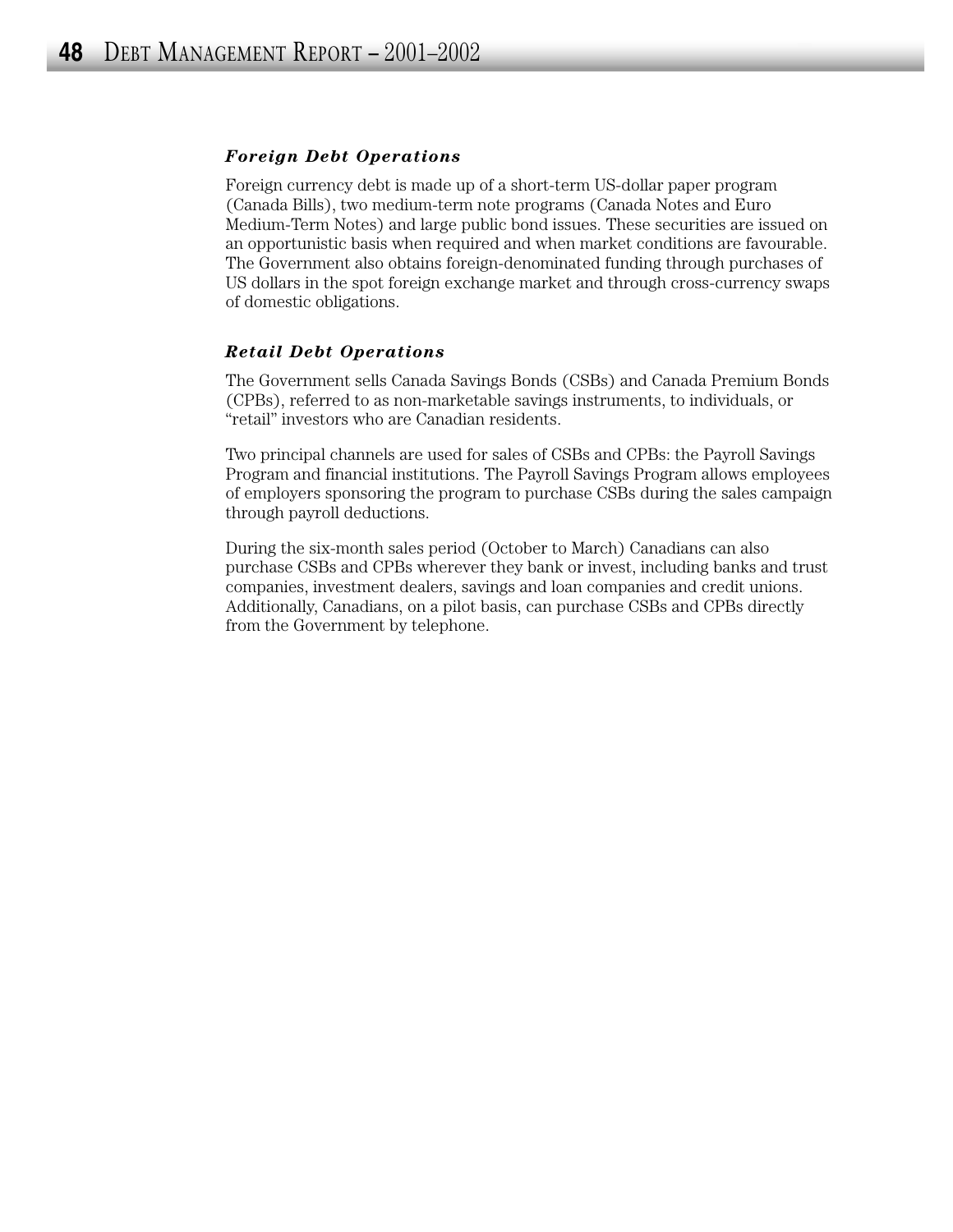# **Government of Canada Market Debt Instruments** *Fixed-Coupon Marketable Bonds*

Effective October 1995 Government of Canada marketable bonds are issued in global certificate form only whereby a global certificate for the full amount of the bonds is issued in fully registered form in the name of CDS & Co., a nominee of the Canadian Depository for Securities Limited (CDS). The bonds must be purchased, transferred or sold, directly or indirectly, through a participant of the Debt Clearing Service, which is operated by CDS, and only in integral multiples of \$1,000 (face value). Prior to December 1993 Government of Canada bonds were issued in coupon-bearer and fully registered form, and were available in denominations ranging from \$1,000 to \$1,000,000. Between December 1993 and September 1995 Government of Canada bonds were issued only in fully registered form. All Canadian-dollar marketable bonds are non-callable and pay a fixed rate of interest semi-annually.

## *Treasury Bills*

Effective November 1995 all new issues of Treasury bills are issued in global certificate form only whereby a global certificate for the full amount of the Treasury bill is issued in fully registered form in the name of CDS & Co., a nominee of the CDS. Treasury bills must be purchased, transferred or sold, directly or indirectly, through a participant of the Debt Clearing Service, which is operated by CDS, and only in integral multiples of \$1,000 (face value). Prior to November 1995 Treasury bills were issued in bearer form and were available in denominations ranging from \$1,000 to \$1,000,000.

The Government of Canada also periodically issues cash management bills (CMBs). CMBs are Treasury bills with maturities of less than three months (they can be as short as one day) used as a source of short-term financing for the Government. CMB auctions can take place on any business day, typically for next-day delivery, but on some occasions for same-day delivery.

# *Government of Canada Real Return Bonds*

Government of Canada real return bonds (RRBs) pay semi-annual interest based upon a real interest rate. Unlike standard fixed-coupon marketable bonds, interest payments on RRBs are adjusted for changes in the consumer price index (CPI). The CPI, for the purposes of RRBs, is the all-items CPI for Canada, not seasonally adjusted, published monthly by Statistics Canada. The semi-annual nominal coupon payments are calculated as follows:

coupon payment<sub>i</sub> = real coupon rate/2 x (principal + inflation compensation<sub>i</sub>) where inflation compensation<sub>i</sub> = ((principal x reference  $\text{CPI}_{\text{i}}\text{/reference } \text{CPI}_{\text{base}}$ ) – principal).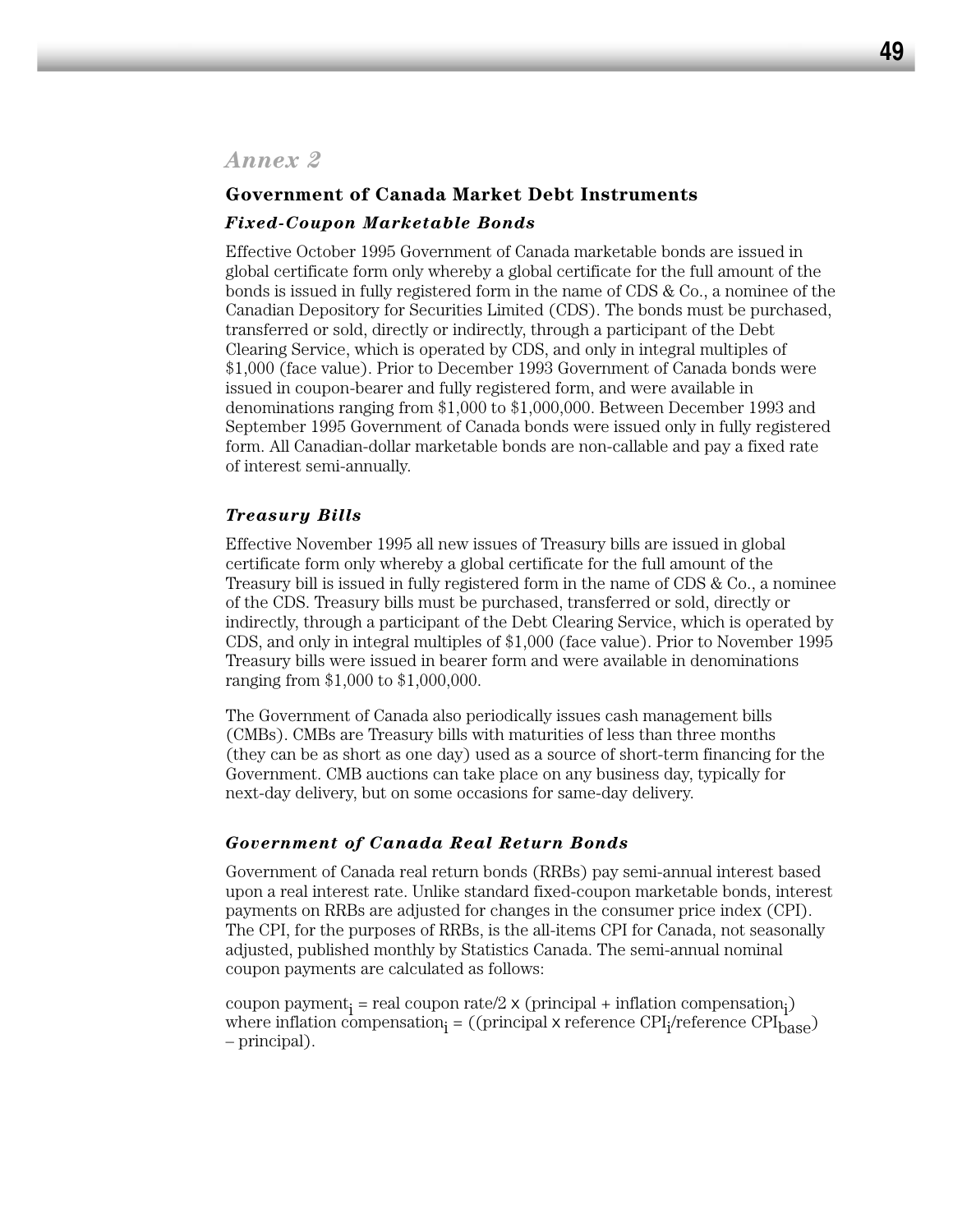Reference CPI for the first day of any calendar month is the CPI for the third preceding calendar month. The reference CPI for any other day in a month is calculated by linear interpolation between the reference CPI applicable to the first day of the month in which such day falls and the reference CPI applicable to the first day of the month immediately following. The reference  $\text{CPI}_{\text{base}}$  for a series of bonds is the reference  $\text{CPI}_i$  applicable to the original issue date for the series.

At maturity bondholders will receive, in addition to a coupon interest payment, a final payment equal to the sum of the principal amount and the inflation compensation accrued from the original issue date, i.e. final payment = principal + ((principal x reference  $\text{CPI}_{\text{matrix}}/\text{reference } \text{CPI}_{\text{base}}$ ) – principal).

These bonds must be purchased, transferred or sold, directly or indirectly, through a participant of the Debt Clearing Service and only in integral multiples of \$1,000 (face value).

#### *Canada Savings Bonds*

Canada Savings Bonds (CSBs) are offered for sale by most financial institutions in Canada. In addition, a significant number of organizations sponsor the Payroll Savings Program, thus allowing many Canadians to purchase CSBs through payroll deductions.

Except in certain specific circumstances, CSBs can be registered only in the name of residents of Canada. They are available in both regular interest and compound interest forms. For those CSBs which are certificated, denominations range from \$100 (\$300 for a regular interest bond) to \$10,000. All CSBs are non-callable and, except in certain limited circumstances, non-transferable.

CSBs provide minimum guaranteed annual interest rates. The minimum guaranteed annual interest rate will be increased if market conditions warrant, but the bondholder will not earn less than the rate announced for that series for the posted period. CSBs are cashable at any time and, after the first three months, pay interest up to the end of the month prior to encashment. Principal and interest are fully backed by the Government of Canada.

#### *Canada Premium Bonds*

The Canada Premium Bond (CPB) was introduced by the Government of Canada in 1998. Like CSBs, CPBs are offered for sale at most financial institutions in Canada.

CPBs offer a higher rate of interest at the time of issue compared to the CSB on sale at the same time, and are redeemable once a year on the anniversary date of the issue and during the 30 days thereafter without penalty. Once an issue date has passed, the announced interest rates for the posted period will not be changed. CPBs are available in both regular interest and compound interest forms. The compound interest bond is available for as little as \$100 while the regular interest bond is available starting from \$300. Principal and interest are fully backed by the Government of Canada and this bond is non-callable.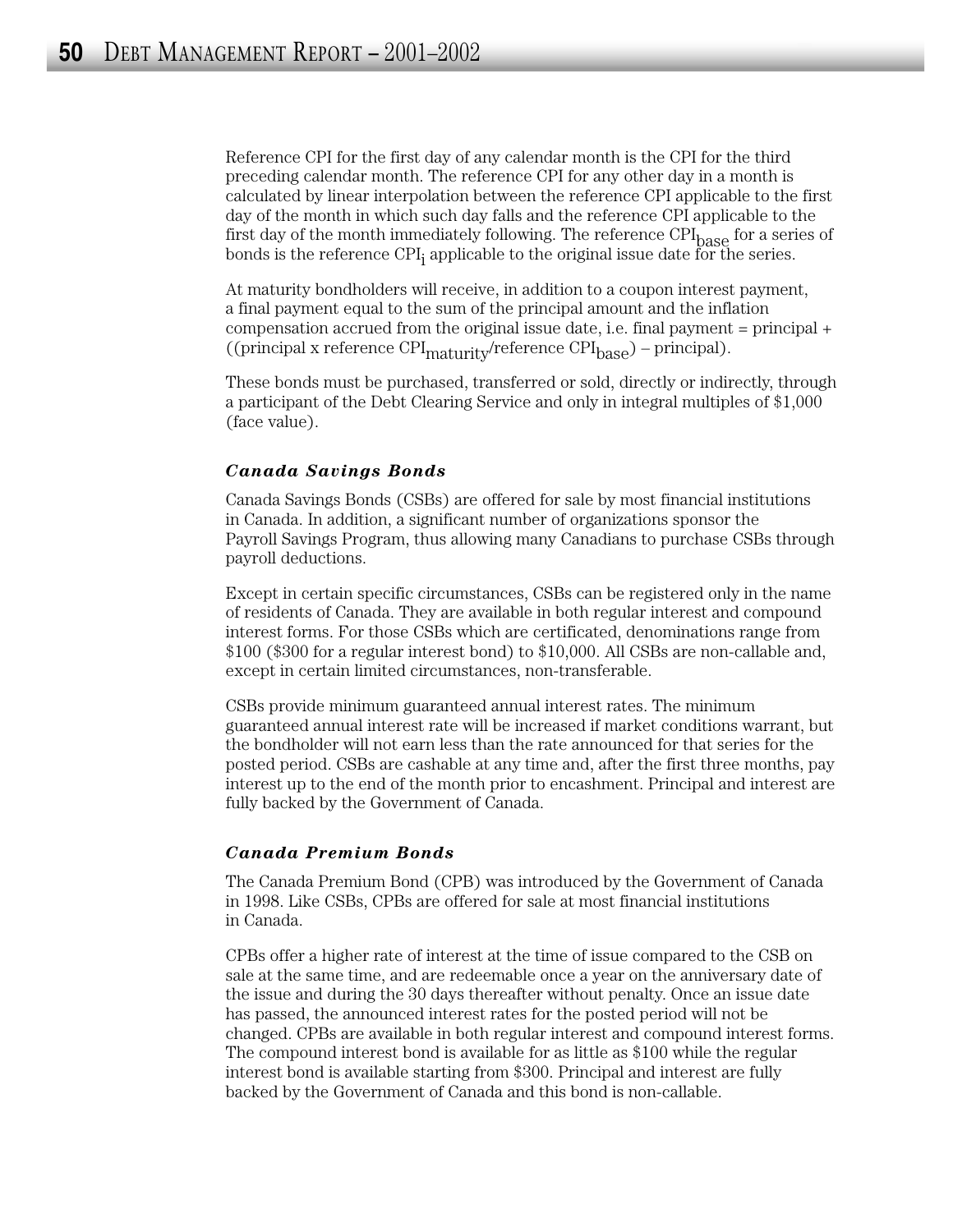#### *Canada Bills*

Canada Bills are promissory notes denominated in US dollars and issued only in book-entry form. They mature not more than 270 days from their date of issue, and are discount obligations with a minimum order size of US\$1,000,000 and a minimum denomination of US\$1,000. Delivery and payment for Canada Bills occur in same-day funds through Chase Manhattan Bank in New York City.

Primary distribution of Canada Bills occurs through five dealers: CIBC Wood Gundy Inc., Credit Suisse First Boston Corporation, Goldman, Sachs & Co., Lehman Brothers Inc. and RBC Dominion Securities Inc. Rates on Canada Bills are posted daily for terms of one to six months.

Canada Bills are issued for foreign exchange reserve funding purposes only.

#### *Canada Notes*

Canada Notes are promissory notes usually denominated in US dollars and available in book-entry form. They are issued in denominations of US\$1,000 and integral multiples thereof. At present the aggregate principal amount outstanding issued under the program is limited to US\$10.0 billion. Notes can be issued for terms of nine months or longer, and can be issued at a fixed or a floating rate.

The interest rate or interest rate formula, issue price, stated maturity, redemption or repayment provisions, and any other terms are established by the Government of Canada at the time of issuance of the notes and will be indicated in the Pricing Supplement. Delivery and payment for Canada Notes occur through the Bank of New York.

The notes are offered by the Government through five dealers: Credit Suisse First Boston Corporation, Goldman, Sachs & Co., Lehman Brothers Inc., Nesbitt Burns Securities Inc. and Scotia Capital Markets (USA) Inc. The Government may also sell notes to other dealers or directly to investors.

Canada Notes are issued for foreign exchange reserve funding purposes only.

#### *Euro Medium-Term Notes*

Euro Medium-Term Notes (EMTNs) are medium-term notes issued outside the United States and Canada. Government of Canada EMTNs are sold either by dealers in the dealer group, or by dealers who are not in the dealer group but who are acting as the Government's agent for the particular transaction (called reverse inquiry). EMTNs are sold on a bought-deal basis (i.e. the dealer purchasing EMTNs is responsible for the sale of the notes) and on an intermittent basis.

The Arranger for the EMTN program is Morgan Stanley Dean Witter. The London-based dealer group includes CIBC World Markets plc, Goldman Sachs International, J.P. Morgan Securities Ltd., Nomura International, TD Securities, Deutsche Bank, Merrill Lynch International, Morgan Stanley Dean Witter, RBC Dominion Securities and Warburg Dillon Read.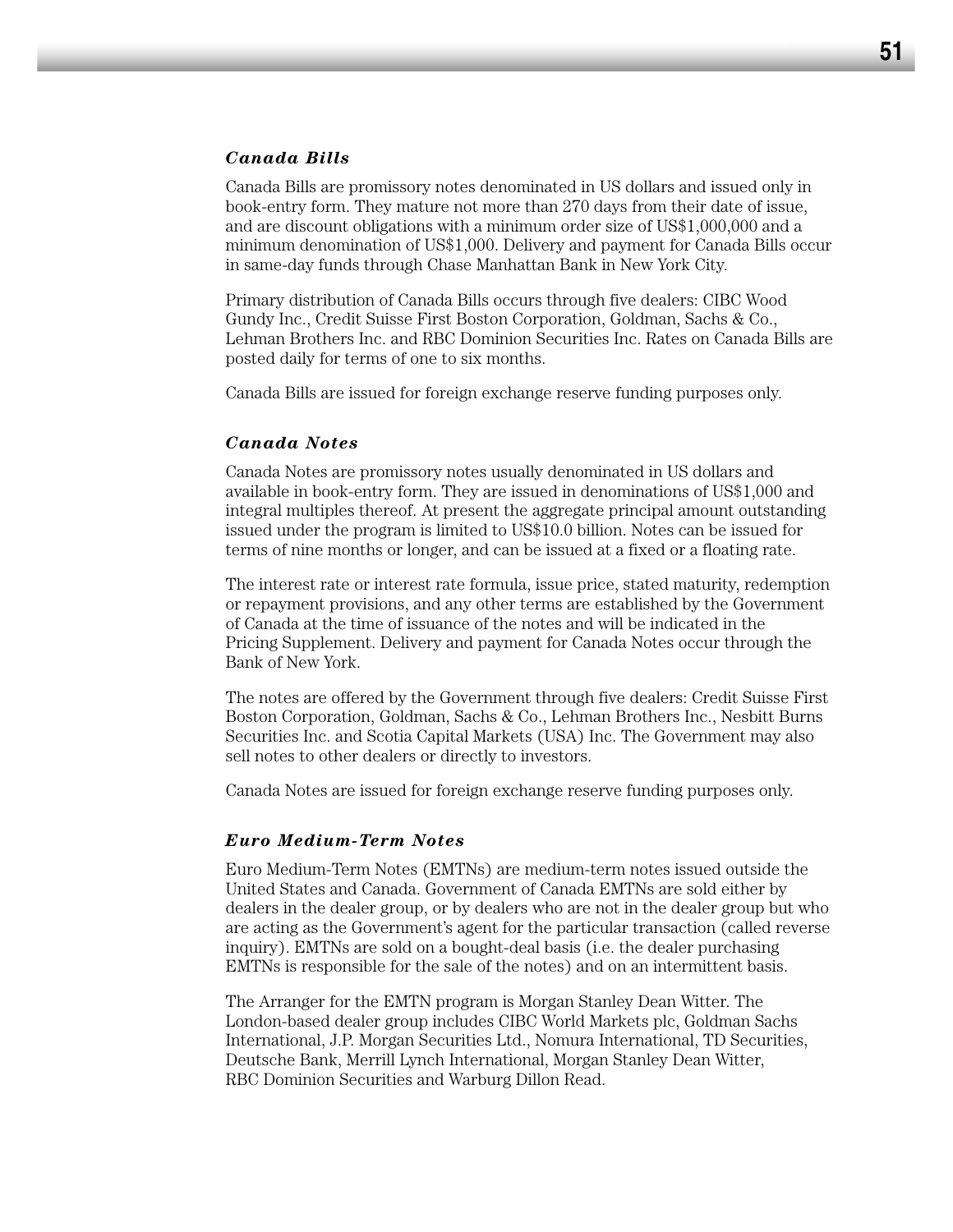The EMTN program further diversifies the sources of cost-effective funding for the foreign exchange reserves. Notes issued under this program can be denominated in a range of currencies and structured to meet investor demand.

EMTNs are issued for foreign exchange reserve funding purposes only.

## *Cross-Currency Swaps*

A cross-currency swap is an agreement that exchanges one type of return for another (e.g. a fixed for a floating rate of interest) and the principal amount for the term of the swap. Cross-currency swaps of domestic obligations are a costeffective alternative to foreign-currency-denominated bond issues as a means of meeting the Government's targets for longer-term foreign currency funding.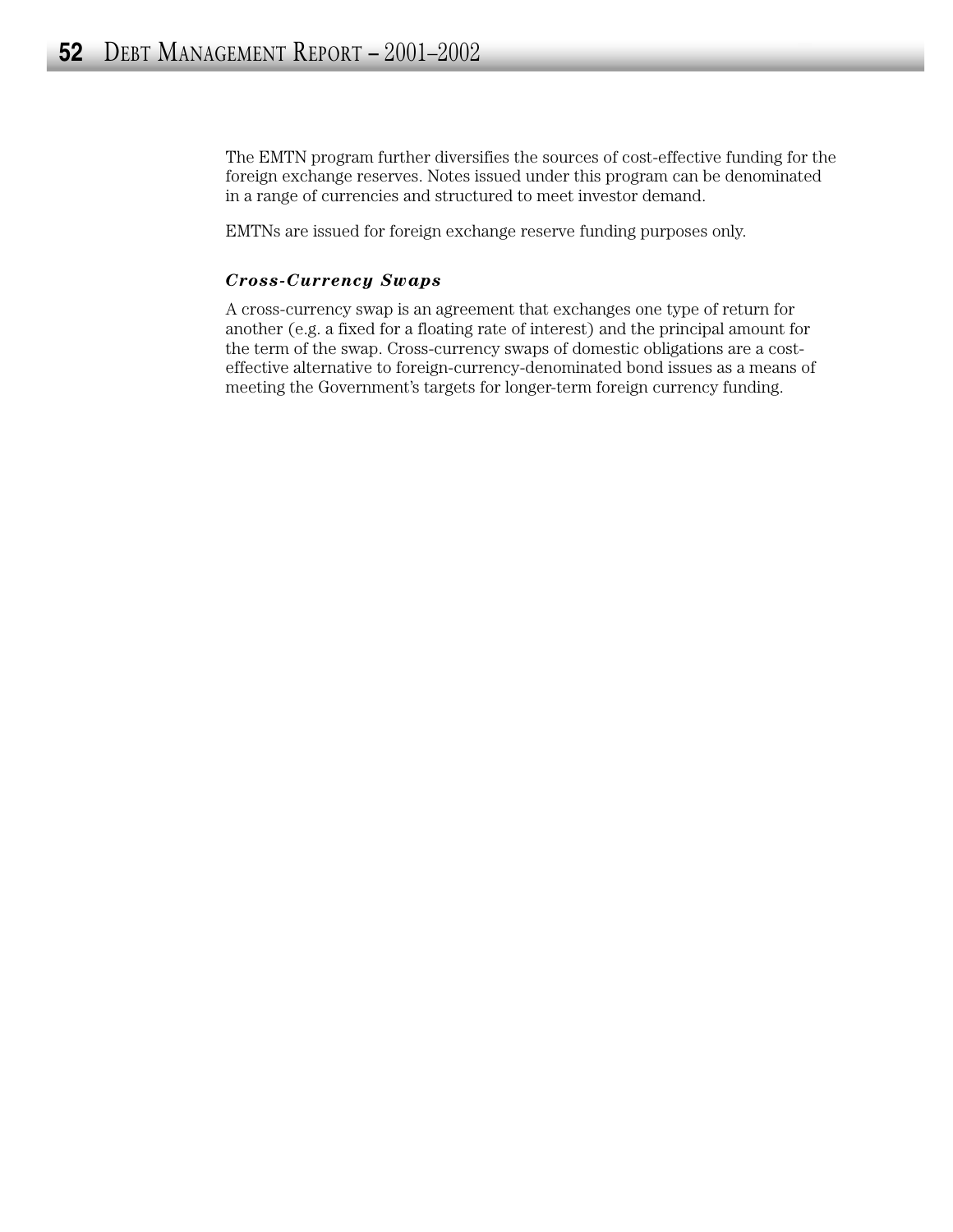# *Annex 3*

#### **Glossary**

**benchmark bond:** Specific issue outstanding within each class of maturities. It is considered by the market to be the standard against which all other bonds issued in that class are evaluated.

**bid:** Price a buyer is willing to pay.

**bid-offer spread:** The difference between bid and offer prices. It is typically measured in basis points (hundredths of a per cent).

**budgetary surplus:** Occurs when government annual revenues exceed annual budgetary expenditures. A deficit is the shortfall between government revenues and budgetary spending.

**Exchange Fund Account:** A fund maintained by the Government of Canada for the purpose of promoting order and stability of the Canadian dollar in the foreign exchange market. This function is fulfilled by purchasing foreign exchange (selling Canadian dollars) when there is upward pressure on the value of the Canadian dollar and selling foreign exchange (buying Canadian dollars) when there is downward pressure on the currency.

**financial requirements/source:** Measures the difference between the cash coming in to the Government and the cash going out. In the case of a financial requirement, it is the amount of new borrowing required from outside lenders to meet the Government's financing needs in any given year.

**foreign exchange reserves:** Stocks of foreign exchange assets (e.g. interestearning bonds) held by sovereign states to support the value of the domestic currency. Canada's foreign exchange reserves are held in a special account called the Exchange Fund Account.

**gross public debt:** Total amount the Government owes. It consists of both market debt in the form of outstanding securities, such as Treasury bills and Canada Savings Bonds, and internal debt owed mainly to the superannuation fund for government employees and other current liabilities.

**interest-bearing debt:** Consists of unmatured debt, or market debt, and the Government's liabilities to internally held accounts such as federal employees' pension plans.

**market debt:** For debt management purposes, market debt is defined as the portion of debt that is funded in the public markets, and consists of marketable bonds, Treasury bills, retail debt (primarily Canada Savings Bonds), foreign-currency-denominated bonds and bills, as well as bonds issued to the Canada Pension Plan.

**marketable debt:** Market debt that is issued by the Government of Canada and sold via public tender or syndication. These issues can be traded between investors while outstanding.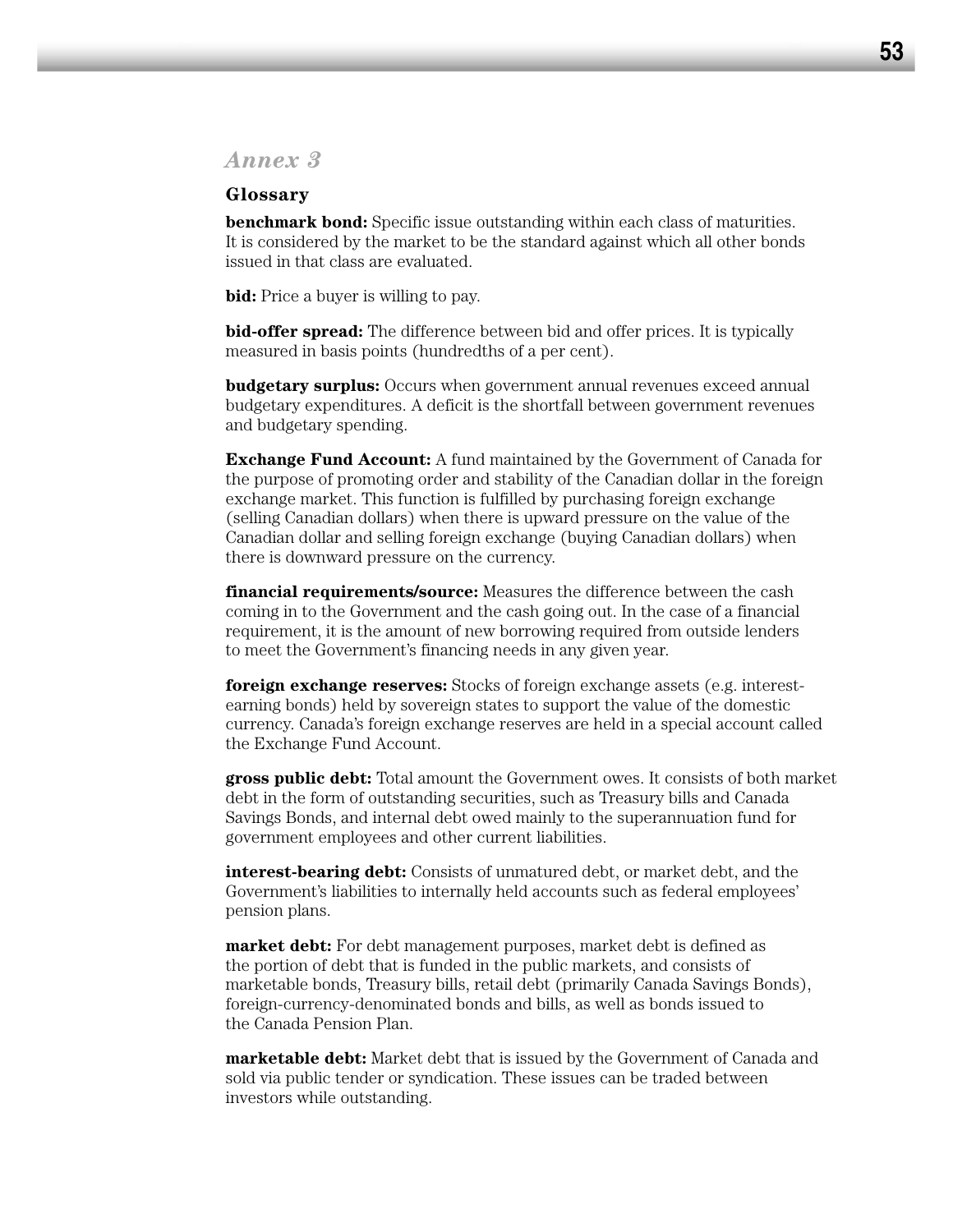**net public debt:** Consists of gross public debt net of financial assets.

**non-market debt:** Consists of the Government's internal debt, which is, for the most part, federal public sector pension liabilities and the Government's current liabilities (such as accounts payable, accrued liabilities, interest and payment of matured debt).

**non-marketable debt:** Market debt that is not tradable and that is issued to retail investors (Canada Savings Bonds and Canada Premium Bonds).

**offer:** Price at which a seller is willing to sell.

**term structure of interest rates:** The levels of interest rates from short- to long-term maturities.

**turnover ratio:** Volume of securities traded as a percentage of securities outstanding.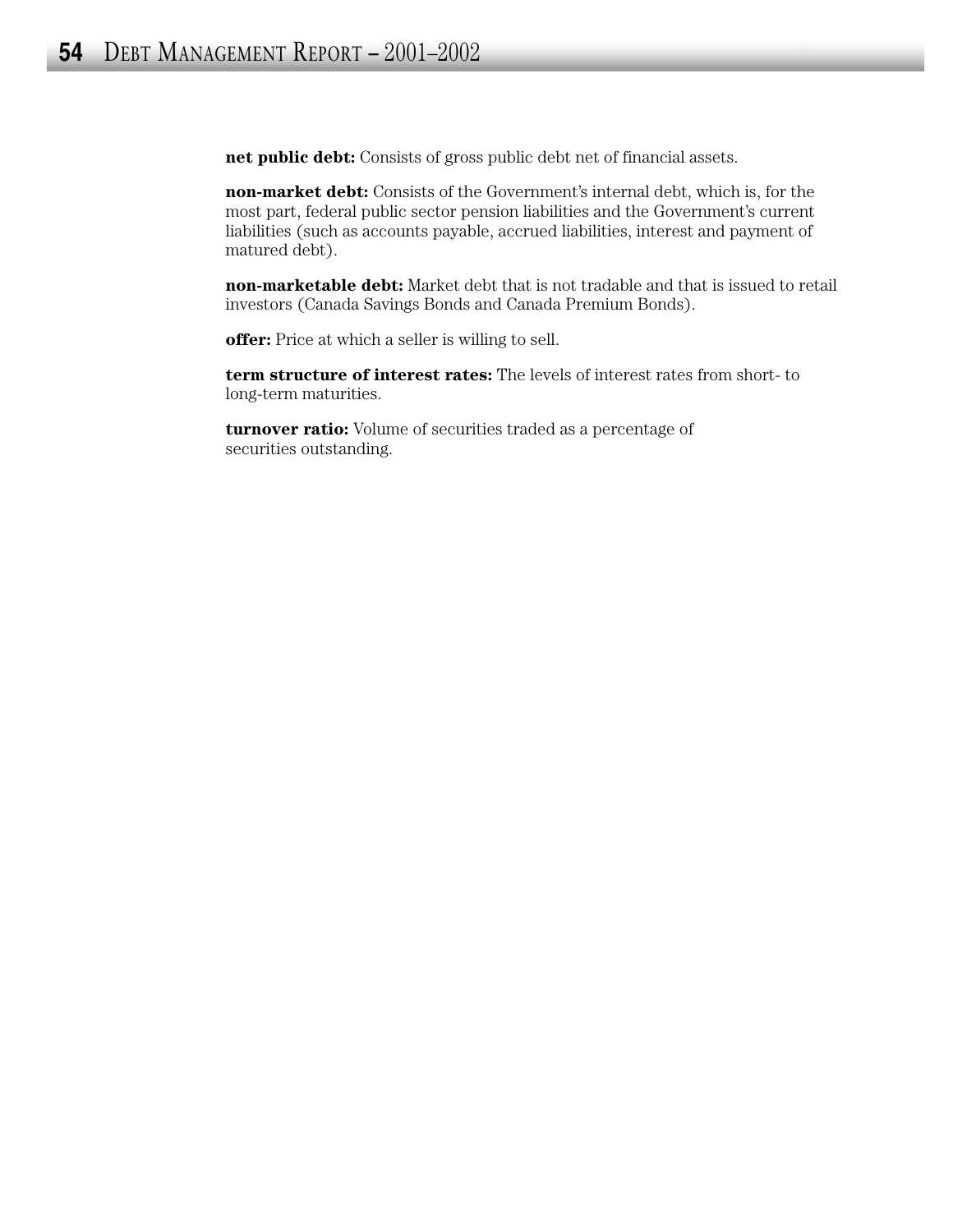# *Reference Tables*

| Gross Public Debt, Outstanding Market Debt and Debt Charges  57        |    |
|------------------------------------------------------------------------|----|
|                                                                        |    |
| Average Weekly Domestic Market Trading in Government<br>III            |    |
| Distribution of Domestic Holdings of<br>$\mathbf{IV}$                  |    |
| Non-Resident (Direct) Holdings of Government of Canada Debt            | 66 |
|                                                                        | 67 |
|                                                                        | 69 |
| Fiscal 2001-02 Canadian-Dollar Marketable Bond Program<br>VIII         | 70 |
|                                                                        |    |
| Outstanding Government of Canada Canadian-Dollar                       | 73 |
| <b>XI</b> Government of Canada Swaps Outstanding as at March $31,2002$ | 75 |
|                                                                        |    |
| XIII Canada Savings Bonds and Canada Premium Bonds,                    |    |
|                                                                        |    |
|                                                                        |    |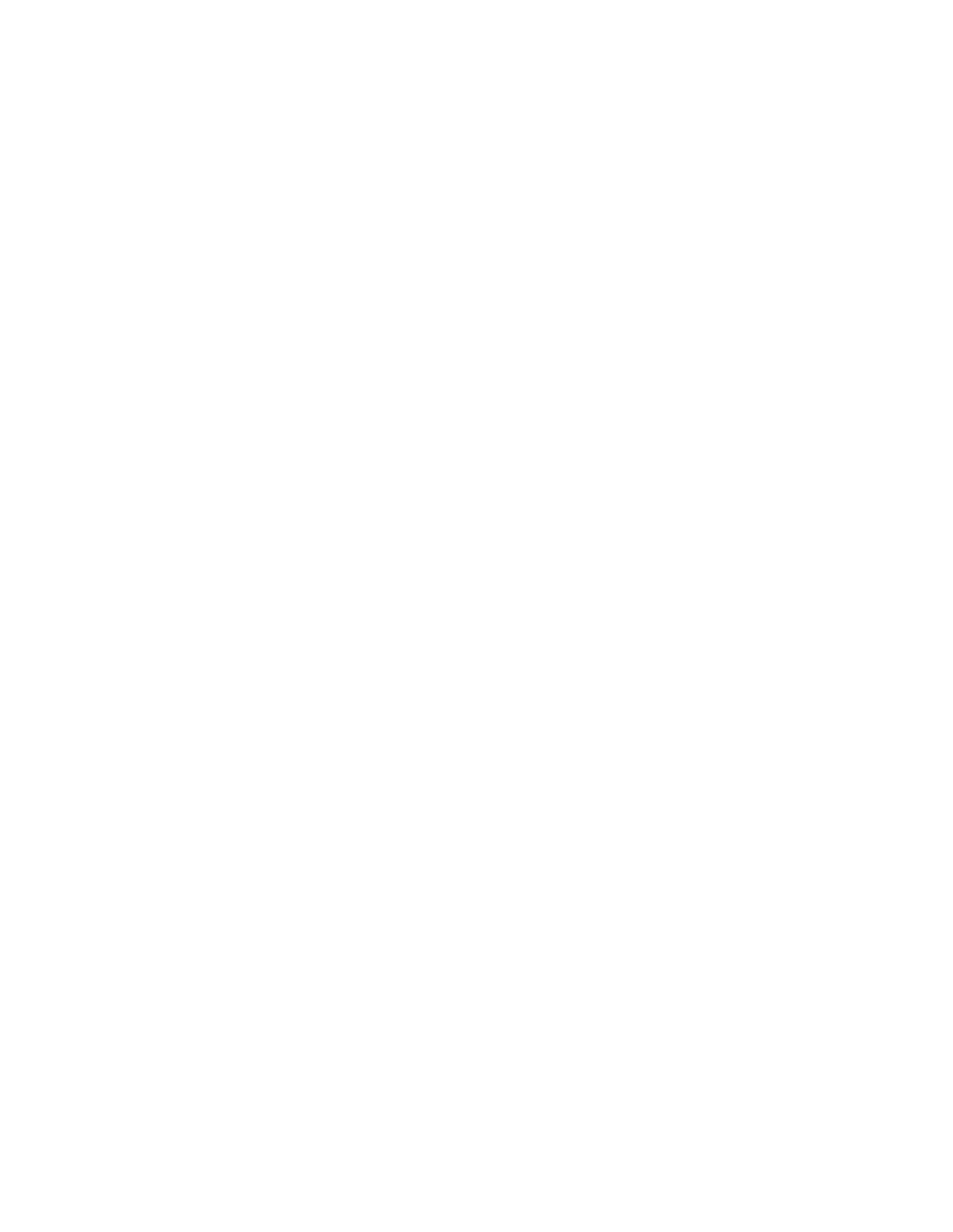|                                          |               | Gross public debt                  |                                               |                       |                         | Outstanding market debt              |                       |                             |
|------------------------------------------|---------------|------------------------------------|-----------------------------------------------|-----------------------|-------------------------|--------------------------------------|-----------------------|-----------------------------|
| ending March 31<br>Fiscal years          | Outstanding   | Fixed-rate<br>portion <sup>1</sup> | fixed-rate<br>Average<br>portion <sup>2</sup> | Total debt<br>charges | Outstanding             | Fixed-rate<br>portion                | Total debt<br>charges | Average<br>interest<br>rate |
|                                          | (\$ billions) | (%)                                | 86)                                           | (\$ billions)         | (\$ billions)           | (%)                                  | (\$ billions)         | (%)                         |
| 985-86                                   |               |                                    |                                               |                       | 201.2                   | 36.7                                 |                       | 10.66                       |
| 1986-87                                  |               |                                    |                                               | 25.4<br>26.7          | 228.6                   | 36.9                                 | 20.7<br>21.5          | 9.34                        |
| 987-88                                   |               |                                    |                                               | 29.0                  | 250.8                   |                                      | 23.1                  | 9.61                        |
| 988-89                                   |               |                                    |                                               | 33.2                  | 276.3                   | 38.2<br>37.2                         | 26.5                  | 10.82                       |
| 1989-90                                  |               |                                    |                                               | 38.8                  | 294.6                   | 38.1                                 | 31.4                  | 11.20                       |
|                                          |               |                                    |                                               | 42.6                  | 323.9                   | 38.5                                 | 34.3                  | 10.72                       |
| 1990-91<br>1991-92                       |               |                                    |                                               | 41.2                  | 351.9                   |                                      | 32.4                  |                             |
| 1992-93<br>1993-94<br>1994-95            |               |                                    |                                               | 38.8                  |                         | 9<br>9<br>9<br>9<br>9<br>9<br>2<br>4 |                       |                             |
|                                          |               |                                    |                                               | 38.0                  | 382.7<br>414.0<br>441.0 |                                      |                       |                             |
|                                          |               |                                    |                                               | 42.0                  |                         | 44.4                                 |                       |                             |
|                                          |               |                                    |                                               | 46.9                  | 469.5                   | 47.9                                 |                       |                             |
|                                          |               |                                    |                                               | 45.0                  | 476.9                   | 53.8                                 | 33.0                  |                             |
| 1995-96<br>1996-97<br>1997-98<br>1998-99 |               |                                    |                                               | 40.9                  | 467.3                   | 56.8                                 | 31.0                  |                             |
|                                          |               | 64.5                               | 66.6                                          |                       | 460.4                   | 58.5                                 | 30.8                  |                             |
| 1999-00<br>2000-01<br>2001-02            |               | 66.5                               | 66.6                                          | 41.6<br>41.6          | 456.4                   | 59.1                                 | 30.5                  |                             |
|                                          |               | 67.8                               | 67.6                                          | 42.1                  | 446.4                   | 60.5                                 | 30.7                  |                             |
|                                          | 624.1         | 67.4                               | 67.6                                          | 37.7                  | 442.3                   | -<br>80                              | 27.1                  | 5.56                        |
| Martin Albert                            |               | $\frac{1}{2}$                      |                                               |                       | $\frac{1}{2}$           |                                      |                       |                             |

Gross Public Debt, Outstanding Market Debt and Debt Charges *Gross Public Debt, Outstanding Market Debt and Debt Charges* Reference Table I **Reference Table I** 

Note: Variances in the maturity structure of the debt will cause the fixed ratio to vary modestly on a monthly basis. Note: Variances in the maturity structure of the debt will cause the fixed ratio to vary modestly on a monthly basis.

1 As of March 31 and after adjusting for non-interest-bearing liabilities. Definition of fixed debt may vary slightly from year to year to accommodate changes<br>in the debt structure. As of March 31 and after adjusting for non-interest-bearing liabilities. Definition of fixed debt may vary slightly from year to year to accommodate changes in the debt structure.

<sup>2</sup> Average over the year. Comparative figures for prior years are not available. Average over the year. Comparative figures for prior years are not available.

Sources: Public Accounts of Canada, Bank of Canada Review, Department of Finance estimates. Sources: *Public Accounts of Canada, Bank of Canada Review*, Department of Finance estimates.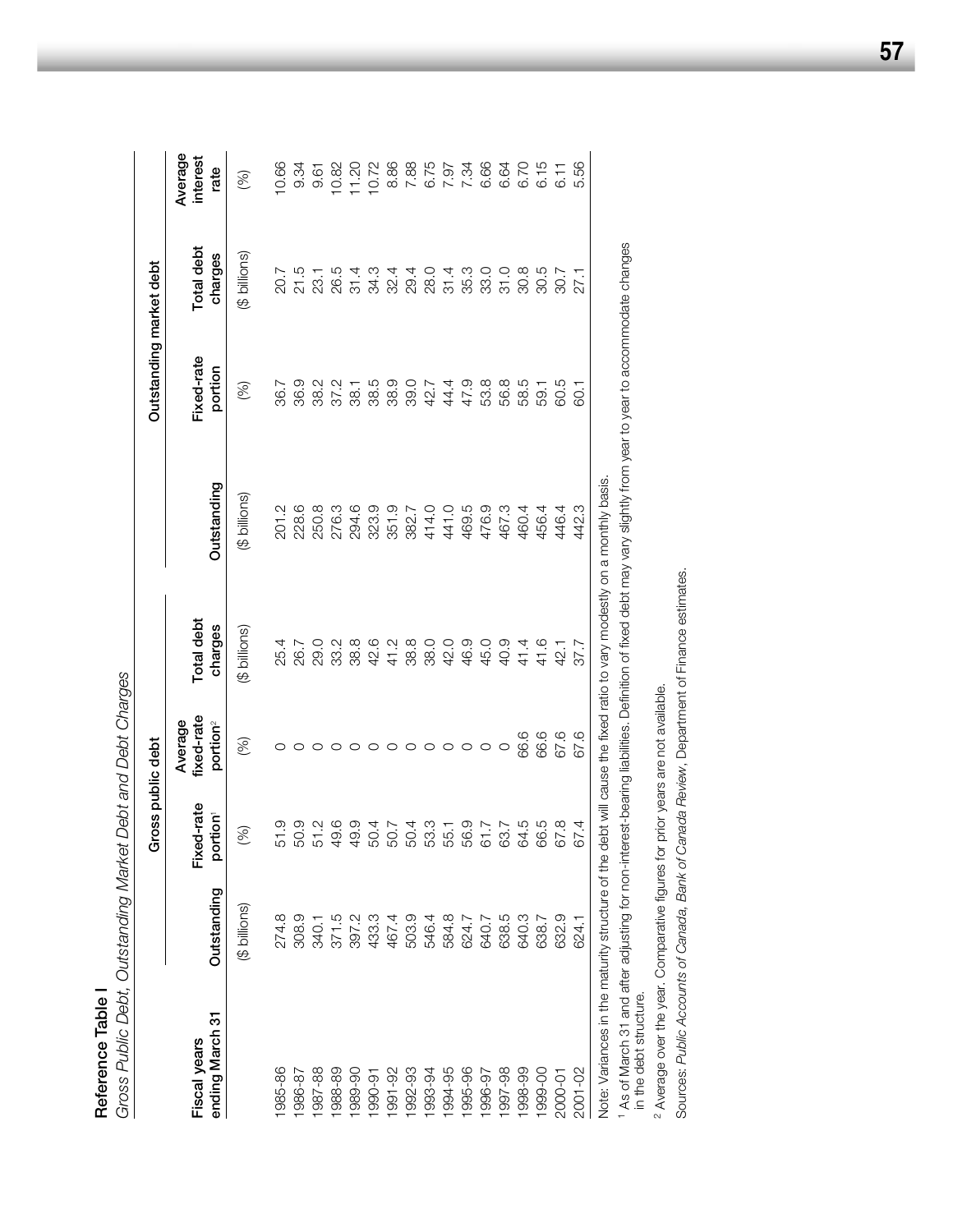|   | ֖֓׆<br>$\overline{\phantom{a}}$<br>آ<br>آ<br>, 101001011<br>J<br>שניטו ועשט שטוש<br>こくていい |
|---|-------------------------------------------------------------------------------------------|
|   | <b>יהורחיחת היד ה+</b>                                                                    |
| Ξ |                                                                                           |

|                                    |                   | Payable in Canadian dollars |                                                                                                  |                    |         |                     |                 | Payable in foreign currencies |                     |               |        |                         |
|------------------------------------|-------------------|-----------------------------|--------------------------------------------------------------------------------------------------|--------------------|---------|---------------------|-----------------|-------------------------------|---------------------|---------------|--------|-------------------------|
| Fiscal years<br>March 31<br>ending | Treasury<br>bills | Marketable<br>bonds         | Retail<br>debt                                                                                   | bonds<br><b>BP</b> | Total   | Marketable<br>bonds | Canada<br>Bills | Canada<br>Notes <sup>1</sup>  | drawings<br>Standby | loans<br>Term | Total  | market<br>Total<br>debt |
|                                    |                   |                             |                                                                                                  |                    |         | (C\$ millions)      |                 |                               |                     |               |        |                         |
| 97-778                             | 11,295            | 21,645                      | 036<br>$\infty$                                                                                  |                    | 51,060  | $\frac{1}{18}$      |                 |                               | 850                 |               | 1,031  | 51,664                  |
| 978-79                             | 13,535            | 26,988                      | 443<br>$\overline{p}$ $\overline{q}$ $\overline{q}$ $\overline{p}$ $\overline{p}$ $\overline{q}$ | 8                  | 60,062  | 3,319               |                 |                               | 2,782               | 1,115         | 7,216  | 66,640                  |
| 1979-80                            | 16,325            | 33,387                      | 182                                                                                              | $\frac{3}{2}$      | 68,007  | 3,312               |                 |                               | 359                 | 1,030         | 4,701  | 72,021                  |
| 1980-81                            | 21,770            | 40,976                      | 966                                                                                              | 136                | 78,848  | 3,236               |                 |                               | 355                 | 1,046         | 4,637  | 83,138                  |
| 981-82                             | 19,375            | 43,605                      | .108                                                                                             | 154                | 88,242  | 3,867               |                 |                               |                     | 550           | 4,417  | 93,167                  |
| 982-83                             | 29,125            | 48,473                      | 753<br>32,                                                                                       | 171                | 110,522 | 4,872               |                 |                               |                     | 362           | 5,234  | 116,562                 |
| 1983-84                            | 41,700            | 56,976                      | 403<br>38                                                                                        | 189                | 137,268 | 4,306               |                 |                               | 510                 | 398           | 5,214  | 142,901                 |
| 1984-85                            | 52,300            | 69,354                      | 167                                                                                              | 205                | 164,026 | 4,972               |                 |                               |                     | 1,172         | 8,053  | 172,719                 |
| 1985-86                            | 61,950            | 81,163                      | 607                                                                                              | 445                | 188,165 | 9,331               |                 |                               | 1,909<br>2,233      | 2,247         | 13,811 | 201,229                 |
| 1986-87                            | 76,950            | 94,520                      | 854<br>้<br>4 4 4 4 4 4<br>4 4 4 4 4 4                                                           | 1,796              | 217,120 | 9,120               | 1,045           |                               |                     | 2,047         | 12,212 | 228,611                 |
| 1987-88                            | 81,050            | 103,899                     | 558                                                                                              | 2,492              | 239,999 | 8,438               | 1,045           |                               |                     | 2,257         | 11,740 | 250,809                 |
| 88-88                              | 02,700            | 15,748                      | 048                                                                                              | 3,005              | 268,501 | 6,672               | 131             |                               |                     | 934           | 8,737  | 276,301                 |
| 06-686                             | 18,550            | 127,681                     | 207                                                                                              | 3,072              | 289,510 | 4,364               | 1,446           |                               |                     |               | 5,810  | 294,562                 |
| 1990-91                            | 139,150           | 143,601                     | 782<br>33,                                                                                       | 3,492              | 320,025 | 3,555               | 1,008           |                               |                     | O             | 4,563  | 323,903                 |
| 1991-92                            | 152,300           | 58,059                      | 031<br>85<br>88                                                                                  | 3,501              | 348,891 | 3,535               |                 |                               |                     | $\circ$       | 3,535  | 351,885                 |
| 1992-93                            | 162,050           | 178,436                     | 884                                                                                              | 3,505              | 377,875 | 2,926               | 2,552           |                               |                     |               | 5,478  | 382,741                 |
| 1993-94                            | 166,000           | 203,373                     | ,866<br>30,                                                                                      | 3,497              | 403,736 | 5,019               | 5,649           |                               |                     |               | 10,668 | 413,975                 |
| 1994-95                            | 164,450           | 225,513                     | 756<br>80,                                                                                       | 3,488              | 424,207 | 7,875               | 9,046           |                               |                     |               | 16,921 | 440,998                 |
| 1995-96                            | 166,100           | 252,411                     | $\overline{8}0$<br>SO,                                                                           | 3,478              | 452,790 | 9,514               | 6,986           | $\frac{0}{3}$                 |                     |               | 16,810 | 469,547                 |
| 996-97                             | 135,400           | 282,059                     | $\overline{0}$<br>32,                                                                            | 3,468              | 453,838 | 12,460              | 8,436           |                               |                     |               | 23,017 | 476,852                 |
| 1997-98                            | 112,300           | 293,987                     | 302<br>SO,                                                                                       | 3,456              | 440,045 | 14,590              | 9,356           | 2,121<br>3,176                |                     | O             | 27,122 | 467,291                 |
| 1998-99                            | 96,950            | 294,914                     | $\frac{0}{8}$<br>$^{28}$                                                                         | 4,063              | 424,737 | 19,655              | 10,171          | 6,182                         |                     | $\circ$       | 36,008 | 460,427                 |
| 999-00                             | 99,850            | 293,250                     | 115<br>72                                                                                        | 3,427              | 423,642 | 21,464              | 6,008           | 5,168                         |                     | $\circ$       | 32,640 | 456,406                 |
| 2000-01                            | 88,700            | 293,879                     | ,457<br>26                                                                                       | 3,404              | 412,440 | 20,509              | 7,228           | 5,695                         |                     |               | 33,432 | 445,724                 |
| 2001-02                            | 94,200            | 292,910                     | ,229<br>$\overline{2}$                                                                           | 3,386              | 414,725 | 19,652              | 3,355           | 4,405                         |                     | $\circ$       | 27,412 | 442,137                 |

Note: Subcategorization of Government of Canada debt is in accordance with Bank of Canada reports, which may vary slightly from Public Accounts categories<br>due to differences in classification methods. The total outstanding due to differences in classification methods. The total outstanding market debt may not equal the sum of the parts due to slight differences between the Bank of Canada's Note: Subcategorization of Government of Canada debt is in accordance with Bank of Canada reports, which may vary slightly from Public Accounts categories and Department of Finance's numbers.

<sup>1</sup> Includes EMTNs. <sup>1</sup> Includes EMTNs.

Sources: Bank of Canada Review, Department of Finance. Sources: *Bank of Canada Review,* Department of Finance.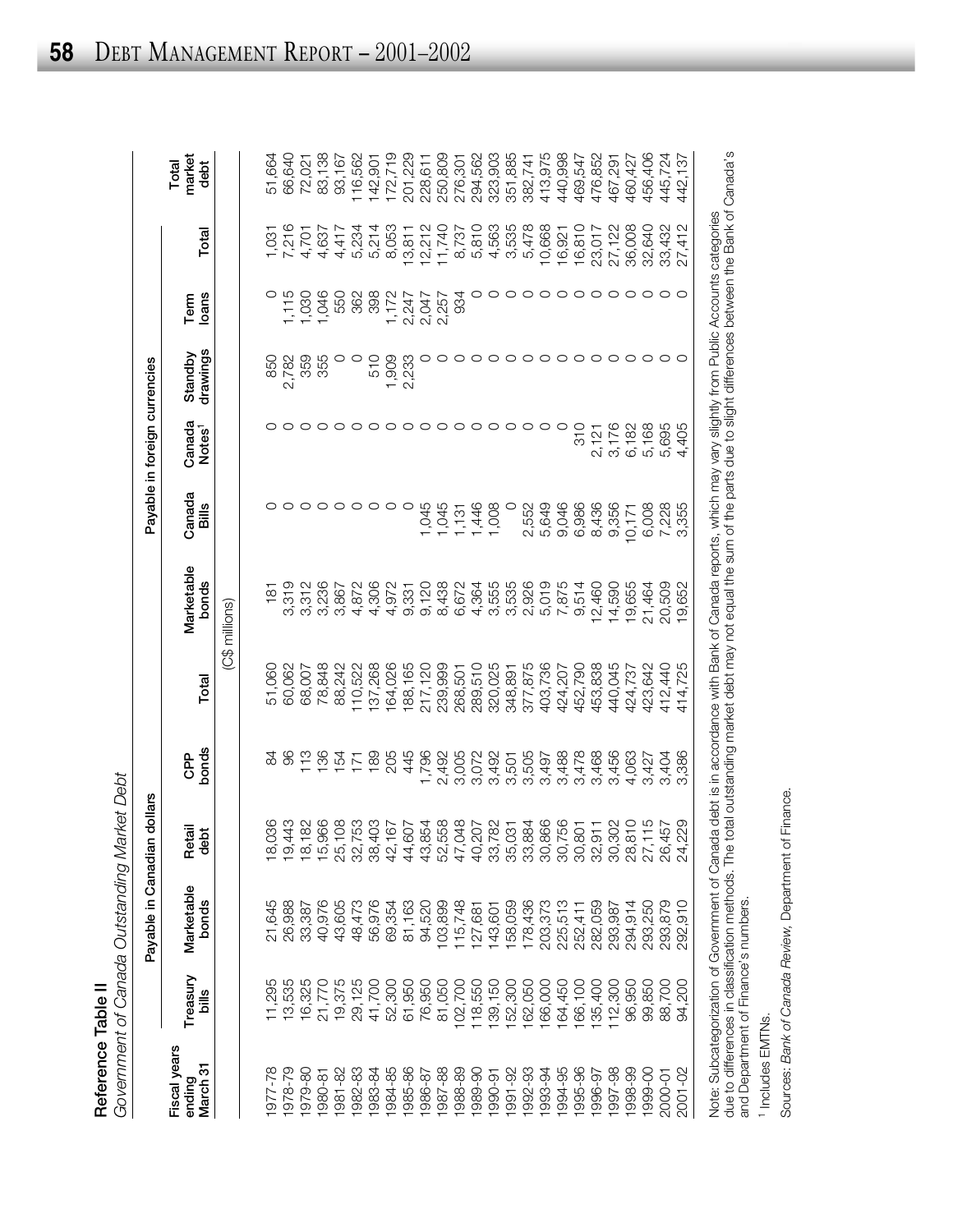**Reference Table III**<br>Average Weekly Domestic Market Trading in Government of Canada Securities, April 2001 to March 2002 *Average Weekly Domestic Market Trading in Government of Canada Securities, April 2001 to March 2002*

|                |                                                           |                      |                  | Marketable bonds       |                         |                              |         |
|----------------|-----------------------------------------------------------|----------------------|------------------|------------------------|-------------------------|------------------------------|---------|
|                | Treasury bills                                            | and under<br>3 years | 3 to 10<br>years | 10 years<br>Over       | bonds<br>return<br>Real | marketable<br>bonds<br>Total | Total   |
| April 2001     | 24,052                                                    | 30,054               | 33,382           | (\$ millions)<br>9,311 | 328                     | 73,074                       | 97,126  |
| May 2001       | 19,861                                                    | 35,208               | 33,918           | 11,382                 | <b>340</b>              | 80,848                       | 100,709 |
| June 2001      | 19,316                                                    | 28,624               | 33,689           | 7,652                  | 216                     | 70,181                       | 89,497  |
| July 2001      | 17,774                                                    | 20,643               | 26,772           | 5,013                  | 94                      | 52,522                       | 70,296  |
| August 2001    | 16,275                                                    | 28,201               | 27,635           | 5,975                  | 77                      | 61,889                       | 78,165  |
| September 2001 | 18,679                                                    | 35,053               | 30,834           | 7,721                  | 250                     | 73,858                       | 92,537  |
| October 2001   | 18,910                                                    | 32,433               | 33,035           | 8,206                  | 105                     | 73,779                       | 92,689  |
| November 2001  | 19,937                                                    | 34,886               | 39,418           | 9,332                  | 138                     | 83,775                       | 103,712 |
| December 2001  | 19,547                                                    | 33,533               | 29,851           | 6,388                  | 85                      | 69,856                       | 89,403  |
| January 2002   | 19,772                                                    | 29,634               | 28,315           | 6,692                  | 85                      | 64,726                       | 84,498  |
| February 2002  | 19,409                                                    | 25,878               | 32,397           | 8,349                  | 46                      | 66,670                       | 86,078  |
| March 2002     | 19,503                                                    | 45,805               | 35,612           | 11,061                 | 213                     | 92,691                       | 112,195 |
|                | Source: Bank of Canada, Banking and Financial Statistics. |                      |                  |                        |                         |                              |         |

**59**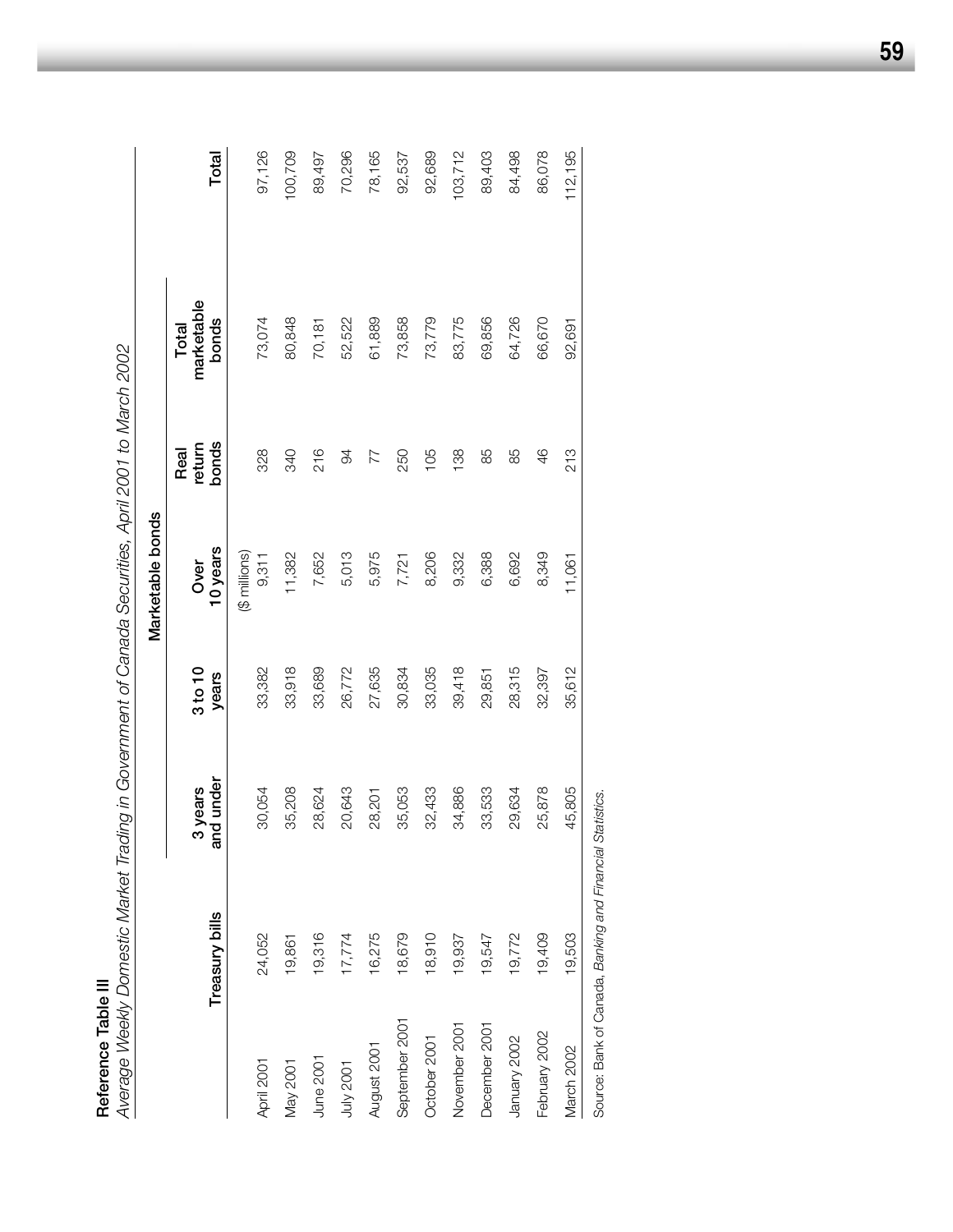| C |
|---|
|   |
|   |
|   |
| ę |
|   |
|   |
|   |

Ċ  $\frac{1}{2}$ **Reference Table IV**<br>Distribution of Domestic Holdings of Government of Canada Securities<br>PART A – Treasury Bills Canada Bills Bonds 1 Canada Savings Bonds **Reference Table IV**<br>*Distribution of Domestic Holdings of Government of Canada Securities<br>PART A – Treasurv Bills. Canada Bills. Bonds.<sup>1</sup> Canada Savings Bonds* 

|             | PART A – Treasury Bills, Canada Bills, Bonds, Tonada Savings Bonds and Canada Premium Bonds |                                                                    |                   |                    |                      |                                                     |                                                               |                                           |                    |
|-------------|---------------------------------------------------------------------------------------------|--------------------------------------------------------------------|-------------------|--------------------|----------------------|-----------------------------------------------------|---------------------------------------------------------------|-------------------------------------------|--------------------|
| Year end    | unincorporated<br>Persons and<br>businesses                                                 | Non-financial<br>corporations                                      | Bank of<br>Canada | Chartered<br>banks | bank $s^2$<br>Quasi- | Life insurance<br>and pension<br>companies<br>funds | institutions <sup>3</sup><br>and other<br>financial<br>Public | government <sup>4</sup><br>levels of<br>₹ | Total <sup>5</sup> |
|             |                                                                                             |                                                                    |                   |                    | (\$ millions)        |                                                     |                                                               |                                           |                    |
| 976         | 17,932                                                                                      | 395                                                                | 8,242             | 8,666              | 716                  | 1,436                                               | 2,273                                                         | 730                                       | 40,390             |
| 1977        | 20,277                                                                                      | 321                                                                | 10,268            | 9,601              | 1,048                | 2,271                                               | 3,114                                                         | 1,014                                     | 47,914             |
| 1978        | 22,723                                                                                      | 403                                                                | 2,001             | 9,896              | 1,537                | 3,738                                               | 4,017                                                         | 1,721                                     | 56,036             |
| 1979        | 23,144                                                                                      | 374                                                                | 3,656             | 10,156             | 1,684                | 6,716                                               | 4,103                                                         | 2,878                                     | 62,711             |
| 1980        | 24,253                                                                                      | 555                                                                | 5,858             | 10,002             | 2,771                | 9,274                                               | 5,561                                                         | 4,248                                     | 72,522             |
| 1981        | 33,425                                                                                      | 520                                                                | 17,100            | 10,003             | 2,452                | 10,569                                              | 5,342                                                         | 4,194                                     | 83,605             |
| 1982        | 42,320                                                                                      |                                                                    | 15,428            | 11,233             | 3,288                | 13,151                                              | 9,177                                                         | 4,654                                     | 101,518            |
| 1983        | 50,306                                                                                      | 2,267<br>5,502<br>5,783<br>7,387                                   | 6,859             | 15,107             | 5,551                | 17,816                                              | 9,984                                                         | 5,321                                     | 126,446            |
| 1984        | 60,748                                                                                      |                                                                    | 17,184            | 15,164             | 4,887                | 24,039                                              | 11,978                                                        | 7,166                                     | 147,949            |
| 1985        | 74,331                                                                                      |                                                                    | 15,668            | 15,198             | 5,706                | 31,068                                              | 15,086                                                        | 10,106                                    | 174,550            |
| 1986        | 71,073                                                                                      | 6,259                                                              | 18,374            | 17,779             | 7,277                | 34,887                                              | 18,414                                                        | 11,293                                    | 185,356            |
| 1987        | 83,732                                                                                      | 591<br>$\infty$ $\infty$                                           | 20,201            | 16,012             | 6,400                | 38,870                                              | 19,547                                                        | 13,918                                    | 207,271            |
| 1988        | 86,591<br>81,566                                                                            | ,634                                                               | 20,606            | 21,115             | 7,492                | 42,460                                              | 19,028                                                        | 17,186                                    | 223,112            |
| 1989        |                                                                                             |                                                                    | 21,133            | 20,804             | 9,854                | 48,037                                              | 23,950                                                        | 17,840                                    | 234,586            |
| 1990        | 80,079                                                                                      |                                                                    | 20,325            | 24,224             | 10,460               | 52,984                                              | 26,051                                                        | 19,574                                    | 245,494            |
| 1991        | 72,945<br>70,930                                                                            |                                                                    | 22,370            | 35,792             | 12,091               | 57,846                                              | 33,054                                                        | 21,015                                    | 266,693            |
| 1992        |                                                                                             | $7.758888888727788328$ $7.75888883342778332$ $7.75888833427724332$ | 22,607            | 44,555             | 12,428               | 62,042                                              | 39,396                                                        | 20,222                                    | 285,876            |
| 1993        | 61,221                                                                                      |                                                                    | 23,498            | 60,242             | 11,229               | 69,917                                              | 45,321                                                        | 18,397                                    | 300,184            |
| 1994        | 52,842                                                                                      |                                                                    | 24,902            | 70,063             | 9,992                | 78,545                                              | 52,847                                                        | 24,967                                    | 326,197            |
| 1995        | 48,867                                                                                      |                                                                    | 23,590            | 76,560             | 10,947               | 87,467                                              | 59,044                                                        | 26,324                                    | 344,847            |
| 1996        | 46,187                                                                                      |                                                                    | 25,556            | 74,789             | 10,952               | 90,174                                              | 71,514                                                        | 24,828                                    | 354,013            |
| 1997        | 39,924                                                                                      |                                                                    | 27,198            | 67,715             | 7,054                | 94,991                                              | 79,445                                                        | 25,509                                    | 352,306            |
| 1998        | 33,537                                                                                      |                                                                    | 27,911            | 66,375             | 6,659                | 99,687                                              | 79,895                                                        | 28,174                                    | 350,763            |
| 1999        | 37,118                                                                                      |                                                                    | 29,075            | 54,080             | 7,944                | 108,656                                             | 81,257                                                        | 28,394                                    | 355,814            |
| 2000        | 33,259                                                                                      | 062<br>$\overline{O}$ $\overline{C}$                               | 31,726            | 58,269             | 2,842                | 08,752                                              | 73,911                                                        | 30,280                                    | 348,101            |
| <b>2001</b> | 33,979                                                                                      | ,643                                                               | 37,204            | 65,396             | 3,561                | 99,744                                              | 76,482                                                        | 34,341                                    | 358,350            |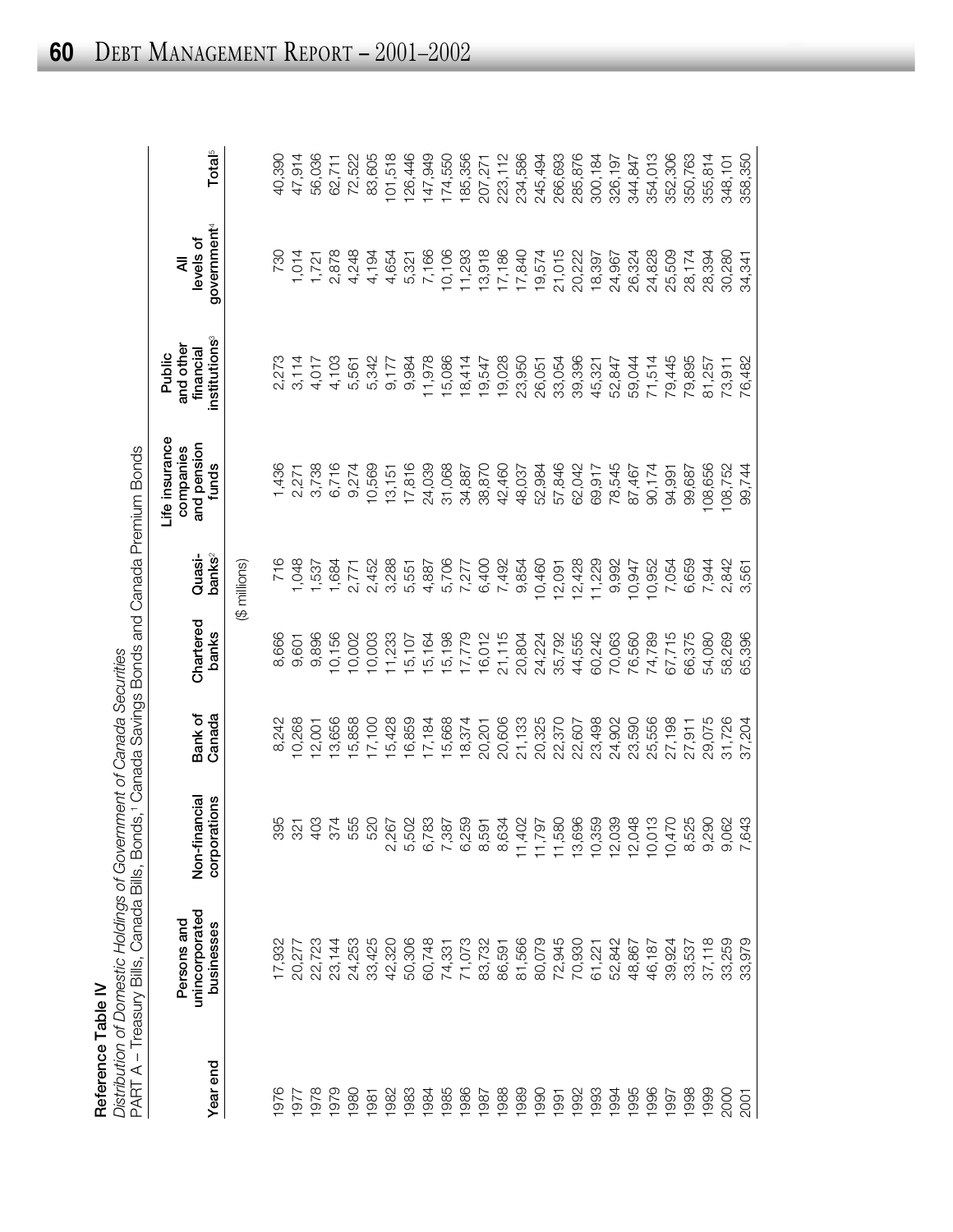**Reference Table IV** *(cont'd)*

**Reference Table IV** (cont'd)<br>Distribution of Domestic Holdings of Government of Canada Securities<br>PART B - Treasury Bills, Canada Bills, Bonds,<sup>1</sup> Canada Savings Bonds and Canada Premium Bonds PART B – Treasury Bills, Canada Bills, Bonds,1 Canada Savings Bonds and Canada Premium Bonds *Distribution of Domestic Holdings of Government of Canada Securities*

| Year end | unincorporated<br>Persons and<br>businesses | Non-financial<br>corporations | Canada<br>Bank of | Chartered<br>banks | banks <sup>2</sup><br>Quasi- | Life insurance<br>and pension<br>companies<br>funds | institutions <sup>3</sup><br>and other<br>financial<br>Public | government <sup>4</sup><br>levels of<br>₹ | Total <sup>5</sup> |
|----------|---------------------------------------------|-------------------------------|-------------------|--------------------|------------------------------|-----------------------------------------------------|---------------------------------------------------------------|-------------------------------------------|--------------------|
|          |                                             |                               |                   |                    | $\mathcal{E}$                |                                                     |                                                               |                                           |                    |
| 976      | 44.40                                       | 0.98                          | 20.41             | 21.46              |                              | 3.56                                                | 5.63                                                          | 1.81                                      | 100.00             |
| 1977     | 42.32                                       | 0.67                          | 21.43             | 20.04              | 2.19                         | 4.74                                                | 6.50                                                          |                                           | 100.00             |
| 1978     | 40.55                                       | 0.72                          | 21.42             | 17.66              | 2.74                         | 6.67                                                | 7.17                                                          | 3.07                                      | 100.00             |
| 1979     | 36.91                                       | 0.60                          | 21.78             | 16.19              | 2.69                         | 10.71                                               | 6.54                                                          | 4.59                                      | 100.00             |
| 080      | 33.44                                       | 0.77                          | 21.87             | 13.79              | 3.82                         | 2.79                                                | 7.67                                                          | 5.86                                      | 100.00             |
| 981      | 39.98                                       | 0.62                          | 20.45             | 11.96              | 2.93                         | 2.64                                                | 6.39                                                          | 5.02                                      | 100.00             |
| 1982     | 41.69                                       | 2.23                          | 15.20             | 11.07              | 3.24                         | 12.95                                               | 9.04                                                          | 4.58                                      | 100.00             |
| 1983     | 39.78                                       | 4.35                          | 13.33             | 11.95              | 4.39                         | 14.09                                               | 7.90                                                          | 4.21                                      | 100.00             |
| 1984     | 41.06                                       | 4.58                          | 11.61             | 10.25              | 3.30                         | 6.25                                                | 8.10                                                          | 4.84                                      | 100.00             |
| 1985     | 42.58                                       | 4.23                          | 8.98              | 8.71               | 3.27                         | 17.80                                               | 8.64                                                          | 5.79                                      | 100.00             |
| 1986     | 38.34                                       | 3.38                          | 9.91              | 9.59               | 3.93                         | 8.82                                                | 9.93                                                          | 6.09                                      | 100.00             |
| 1987     | 40.40                                       | 4.14                          | 9.75              | 7.73               | 3.09                         | 18.75                                               | 9.43                                                          | 6.71<br>7.70                              | 100.00             |
| 1988     | 38.81                                       | 3.87                          | 9.24              | 9.46               | 3.36                         | 19.03                                               | 8.53                                                          |                                           | 100.00             |
| 1989     | 34.77                                       | 4.86                          | 9.01              | 8.87               | 4.20                         | 20.48                                               | 10.21                                                         |                                           | 100.00             |
| 1990     | 32.62                                       | 4.81                          | 8.28              | 9.87               | 4.26                         | 21.58                                               | 10.61                                                         | 7.87                                      | 100.00             |
| 1991     | 27.35                                       | 4.34                          | 8.39              | 13.42              | 4.53                         | 21.69                                               | 12.39                                                         | 7.88                                      | 100.00             |
| 1992     | 24.81<br>20.39                              | 4.79                          | 7.91              | 15.59              | 4.35                         | 21.70                                               | 13.78                                                         |                                           | 100.00             |
| 1993     |                                             | 3.45                          | 7.83              | 20.07              | 3.74                         | 23.29                                               | 15.10                                                         | 7.07<br>6.13                              | 100.00             |
| 1994     | 16.20                                       | 3.69                          | 7.63              | 21.48              | 3.06                         | 24.08                                               | 16.20                                                         | 7.65                                      | 100.00             |
| 1995     | 14.17                                       | 3.49                          | 6.84              | 22.20              | 3.17                         | 25.36                                               | 17.12                                                         | 7.63                                      | 100.00             |
| 1996     | 13.05                                       | 2.83                          | 7.22              | 21.13              | 3.09                         | 25.47                                               | 20.20                                                         | <b>7.01</b>                               | 100.00             |
| 1997     | 11.33                                       | 2.97                          | 7.72              | 19.22              | 2.00                         | 26.96                                               | 22.55                                                         | 7.24                                      | 100.00             |
| 1998     | 9.56                                        | 2.43                          | 7.96              | 18.92              | 1.90                         | 28.42                                               | 22.78                                                         | 8.03                                      | 100.00             |
| 1999     | 10.43                                       | 2.61                          | 8.17              | 5.20               | 2.23                         | 30.54                                               | 22.84                                                         | 7.98                                      | 100.00             |
| 2000     | 9.55                                        | 2.60                          | $-110$            | 16.74              | 0.82                         | 31.24                                               | 21.23                                                         | 8.70                                      | 100.00             |
| 2001     | 9.48                                        | 2.13                          | 0.38              | 18.25              | 0.99                         | 33<br>27.                                           | 21.34                                                         | 9.58                                      | 100.00             |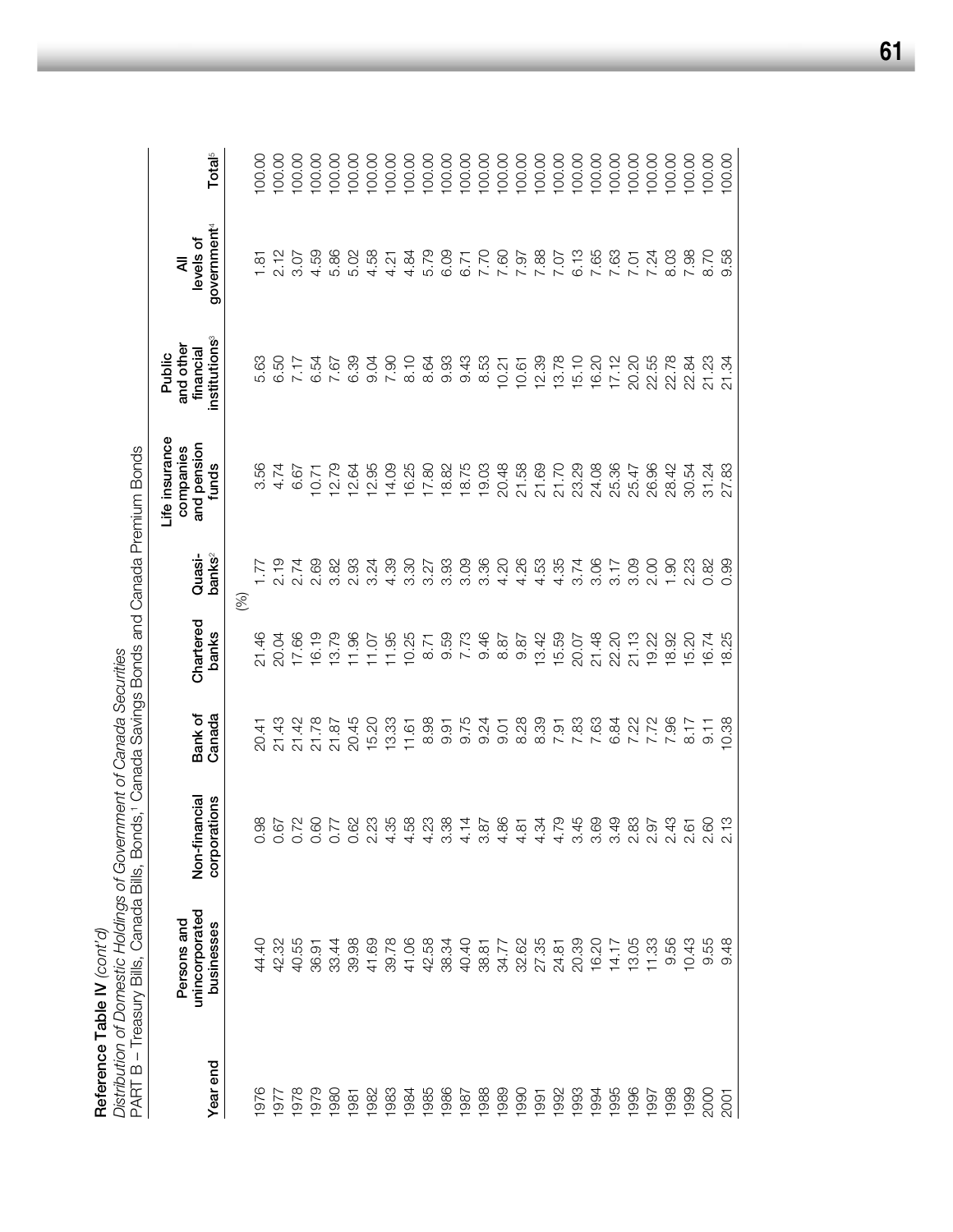| Reference Table IV (cont'd)                                          |
|----------------------------------------------------------------------|
| Distribution of Domestic Holdings of Government of Canada Securities |
| PART C - Treasury Bills and Canada Bills                             |

ties

Total<sup>5</sup> 9,512 1976 171 125 1,964 4,219 52 44 515 193 7,283 1977 394 136 2,461 4,949 143 98 1,020 311 9,512 1978 576 198 3,567 5,517 193 261 1,554 519 12,385 1979 785 165 4,345 6,690 65 245 1,550 843 14,688 19,620 1,493 1,512 1,512 288 946 5,317 5,317 5,318 948 588 946 5,317 5,431 1,512 1,512 1,512 1,512 1,512 1,512 1,512 1 1981 1,019 369 5,431 8,597 343 560 2,187 1,082 19,588 1,237 1,237 1,237 1,244 1,244 1,257 1,258 1,254 5,008 1,008 1,1952 244 5,008 1,1952 1,1952 1,1952 1, 36,815 1983 3,766 5,146 2,595 12,879 3,180 2,587 5,376 1,286 36,815 1984 7,454 6,275 3,515 12,997 2,792 3,876 6,544 2,498 45,951 1985 13,340 6,517 3,985 12,629 3,651 3,924 8,129 4,136 56,311 1986 16,158 4,875 7,967 15,161 4,709 3,592 10,164 3,416 66,042 1987 17,733 7,232 9,682 11,498 3,725 4,806 9,589 5,002 69,267 1988 20,213 7,414 9,945 15,224 5,614 7,648 9,133 7,726 82,917 1989 29,156 29,156 9,068 9,068 9,068 9,068 9,068 9,068 9,070 9,098 9,008 9,008 9,008 9,008 9,008 9,008 9,008 9 10,030 36,461 10,031 10,032 10,032 17,041 10,041 14,041 14,050 12,050 10,120 10,120 13,298 13,298 13,298 14,04 127,863 1991 30,423 10,437 13,093 24,382 9,089 12,386 17,636 10,417 127,863 138,696 1992 32,901 32,901 12,905 13,905,904 14,634 14,634 14,634 14,634 14,634 14,634 14,634 14,634 14,634 1 1993 1993 27,459 9,657 16,876 16,876 9,222 17,085 17,085 29,306 17,085 22,336 22,336 22,336 22,336 22,336 22, 129,356 1994 17,562 8,499 18,973 30,415 6,879 14,376 22,021 10,631 129,356 1995 16,296 9,204 18,298 30,865 7,760 15,315 25,183 10,603 133,524 1996 10,474 8,285 17,593 23,470 5,493 13,520 32,752 6,264 117,851 95,038 1997 5,966 6,858 14,233 19,448 3,133 8,944 32,653 3,803 95,038 77,955 1998 1,291 6,215 10,729 16,713 2,392 4,529 32,508 3,578 77,955 85,390 1999 8,539 6,662 8,584 9,814 3,234 8,128 36,932 3,497 85,390 2000 7,568 6,735 8,090 6,188 685 7,222 31,087 5,108 72,683 2001 8,744 6,744 6,744 6,744 6,744 6,744 6,744 6,744 6,744 6,744 92,098 **Year end businesses corporations Canada banks banks**2 **funds institutions**3 **government**4 **Total**5 7,283 12,385 14,688 19,588 24,492 56,311 66,042 69,267 82,917 107,297 139,687 133,524 117,851 72,683 92,198 45,951 119,031 government<sup>4</sup> levels of **unincorporated Non-financial Bank of Chartered Quasi- and pension financial levels of** 519 3,803 3,578 193  $311$ 843  $1,512$ <br> $1,082$ <br> $1,799$ <br> $1,286$ <br> $1,288$ <br> $2,498$ 4,136 3,416 5,002 7,726 9,251 9,388  $10,417$ 8,726 7,151 10,631 10,603 6,264 3,497 5,108 6,838 ₹ **Persons and companies and other All** institutions<sup>®</sup> and other<br>financial Public 515 5,376 9,589 12,908<br>13,298<br>17,636 22,336 32,508 **Life insurance Public** 1,020 1,554 1,550 2,187 5,008 6,544 8,129 10,164 9,133 19,907 22,021 25,183 32,752 32,653 36,932 31,087 2,431 37,154 Life insurance and pension companies 245 4,806 7,648 13,639 14,376 15,315 560  $1,244$ <br>  $2,587$ <br>  $3,876$ 3,592 9,664 11,737 12,386 17,085 13,520 4,529 8,128 funds  $480$ 261 460 3,924 8,944 7,222 10,401 Quasi-<br>banks<sup>2</sup> 52<br>143 193 619 343 4,709 5,614 8,116 8,976 9,089 9,646 9,222 6,879 685 675 65 ,357  $3,180$ 2,792 3,725 7,760 5,493 3,133 2,392 3,234 (\$ millions) 3,651 Chartered<br>banks 30,415 16,713 4,219 4,949 5,517 12,879 12,629 11,498  $17,410$ 27,989 30,865 23,470 19,448  $9,814$ 6,188 6,690 7,500 8,597 10,034 12,997 15,161 15,224 17,841 24,382 29,901 9,969 Bank of<br>Canada 4,345 2,595 3,515 3,985 9,945 11,124 16,876 18,973 18,298 17,593 14,233 10,729 ,964 2,461 3,567 5,317 5,431 2,483 7,967 9,682 10,574 13,093 14,634 8,584 8,090  $11,427$ Non-financial corporations 369 5,146 9,668 8,499 8,285 6,858 6,215 125<br>136 198 165 288 1,930 6,275 6,517 4,875 7,232 7,414 10,756 10,437<br>11,254 9,657 9,204 6,662 6,735 6,990 – Treasury Bills and Canada Bills unincorporated Persons and businesses 1,019 20,213  $10,474$ 576 1,493 3,766 7,454 13,340 16,158 17,733 29,156 36,461 30,423 32,901 27,459 17,562 16,296 5,966  $1,291$ 8,539 7,568 8.744  $171$ <br>394 785 Year end 1988 1978 1979 1983 1985 1986 1989 1990<br>1991 1992 1993 1995 1996 1998 1999 1976 1977 1980 1981 1982 1984 1987 1994 1997 2000 2001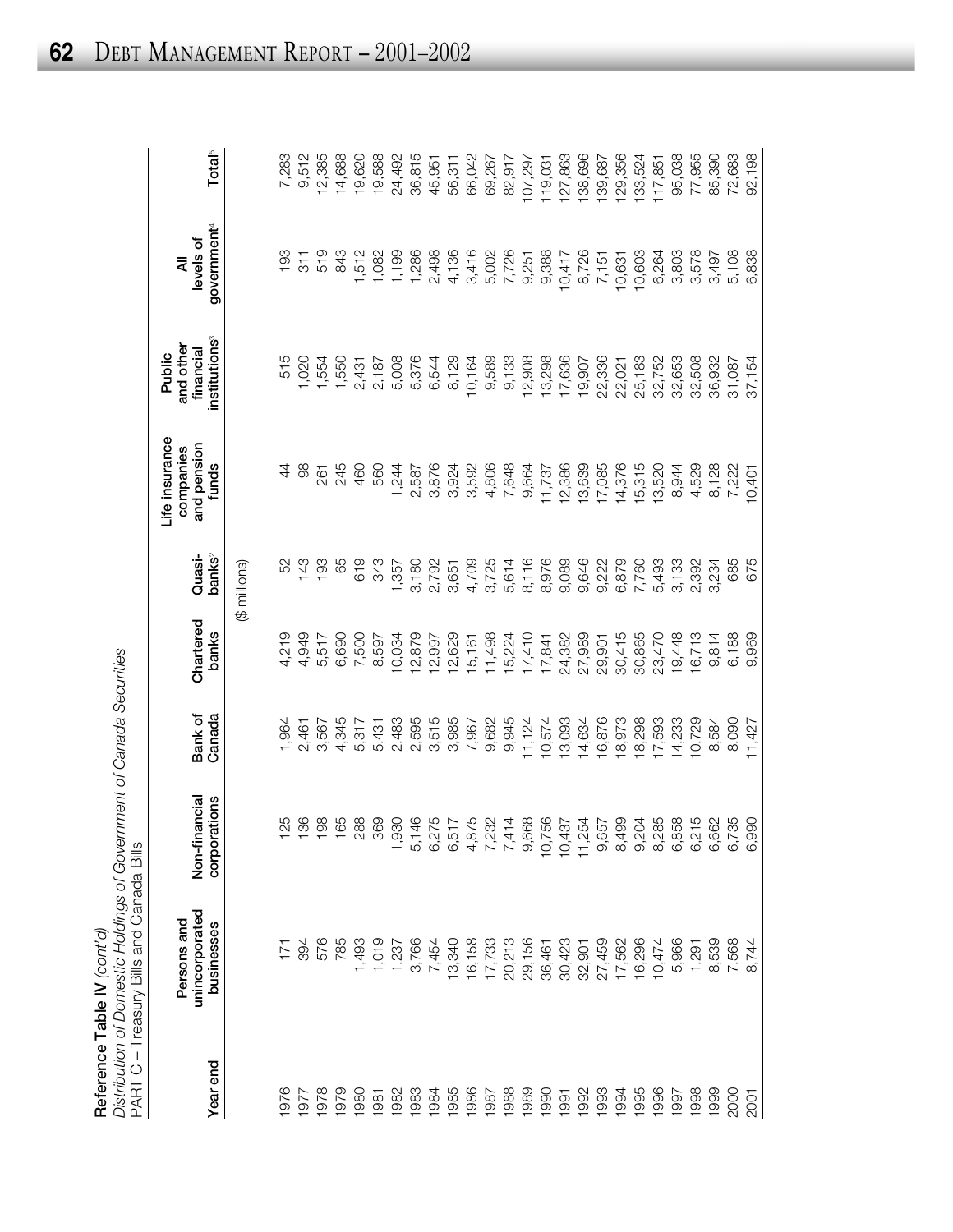Distribution of Domestic Holdings of Government of Canada Securities *Distribution of Domestic Holdings of Government of Canada Securities* Reference Table IV (cont'd) **Reference Table IV** *(cont'd)*

Total<sup>5</sup> 100.00 100.00 100.00 100.00 100.00 100.00 100.00 100.00 100.00 100.00 100.00 100.00 100.00 100.00 100.00 100.00 00.00  $00.00$ 100.00  $00.00$ 100.00 100.00 100.00 100.00 100.00 **Year end businesses corporations Canada banks banks**2 **funds institutions**3 **government**4 **Total**5 1976 2.35 2.35 2.35 1.72 26.97 57.12 2.67 0.60 0.60 10.71 2.65 100.00 1977 4.14 1.43 25.87 52.03 1.50 1.03 10.72 3.27 100.00 1978 4.65 1.60 28.80 44.55 1.56 2.11 12.55 4.19 100.00 1979 5.34 1.12 29.58 45.55 0.44 1.67 10.55 5.74 100.00 1980 12.31 1.47 27.47 27.10 38.23 3.4 1.47 1.47 2.34 12.39 3.4 12.15 1.51 12.15 1.47 2.34 2.34 12.14 1.71 1.71 1981 5.20 1.88 27.73 43.89 1.75 2.86 11.16 5.52 100.00 1982 5.05 7.88 10.14 40.97 5.54 5.08 20.45 4.90 100.00 1983 10.23 13.98 7.05 34.98 8.64 7.03 14.60 3.49 100.00 1984 16.22 13.66 7.65 28.28 6.08 8.44 14.24 5.44 100.00 1985 23.69 11.57 7.08 22.43 6.48 6.97 14.44 7.34 100.00 1986 24.47 7.38 12.06 22.96 7.13 5.44 15.39 5.17 100.00 1987 25.60 10.44 13.98 16.60 5.38 6.94 13.84 7.22 100.00 00.001 11.01 11.01 11.01 11.01 0.324 10.324 10.324 10.324 10.324 10.324 10.324 10.32 10.32 11.01 11.01 11.01 1 1989 1989 27.17 27.17 19.01 19.01 19.01 19.01 19.01 12.03 19.03 10.000 100.00 1990 30.63 9.04 8.88 14.99 7.54 9.86 11.17 7.89 100.00 00.001 8.15 8.16 8.16 8.16 8.16 8.16 8.16 8.16 8.17 8.29 8.15 8.15 8.15 8.15 8.15 9.29 8.15 8.15 9.15 8.15 9.2 1992 23.72 8.11 10.55 20.18 6.95 9.83 14.35 6.29 100.00 19.93 19.66 19.66 6.91 12.08 12.141 6.60 6.60 12.23 15.99 15.99 15.99 15.99 1994 13.58 6.57 14.67 23.51 5.32 11.11 17.02 8.22 100.00 1995 12.20 12.20 6.89 11.47 11.47 18.89 6.821 12.51 13.89 6.81 12.47 12.31 13.86 13.86 13.86 13.86 1 001001 19.03 19.03 19.03 19.03 19.03 19.03 19.03 19.03 19.03 19.03 19.00 19.00 19.00 19.00 19.00 19.00 19.00 1 001001 001 391.36 14.98 14.98 0.223 14.98 14.98 14.98 14.98 14.98 14.98 14.000 14.30 14.98 14.98 14. 000 1.69 1.67 1.81 1.81 1.81 1.92 1.92 1.92 1.92 1.93 1.93 1.94 1.44 21.14 1.97 1.97 1.98 1.98 1.98 1.98 1.98 1 00.00 10.00 10.00 10.00 10.00 10.00 10.00 10.00 10.00 10.00 10.00 10.00 10.00 10.00 10.00 10.00 10.00 10.00 10 2000 10.42.77 12.77 9.94 9.95 9.40.00 9.40.00 9.41 12.95 2.77 12.77 12.77 9.95 9.95 12.77 9.95 9.95 1 government<sup>4</sup> levels of **unincorporated Non-financial Bank of Chartered Quasi- and pension financial levels of** 4.19 5.74 5.52 4.90 3.49 5.44 7.34 5.17 7.22 9.32 8.62 7.89 8.15 6.29 5.12 8.22 7.94 5.32 4.00 4.59 4.10 2.65 7.71 7.03<br>7.42 3.27  $\bar{a}$ **Persons and companies and other All** institutions<sup>®</sup> and other financial Public **Life insurance Public** 7.07 10.72 12.55 10.55 12.39  $11.16$ 20.45 14.60 14.24 14.44 15.39 13.84  $11.01$ 12.03  $11.17$ 13.79 14.35 15.99 17.02 18.86 27.79 34.36 41.70 43.25 42.77 Life insurance and pension companies 0.60  $1.03$  $2.11$ 1.67 2.34 2.86 5.08 7.03 8.44 6.97 5.44 6.94 9.22  $9.01$ 9.86 9.69 9.83 12.23  $11.11$  $11.47$  $11.47$ 5.81 9.52 9.94  $9.41$ funds Quasi-<br>banks<sup>2</sup>  $3.15$ 1.75 5.54 6.08 6.48 7.13 5.38 6.77 7.56 7.54 6.95 6.60 5.32 4.66 3.30 1.56 0.44 8.64  $7.11$ 5.81 3.07 3.79 0.71  $1.50$ 0.94 (%) Chartered<br>banks 52.03 44.55 45.55 38.23 43.89 34.98 28.28 22.43 22.96 16.60 18.36 16.23 14.99 19.07 20.18 23.12 20.46 11.49 57.93 40.97  $21.41$ 23.51  $19.91$ 21.44  $8.51$ Bank of<br>Canada 26.97 25.87 28.80 29.58 27.10 27.73  $10.14$ 7.05 7.65 7.08 12.06 13.98  $11.99$ 10.37 8.88 10.24 10.55 12.08 14.67 13.70 14.93 14.98 13.76 10.05 11.13 Non-financial corporations 1.43  $1.12$  $1.47$ 1.88 7.88 13.98 13.66 7.38 10.44 8.94 9.04 8.16 6.57 6.89 7.03 7.22 7.97 7.80 1.72 1.60  $11.57$  $9.01$  $8.11$  $6.91$ 9.27<br>7.58 PART D - Treasury Bills and Canada Bills PART D – Treasury Bills and Canada Bills unincorporated Persons and businesses 30.63 19.66 2.35 4.14 4.65 5.34 7.61 5.20 5.05 10.23 16.22 23.69 24.47 25.60 24.38 27.17 23.79 23.72 13.58 12.20 8.89 6.28 1.66 10.00  $10.41$ Year end 1976 1977 1978 1979 0861 1982 1983 1984 1985 1986 1987 1988 1989 1990 1991 1992 1993 1994 1995 1996 1997 1998 1999 2000 1981

2001 9.48 12.48 12.88 12.89 12.89 12.89 12.89 12.89 12.89 12.89 12.89 12.89 12.89 12.89 12.89 12.89 12.89 12.8

 $10.81$ 

2.39

 $9.48$ 

2001

0.73

100.00

40.30

11.28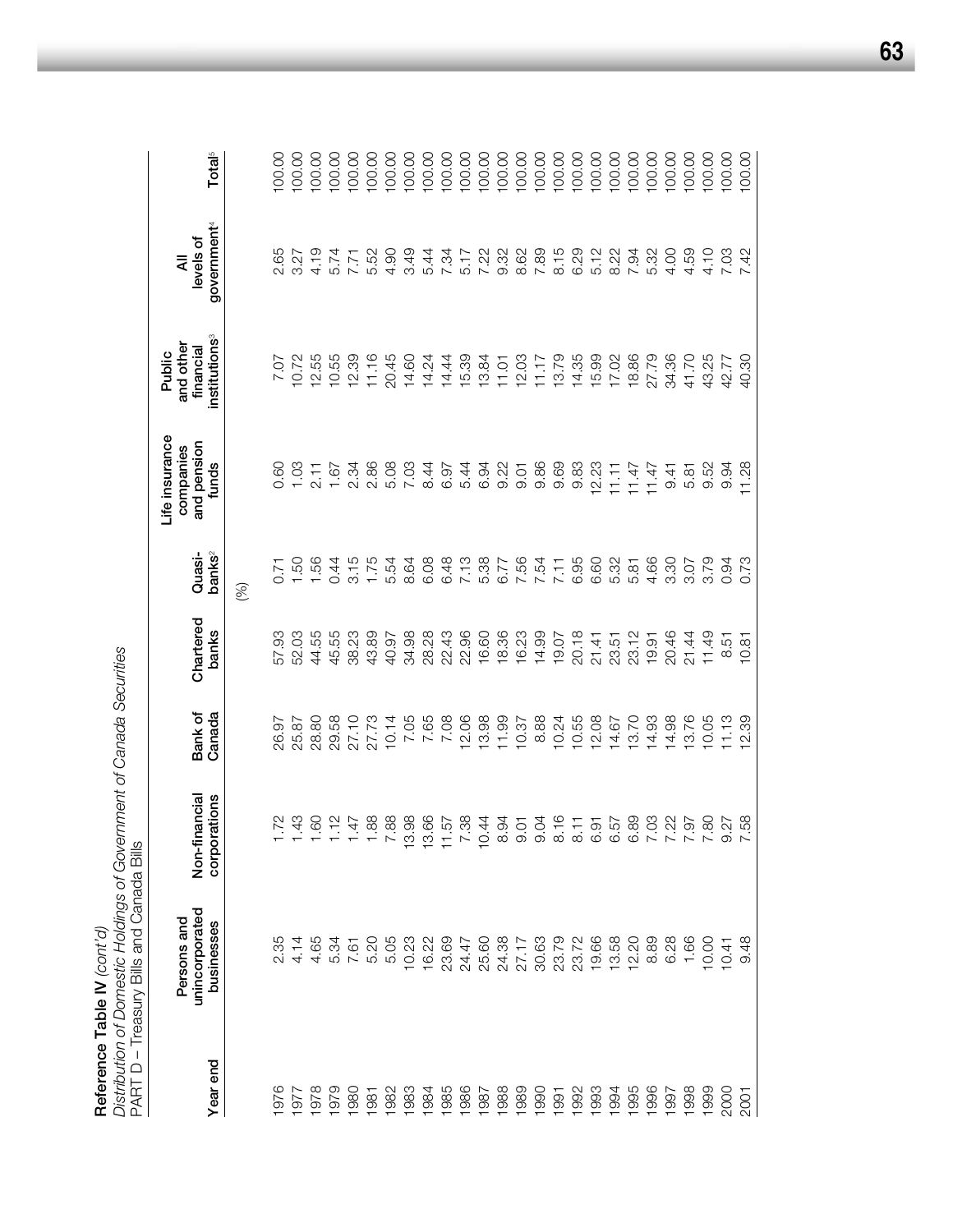| Reference Table IV $\langle \text{const'}\text{d} \rangle$                        |
|-----------------------------------------------------------------------------------|
| į<br>istribution of Domestic Holdings of Government of Canada Secul<br>1: + - : 1 |
| coco<br>PART E – Bu                                                               |

| PART E – Bonds <sup>1</sup> |                                             |                                      |                   |                    |                     |                                                     |                                                               |                                           |                    |
|-----------------------------|---------------------------------------------|--------------------------------------|-------------------|--------------------|---------------------|-----------------------------------------------------|---------------------------------------------------------------|-------------------------------------------|--------------------|
| Year end                    | unincorporated<br>Persons and<br>businesses | Non-financial<br>corporations        | Canada<br>Bank of | Chartered<br>banks | $banks^2$<br>Quasi- | Life insurance<br>and pension<br>companies<br>funds | institutions <sup>3</sup><br>and other<br>financial<br>Public | government <sup>4</sup><br>levels of<br>₹ | Total <sup>5</sup> |
|                             |                                             |                                      |                   |                    | (\$ millions)       |                                                     |                                                               |                                           |                    |
| 1976                        | 17,761                                      | 270                                  | 6,278             | 4,447              | 664                 | 1,392                                               | 1,758                                                         | 537                                       | 33,107             |
| 1977                        | 19,883                                      | 185                                  | 7,807             | 4,652              | 905                 | 2,173                                               | 2,094                                                         | 703                                       | 38,402             |
| 1978                        | 22,147                                      | 205                                  | 8,434             | 4,379              | 1,344               | 3,477                                               | 2,463                                                         | 1,202                                     | 43,651             |
| 1979                        | 22,359                                      | 209                                  | 9,311             | 3,466              | 1,619               | 6,471                                               | 2,553                                                         | 2,035                                     | 48,023             |
| 1980                        | 22,760<br>32,406<br>41,083<br>46,540        | 267                                  | 10,541            | 2,502              | 2,152               | 8,814                                               | 3,130                                                         | 2,736                                     | 52,902             |
| 1981                        |                                             | $\frac{15}{1}$                       | 11,669            | 1,406              | 2,109               | 10,009                                              | 3,155                                                         | 3,112                                     | 64,017             |
| 1982                        |                                             | 337                                  | 12,945            | 1,199              | 1,931               | 11,907                                              | 4,169                                                         | 3,455                                     | 77,026             |
| 1983                        |                                             | 356                                  | 14,264            | 2,228              | 2,371               | 15,229                                              | 4,608                                                         | 4,035                                     | 89,631             |
| 1984                        | 53,294                                      | 508                                  | 13,669            | 2,167              | 2,095               | 20,163                                              | 5,434                                                         | 4,668                                     | 101,998            |
| 1985                        | 60,991                                      | 870                                  | 11,683            | 2,569<br>2,618     | 2,055               | 27,144                                              | 6,957                                                         | 5,970                                     | 118,239            |
| 1986                        | 54,915<br>65,999                            | 384                                  | 10,407            |                    | 2,568               | 31,295                                              | 8,250                                                         | 7,877                                     | 119,314            |
| 1987                        |                                             | 359                                  | 10,519            | 4,514              | 2,675               | 34,064                                              | 9,958                                                         | 8,916                                     | 138,004            |
| 1988                        | 66,378                                      | ,220                                 | 10,661            | 5,891              | 1,878               | 34,812                                              | 9,895                                                         | 9,460                                     | 140,195            |
| 1989                        | 52,410                                      | .734                                 | 10,009            | 3,394              | 1,738               | 38,373                                              | 11,042                                                        | 8,589                                     | 127,289            |
| 1990                        | 43,618                                      | .041                                 | 9,751             | 6,383              | 1,484               | 41,247                                              | 12,753                                                        | 10,186                                    | 126,463            |
| 1991                        |                                             | ,143                                 | 9,277             | 11,410             | 3,002               | 45,460                                              | 15,418                                                        | 10,598                                    | 138,830            |
| 1992                        | 42,522<br>38,029                            | ,442<br>$\mathbf{\Omega}$            | 7,973             | 16,566             | 2,782               | 48,403                                              | 19,489                                                        | 11,496                                    | 147,180            |
| 1993                        | 33,762                                      | 702                                  | 6,622             | 30,341             | 2,007               | 52,832                                              | 22,985                                                        | 11,246                                    | 160,497            |
| 1994                        | 35,280                                      | 540<br>ო                             | 5,929             | 39,648             | 3,113               | 64,169                                              | 30,826                                                        | 14,336                                    | 196,841            |
| 1995                        |                                             | 844<br>$\overline{N}$ $\overline{r}$ | 5,292             | 45,695             | 3,187               | 72,152                                              | 33,861                                                        | 15,721                                    | 211,323            |
| 1996                        | 32,571<br>35,713                            | ,728                                 | 7,963             | 51,319             | 5,459               | 76,654                                              | 38,762                                                        | 18,564                                    | 236,162            |
| 1997                        | 33,958                                      | ,612<br>က                            | 12,965            | 48,267             | 3,921               | 86,047                                              | 46,792                                                        | 21,706                                    | 257,268            |
| 1998                        | 32,246                                      | ,310<br>$\sim$                       | 17,182            | 49,662             | 4,267               | 95,158                                              | 47,387                                                        | 24,596                                    | 272,808            |
| 1999                        | 28,579                                      | 628<br>$\sim$ $\sim$                 | 20,491            | 44,266             | 4,710               | 100,528                                             | 44,325                                                        | 24,897                                    | 270,424            |
| 2000                        | 25,691                                      | .327                                 | 23,636            | 52,081             | 2,157               | 101,530                                             | 42,824                                                        | 25,172                                    | 275,418            |
| 2001                        | 25,235                                      | 653                                  | 25,777            | 55,427             | 2,886               | 89,343                                              | 39,328                                                        | 27,503                                    | 266,152            |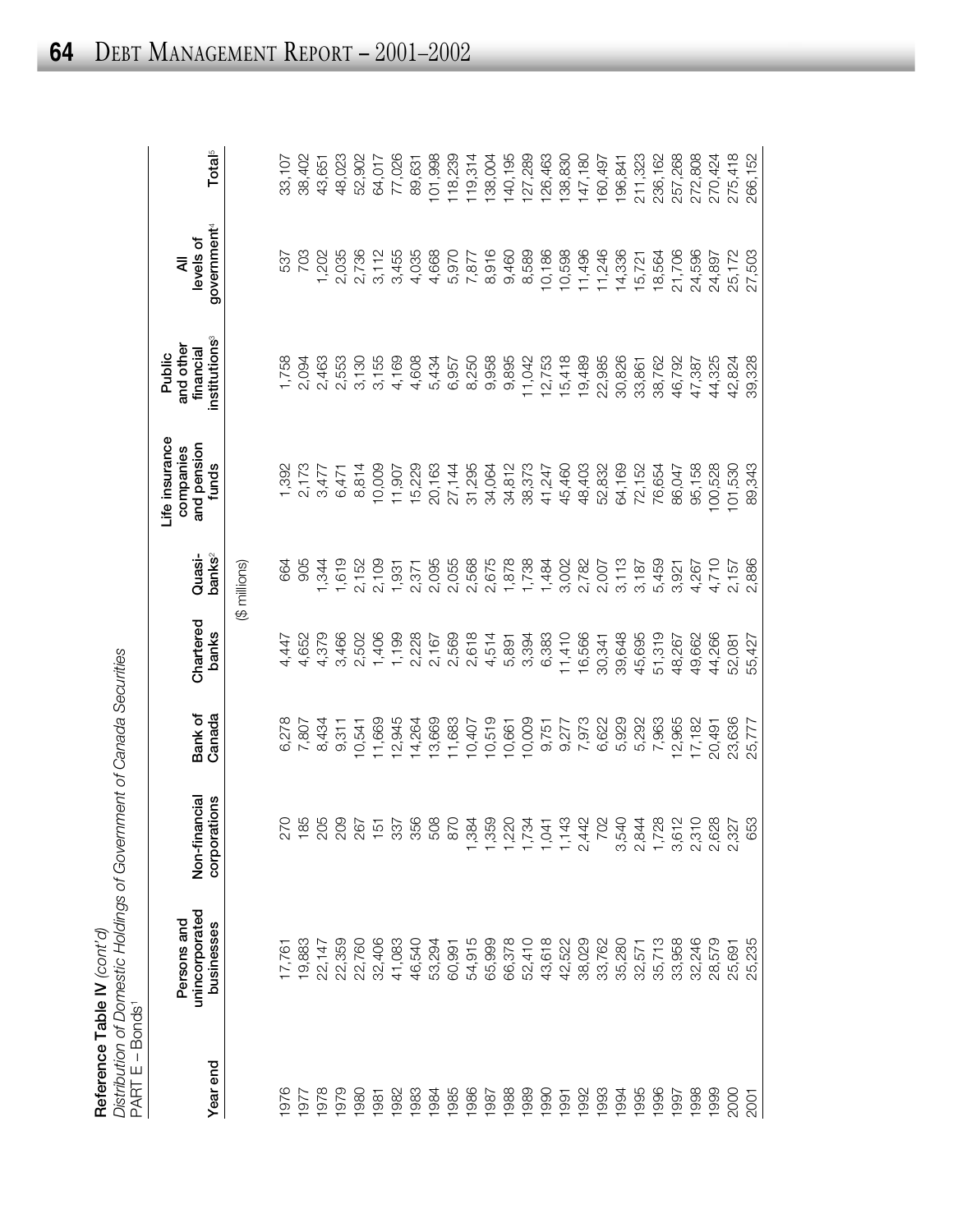Distribution of Domestic Holdings of Government of Canada Securities *Distribution of Domestic Holdings of Government of Canada Securities* Reference Table IV (cont'd) **Reference Table IV** *(cont'd)* PART F - Bonds<sup>1</sup> PART F – Bonds1

88888<br>88888 Total<sup>5</sup> 00.00 **Year end businesses corporations Canada banks banks**2 **funds institutions**3 **government**4 **Total**5 1976 53.65 0.82 18.96 13.43 2.01 4.20 5.31 1.62 100.00 1977 51.78 0.48 20.33 12.11 2.36 5.66 5.45 1.83 100.00 1978 50.74 1978 50.84 1978 50.84 1978 50.00 3.08 3.08 3.08 3.08 1978 1979 50.00 1979 46.56 46.56 19.37 19.37 19.37 19.37 19.37 19.47 5.47 19.47 5.32 5.68 4.24 19.47 1980 43.02 5.02 5.02 5.02 5.02 5.02 5.03 5.03 5.04 4.73 19.00 5.00 5.00 5.00 5.02 5.17 1981 50.62 0.24 18.23 2.20 3.29 15.63 4.93 4.86 100.00 1982 53.34 0.44 16.81 1.56 2.51 15.46 5.41 4.49 100.00 1983 51.92 0.40 15.91 2.49 2.65 16.99 5.14 4.50 100.00 1984 52.25 0.50 13.40 2.12 2.05 19.77 5.33 4.58 100.00 1985 51.58 0.74 9.88 2.17 1.74 22.96 5.88 5.05 100.00 1986 46.03 1.16 8.72 2.19 2.15 26.23 6.91 6.60 100.00 1987 47.82 32.32 1.94 1.94 7.95 0.98 3.27 1.94 24.68 1.22 6.46 1.22 6.46 1.22 1988 47.35 0.87 7.60 4.20 1.34 24.83 7.06 6.75 100.00 1989 41.17 1.36 7.86 2.67 1.37 30.15 8.67 6.75 100.00 1990 34.49 0.82 7.71 5.05 1.17 32.62 10.08 8.05 100.00 1991 30.63 0.82 0.88 8.68 8.22 16 2.16 32.75 11.11 11.63 100.00 1992 25.84 1.66 5.42 11.26 1.89 32.89 13.24 7.81 100.00 1993 21.04 21.04 0.44 4.13 1.25 1.25 1.25 1.4.32 14.32 14.32 14.32 100.00 1994 17.92 1.80 3.01 20.14 1.58 32.60 15.66 7.28 100.00 1995 15.41 1.35 2.50 21.62 1.51 34.14 16.02 7.44 100.00 government<sup>4</sup> levels of **unified and analyzing and analyzing and <b>Bank of Bank of Bank of Bank of Bank of Bank of Charter of Bank** of ₹ **Persons and companies and other All** institutions and other Public financial  $0.08$ 13.24 14.32 15.66 16.02 16.41 **Life insurance Public**  $11.11$ tfe insurance and pension companies funds Quasi-マイターのウムさんせいていると思いにとるでいいのからのストルシントのというこうから!!!!!!!!  $2.01$ <br> $2.36$ 3.08 banks (%) Chartered banks 1310<br>1103<br>1107 Bank of Canada covacoso<br>Covacoso<br>Covacoso Non-financial corporations 000000<br>8444694<br>844404 0.44  $\frac{88824}{100}$ 0.44 unincorporated Persons and businesses 53.74<br>55.74<br>55.56<br>46.55 43.02<br>50.62<br>53.34 51.92 525<br>5360325<br>545555<br>545555 34.49 30.63<br>25.84<br>21.04 17.92 1512002<br>1512002<br>151101<br>171101 Year end 

data elsewhere in this publication (most of the data in this report are on a par-value basis - that is, outstanding securities are valued at par). For this reason, although data elsewhere in this publication (most of the data in this report are on a par-value basis – that is, outstanding securities are valued at par). For this reason, although Note: Because of timing and valuation differences, The National Balance Sheet Accounts data contained in this table are not necessarily on the same basis as other Note: Because of timing and valuation differences, *The National Balance Sheet Accounts* data contained in this table are not necessarily on the same basis as other the two sets of data yield very similar information, the data in this table are not strictly comparable with other data in this publication the two sets of data yield very similar information, the data in this table are not strictly comparable with other data in this publication.

 15.12 0.73 3.37 21.73 2.31 32.46 16.41 7.86 100.00 13.20 1.40 5.04 18.76 1.52 33.45 18.19 8.44 100.00 11.82 0.85 6.30 18.20 1.56 34.88 17.37 9.02 100.00 1999 10.57 12.57 12.57 12.57 1.74 1.74 17.4 17.17 17.4 19.90 10.91 10.57 17.4 17.17 17.4 17.17 17.17 17.17 17. 9.33 0.84 8.58 18.91 0.78 36.86 15.55 9.14 100.00 9.48 0.25 9.69 20.83 1.08 33.57 14.78 10.33 100.00

 $18.79$ <br>  $7.8988$ <br>  $7.8988$ <br>  $7.78$ <br>  $7.78$ <br>  $7.78$ 

36.86<br>33.57

 $0.78$ 

 $\overline{7}$ 

0.85 0.97 0.84<br>0.25

 $3340$ <br>0.348

2000 2001 1 Includes bonds denominated in foreign currencies. <sup>1</sup> Includes bonds denominated in foreign currencies.

<sup>2</sup> Includes Quebec savings banks, credit unions and caisses populaires, trust companies and mortgage loan companies. Includes Quebec savings banks, credit unions and caisses populaires, trust companies and mortgage loan companies.

<sup>3</sup> Includes investment dealers, mutual funds, property and casualty insurance companies, sales, finance and consumer loan companies, accident and sickness branches Includes investment dealers, mutual funds, property and casualty insurance companies, sales, finance and consumer loan companies, accident and sickness branches of life insurance companies, other private financial institutions (not elsewhere included), federal public financial institutions, and provincial financial institutions. of life insurance companies, other private financial institutions (not elsewhere included), federal public financial institutions, and provincial financial institutions.

Includes federal government holdings of its own debt, provincial, municipal and hospital holdings, and holdings of the Canada Pension Plan and the Includes federal government holdings of its own debt, provincial, municipal and hospital holdings, and holdings of the Canada Pension Plan and the Quebec Pension Plan. Quebec Pension Plan. 4

<sup>5</sup> May not add due to rounding. May not add due to rounding. Source: Statistics Canada, The National Balance Sheet Accounts. Source: Statistics Canada, *The National Balance Sheet Accounts.*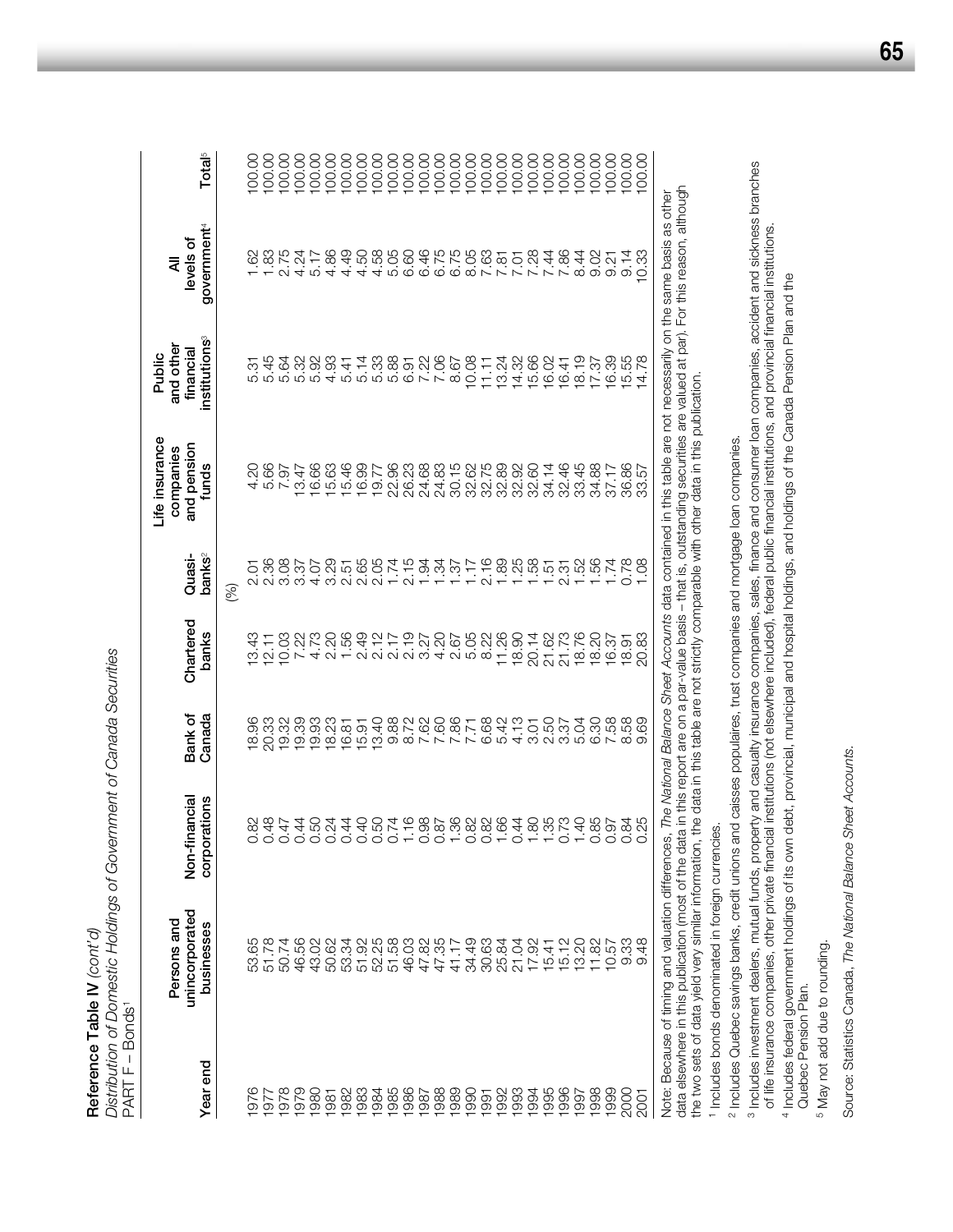| (Direct) Holdings of Government of Canada D<br>)<br>-<br>-<br>יאר            |                              | i<br>l UI Val laua Peu<br>$\mathbf{r}$ |
|------------------------------------------------------------------------------|------------------------------|----------------------------------------|
| $\overline{\phantom{a}}$<br>֪֖֧֧֚֚֚֚֚֚֚֚֚֚֚֚֚֚֚֚֚֚֚֚֚֚֚֚֚֝֝֝֝֝֝֝֟֓֟֓֟֓֝<br>l | -ance Table<br>$\frac{1}{2}$ | i                                      |

| As at March 31                             | Marketable bonds     | Treasury bills and<br>Canada Bills | Total        | total market debt<br>as per cent of<br>Total |
|--------------------------------------------|----------------------|------------------------------------|--------------|----------------------------------------------|
|                                            |                      | (C\$ billions)                     |              | $\circledS$                                  |
| 1979                                       | 5.0                  | 0.9                                | 5.9          | 8.9                                          |
| 1980                                       | 5.6                  | 0.7                                |              | 5.8                                          |
| 1981                                       | 6.8                  | 들                                  | $0.3$<br>7.9 | 9.5                                          |
| 1982                                       | 8.8                  | 들                                  | 9.9          | 10.6                                         |
| 1983                                       | 10.0                 | $\frac{6}{1}$                      | 11.6         | 10.0                                         |
| 1984                                       | 10.3                 | 2.6                                | 12.9         | 0.6                                          |
|                                            | 14.5                 | 4.6                                | 19.1         | 11.1                                         |
| 1985<br>1986                               | 22.1                 | 3.0                                | 25.1         | 12.5                                         |
| 1987                                       | 30.3                 | 4.7                                | 35.0         | 15.3                                         |
| 1988                                       | 33.0                 | $9.\overline{3}$                   | 42.3         | 16.9                                         |
|                                            | 41.3                 | 15.7                               | 57.0         |                                              |
|                                            | 49.9                 | 13.3                               | 63.2         |                                              |
|                                            |                      | 16.1                               | 73.7         |                                              |
|                                            | 57.6<br>63.6         | <b>23.0</b>                        | 86.6         |                                              |
|                                            |                      | 28.3                               | 108.4        |                                              |
|                                            |                      | 34.0                               | 113.3        |                                              |
|                                            | 80.1<br>79.3<br>73.7 | 39.2                               | 112.9        |                                              |
| 1996                                       | 84.1                 | 37.7                               | 121.8        |                                              |
| 1997                                       | 91.8                 | 27.7                               | 119.4        |                                              |
| 1998                                       | 94.3                 | <b>20.0</b>                        | 114.3        | 24.5                                         |
| 1999                                       | 86.6                 | 19.4                               | 106.0        | 23.0                                         |
|                                            | 85.7                 | 14.2                               | 99.9         | 21.9                                         |
| 2001<br>2007<br>2002                       | 83.5                 | 10.5                               | 94.0         | 21.1                                         |
|                                            | 74.0                 | $\overline{4}$<br>$\sim$           | 81.4         | 18.4                                         |
| Note: Numbers may not add due to rounding. |                      |                                    |              |                                              |

1 Includes bonds denominated in foreign currencies. <sup>1</sup> Includes bonds denominated in foreign currencies.

Source: Statistics Canada, *Canada's International Transactions in Securities.*

Source: Statistics Canada, Canada's International Transactions in Securities.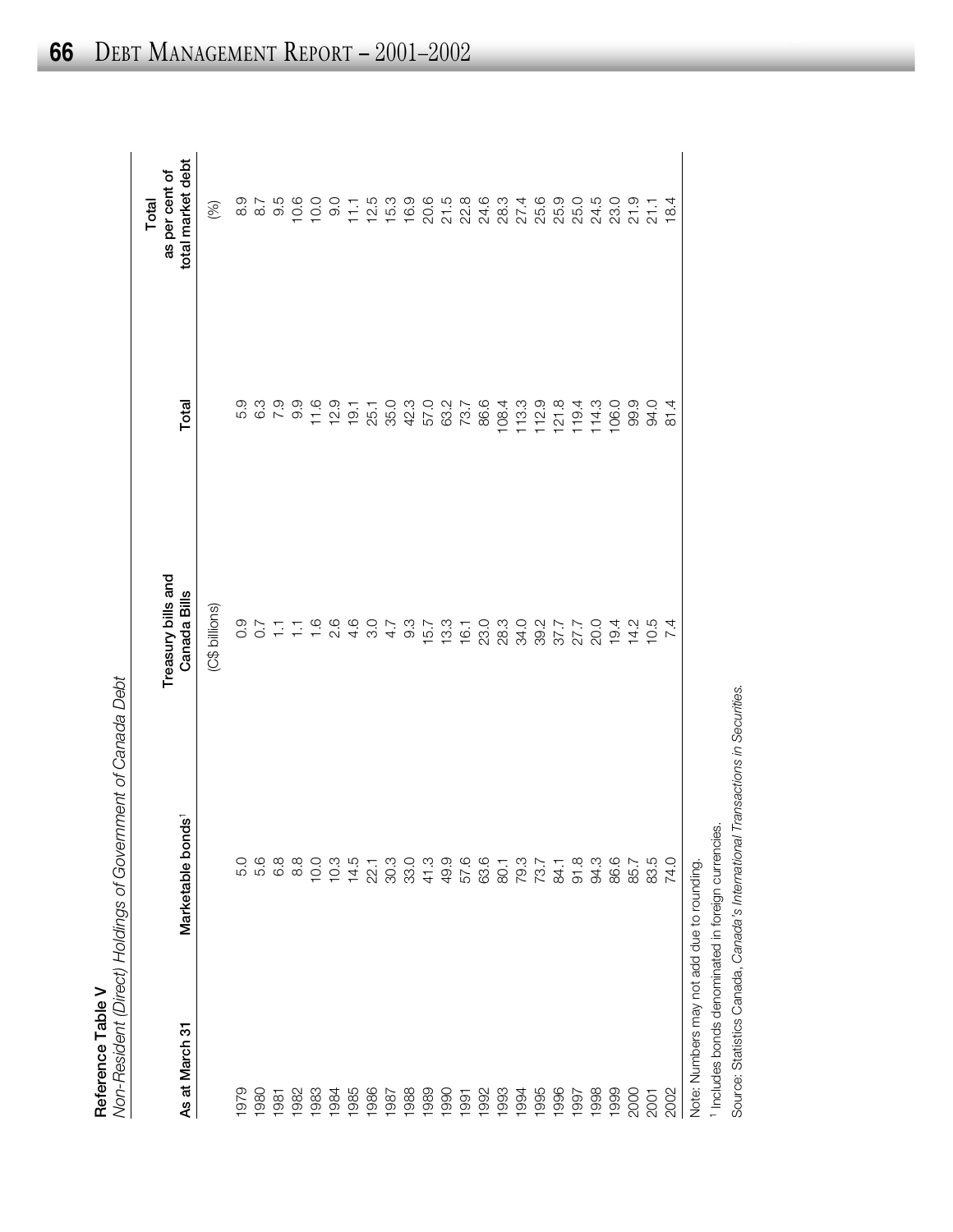| Fiscal 2001-02 Treasury Bill Program |                  |        |                 |                 |       |                  |                 |                 |                 |       |                  |               |                 |                  |                 |                       |                 |
|--------------------------------------|------------------|--------|-----------------|-----------------|-------|------------------|-----------------|-----------------|-----------------|-------|------------------|---------------|-----------------|------------------|-----------------|-----------------------|-----------------|
| Settlement                           |                  |        | Maturing        |                 |       |                  |                 | New issues      |                 |       |                  | Net increment |                 |                  |                 | Average tender yields |                 |
| Date                                 | CMB <sup>1</sup> | g<br>က | 6 <sub>mo</sub> | $12 \text{ mo}$ | Total | CMB <sup>1</sup> | 3 <sub>mo</sub> | 6 <sub>mo</sub> | $12 \text{ mo}$ | Total | Total            | Cumulative    | OS <sup>2</sup> | CMB <sup>1</sup> | 3 <sub>mo</sub> | 6 <sub>mo</sub>       | $12 \text{ mo}$ |
|                                      |                  |        |                 |                 |       |                  |                 | (\$ millions)   |                 |       |                  |               |                 |                  | (%)             |                       |                 |
| 05-Apr-200                           |                  |        |                 |                 |       |                  | I               |                 |                 |       |                  | $\circ$       | 88,700          |                  |                 |                       |                 |
| 12-Apr-2001                          | 2,000            | 3,500  | 2,800           |                 | 8,300 |                  | 4,100           | 1,700           | 1,700           | 7,500 | $-800$           | -800          | 87,900          |                  | 4.49            | 4.52                  | 4.53            |
| 9-Apr-200                            |                  |        |                 |                 |       |                  |                 |                 |                 |       |                  | $-800$        | 87,900          |                  |                 |                       |                 |
| 26-Apr-2001                          |                  | 3,800  |                 |                 | 6,900 |                  | 3,800           | 1,600           | 1,600           | 7,000 | $\overline{100}$ | $-700$        | 88,000          |                  | 4.41            | 4.36                  | 4.43            |
| 03-May-200                           |                  |        |                 |                 |       |                  |                 |                 |                 |       |                  | $-700$        | 88,000          |                  |                 |                       |                 |
| 10-May-200                           | 2,000            | 4,100  | 2,800           |                 | 8,900 | ı                | 3,800           | 1,600           | 1,600           | 7,000 | $-1,900$         | $-2,600$      | 86,100          |                  | 4.31            | 4.28                  | 4.38            |
| 17-May-200 <sup>+</sup>              |                  |        |                 |                 |       | 2,000            |                 |                 |                 | 2,000 | 2,000            | $-600$        | 88,100          | 4.41             |                 |                       |                 |
| 24-May-200                           |                  | 4,100  |                 |                 | 6,900 |                  | 3,500           | 1,500           | 1,500           | 6,500 | $-400$           | $-1,000$      | 87,700          |                  | 4.40            | 4.45                  | 4.60            |
| 31-May-200                           |                  |        |                 |                 |       |                  |                 |                 |                 |       |                  | $-1,000$      | 87,700          |                  |                 |                       |                 |
| 07-Jun-2001                          |                  | 4,100  | 2,800           |                 | 6,900 |                  | 3,200           | 1,400           | 1,400           | 6,000 | $-900$           | $-1,900$      | 86,800          |                  | 4.32            | 4.38                  | 4.50            |
| 14-Jun-2001                          |                  |        |                 |                 |       |                  |                 |                 |                 |       |                  | $-1,900$      | 86,800          |                  |                 |                       |                 |
| 21-Jun-200                           | 2,000            | 4,100  |                 | 2,600           | 8,700 |                  | 3,200           | 1,400           | 1,400           | 6,000 | $-2,700$         | $-4,600$      | 84,100          |                  | 4.24            | 4.29                  | 4.39            |
| 28-Jun-2001                          |                  |        |                 |                 |       |                  |                 |                 |                 |       |                  | $-4,600$      | 84,100          |                  |                 |                       |                 |
| 05-Jul-2001                          |                  | 4,100  | 3,100           |                 | 7,200 |                  | 3,200           | 1,400           | 1,400           | 6,000 | $-1,200$         | $-5,800$      | 82,900          |                  | 4.36            | 4.47                  | 4.63            |
| 12-Jul-2001                          |                  |        |                 |                 |       |                  |                 |                 |                 |       |                  | $-5,800$      | 82,900          |                  |                 |                       |                 |
| 19-Jul-2001                          |                  | 4,100  |                 | 2,700           | 6,800 |                  | 3,500           | 1,500           | 1,500           | 6,500 | $-300$           | $-6,100$      | 82,600          |                  | 4.16            | 4.26                  | 4.45            |
| 26-Jul-2001                          |                  |        |                 |                 |       |                  |                 |                 |                 |       |                  | $-6,100$      | 82,600          |                  |                 |                       |                 |
| 02-Aug-200                           |                  | 3,800  | 3,400           |                 | 7,200 |                  | 3,800           | 1,600           | 1,600           | 7,000 | $-200$           | $-6,300$      | 82,400          |                  | 4.03            | 4.06                  | 4.21            |
| 09-Aug-200                           |                  |        |                 |                 |       |                  |                 |                 |                 |       |                  | $-6,300$      | 82,400          |                  |                 |                       |                 |
| 16-Aug-200                           |                  | 3,800  |                 | 2,900           | 6,700 |                  | 3,800           | 1,600           | 1,600           | 7,000 | 300              | $-6,000$      | 82,700          |                  | 3.95            | <b>8.97</b>           | 4.09            |
| 23-Aug-200                           |                  |        |                 |                 |       | J.               |                 |                 |                 |       |                  | $-6,000$      | 82,700          |                  |                 |                       |                 |
| 30-Aug-200                           |                  | 3,500  | 3,400           |                 | 6,900 | 1,500            | 3,800           | 1,600           | 1,600           | 8,500 | 1,600            | $-4,400$      | 84,300          | 3.93             | 3.80            | 3.84                  | 3.90            |
| 06-Sep-200                           |                  |        |                 |                 |       |                  |                 |                 |                 |       |                  | $-4,400$      | 84,300          |                  |                 |                       |                 |
| 13-Sep-200                           | 1,500            | 3,200  |                 | 2,800           | 7,500 |                  | 3,800           | 1,600           | 1,600           | 7,000 | -500             | $-4,900$      | 83,800          |                  | 3.35            | 3.38                  | 3.38            |
| 20-Sep-200                           |                  |        |                 |                 |       |                  |                 |                 |                 |       |                  | $-4,900$      | 83,800          |                  |                 |                       |                 |
| 27-Sep-200                           |                  | 3,200  | 3,400           |                 | 6,600 |                  | 4,100           | 1,700           | 1,700           | 7,500 | 900              | $-4,000$      | 84,700          |                  | 3.04            | 2.97                  | 2.99            |
| 04-0ct-2001                          |                  |        |                 |                 |       |                  |                 |                 |                 |       |                  | $-4,000$      | 84,700          |                  |                 |                       |                 |
| $11 - Oct - 2001$                    |                  | 3,200  |                 | 2,800           | 6,000 |                  | 4,100           | 1,700           | 1,700           | 7,500 | 1,500            | $-2,500$      | 86,200          |                  | 2.95            | 2.87                  | 2.89            |
| 18-Oct-2001                          |                  |        |                 |                 |       |                  |                 |                 |                 |       |                  | $-2,500$      | 86,200          |                  |                 |                       |                 |
| 25-Oct-200-                          |                  | 3,500  | 3,200           |                 | 6,700 |                  | 4,400           | 1,800           | 1,800           | 8,000 | 1,300            | $-1,200$      | 87,500          |                  | 2.54            | 2.53                  | 2.63            |

Dill Dr. **Reference Table VI**<br>Elecci 2001, 20 Trocci **Reference Table VI**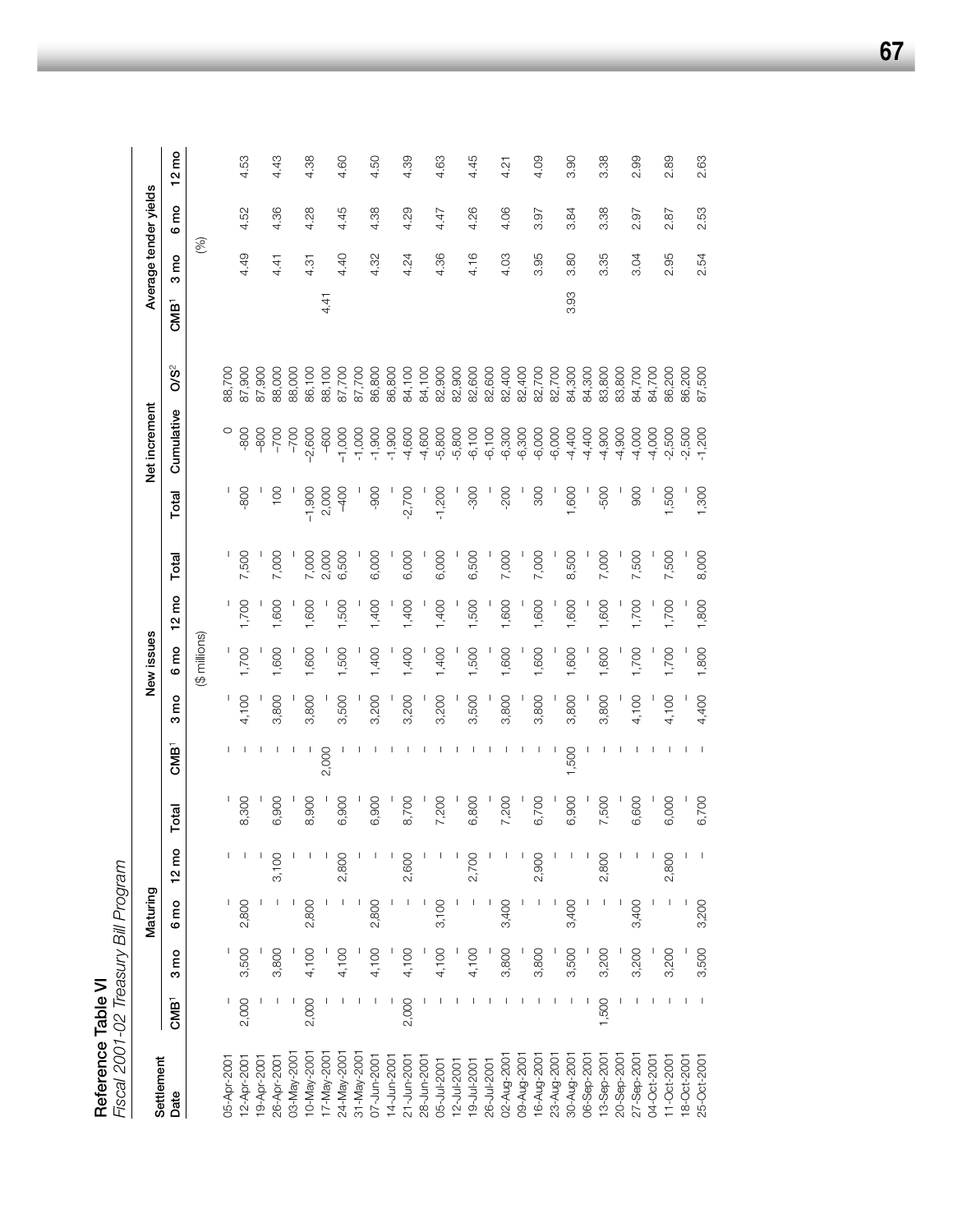| Fiscal 2001-02 Treasury Bill Program<br>Reference Table VI $\langle \text{cont'} d \rangle$ |                  |                |                 |                 |         |                  |                |                     |                 |       |          |               |                 |                  |              |                       |                 |
|---------------------------------------------------------------------------------------------|------------------|----------------|-----------------|-----------------|---------|------------------|----------------|---------------------|-----------------|-------|----------|---------------|-----------------|------------------|--------------|-----------------------|-----------------|
| Settlement                                                                                  |                  |                | Maturing        |                 |         |                  |                | New issues          |                 |       |          | Net increment |                 |                  |              | Average tender yields |                 |
| Date                                                                                        | CMB <sup>1</sup> | $3 \text{ mo}$ | 6 <sub>mo</sub> | $12 \text{ mo}$ | Total   | CMB <sup>1</sup> | $3 \text{ mo}$ | ξ<br>$\ddot{\circ}$ | $12 \text{ mo}$ | Total | Total    | Cumulative    | OS <sup>2</sup> | CMB <sup>1</sup> | no<br>E<br>ო | 6 <sub>mo</sub>       | $12 \text{ mo}$ |
|                                                                                             |                  |                |                 |                 |         |                  |                | (\$ millions)       |                 |       |          |               |                 |                  | (%)          |                       |                 |
| 01-Nov-2001                                                                                 |                  |                |                 |                 |         | I                |                |                     |                 |       |          | $-1,200$      | 87,500          |                  |              |                       |                 |
| 08-Nov-200                                                                                  |                  | 3,800          |                 | 2,800           | 6,600   |                  | 4,400          | 1,800               | 1,800           | 8,000 | 1,400    | 200           | 88,900          |                  | 2.28         | 2.27                  | 2.32            |
| 15-Nov-200                                                                                  |                  |                |                 |                 |         |                  |                |                     |                 |       |          | 200           | 88,900          |                  |              |                       |                 |
| 22-Nov-200                                                                                  |                  | 3,800          | 2,900           |                 | 6,700   | 1,500            | 4,400          | 1,800               | 1,800           | 9,500 | 2,800    | 3,000         | 91,700          | $2.26$<br>2.16   | 2.21         | 2.31                  | 2.54            |
| 29-Nov-200                                                                                  |                  |                |                 |                 |         | 2,500            |                |                     |                 | 2,500 | 2,500    | 5,500         | 94,200          |                  |              |                       |                 |
| 06-Dec-200                                                                                  |                  | 3,800          |                 | 2,800           | 6,600   |                  | 4,400          | 0081                | 1,800           | 8,000 | 1,400    | 6,900         | 95,600          |                  | 2.05         | 2.05                  | 2.35            |
| 13-Dec-200                                                                                  |                  |                |                 |                 |         |                  |                |                     |                 |       |          | 6,900         | 95,600          |                  |              |                       |                 |
| 20-Dec-2001                                                                                 | 1,500            | 3,800          | 2,800           |                 | 8,100   |                  | 4,100          | 1,700               | 1,700           | 7,500 | $-600$   | 6,300         | 95,000          |                  | 1.99         | 2.06                  | 2.35            |
| 27-Dec-2001                                                                                 |                  |                |                 |                 |         |                  |                |                     |                 |       |          | 6,300         | 95,000          |                  |              |                       |                 |
| 03-Jan-2002                                                                                 | 2,500            | 4,100          |                 | 3,100           | 9,700   |                  | 4,100          | 1,700               | 1,700           | 7,500 | $-2,200$ | 4,100         | 92,800          |                  | 1.91         | 1.98                  | 2.28            |
| 10-Jan-2002                                                                                 |                  |                |                 |                 |         |                  |                |                     |                 |       |          | 4,100         | 92,800          |                  |              |                       |                 |
| 17-Jan-2002                                                                                 |                  | 4,100          | 3,100           |                 | 7,200   |                  | 4,400          | 1,800               | 1,800           | 8,000 | 800      | 4,900         | 93,600          |                  | 1.90         | 1.96                  | 2.15            |
| 24-Jan-2002                                                                                 |                  |                |                 |                 |         |                  |                |                     |                 |       |          | 4,900         | 93,600          |                  |              |                       |                 |
| $31 - Jan-2002$                                                                             |                  | 4,400          |                 | 3,400           | 7,800   |                  | 4,400          | 1,800               | 1,800           | 8,000 | 200      | 5,100         | 93,800          |                  | 1.97         | 2.12                  | 2.45            |
| 07-Feb-2002                                                                                 |                  |                |                 |                 |         |                  |                |                     |                 |       |          | 5,100         | 93,800          |                  |              |                       |                 |
| 14-Feb-2002                                                                                 |                  | 4,400          | 3,200           |                 | 7,600   |                  | 4,400          | 1,800               | 1,800           | 8,000 | 400      | 5,500         | 94,200          |                  | 2.00         | 2.15                  | 2.48            |
| 21-Feb-2002                                                                                 |                  |                |                 |                 |         |                  |                |                     |                 |       |          | 5,500         | 94,200          |                  |              |                       |                 |
| 28-Feb-2002                                                                                 |                  | 4,400          |                 | 3,400           | 7,800   |                  | 4,400          | 1,800               | 1,800           | 8,000 | 200      | 5,700         | 94,400          |                  | 2.07         | 2.22                  | 2.64            |
| 07-Mar-2002                                                                                 |                  |                |                 |                 |         |                  |                |                     |                 |       |          | 5,700         | 94,400          |                  |              |                       |                 |
| 14-Mar-2002                                                                                 |                  | 4,400          | 3,300           |                 | 7,700   | I                | 4,100          | 1,700               | 1,700           | 7,500 | 200      | 5,500         | 94,200          |                  | 2.15         | 2.44                  | 3.05            |
| 21-Mar-2002                                                                                 |                  |                |                 |                 |         | I                |                |                     |                 |       | I        | 5,500         | 94,200          |                  |              |                       |                 |
| 28-Mar-2002                                                                                 |                  | 4,100          |                 | 3,400           | 7,500   |                  | 4,100          | 1,700               | 1,700           | 7,500 |          | 5,500         | 94,200          |                  | 2.34         | 2.72                  | 3.48            |
| Total                                                                                       |                  | 11,500 101,200 | 40,200 38,600   |                 | 191,500 | 7,500            | 103,300        | 43,100              | 43,100 197,000  |       | 5,500    | $-1,200$      | 4,611,200       |                  |              |                       |                 |

<sup>1</sup> Cash management bill. Cash management bill.

 $3.48$ 

<sup>2</sup> Outstanding. Outstanding.

Source: Bank of Canada. Source: Bank of Canada.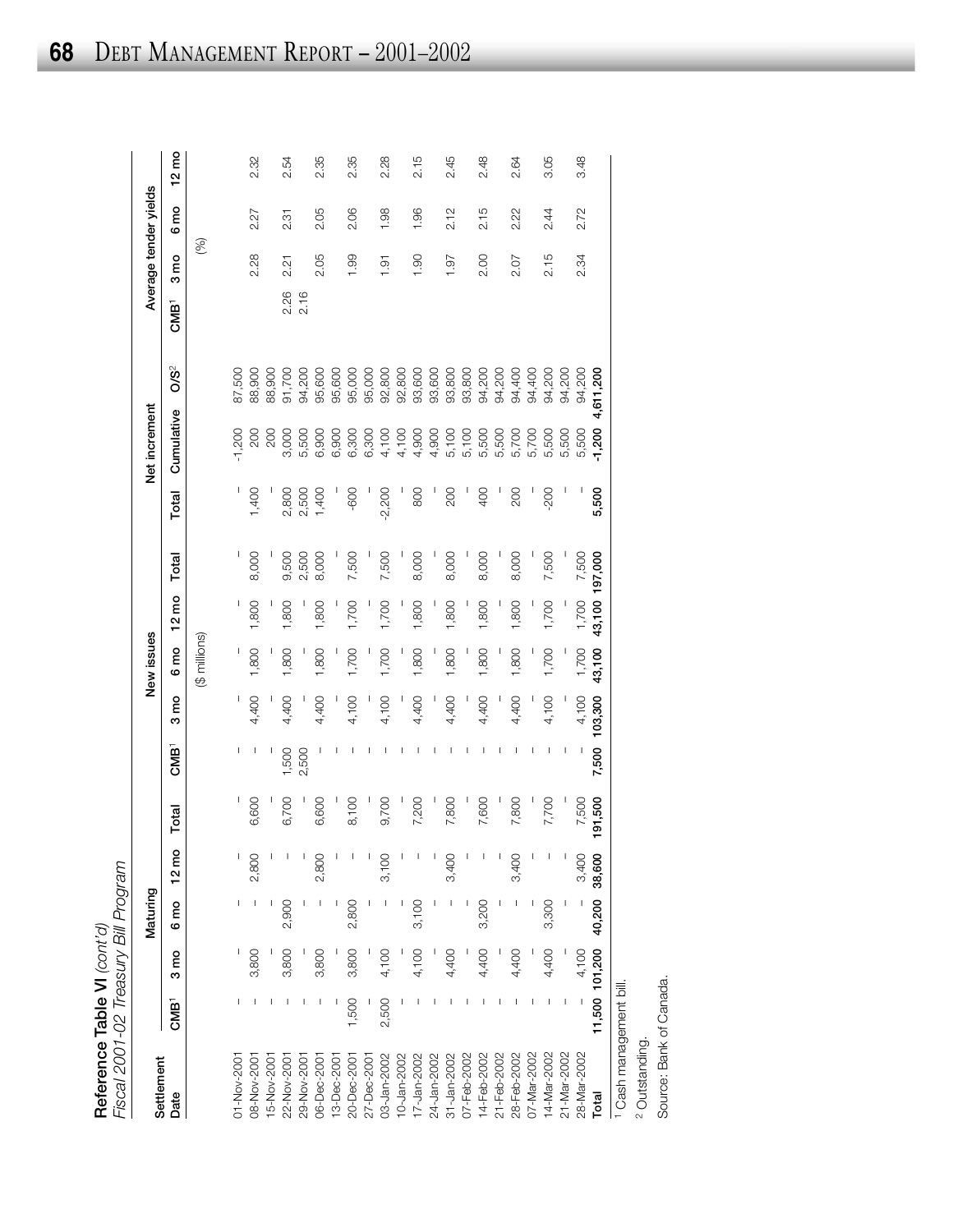**Reference Table VII**<br>Fiscal 2001-02 Treasury Bill Auction Results *Fiscal 2001-02 Treasury Bill Auction Results* **Reference Table VII**

| آڇا                    | points)<br>(basis      | $\overline{0.7}$                                                                               |            |             |                         |                  |               |             |                  |                            |                            |                            |                       |             |                                     |                            |                               | $\frac{5}{2}$ |                  |              |                  |                            |              |                       | OUNUVOOGQOQ<br>OLLLOOLOOOO |              |                            |                   |                            | $-0.0$                  |             |                  |                                           |             |                |             |                  |                      |
|------------------------|------------------------|------------------------------------------------------------------------------------------------|------------|-------------|-------------------------|------------------|---------------|-------------|------------------|----------------------------|----------------------------|----------------------------|-----------------------|-------------|-------------------------------------|----------------------------|-------------------------------|---------------|------------------|--------------|------------------|----------------------------|--------------|-----------------------|----------------------------|--------------|----------------------------|-------------------|----------------------------|-------------------------|-------------|------------------|-------------------------------------------|-------------|----------------|-------------|------------------|----------------------|
| coverage<br>Bid        |                        | 1.842                                                                                          | 1.969      | 2.013       | 1.852                   | 2.306            | 2.086         | 1.805       | 1.989            | 1.514<br>1.753             | 2.088                      | 1.929                      |                       | 1.896       | .814                                | 2.065                      | .942                          | .906          | .799             | .881         | .706             | .810                       | .989         | .955                  | .935                       | 2.006        | 842                        | 1.903             | 2.085                      | 1.650                   | 1.747       | 0621             | 1.601                                     | $-881$      | 1.791          | 2.077       | 2.005<br>2.058   | 058                  |
| Average<br>yield       | 8                      | 2.889<br>2.955                                                                                 | 2.866      | 2.627       | 2.540                   | 2.532            |               | 2.281       | 2.269            | 2.543                      | 2.207                      | 2.309<br>2.348             | 2.048                 | 2.052       | 2.349                               | 1,996                      |                               | 2.276         | 1.981            |              | 2.151            | 1.901                      | 1.961        | 2.446                 | 1.966                      | 2.122        | 2.484                      | 2.001             | 2.152<br>2.639             |                         | 2.070       | 2.224            | 3.050<br>2.152                            |             | 2.436          | 3.483       | 2.343<br>2.725   |                      |
| Average<br>price       | ⊕                      | 97.200<br>99.213                                                                               | 98.591     | 97.543      | 99.323                  | 98.848           | 97.739        | 99.391      | 98.881           | 97.620                     | 98.948<br>99.411           | 97.712                     | 99.453                | 98.987      | 97.797                              | 99.467<br>99.061           |                               | 97.775        | 99.490           | 99.022       | 97.973<br>89.492 |                            | 99.105       | 97.619                | 99.475<br>98.953           |              | 97.673                     | 99.466            | 99.019                     | 97.436                  | 99.447      | 98.903           | 97.158                                    | 99.426      | 98.891         | 96.643      | 99.375<br>98.659 |                      |
| amount<br><b>Issue</b> | (\$ millions)          | 1,700<br>4,100                                                                                 | 1,700      | 1,800       | 4,400                   | 1,800            | ,800          | 4,400       | 1,800            | ,800                       | 4,400<br>1,800             | 1,800                      | 4,400                 | 1,800       | 1,700                               |                            | 4,100<br>1,700                | 1,700         | 4,100<br>1,700   |              | 1,800            | 4,400                      | ,800         | 1,800                 | 4,400                      | ,800         | 1,800                      | 4,400             | ,800                       | ,800                    | 4,400       | 1,800            | ,700                                      | 4,100       | 002'           | ,700        | 4,100            | $1,700$<br>189,500   |
| Term                   | (months)               | $\frac{1}{2}$ က                                                                                |            |             |                         |                  |               |             |                  |                            |                            |                            |                       |             |                                     |                            |                               |               |                  |              |                  |                            |              |                       |                            |              |                            |                   |                            |                         |             |                  |                                           |             |                |             |                  |                      |
| Auction<br>date        |                        | Oct-200<br>09-Oct-200<br>$\overline{9}$                                                        | 09-Oct-200 | 23-Oct-200  | 23-Oct-200 <sup>-</sup> | 23-Oct-200       | 06-Nov-200    | 06-Nov-2001 | 06-Nov-2001      | 20-Nov-2001                | 20-Nov-2001<br>20-Nov-2001 | 04-Dec-2001                | 04-Dec-2001           | 04-Dec-2001 | 18-Dec-2001                         | 18-Dec-2001<br>18-Dec-2001 |                               | 03-Jan-2002   | 03-Jan-2002      | 03-Jan-2002  | 15-Jan-2002      | 15-Jan-2002                | 15-Jan-2002  | 29-Jan-2002           | 29-Jan-2002                | 29-Jan-2002  | 12-Feb-2002<br>12-Feb-2002 |                   | 12-Feb-2002<br>26-Feb-2002 |                         | 26-Feb-2002 | 26-Feb-2002      | 12-Mar-2002<br>12-Mar-2002<br>12-Mar-2002 |             |                | 26-Mar-2002 | 26-Mar-2002      | 26-Mar-2002<br>Total |
| Tail                   | points)<br>(basis      | π,                                                                                             |            |             |                         |                  | $\frac{4}{1}$ |             |                  |                            |                            |                            |                       |             | COCOCOCOCOCOCOCOCO                  |                            |                               |               |                  |              |                  |                            |              |                       |                            |              |                            | $\frac{8}{2}$     | $\frac{8}{2}$              | 0000                    |             |                  | nango<br>Tono                             |             |                |             |                  |                      |
| coverage<br>Bid        |                        | .565<br>.452                                                                                   | 2.021      | .733        | 1.544                   | 1.939            | 2.095         | .942        | 1.831            | 1.745                      | 1.862                      | 2.028                      | <b>1.851</b>          | .420        | .212                                | 2.221                      | 2.220                         | $-891$        | .909             | 2.067        | 1.714            | 1.910                      | 2.194        | 045<br>Νi             | 2.056                      | 2.092        | .822                       | 1.825             | 2.077<br>2.228             |                         | 1.754       | 2.288            | 1.957                                     | 1.657       | .828           | 2.092       | .802             | 2.149                |
| Average<br>yield       | $\mathcal{S}$          | 4.493<br>527                                                                                   | 4.525      | 4.432       | 4.410                   | 1.363            | 4.380         | 4.313       | 1.284            | 597                        | 4.401                      | 4.501<br>4.501             | 1.317                 | 1.378       | .392                                | .242                       | 289                           | 4.629         | 1.364            | 1.470        | 1.448            | 164                        | -265         | 1.209                 | -.029                      | 4.058        | 4.093                      | 3.950             |                            | 3.965<br>3.905<br>3.805 |             |                  | 3.8378<br>3.3778<br>3.348                 |             | 3.381<br>2.989 |             | 3.039            |                      |
| Average<br>price       | ⊕                      | 95.840<br>98.808                                                                               | 97.960     |             | 95.767<br>98.830        | 97.871<br>95.969 |               | 98.855      | 98.066<br>95.617 |                            | 98.832                     | 97.828<br>95.863           |                       |             | 98.854<br>98.025<br>95.804          | 98.874<br>97.906<br>95.750 |                               |               | 98.842<br>97.984 |              |                  | 95.753<br>98.894<br>97.918 |              | 96.121<br>98.930      |                            | 98.166       | 96.078                     | 98.951            | 98.059<br>96.394           |                         | 98.989      | 98.264<br>96.742 |                                           | 99.109      | 98.342         | 97.214      | 99.191<br>98.649 | 649                  |
| amount<br><b>Issue</b> | (months) (\$ millions) | $1,700$<br>4,100                                                                               |            | 7,000       | 3,800                   | 1,600            | 1,600         | 3,800       | 1,600            | 1,500                      | 3,500                      | 009'                       | $\frac{1,400}{3,200}$ |             | $1400$<br>$1400$<br>$1400$<br>$160$ |                            | 1189616<br>4404666<br>8604666 |               |                  |              |                  |                            | 1,500        | $\frac{1,600}{3,800}$ |                            | 1,600        | $\frac{1,600}{3,800}$      |                   | 1,600                      | 1,600                   | 3,800       | 1,600            | 1,600                                     | 3,800       | 7,700          |             | 4,100            | S                    |
| Term                   |                        | <u> ဌ်ာလက်မှာ တိုးလွတ်မှာ တိုးလွတ်မှာ တိုးလွတ်မှာ တိုးလွတ်မှာ တိုးလွတ်မှာ တို့လွတ်မှာ တို့</u> |            |             |                         |                  |               |             |                  |                            |                            |                            |                       |             |                                     |                            |                               |               |                  |              |                  |                            |              |                       |                            |              |                            |                   |                            |                         |             |                  |                                           |             |                |             |                  |                      |
| Auction<br>date        |                        | 10-Apr-200<br>0-Apr-200                                                                        | 10-Apr-200 | 24-Apr-2001 | 24-Apr-2001             | 24-Apr-2001      | 08-May-200    | 08-May-200  | 08-May-200       | 22-May-2001<br>22-May-2001 |                            | 22-May-2001<br>05-Jun-2001 | 05-Jun-2001           | 05-Jun-2001 | 19-Jun-2001                         | 19-Jun-2001                | 19-Jun-2001                   | 03-July-200   | 03-July-2001     | 03-July-2001 | 17-July-2001     | 17-July-2001               | 17-July-2001 | 31-July-2001          | 31-July-2001               | 31-July-2001 | 14-Aug-2001                | $14 - Aug - 2001$ | 14-Aug-2001                | 28-Aug-2001             | 28-Aug-2001 | 28-Aug-2001      | 13-Sept-200                               | 13-Sept-200 | 13-Sept-200    | 25-Sept-200 | 25-Sept-200      | 25-Sept-200          |

Note: Coverage is defined as the ratio of total bids at auction to the amount auctioned. Tail is defined as the high accepted yield minus the average yield. Note: Coverage is defined as the ratio of total bids at auction to the amount auctioned. Tail is defined as the high accepted yield minus the average yield.

Source: Bank of Canada. Source: Bank of Canada.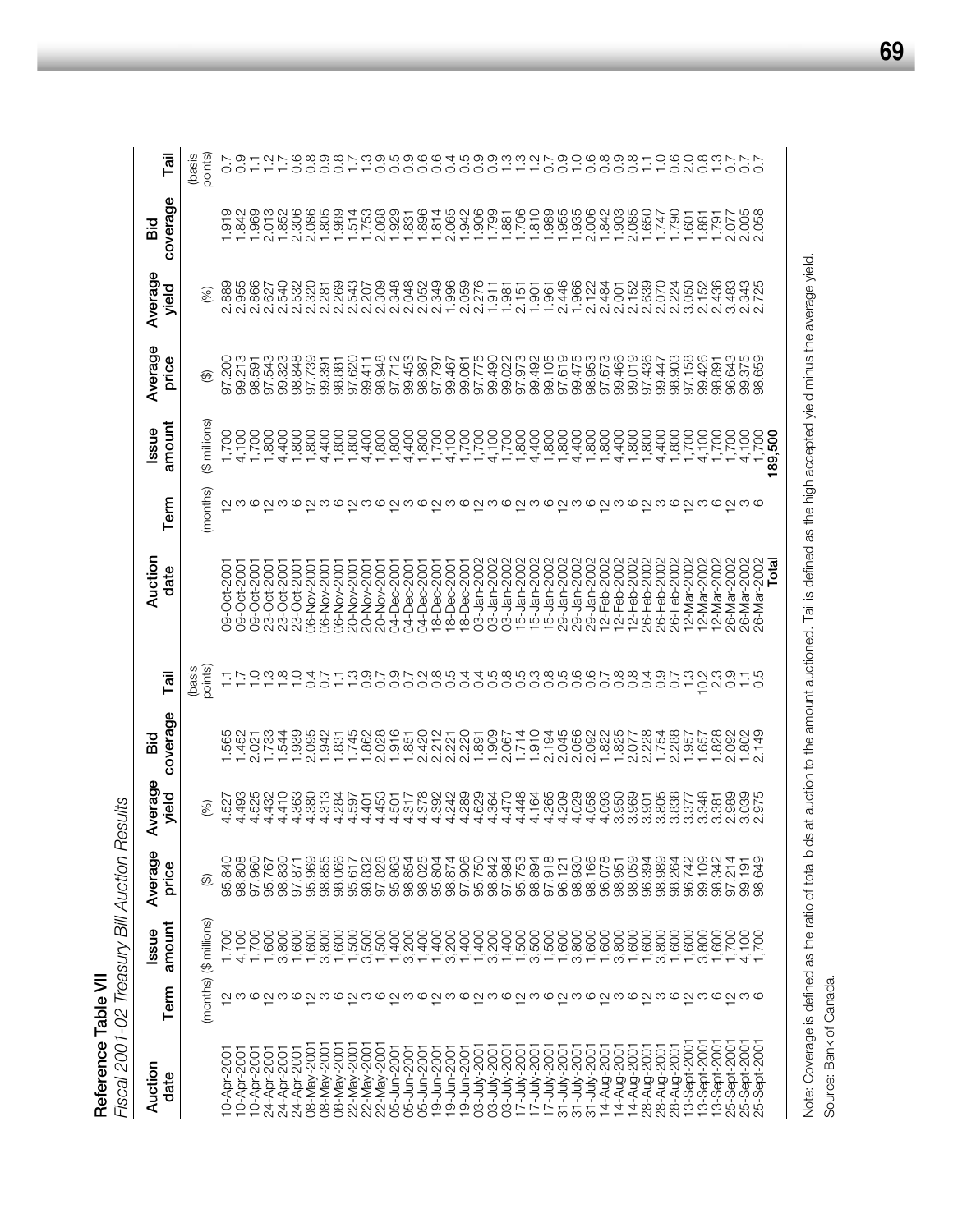| ۱ |
|---|
|   |
|   |
|   |
|   |
| ı |
|   |
|   |

| Reference Table VIII                  | Fiscal 2001-02 Canadian-Dollar Marketable Bond Program                                                                                                                                                                                                                                                                                                                                                                                                        |                   |          |                |                 |                                                                                                                                        |
|---------------------------------------|---------------------------------------------------------------------------------------------------------------------------------------------------------------------------------------------------------------------------------------------------------------------------------------------------------------------------------------------------------------------------------------------------------------------------------------------------------------|-------------------|----------|----------------|-----------------|----------------------------------------------------------------------------------------------------------------------------------------|
| Offering date                         | Delivery date                                                                                                                                                                                                                                                                                                                                                                                                                                                 | Maturity date     | Maturing | Gross          | Bond repurchase | <b>Jex</b>                                                                                                                             |
|                                       |                                                                                                                                                                                                                                                                                                                                                                                                                                                               |                   |          | (\$ millions)  |                 |                                                                                                                                        |
| Fixed-coupon bonds<br>2001            | 2001                                                                                                                                                                                                                                                                                                                                                                                                                                                          |                   |          |                |                 |                                                                                                                                        |
|                                       |                                                                                                                                                                                                                                                                                                                                                                                                                                                               |                   |          |                |                 | $-280$                                                                                                                                 |
| April 10<br>April 18                  | $\begin{array}{l} \mathcal{X} \ni \mathcal{Y} \ni \mathcal{Y} \ni \mathcal{Y} \ni \mathcal{Y} \ni \mathcal{Y} \ni \mathcal{Y} \ni \mathcal{Y} \ni \mathcal{Y} \ni \mathcal{Y} \ni \mathcal{Y} \ni \mathcal{Y} \ni \mathcal{Y} \ni \mathcal{Y} \ni \mathcal{Y} \ni \mathcal{Y} \ni \mathcal{Y} \ni \mathcal{Y} \ni \mathcal{Y} \ni \mathcal{Y} \ni \mathcal{Y} \ni \mathcal{Y} \ni \mathcal{Y} \ni \mathcal{Y} \ni \mathcal{Y} \ni \mathcal{Y} \ni \mathcal{Y$ | June 1, 2029      |          | 1,900          | 280<br>249      | $\begin{array}{c} 1,651 \\ 7,325 \\ 7,000 \\ 7,7,000 \\ 7,7,000 \\ 7,7,000 \\ 7,7,000 \\ 7,7,000 \\ 7,7,00 \\ 8,7,15 \\ 9 \end{array}$ |
|                                       |                                                                                                                                                                                                                                                                                                                                                                                                                                                               |                   | 1,325    |                |                 |                                                                                                                                        |
|                                       |                                                                                                                                                                                                                                                                                                                                                                                                                                                               | June 1, 2011      |          | 2,500          | 400             |                                                                                                                                        |
| May 2<br>May 8                        |                                                                                                                                                                                                                                                                                                                                                                                                                                                               |                   |          |                | 1,000           |                                                                                                                                        |
|                                       |                                                                                                                                                                                                                                                                                                                                                                                                                                                               |                   | 7,811    |                |                 |                                                                                                                                        |
|                                       |                                                                                                                                                                                                                                                                                                                                                                                                                                                               | September 1, 2006 |          | 2,500          | 400             |                                                                                                                                        |
| May 30<br>June 5<br>June 13           |                                                                                                                                                                                                                                                                                                                                                                                                                                                               |                   |          |                |                 |                                                                                                                                        |
|                                       |                                                                                                                                                                                                                                                                                                                                                                                                                                                               | December 1, 2003  |          | 3,500          |                 |                                                                                                                                        |
|                                       |                                                                                                                                                                                                                                                                                                                                                                                                                                                               |                   |          |                |                 | $-750$<br>$-750$                                                                                                                       |
|                                       |                                                                                                                                                                                                                                                                                                                                                                                                                                                               |                   |          |                |                 |                                                                                                                                        |
| July 3<br>1세 17<br>July 25<br>July 31 |                                                                                                                                                                                                                                                                                                                                                                                                                                                               | June 1, 2011      |          | 2,400          |                 | 1,900<br>-750                                                                                                                          |
|                                       |                                                                                                                                                                                                                                                                                                                                                                                                                                                               |                   |          |                |                 |                                                                                                                                        |
| August 15                             |                                                                                                                                                                                                                                                                                                                                                                                                                                                               | September 1, 2006 |          | 2,500          |                 |                                                                                                                                        |
| August 29                             | August 31                                                                                                                                                                                                                                                                                                                                                                                                                                                     | December 1, 2003  |          | 3,500          |                 | 2,100<br>3,000<br>8,267                                                                                                                |
|                                       | September 4*                                                                                                                                                                                                                                                                                                                                                                                                                                                  |                   | 8,267    |                |                 |                                                                                                                                        |
| September 25                          | 22<br>September                                                                                                                                                                                                                                                                                                                                                                                                                                               |                   |          |                |                 |                                                                                                                                        |
| October 9                             | October 11                                                                                                                                                                                                                                                                                                                                                                                                                                                    |                   |          |                | 750<br>750      | $-750$<br>$-750$                                                                                                                       |
|                                       | October <sub>1</sub>                                                                                                                                                                                                                                                                                                                                                                                                                                          |                   | 894      |                |                 | $-894$                                                                                                                                 |
| October 10                            | October 15                                                                                                                                                                                                                                                                                                                                                                                                                                                    | June 1, 2033      |          | 2,000          |                 |                                                                                                                                        |
| October 23                            | October 25                                                                                                                                                                                                                                                                                                                                                                                                                                                    |                   |          |                |                 |                                                                                                                                        |
| October 24                            | October 29                                                                                                                                                                                                                                                                                                                                                                                                                                                    | June 1, 2012      |          | 2,500          |                 |                                                                                                                                        |
| November 6                            | $\infty$<br>November                                                                                                                                                                                                                                                                                                                                                                                                                                          |                   |          |                |                 |                                                                                                                                        |
| November 14                           | November 19                                                                                                                                                                                                                                                                                                                                                                                                                                                   | September 1, 2007 |          | 2,500<br>3,500 |                 |                                                                                                                                        |
| November 28                           | November 30                                                                                                                                                                                                                                                                                                                                                                                                                                                   | June 1, 2004      |          |                |                 |                                                                                                                                        |
|                                       | December 3*                                                                                                                                                                                                                                                                                                                                                                                                                                                   |                   | 7,041    |                |                 |                                                                                                                                        |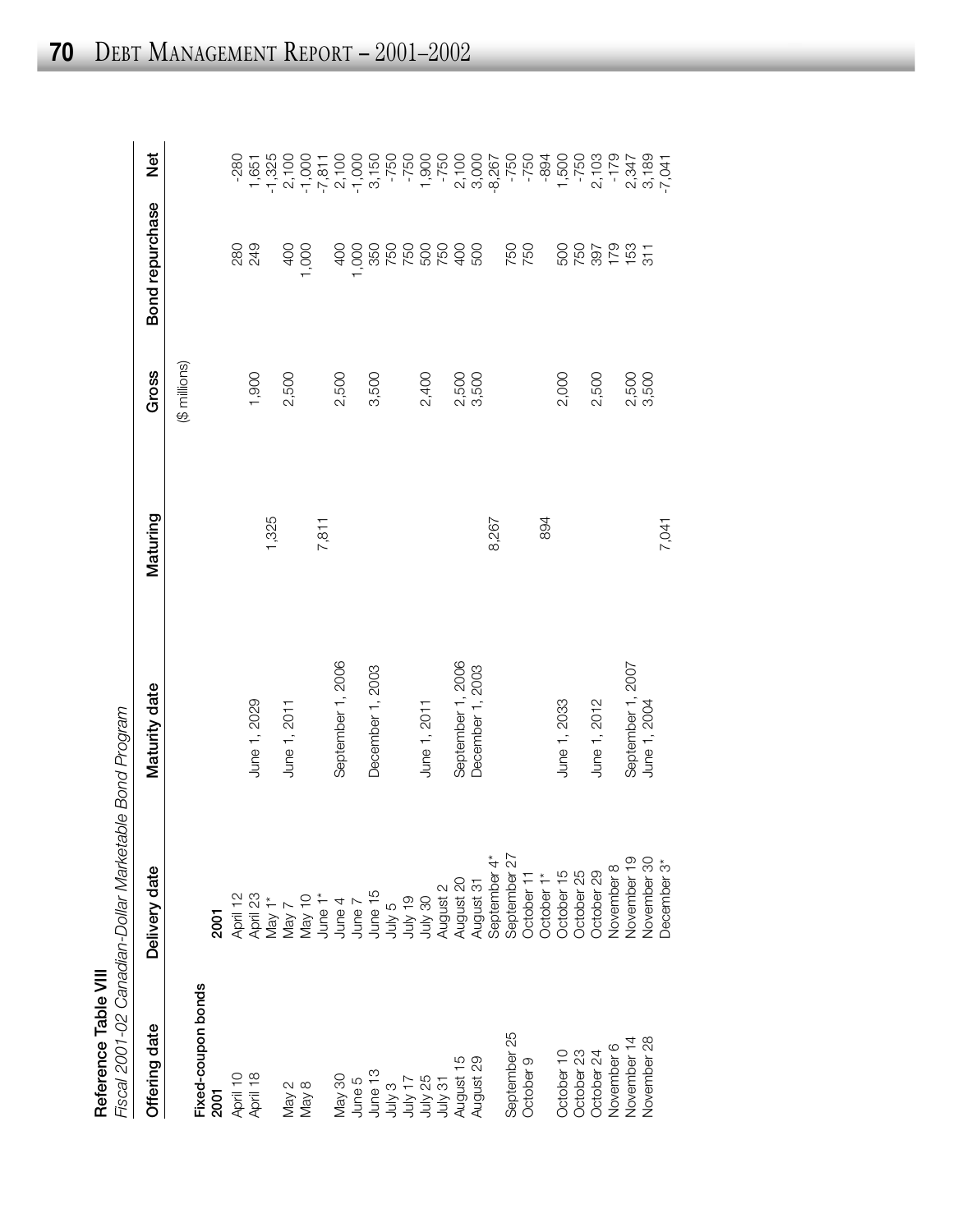| Reference Table VIII (cont'd) | Fiscal 2001-02 Canadian-Dollar Marketable Bond Program |                              |          |                |                 |                                                                                                                 |
|-------------------------------|--------------------------------------------------------|------------------------------|----------|----------------|-----------------|-----------------------------------------------------------------------------------------------------------------|
| Offering date                 | Delivery date                                          | Maturity date                | Maturing | Gross          | Bond repurchase | <b>b</b><br>Net                                                                                                 |
| Fixed-coupon bonds<br>2002    |                                                        |                              |          | (\$ millions)  |                 |                                                                                                                 |
| January 15                    | January 17                                             |                              |          |                | 58<br>88<br>75  | 500<br>1,510 000 000 000 000<br>1,510 000 000 000 000<br>1,500 000 000 000 000<br>1,500 000 000 000 000 000 000 |
| January 16                    | January 21                                             | June 1, 2033                 |          | 2,000          |                 |                                                                                                                 |
| January 29                    | January 31                                             |                              |          |                |                 |                                                                                                                 |
|                               | February 1*                                            |                              | 213      |                |                 |                                                                                                                 |
| February 6                    | February 11                                            | June 1, 2012                 |          | 2,500          |                 |                                                                                                                 |
| February 12                   | February 14                                            |                              |          |                |                 |                                                                                                                 |
| February 13                   | February 18                                            | September 1, 2007            |          | 2,500          |                 |                                                                                                                 |
| February 26                   | February 28                                            |                              |          |                |                 |                                                                                                                 |
| February 27                   | March 4                                                |                              |          |                |                 |                                                                                                                 |
| March 6                       | March 8                                                | June 1, 2033<br>June 1, 2004 |          | 400<br>3,500   |                 |                                                                                                                 |
|                               | March 15*                                              |                              | 339      |                |                 |                                                                                                                 |
| March 12                      | March 14                                               |                              |          |                | 1,000           | $-1,000$                                                                                                        |
| March 26                      | March 28                                               |                              |          |                |                 |                                                                                                                 |
| Real Return Bonds<br>2001     |                                                        |                              |          |                |                 |                                                                                                                 |
| June 6                        | June 11                                                | December 1, 2031             |          |                |                 |                                                                                                                 |
| September 12                  | September 24                                           | December 1, 2031             |          | 88<br>88<br>88 |                 | 350<br>360                                                                                                      |
| December 5                    | December 10                                            | December 1, 2031             |          |                |                 |                                                                                                                 |
| 2002                          |                                                        |                              |          |                |                 |                                                                                                                 |
| March 13                      | March 18                                               | December 1, 2031             |          | 350            |                 | 350                                                                                                             |
| Total fiscal year 2001-2002   |                                                        |                              | 25,890   | 41,550         | 17,138          | $-1,478$                                                                                                        |
| * Maturing date.              |                                                        |                              |          |                |                 |                                                                                                                 |
| Source: Bank of Canada.       |                                                        |                              |          |                |                 |                                                                                                                 |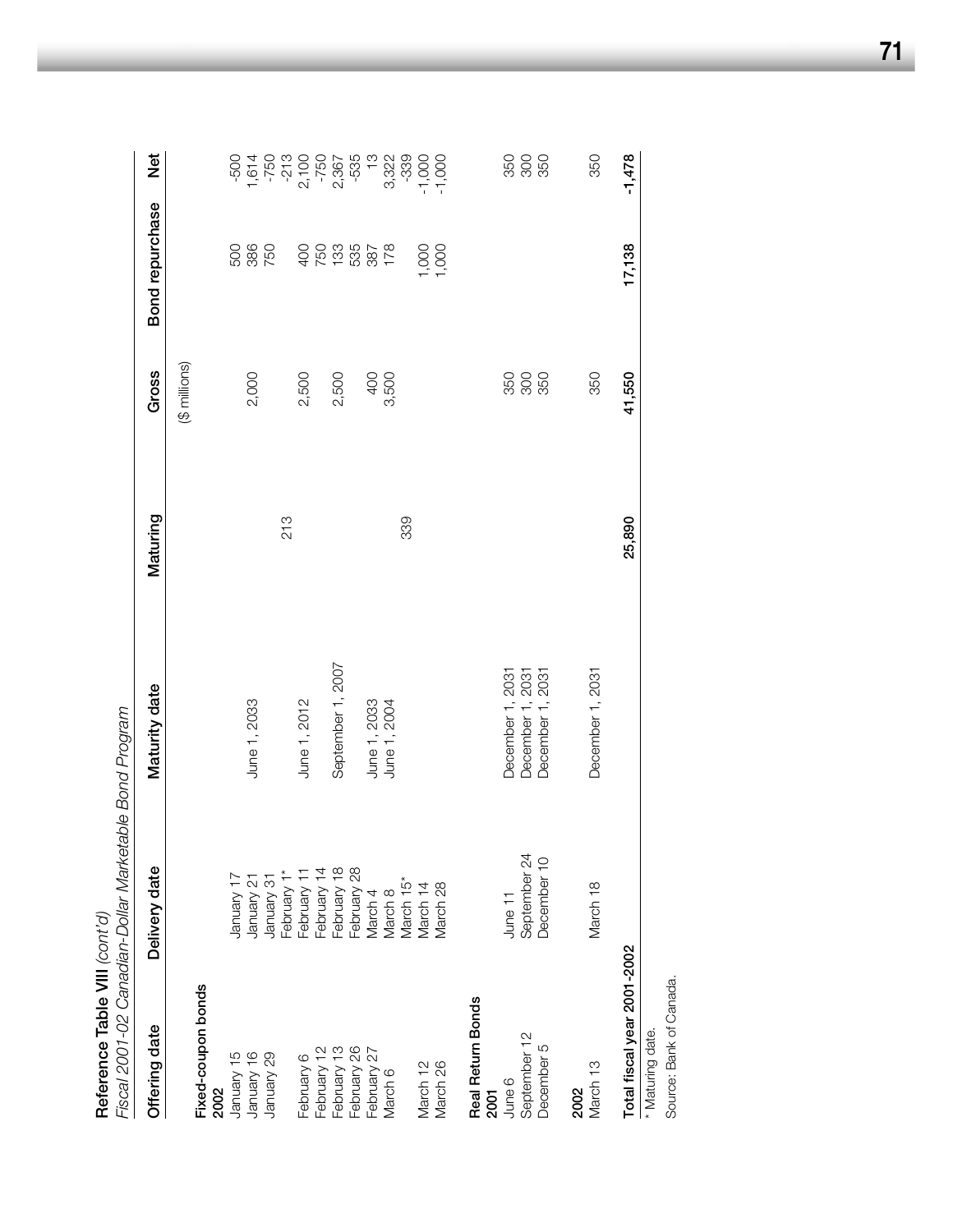| ֞֝֬֝֬֝֬֝֬֝֬֝֬֝֬֝֬֝֬֝֬֝֬֝֬֝֓ <b>֓</b><br>≘ | Ò<br>ſ<br>.<br>ء<br>י המרו<br>$\overline{\phantom{a}}$<br>l,<br>-<br>-<br>-<br>i<br>、てくく |
|-------------------------------------------|------------------------------------------------------------------------------------------|
| ı                                         |                                                                                          |

| Auction<br>date | Term                                                                   | Maturity<br>date                                                                                                                                                                                               | Coupon<br>rate | Issue<br>amount | Average<br>price                                                                                                                                                                                                                                                                                                        | Average<br>yield | Auction<br>coverage | Tail                           |
|-----------------|------------------------------------------------------------------------|----------------------------------------------------------------------------------------------------------------------------------------------------------------------------------------------------------------|----------------|-----------------|-------------------------------------------------------------------------------------------------------------------------------------------------------------------------------------------------------------------------------------------------------------------------------------------------------------------------|------------------|---------------------|--------------------------------|
|                 | (years)                                                                |                                                                                                                                                                                                                | Pol            | (\$ millions)   | ⊕                                                                                                                                                                                                                                                                                                                       | (%)              |                     | (basis<br>points)              |
| 18-Apr-2001     |                                                                        |                                                                                                                                                                                                                |                |                 |                                                                                                                                                                                                                                                                                                                         |                  |                     |                                |
| 02-May-2001     |                                                                        | 1-Jun-2029<br>1-Jun-2011<br>1-Sep-2003<br>1-Dec-2003<br>1-Dec-2003<br>1-Jun-2011<br>1-Dec-2003<br>1-Jun-2003<br>1-Sep-2003<br>1-Jun-2003<br>1-Jun-2003<br>1-Jun-2003<br>1-Jun-2003<br>1-Jun-2003<br>1-Jun-2003 |                |                 | $\begin{array}{l} 57.184 \\ 07.184 \\ 08.194 \\ 09.195 \\ 000 \\ 011 \\ 001 \\ 000 \\ 001 \\ 001 \\ 000 \\ 001 \\ 001 \\ 000 \\ 001 \\ 001 \\ 001 \\ 001 \\ 001 \\ 001 \\ 001 \\ 001 \\ 001 \\ 001 \\ 001 \\ 001 \\ 001 \\ 001 \\ 001 \\ 001 \\ 001 \\ 001 \\ 001 \\ 001 \\ 001 \\ 001 \\ 001 \\ 001 \\ 001 \\ 001 \\ $ |                  |                     |                                |
| 30-May-2001     | $\frac{10}{10}$                                                        |                                                                                                                                                                                                                |                |                 |                                                                                                                                                                                                                                                                                                                         |                  |                     | $\frac{1}{2}$ is $\frac{1}{2}$ |
| 6-Jun-2001      | 8                                                                      |                                                                                                                                                                                                                |                |                 |                                                                                                                                                                                                                                                                                                                         |                  |                     |                                |
| 13-Jun-2001     |                                                                        |                                                                                                                                                                                                                |                |                 |                                                                                                                                                                                                                                                                                                                         |                  |                     | a<br>C<br>O<br>C               |
| 25-Jul-2001     | $\begin{array}{c} \mathcal{O} & \mathcal{O} & \mathcal{O} \end{array}$ |                                                                                                                                                                                                                |                |                 |                                                                                                                                                                                                                                                                                                                         |                  |                     | $\frac{8}{2}$                  |
| 15-Aug-2001     |                                                                        |                                                                                                                                                                                                                |                |                 |                                                                                                                                                                                                                                                                                                                         |                  |                     |                                |
| 29-Aug-2001     |                                                                        |                                                                                                                                                                                                                |                |                 |                                                                                                                                                                                                                                                                                                                         |                  |                     |                                |
| 19-Sep-2001     | 8                                                                      |                                                                                                                                                                                                                |                |                 |                                                                                                                                                                                                                                                                                                                         |                  |                     |                                |
| 10-Oct-2001     | 80                                                                     |                                                                                                                                                                                                                |                |                 |                                                                                                                                                                                                                                                                                                                         |                  |                     |                                |
| 24-Oct-2001     | $\frac{0}{1}$                                                          |                                                                                                                                                                                                                |                |                 |                                                                                                                                                                                                                                                                                                                         |                  |                     |                                |
| 14-Nov-2001     | 5                                                                      |                                                                                                                                                                                                                |                |                 |                                                                                                                                                                                                                                                                                                                         |                  |                     |                                |
| 28-Nov-2001     | $\mathbf{\Omega}$                                                      |                                                                                                                                                                                                                |                |                 |                                                                                                                                                                                                                                                                                                                         |                  |                     |                                |
| 5-Dec-2001      |                                                                        |                                                                                                                                                                                                                |                |                 |                                                                                                                                                                                                                                                                                                                         |                  |                     |                                |
| 16-Jan-2002     | 80                                                                     |                                                                                                                                                                                                                |                |                 |                                                                                                                                                                                                                                                                                                                         |                  |                     |                                |
| 6-Feb-2002      | $\overline{C}$                                                         |                                                                                                                                                                                                                |                |                 |                                                                                                                                                                                                                                                                                                                         |                  |                     |                                |
| 13-Feb-2002     |                                                                        |                                                                                                                                                                                                                |                |                 |                                                                                                                                                                                                                                                                                                                         |                  |                     |                                |
| 6-Mar-2002      |                                                                        |                                                                                                                                                                                                                |                |                 |                                                                                                                                                                                                                                                                                                                         |                  |                     |                                |
| 13-Mar-2002     |                                                                        |                                                                                                                                                                                                                |                |                 |                                                                                                                                                                                                                                                                                                                         |                  |                     | n.a                            |
| Total           |                                                                        |                                                                                                                                                                                                                |                |                 |                                                                                                                                                                                                                                                                                                                         |                  |                     |                                |

Note: Coverage is defined as the ratio of total bids at auction to the amount auctioned. Tail is defined as the high accepted yield minus the average yield. Note: Coverage is defined as the ratio of total bids at auction to the amount auctioned. Tail is defined as the high accepted yield minus the average yield. \* Real return bonds. \* Real return bonds.

Source: Department of Finance. Source: Department of Finance.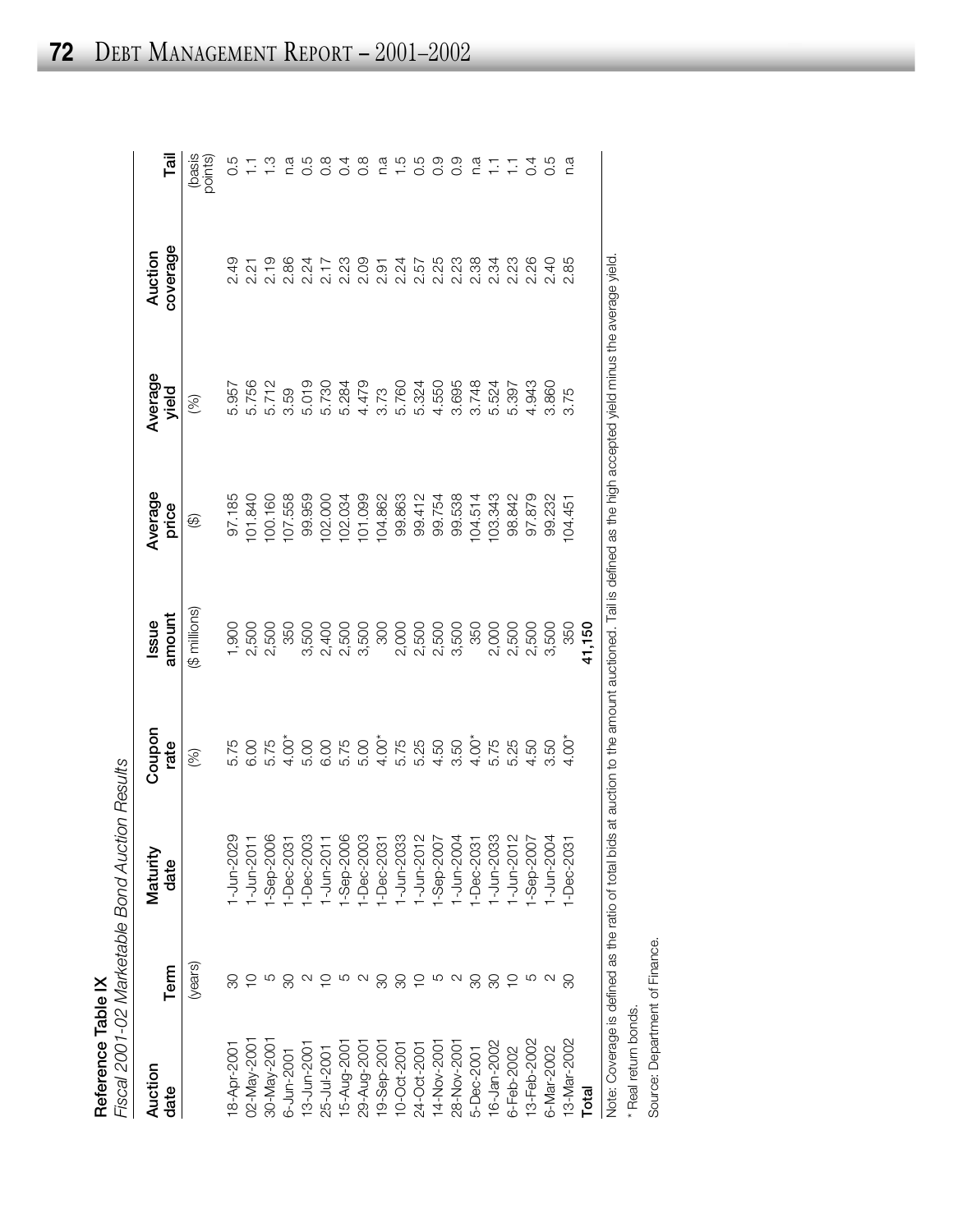| Reference Table X |               |             | Outstanding Government of Canada Canadian-Dollar Marketable Bonds as at March 31, 2002 |               |               |
|-------------------|---------------|-------------|----------------------------------------------------------------------------------------|---------------|---------------|
| Maturity date     | Amount        | Coupon rate | Maturity date                                                                          | Amount        | Coupon rate   |
|                   | (\$ millions) | $\circledS$ |                                                                                        | (\$ millions) | $\mathcal{E}$ |
| Fixed-coupon      |               |             |                                                                                        |               |               |
| 1-Apr-2002        | 5,450         | 8.50        | $1 -$ Sep-2007                                                                         | 5,000         | 4.50          |
| 1-May-2002        | 1,662         | 10.00       | 1-Oct-2007                                                                             | 524           | 13.00         |
| 1-Jun-2002        | 5,162         | 5.75        | 1-Mar-2008                                                                             | 627           | 12.75         |
| $-$ Sep $-2002$   | 9,522         | 5.50        | 1-Jun-2008                                                                             | 9,200         | 6.00          |
| 1-Dec-2002        | 5,711         | 6.00        | I-Jun-2008                                                                             | 3,258         | 10.00         |
| 15-Dec-2002       | 1,073         | 11.25       | $-0$ ct-2008                                                                           | 449           | 11.75         |
| I-Feb-2003        | 1,733         | 11.75       | $-Mar-2009$                                                                            | 265           | 11.50         |
| -Jun-2003         | 7,000         | 5.75        | $-$ Jun-2009                                                                           | 9,400         | 5.50          |
| 1-Jun-2003        | 6,900         | 7.25        | $-$ Jun $-2009$                                                                        | 673           | 11.00         |
| -Sep-2003         | 9,700         | 5.25        | $-Oct - 2009$                                                                          | 454           | 10.75         |
| $1 - Oct - 2003$  | 452           | 9.50        | $1 - \text{Mar} - 2010$                                                                | 149           | 9.75          |
| 1-Dec-2003        | 7,000         | 5.00        | $-$ Jun $-2010$                                                                        | 10,400        | 5.50          |
| 1-Dec-2003        | 8,800         | 7.50        | $-$ Jun $-2010$                                                                        | 2,474         | 9.50          |
| 1-Feb-2004        | 1,081         | 10.25       | $1 - Oct - 2010$                                                                       | 159           | 8.75          |
| 1-Jun-2004        | 7,000         | 3.50        | $1 - Max - 2011$                                                                       | 905           | 9.00          |
| 1-Jun-2004        | 7,900         | 6.50        | $-Jun-2011$                                                                            | 15,000        | 6.00          |
| 1-Jun-2004        | 541           | 13.50       | $-$ Jun $-2011$                                                                        | 669           | 8.50          |
| $1 -$ Sep-2004    | 10,850        | 5.00        | 1-Jun-2012                                                                             | 5,000         | 5.25          |
| $1 - Oct - 2004$  | 296           | 10.50       | 15-Mar-2014                                                                            | 2,584         | 10.25         |
| 1-Dec-2004        | 7,700         | 9.00        | $1 - Jun-2015$                                                                         | 2,106         | 11.25         |
| 1-Mar-2005        | 716           | 12.00       | 31-Dec-2019                                                                            | 22            | 10.19         |
| $-$ Sep $-2005$   | 11,100        | 6.00        | 15-Mar-202 <sup>-</sup>                                                                | 1,723         | 10.50         |
| $-$ Sep $-2005$   | 1,065         | 12.25       | -Jun-2021                                                                              | 3,989         | 9.75          |
| 1-Dec-2005        | 8,000         | 8.75        | -Jun-2022                                                                              | 1,633         | 9.25          |
| 1-Mar-2006        | 335           | 12.50       | $-Jun-2023$                                                                            | 8,200         | 8.00          |
| $-$ Sep-2006      | 10,000        | 5.75        | $-Jun-2025$                                                                            | 8,900         | 9.00          |
| 1-Oct-2006        | 804           | 14.00       | -Jun-2027                                                                              | 9,600         | 8.00          |
| 1-Dec-2006        | 9,100         | 7.00        | $-Jun-2029$                                                                            | 13,900        | 5.75          |
| $1 - Max - 2007$  | 261           | 13.75       | $-$ Jun $-2033$                                                                        | 4,400         | 5.75          |
| 1-Jun-2007        | 9,500         | 7.25        | Total                                                                                  | 278,082       |               |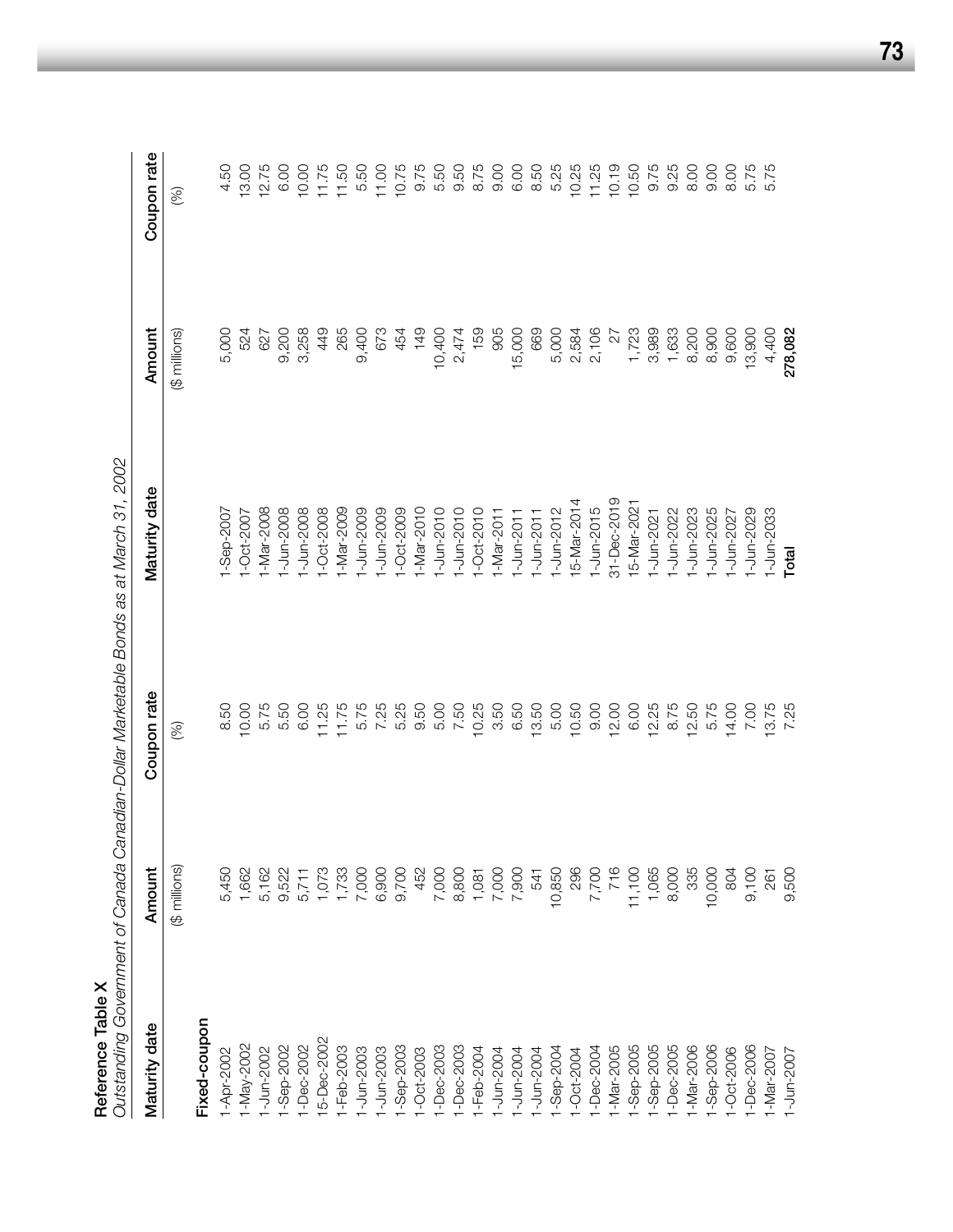| Ĺ,<br>j<br>ומר                                       | $\overline{\phantom{a}}$ |
|------------------------------------------------------|--------------------------|
| $\frac{1}{1}$<br>j                                   | ١                        |
| Š<br>:<br>5                                          |                          |
| į<br>֪֧֚֚֚֚֚֚֚֚֚֚֚֚֚֚֚֚֚֚֚֚֚֚֚֚֚֚֚֚֚֚֚֚֡֟֓֡֡֓֡֟֓֡֡֝֓ |                          |
| ċ<br>ſ                                               |                          |

| Reference Table X $\langle \text{cont'} \text{d} \rangle$ |               | Outstanding Government of Canada Canadian-Dollar Marketable Bonds as at March 31, 2002 |
|-----------------------------------------------------------|---------------|----------------------------------------------------------------------------------------|
| Maturity date                                             | ₫<br>Amou     | Coupon rate                                                                            |
|                                                           | (\$ millions) | (%)                                                                                    |
| Real return bonds                                         |               |                                                                                        |
| $-Dec-2021$                                               | 5,175         | 4.25                                                                                   |
| 1-Dec-2026                                                | 5,250         | 4.25                                                                                   |
| 1-Dec-2031                                                | 4,400         | 4.00                                                                                   |
| Total <sup>1</sup>                                        | 14,825        |                                                                                        |
| Real return bond figures show gross issu                  |               | ue amount only - the consumer price index adjustment is not shown here.                |
| Source: Bank of Canada.                                   |               |                                                                                        |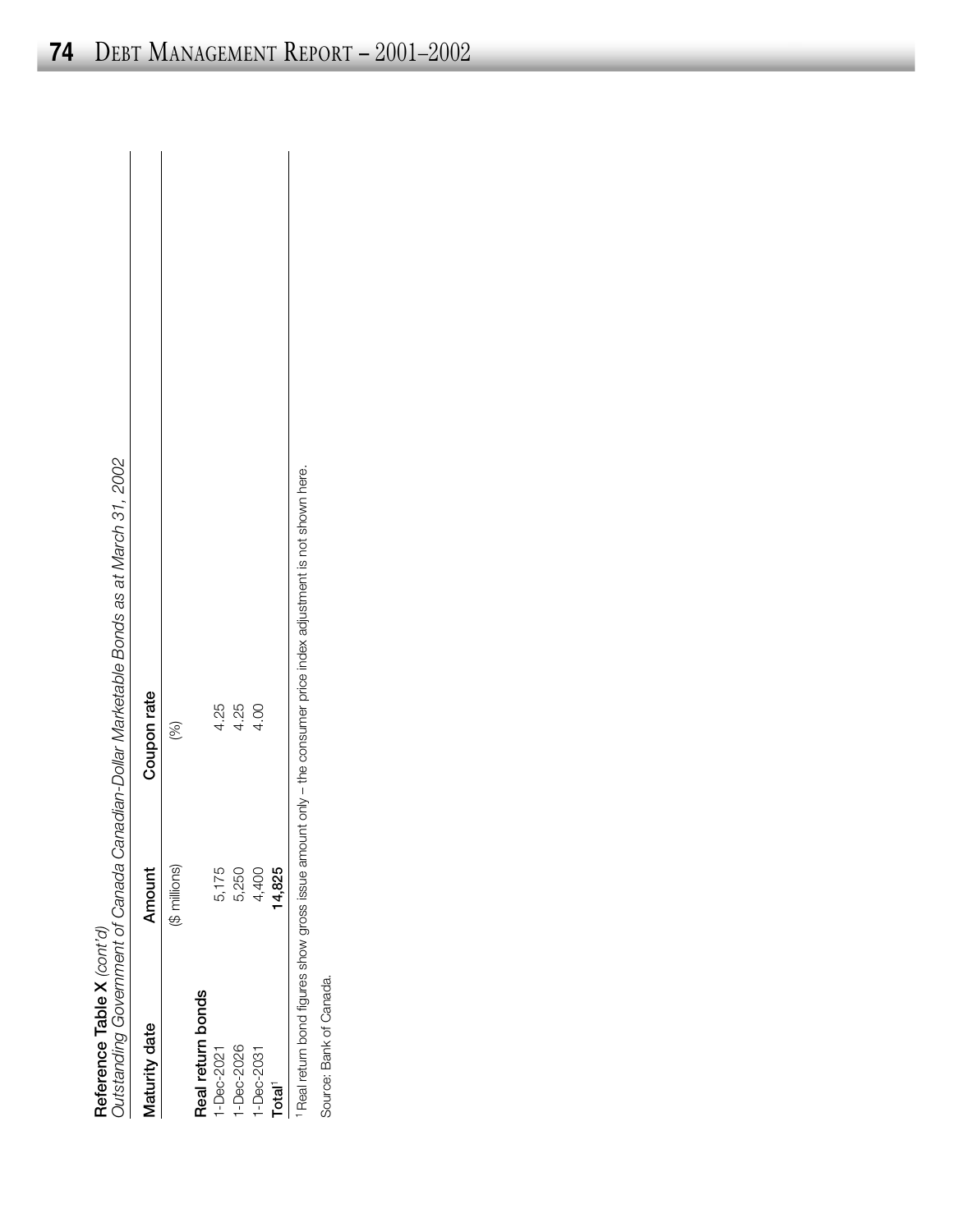|               |                        | Government of Canada Swaps Outstanding as at March 31, 2002 |                                             |                 |
|---------------|------------------------|-------------------------------------------------------------|---------------------------------------------|-----------------|
|               | Domestic interest-rate | swaps                                                       | Cross-currency swaps of foreign obligations |                 |
| Maturity date | Coupon <sup>1</sup>    | Notional amount                                             | Maturity date                               | Notional amount |
|               | $\circledast$          | (\$ millions)                                               |                                             | (US\$ millions) |
| 01-Feb-2004   | 10.25                  | 50                                                          | 16-Jul-2003                                 | 65              |
| Total         |                        | 8                                                           | 26-Nov-2004                                 | 495             |
|               |                        |                                                             | 26-Nov-2004                                 | 341             |
|               |                        |                                                             | 30-Nov-2004                                 | 8               |
|               | Foreign interest-rate  | swaps                                                       | 30-Nov-2004                                 | 25              |
| Maturity date | Coupon <sup>1</sup>    | Notional amount                                             | 22-Dec-2004                                 | 76              |
|               | $\mathcal{E}$          | (US\$ millions)                                             | 03-Oct-2007                                 | 319             |
|               |                        |                                                             | 31-Jan-2008                                 | $\ddot{4}$      |
| 19-Nov-2007   | 4.00                   | 25                                                          | <b>Total</b>                                | l,428           |
| 05-Nov-2008   | 5.25                   | 200                                                         |                                             |                 |
| 05-Nov-2008   | 5.25                   | 500                                                         |                                             |                 |
| 05-Nov-2008   | 5.25                   | 500                                                         |                                             |                 |
| Total         |                        | ,225                                                        |                                             |                 |
|               |                        |                                                             |                                             |                 |

Reference Table XI **Reference Table XI**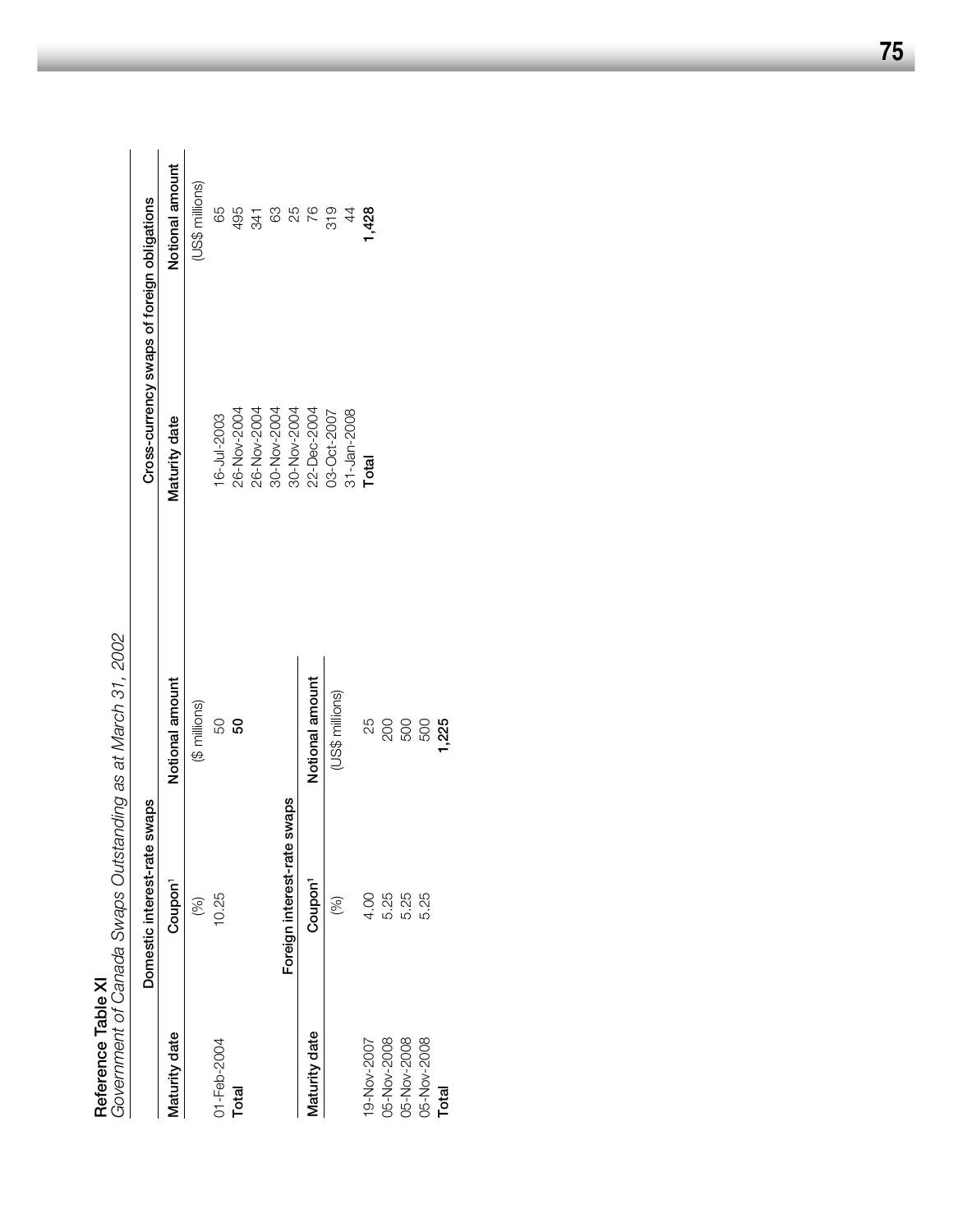| once Table XI ⊘ont (C<br>)<br>.<br><u>ט</u> | utstanding as at March ?<br>in limiano on chi<br>$\nu$ ans C<br>; epeue;) ;<br>Coupmant of |
|---------------------------------------------|--------------------------------------------------------------------------------------------|
| $\mathbf{r}$                                |                                                                                            |

1,2002 *Government of Canada Swaps Outstanding as at March 31, 2002*

|                  | Cross-currency swaps of domestic obligations |                  |                  | Cross-currency swaps of domestic obligations |                  |
|------------------|----------------------------------------------|------------------|------------------|----------------------------------------------|------------------|
| Maturity<br>date | amount<br>Notiona                            | Currency<br>paid | Maturity<br>date | amount<br>Notiona                            | Currency<br>paid |
|                  | (US\$ millions)                              |                  |                  | (US\$ millions)                              |                  |
| 01-Apr-2002      | 50.00                                        | 9S               | 01-Feb-2004      | 43.00                                        | $\frac{1}{2}$    |
| 01-May-2002      | 100.00                                       | asu              | 01-Feb-2004      | 44.00                                        | $\frac{1}{2}$    |
| 01-Sep-2002      | 250.00                                       | go               | 01-Feb-2004      | 45.00                                        | $\frac{1}{2}$    |
| 01-Sep-2002      | 250.00                                       | EUR<br>E         | 01-Feb-2004      | 46.00                                        | EUR              |
| 01-Sep-2002      | 250.00                                       | asu              | 01-Feb-2004      | 75.00                                        | GSU              |
| 01-Sep-2002      | 500.00                                       | asu              | 01-Feb-2004      | 100.00                                       | GSU              |
| 28-Oct-2002      | 100.00                                       | asu              | 01-Feb-2004      | 100.00                                       | GSU              |
| 15-Dec-2002      | 51.00                                        | EUR              | 01-Feb-2004      | 100.00                                       | GSU              |
| 15-Dec-2002      | 51.00                                        | EUR              | 01-Feb-2004      | 50.00                                        | GSU              |
| 15-Dec-2002      | 350.00                                       | asp              | 01-Feb-2004      | 50.00                                        | asu              |
| 15-Dec-2002      | 250.00                                       | asu              | 01-Feb-2004      | 50.00                                        | GSU              |
| 01-Feb-2003      | 52.00                                        | EUR              | 30-Mar-2004      | 100.00                                       | GSU              |
| 01-Jun-2003      | 54.00                                        | EUR              | 01-Jun-2004      | 77.00                                        | EUR              |
| 01-Jun-2003      | 33.00                                        | EUR              | 01-Jun-2004      | 52.00                                        | EUR              |
| 01-Jun-2003      | 75.00                                        | asp              | 01-Jun-2004      | 52.00                                        | EUR              |
| 01-Jun-2003      | 50.00                                        | go               | 01-Jun-2004      | 76.00                                        | EUR              |
| 01-Sep-2003      | 53.00                                        | EUR              | 01-Jun-2004      | 51.00                                        | EUR              |
| 01-Sep-2003      | 52.00                                        | EUR              | 01-Jun-2004      | 51.00                                        | EUR              |
| 01-Sep-2003      | 50.00                                        | asu              | 01-Jun-2004      | 52.00                                        | EUR              |
| 01-Sep-2003      | 50.00                                        | asp              | 01-Jun-2004      | 53.00                                        | EUR              |
| 01-Sep-2003      | 50.00                                        | asu              | 01-Jun-2004      | 54.00                                        | EUR              |
| 01-Oct-2003      | 76.00                                        | EUR              | 01-Jun-2004      | 46.00                                        | 5 <sub>0</sub>   |
| 01-Oct-2003      | 106.00                                       | EUR              | 01-Jun-2004      | 100.00                                       | GSU              |
| 01-Oct-2003      | 65.00                                        | asp              | 01-Jun-2004      | 50.00                                        | GSU              |
| 30-Nov-2003      | 100.00                                       | GSU              | 01-Jun-2004      | 100.00                                       | GSU              |
| 01-Dec-2003      | 52.00                                        | EUR              | 01-Jun-2004      | 50.00                                        | GSU              |
| 01-Dec-2003      | 52.00                                        | E                | 01-Jun-2004      | 50.00                                        | GSU              |
| 01-Dec-2003      | 52.00                                        | $rac{1}{2}$      | 01-Sep-2004      | 52.00                                        | $rac{1}{2}$      |
| 01-Dec-2003      | 325.00                                       | GSU              | 01-Sep-2004      | 49.00                                        | E                |
| 01-Dec-2003      | 65.00                                        | GSU              | 01-Sep-2004      | 44.00                                        | E                |
| 01-Dec-2003      | 65.00                                        | go               | 01-Sep-2004      | 43.00                                        | $rac{1}{2}$      |
| 01-Dec-2003      | 65.00                                        | asu              | 01-Oct-2004      | 108.00                                       | EUR              |
| 01-Feb-2004      | 30.00                                        | $E$ UR           | 01-Oct-2004      | 53.00                                        | EUR              |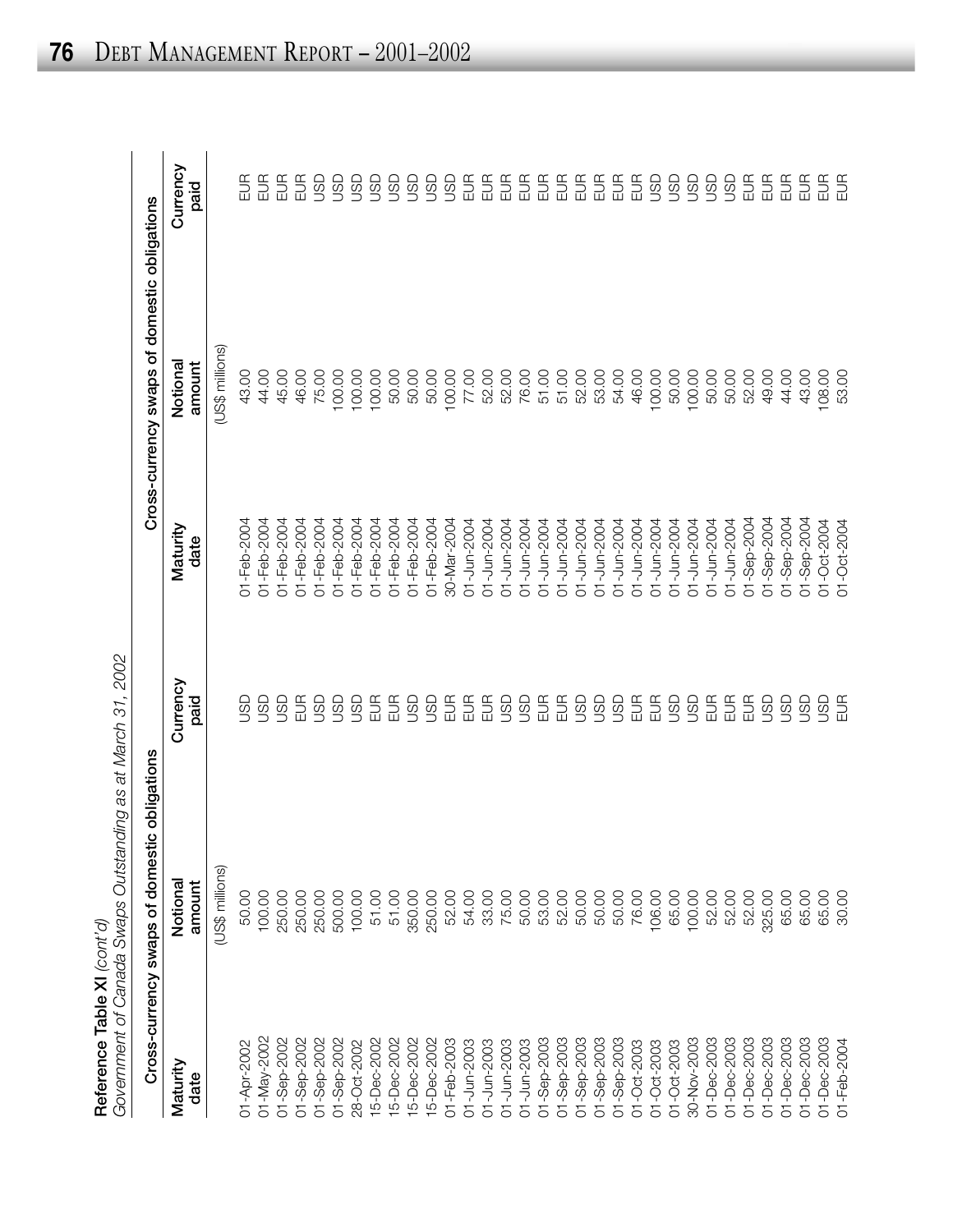| Reference Table XI (cont'd) | Government of Canada Swaps Outstar | nding as at March 31, 2002 |                  |                                              |                  |
|-----------------------------|------------------------------------|----------------------------|------------------|----------------------------------------------|------------------|
|                             | Cross-currency swaps of domest     | ic obligations             |                  | Cross-currency swaps of domestic obligations |                  |
| Maturity<br>date            | Notiona<br>amount                  | Currency<br>paid           | Maturity<br>date | amount<br>Notiona                            | Currency<br>paid |
|                             | (US\$ millions)                    |                            |                  | (US\$ millions)                              |                  |
| 01-Oct-2004                 | 51.00                              | 5<br>巴                     | 01-Dec-2005      | 46.00                                        | $\frac{1}{2}$    |
| 01-Oct-2004                 | 50.00                              | asp                        | 01-Dec-2005      | 45.00                                        | EUR              |
| 01-Oct-2004                 | 75.00                              | asu                        | 01-Dec-2005      | 44.00                                        | EUR              |
| 23-Nov-2004                 | 100.00                             | 9SL                        | 01-Dec-2005      | 45.00                                        | $\frac{1}{2}$    |
| 01-Dec-2004                 | 43.00                              | $\frac{1}{2}$              | 01-Dec-2005      | 45.00                                        | EUR              |
| 01-Dec-2004                 | 66.00                              | $E$ UR                     | 01-Dec-2005      | 45.00                                        | EUR              |
| 01-Mar-2005                 | 250.00                             | GSU                        | 01-Dec-2005      | 44.00                                        | EUR              |
| 01-Mar-2005                 | 44.00                              | EUR                        | 01-Dec-2005      | 66.00                                        | EUR              |
| 01-Mar-2005                 | 250.00                             | asp                        | 01-Dec-2005      | 66.00                                        | EUR              |
| 01-Mar-2005                 | 65.00                              | asp                        | 01-Dec-2005      | 50.00                                        | asu              |
| 01-Sep-2005                 | 47.00                              | $rac{1}{2}$                | 01-Dec-2005      | 50.00                                        | asp              |
| 01-Sep-2005                 | 47.00                              |                            | 01-Dec-2005      | 50.00                                        | asp              |
| 01-Sep-2005                 | 28.00                              | EUR                        | 01-Mar-2006      | 48.00                                        | EUR              |
| 01-Sep-2005                 | 28.00                              | EUR                        | 01-Mar-2006      | 48.00                                        | EUR              |
| 01-Sep-2005                 | 45.00                              | $\Xi$                      | 01-Mar-2006      | 65.00                                        | $E$ UR           |
| 01-Sep-2005                 | 66.00                              | 555                        | 01-Mar-2006      | 66.00                                        | EUR              |
| 01-Sep-2005                 | 65.00                              |                            | 01-Mar-2006      | 50.00                                        | asp              |
| 01-Sep-2005                 | 65.00                              |                            | 01-Sep-2006      | 43.00                                        | EUR              |
| 01-Sep-2005                 | 66.00                              | $E$ UR                     | 01-Oct-2006      | 54.00                                        | EUR              |
| 01-Sep-2005                 | 100.00                             | GSD                        | 01-Oct-2006      | 50.00                                        | go               |
| 23-Nov-2005                 | 150.00                             | asp                        | 01-Oct-2006      | 50.00                                        | asu              |
| 01-Dec-2005                 | 500.00                             | go                         | 30-Oct-2006      | 250.00                                       | asp              |
| 01-Dec-2005                 | 49.00                              | $rac{1}{2}$                | 23-Nov-2006      | 150.00                                       | asu              |
| 01-Dec-2005                 | 49.00                              |                            | 01-Dec-2006      | 50.00                                        | EUR              |
| 01-Dec-2005                 | 48.00                              | $E$ UR                     | 01-Dec-2006      | 44.00                                        | EUR              |
| 01-Dec-2005                 | 48.00                              | EUR                        | 01-Dec-2006      | 44.00                                        | EUR              |
| 01-Dec-2005                 | 45.00                              | E                          | 01-Dec-2006      | 64.00                                        | EUR              |
| 01-Dec-2005                 | 45.00                              | EUR                        | 01-Dec-2006      | 66.00                                        | EUR              |
| 01-Dec-2005                 | 45.00                              | EUR                        | 01-Mar-2007      | 24.00                                        | EUR              |
| 01-Dec-2005                 | 64.00                              | $rac{1}{2}$                | 01-Jun-2007      | 51.00                                        | EUR              |
| 01-Dec-2005                 | 44.00                              |                            | 01-Jun-2007      | 51.00                                        | E                |
| 01-Dec-2005                 | 46.00                              | EUR                        | 01-Jun-2007      | 103.00                                       | EUR              |
| 01-Dec-2005                 | 46.00                              | $\frac{1}{2}$              | 01-Jun-2007      | 43.00                                        | $\frac{1}{2}$    |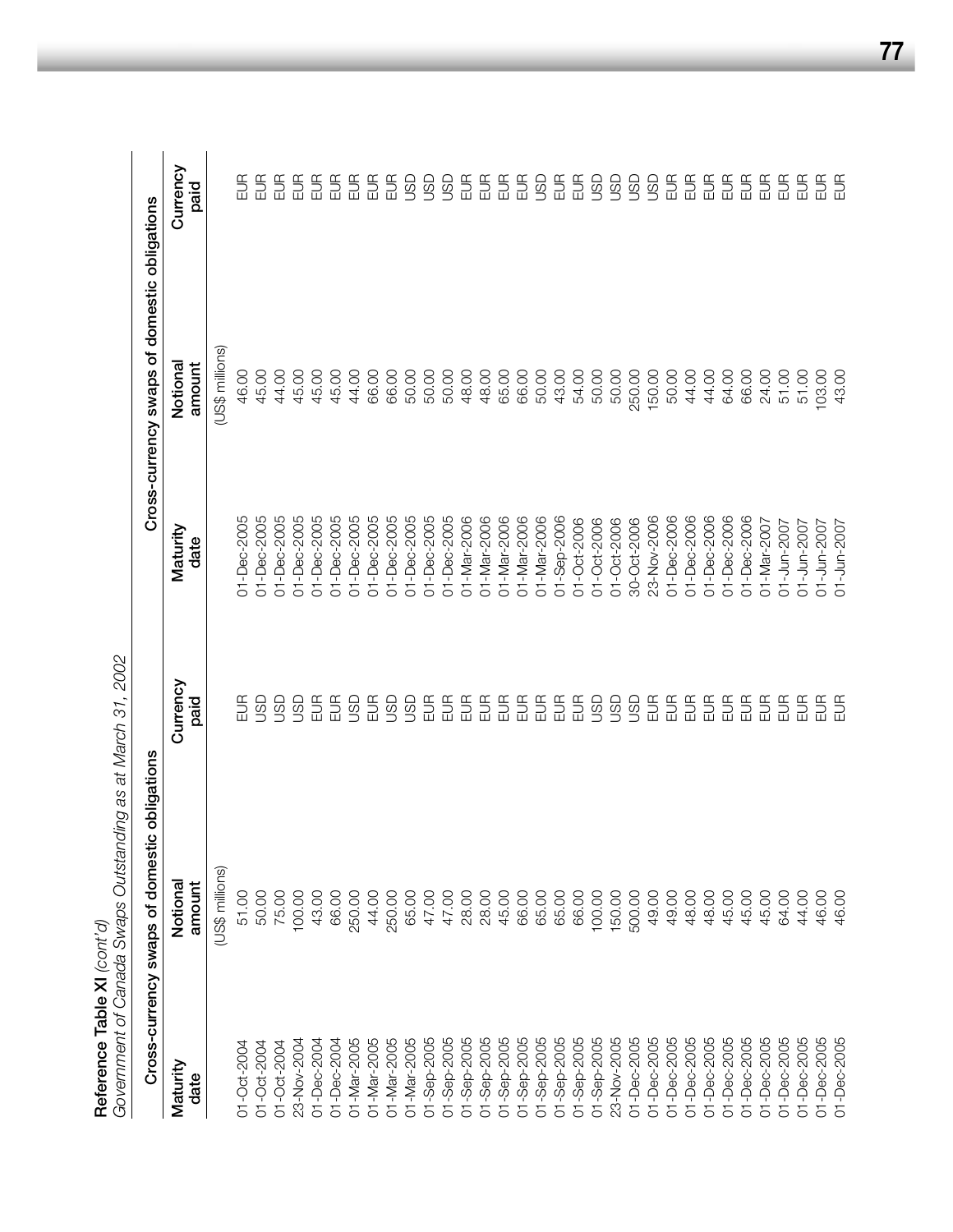|                                                           | $\sim$ h $\sim$ h $\sim$ h $\sim$ h $\sim$<br>Swaps Outstanding as at March<br>۔<br>ק |
|-----------------------------------------------------------|---------------------------------------------------------------------------------------|
| Reference Table XI $\langle \text{out'} \text{d} \rangle$ | Canada S                                                                              |

|                  | Cross-currency swaps of domestic obligations |                  |                  | Cross-currency swaps of domestic obligations |                  |
|------------------|----------------------------------------------|------------------|------------------|----------------------------------------------|------------------|
| Maturity<br>date | Notional<br>amount                           | Currency<br>paid | Maturity<br>date | Notional<br>amount                           | Currency<br>paid |
|                  | (US\$ millions)                              |                  |                  | (US\$ millions)                              |                  |
| 01-Jun-2007      | 250.00                                       | asu              | 01-Oct-2008      | 50.00                                        | g                |
| 01-Jun-2007      | 250.00                                       | asu              | 01-Mar-2009      | 69.00                                        | EUR              |
| 01-Jun-2007      | 250.00                                       | GSU              | 01-Mar-2009      | 70.00                                        | asu              |
| 01-Oct-2007      | 49.00                                        | EUR              | 01-Mar-2009      | 65.00                                        | asu              |
| 01-Oct-2007      | 50.00                                        | EUR              | 01-Mar-2009      | 50.00                                        | asu              |
| 01-Oct-2007      | 44.00                                        | EUR              | 01-Mar-2009      | 75.00                                        | asu              |
| 01-Oct-2007      | 23.00                                        | EUR              | 01-Mar-2009      | 50.00                                        | asu              |
| 01-Mar-2008      | 200.00                                       | asp              | 01-Mar-2009      | 50.00                                        | asu              |
| 01-Mar-2008      | 50.00                                        | asp              | 01-Mar-2009      | 100.00                                       | asu              |
| 01-Mar-2008      | 63.00                                        | EUR              | 01-Mar-2009      | 75.00                                        | asu              |
| 01-Mar-2008      | 45.00                                        | EUR              | 01-Jun-2009      | 44.00                                        | EUR              |
| 01-Mar-2008      | 75.00                                        | asp              | 01-Jun-2009      | 64.00                                        | EUR              |
| 01-Mar-2008      | 100.00                                       | asn              | 01-Jun-2009      | 46.00                                        | EUR              |
| 01-Mar-2008      | 50.00                                        | asp              | 01-Jun-2009      | 67.00                                        | EUR              |
| 01-Jun-2008      | 45.00                                        | EUR              | 01-Jun-2009      | 66.00                                        | $E$ UR           |
| 01-Jun-2008      | 44.00                                        | EUR              | 01-Jun-2009      | 65.00                                        | EUR              |
| 01-Jun-2008      | 45.00                                        | E                | 01-Jun-2009      | 44.00                                        | E                |
| 01-Jun-2008      | 44.00                                        | EUR              | 01-Jun-2009      | 66.00                                        | EUR              |
| 01-Jun-2008      | 250.00                                       | asp              | 01-Jun-2009      | 50.00                                        | asu              |
| 01-Jun-2008      | 100.00                                       | asp              | 01-Jun-2009      | 70.00                                        | asp              |
| 01-Jun-2008      | 100.00                                       | asp              | 01-Jun-2009      | 100.00                                       | asu              |
| 01-Jun-2008      | 100.00                                       | asu              | 01-Jun-2009      | 50.00                                        | asu              |
| 01-Jun-2008      | 50.00                                        | asp              | 01-Jun-2009      | 70.00                                        | asu              |
| 01-Jun-2008      | 100.00                                       | asp              | 01-Jun-2009      | 100.00                                       | asu              |
| 01-Jun-2008      | 50.00                                        | asu              | 01-Jun-2009      | 65.00                                        | asp              |
| 01-Jun-2008      | 50.00                                        | asp              | 01-Oct-2009      | 79.00                                        | EUR              |
| 30-Sep-2008      | 50.00                                        | GSU              | 01-Oct-2009      | 78.00                                        | EUR              |
| 01-Oct-2008      | 65.00                                        | EUR              | 01-Oct-2009      | 70.00                                        | EUR              |
| 01-Oct-2008      | 64.00                                        | $rac{1}{2}$      | 01-Oct-2009      | 103.00                                       | $\frac{1}{2}$    |
| 01-Oct-2008      | 44.00                                        | 巴<br>巴           | 01-Oct-2009      | 77.00                                        | $rac{1}{2}$      |
| 01-Oct-2008      | 44.00                                        | 巴<br>巴           | 01-Oct-2009      | 50.00                                        | $rac{1}{2}$      |
| 01-Oct-2008      | 70.00                                        | asu              | 01-Oct-2009      | 44.00                                        | E                |
| 01-Oct-2008      | 70.00                                        | g                |                  |                                              |                  |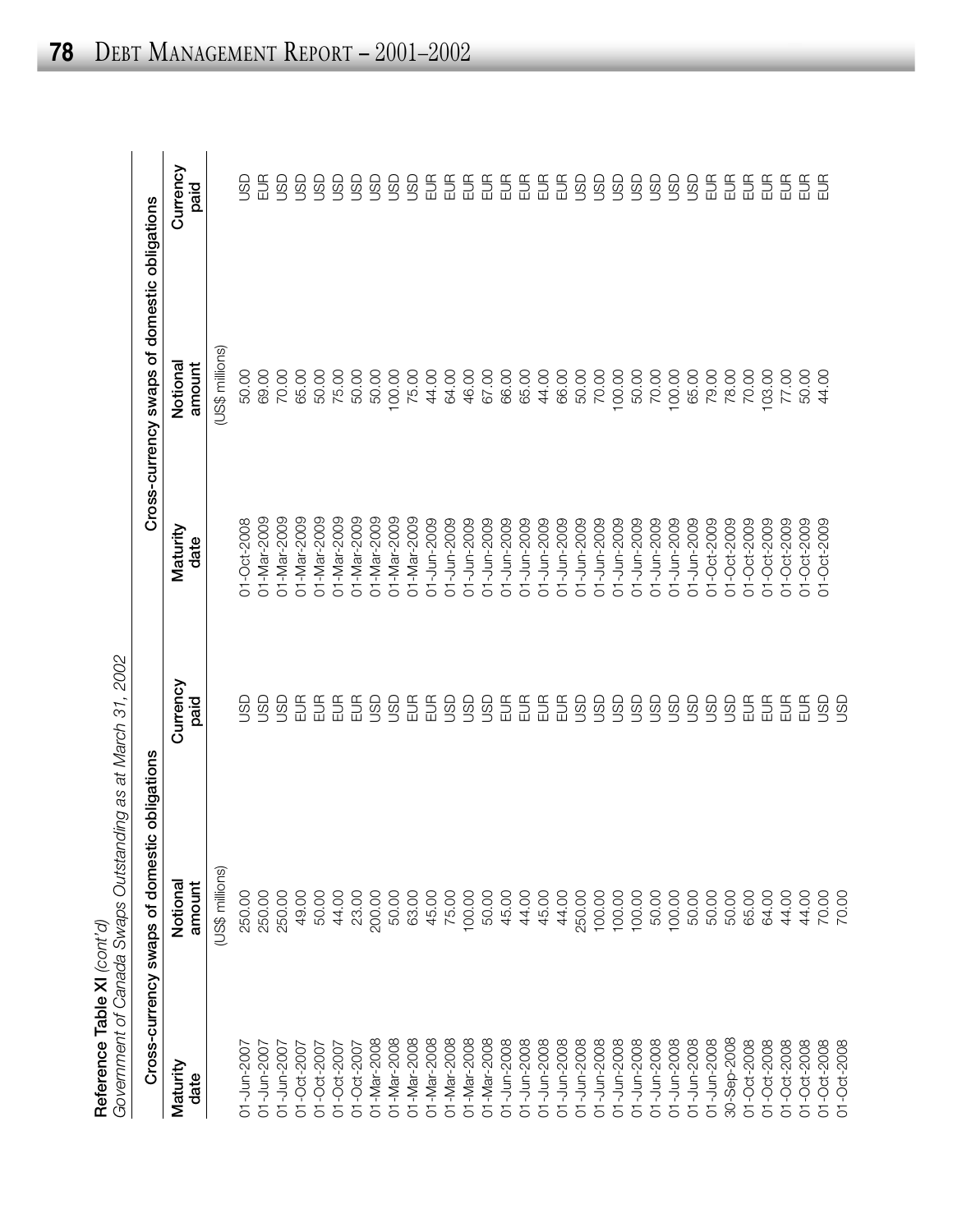|                          | Government of Canada Swaps Outstal | nding as at March 31, 2002 |                   |                                              |                      |
|--------------------------|------------------------------------|----------------------------|-------------------|----------------------------------------------|----------------------|
|                          | Cross-currency swaps of domest     | tic obligations            |                   | Cross-currency swaps of domestic obligations |                      |
| Maturity<br>date         | Notional<br>amount                 | Currency<br>paid           | Maturity<br>date  | Notional<br>amount                           | Currency<br>paid     |
|                          | (US\$ millions)                    |                            |                   | (US\$ millions)                              |                      |
| 01-Oct-2009              | 44.00                              |                            | 01-Jun-2010       | 45.00                                        | n<br>E               |
| 01-Oct-2009              | 44.00                              |                            | 01-Jun-2010       | 43.00                                        |                      |
| 01-Oct-2009              | 43.00                              |                            | $01 - Jun-2010$   | 42.00                                        |                      |
| 01-Oct-2009              | 64.00                              |                            | 01-Jun-2010       | 44.00                                        | 555                  |
| 01-Oct-2009              | 43.00                              |                            | 01-Jun-2010       | 45.00                                        |                      |
| 01-Oct-2009              | 44.00                              |                            | 01-Jun-2010       | 44.00                                        |                      |
| 01-Oct-2009              | 45.00                              |                            | 01-Jun-2010       | 46.00                                        |                      |
| 01-Oct-2009              | 46.00                              |                            | 01-Jun-2010       | 46.00                                        | $5555552$ $55555555$ |
| 01-Oct-2009              | 46.00                              |                            | $01 - Jun-2010$   | 45.00                                        |                      |
| 01-Oct-2009              | 44.00                              |                            | 01-Jun-2010       | 45.00                                        |                      |
| 01-Oct-2009              | 45.00                              |                            | 01-Jun-2010       | 76.00                                        |                      |
| 01-Oct-2009              | 65.00                              |                            | $01 - Oct - 2010$ | 35.00                                        |                      |
| 01-Mar-2010              | 48.00                              |                            | 01-Oct-2010       | 63.00                                        |                      |
| 01-Mar-2010              | 46.00                              |                            | 01-Oct-2010       | 44.00                                        |                      |
| $01 - \text{Mar} - 2010$ | 46.00                              |                            | $01 - Oct - 2010$ | 48.00                                        |                      |
| $01 - \text{Mar} - 2010$ | 45.00                              |                            | 01-Oct-2010       | 45.00                                        |                      |
| 01-Mar-2010              | 65.00                              |                            | $01 - Oct - 2010$ | 46.00                                        |                      |
| $01 - Jun-2010$          | 46.00                              |                            | 01-Oct-2010       | 65.00                                        |                      |
| 01-Jun-2010              | 45.00                              |                            | 011-Oct-2010      | 65.00                                        |                      |
| 01-Jun-2010              | 38.00                              |                            | 01-Oct-2010       | 66.00                                        |                      |
| 01-Jun-2010              | 29.00                              |                            | 01-Jun-2011       | 44.00                                        |                      |
| $01 - Jun-2010$          | 47.00                              |                            | 01-Jun-2011       | 45.00                                        | E                    |
| 01-Jun-2010              | 47.00                              |                            | 01-Jun-2011       | 66.00                                        | $\frac{1}{2}$        |
| $01 - Jun-2010$          | 45.00                              |                            | Total             | 17,899                                       |                      |
| $01 - Jun-2010$          | 45.00                              | 믌                          |                   |                                              |                      |

 $\ddot{\ddot{\xi}}$  $O$ utota Reference Table XI (cont'd) **Reference Table XI** *(cont'd)*

Note: Numbers may not add due to rounding. Note: Numbers may not add due to rounding.<br><sup>1</sup> Refers to the coupon of the underlying bond that was swapped.<br>Source: Department of Finance. Refers to the coupon of the underlying bond that was swapped.

Source: Department of Finance.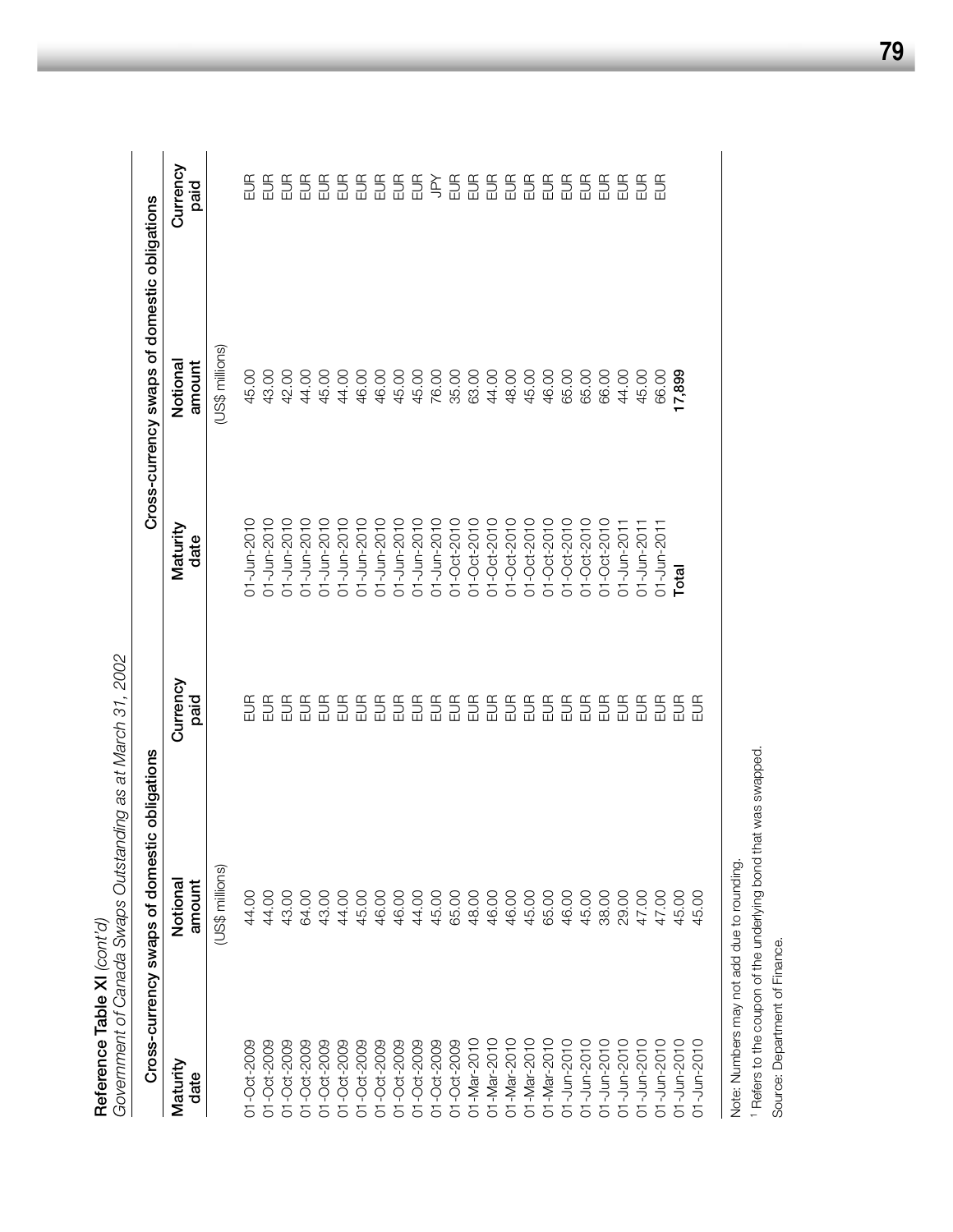**Reference Table XII**<br>Bond Buyback Program – Operations 2001-02 **Reference Table XII**

|                        | Bond Buyback Program - Operations | 2001-02                          |                               |                        |                   |                  |                       |
|------------------------|-----------------------------------|----------------------------------|-------------------------------|------------------------|-------------------|------------------|-----------------------|
| <b>Buyback</b><br>date | Maturity<br>date                  | Coupon                           | Repurchased<br>amount         | <b>Buyback</b><br>date | Maturity<br>date  | Coupon           | Repurchased<br>amount |
|                        |                                   | $\mathcal{S}_{0}$                | (\$ millions)                 |                        |                   | (%)              | (\$ millions)         |
| April 10, 2001         | September 1, 2001                 | $\overline{ }$                   | 280                           | June 5, 2001           | December 1, 2001  | 5.25             | 480                   |
|                        | Total                             |                                  | 280                           |                        | June 1, 2002      | 5.75             | 520                   |
|                        |                                   |                                  |                               |                        | Total             |                  | 1,000                 |
| April 18, 2001         | March 15, 2014                    |                                  | 82                            |                        |                   |                  |                       |
|                        | June 1, 2015                      | $10.25$<br>$11.25$               | 4                             | June 13, 2001          | May 1, 2002       | $\frac{1}{2}$    | 100                   |
|                        | March 15, 2021                    | 10.5                             | $\mathfrak{B}$                |                        | February 1, 2003  | 11.75            | 174                   |
|                        | June 1, 2021                      | 9.75                             | 123                           |                        | February 1, 2004  | 10.25            | 76                    |
|                        | June 1, 2022                      | 9.25                             | 26                            |                        | Total             |                  | 350                   |
|                        | Total                             |                                  | 249                           |                        |                   |                  |                       |
|                        |                                   |                                  |                               | July 3, 2001           | September 1, 2001 | $\sim$           | 153                   |
| May 2, 2001            | March 1, 2008                     | 12.75                            | 34                            |                        | December 1, 2001  | 5.25             | 495                   |
|                        | October 1, 2008                   | 11.75                            | 55                            |                        | December 1, 2001  | 9.75             | 102                   |
|                        | March 1, 2009                     | 11.5                             | $\overleftarrow{\phantom{a}}$ |                        | Total             |                  | 750                   |
|                        | October 1, 2009                   | 10.75                            | 55                            |                        |                   |                  |                       |
|                        | March 1, 2010                     | 9.75                             | 22                            | July 17, 2001          | September 1, 2001 | $\sim$           | 750                   |
|                        | October 1, 2010                   | 8.75                             | $\overleftarrow{\mathbf{t}}$  |                        | Total             |                  | 750                   |
|                        | March 1, 2011                     | $\circ$                          | 32                            |                        |                   |                  |                       |
|                        | March 15, 2014                    | 10.25                            | 89                            | July 25, 2001          | March 1, 2009     | 11.5             | 84                    |
|                        | June 1, 2015                      | 1.25<br>$\overline{\phantom{a}}$ | $\overline{6}$                |                        | October 1, 2009   | 10.75            | 29                    |
|                        | Total                             |                                  | 400                           |                        | October 1, 2010   | 8.75             | $\circ$               |
|                        |                                   |                                  |                               |                        | March 1, 2011     | $\circ$          | 134                   |
| May 8, 2001            | June 1, 2001                      |                                  | 247                           |                        | March 15, 2014    | 10.25            | 244                   |
|                        | September 1, 2001                 | 4.5                              | 400                           |                        | Total             |                  | 500                   |
|                        | December 1, 2001                  | 5.25                             | 280                           |                        |                   |                  |                       |
|                        | December 1, 2001                  | 9.75                             | 73                            | July 31, 2001          | September 1, 2001 | $\sim$           | 750                   |
|                        | Total                             |                                  | 1,000                         |                        | Total             |                  | 750                   |
| May 30, 2001           | February 1, 2004                  | 10.25                            | 158                           | August 15, 2001        | October 1, 2004   | 10.5             | 174                   |
|                        | October 1, 2004                   | 10.5                             | 4                             |                        | March 1, 2005     |                  | 142                   |
|                        | March 1, 2005                     |                                  | 89                            |                        | March 1, 2006     | $79.5$<br>$79.7$ | 76                    |
|                        | March 1, 2006                     |                                  | 84                            |                        | October 1, 2007   |                  | $\infty$              |
|                        | October 1, 2006                   | $725$<br>$725$<br>$725$<br>$725$ | 53                            |                        | Total             |                  | 400                   |
|                        | October 1, 2007                   |                                  | $\overline{4}$                |                        |                   |                  |                       |
|                        | March 1, 2008                     | 1.75                             | 88                            |                        |                   |                  |                       |
|                        | October 1, 2008                   |                                  | 80                            |                        |                   |                  |                       |
|                        | Total                             |                                  | 400                           |                        |                   |                  |                       |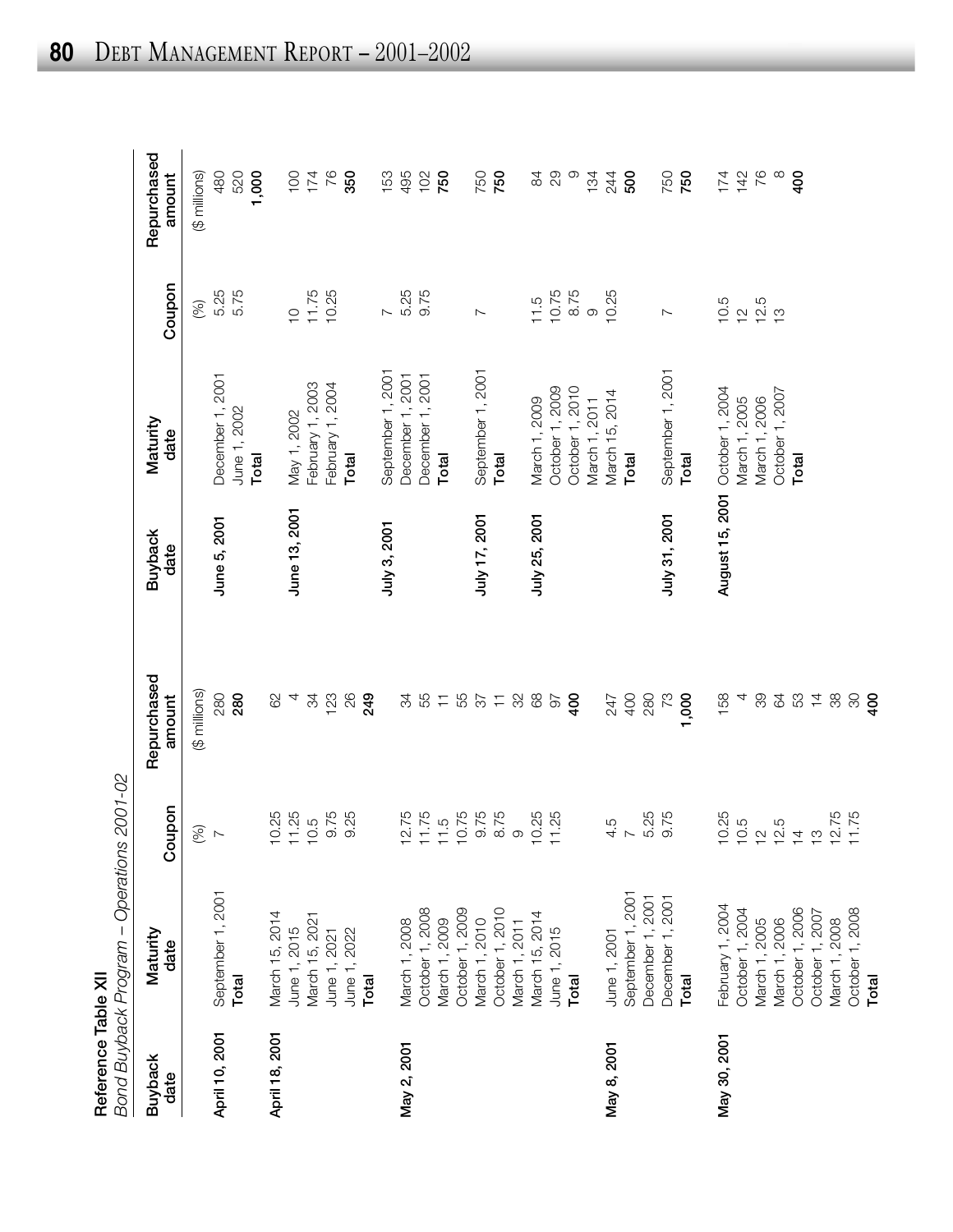| Reference Table XII $\langle cont' \sigma \rangle$ | Bond Buyback Program - Operations 2001-02 |               |                         |                        |                   |                |                                         |
|----------------------------------------------------|-------------------------------------------|---------------|-------------------------|------------------------|-------------------|----------------|-----------------------------------------|
| <b>Buyback</b><br>date                             | Maturity<br>date                          | Coupon        | Repurchased<br>amount   | <b>Buyback</b><br>date | Maturity<br>date  | Coupon         | Repurchased<br>amount                   |
|                                                    |                                           | (%)           | (\$ millions)           |                        |                   | (%)            | (\$ millions)                           |
| August 29, 2001                                    | May 1, 2002                               | $\frac{1}{2}$ | 89                      | November 6, 2001       | December 1, 2001  | 5.25           | 150                                     |
|                                                    | December 15, 2002                         | 11.25         | 120                     |                        | December 1, 2001  | 9.75           | $_{29}$                                 |
|                                                    | February 1, 2003                          | 11.75         | 85                      |                        | Total             |                | 179                                     |
|                                                    | October 1, 2003                           | 9.5           | 62                      |                        |                   |                |                                         |
|                                                    | February 1, 2004                          | 10.25         | 100                     | November 14, 2001      | February 1, 2004  | 10.25          | 24                                      |
|                                                    | October 1, 2004                           | 10.5          | $\odot$                 |                        | March 1, 2005     | $\frac{1}{2}$  | S                                       |
|                                                    | March 1, 2005                             | $\frac{1}{2}$ | 55                      |                        | March 1, 2006     | 12.5           | $\infty$                                |
|                                                    | Total                                     |               | 500                     |                        | October 1, 2006   | $\overline{4}$ | $\overline{c}$                          |
|                                                    |                                           |               |                         |                        | October 1, 2007   | $\frac{1}{2}$  |                                         |
|                                                    | September 25, 2001 December 1, 2001       | 9.75          | 750                     |                        | March 1, 2008     | 12.75          | $\begin{array}{c} 25 \\ 25 \end{array}$ |
|                                                    | Total                                     |               | 750                     |                        | October 1, 2008   | 11.75          | $\overline{\mathcal{C}}$                |
|                                                    |                                           |               |                         |                        | March 1, 2009     | 11.5           | $\mathcal{Q}$                           |
| October 9, 2001                                    | December 1, 2001                          | 9.75          | 700                     |                        | October 1, 2009   | 10.75          | $\overleftarrow{\mathbf{t}}$            |
|                                                    | September 1, 2002                         | 5.5           | SO                      |                        | Total             |                | 153                                     |
|                                                    | Total                                     |               | 750                     |                        |                   |                |                                         |
|                                                    |                                           |               |                         | November 28, 2001      | December 15, 2002 | 11.25          | $_{29}$                                 |
| October 10, 2001                                   | March 15, 2021                            | 10.5          | $\Theta$                |                        | February 1, 2003  | 11.75          | 152                                     |
|                                                    | June 1, 2021                              | 9.75          | 207                     |                        | February 1, 2004  | 10.25          | $\infty$                                |
|                                                    | June 1, 2022                              | 9.25          | 253                     |                        | October 1, 2004   | 10.5           | $\mathcal{L}$                           |
|                                                    | Total                                     |               | 500                     |                        | March 1, 2005     | $\frac{N}{1}$  |                                         |
|                                                    |                                           |               |                         |                        | March 1, 2006     | 12.5           |                                         |
| October 23, 2001                                   | December 1, 2001                          | 5.25          | 750                     |                        | Total             |                | $\frac{1}{3}$                           |
|                                                    | Total                                     |               | 750                     |                        |                   |                |                                         |
|                                                    |                                           |               |                         | January 15, 2002       | June 1, 2002      | 5.75           | 406                                     |
| October 24, 2001                                   | March 1, 2007                             | 13.75         | 80                      |                        | September 1, 2002 | 5.5<br>6       | $\overline{C}$                          |
|                                                    | October 1, 2007                           | $\frac{1}{2}$ | $\overline{\mathsf{N}}$ |                        | December 1, 2002  |                | $^{24}$                                 |
|                                                    | March 1, 2008                             | 12.75         | 26                      |                        | Total             |                | 500                                     |
|                                                    | October 1, 2008                           | 11.75         | $\frac{8}{10}$          |                        |                   |                |                                         |
|                                                    | March 1, 2009                             | 11.5          | 35                      | January 16, 2002       | March 15, 2014    | 10.25          | 139                                     |
|                                                    | October 1, 2009                           | 10.75         | 125                     |                        | June 1, 2015      | 11.25          | $\mathcal{S}^{\mathcal{S}}$             |
|                                                    | March 1, 2010                             | 9.75          | 114                     |                        | June 1, 2021      | 9.75           | 116                                     |
|                                                    | October 1, 2010                           | 8.75          | $\overline{c}$          |                        | June 1, 2022      | 9.25           | 100                                     |
|                                                    | March 1, 2011                             | $\circ$       | 27                      |                        | Total             |                | 386                                     |
|                                                    | Total                                     |               | 397                     |                        |                   |                |                                         |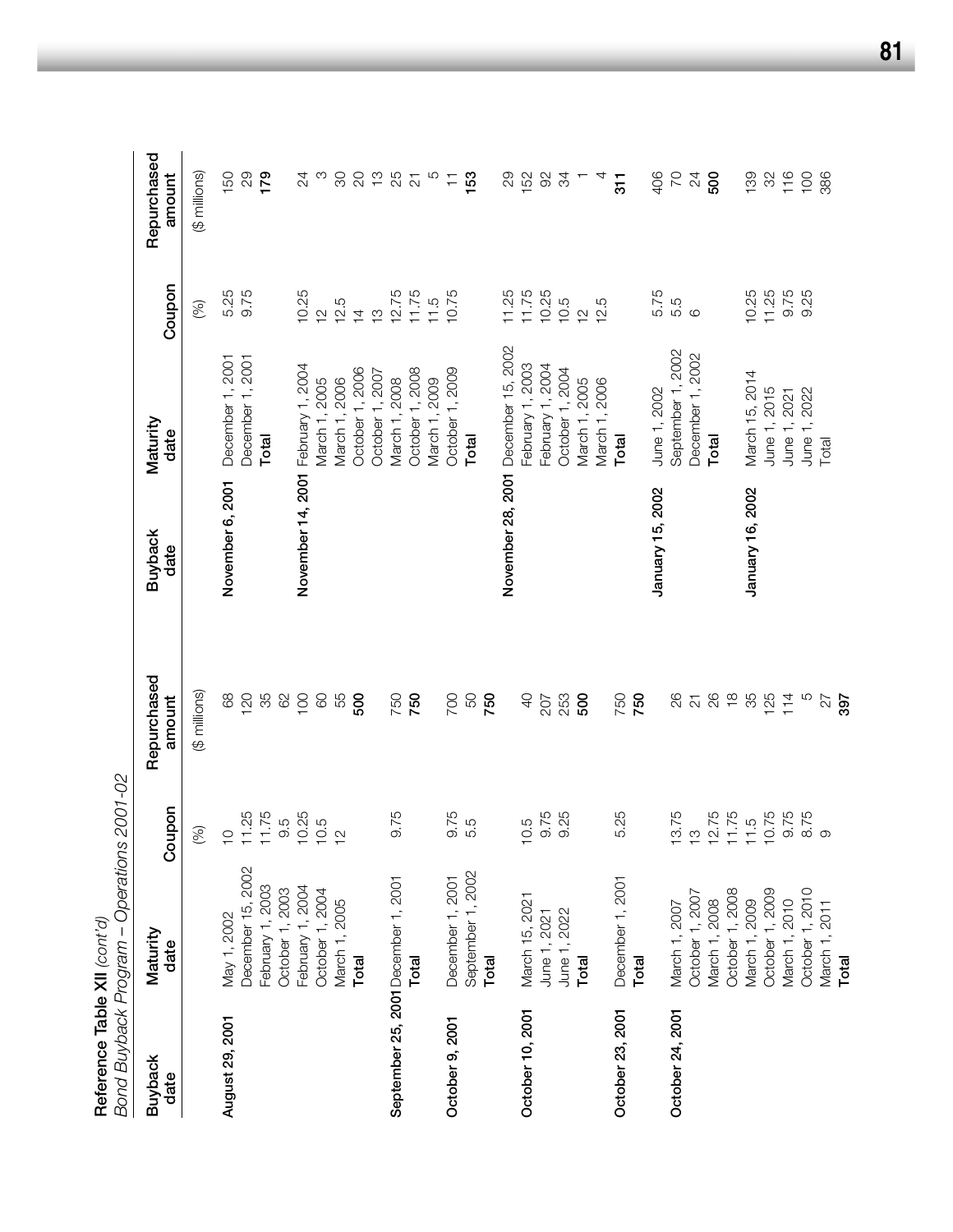**Reference Table XII** (cont'd)<br>Bond Buyback Program – Operations 2001-02 *Bond Buyback Program – Operations 2001-02* **Reference Table XII** *(cont'd)*

| רוונט בראט באטר באר האר |                                    | フプリュコフェリフ コンク      |                       |                   |                                     |                |                       |
|-------------------------|------------------------------------|--------------------|-----------------------|-------------------|-------------------------------------|----------------|-----------------------|
| <b>Buyback</b><br>date  | Maturity<br>date                   | noal<br><b>Cou</b> | Repurchased<br>amount | Buyback<br>date   | Maturity<br>date                    | Coupon         | Repurchased<br>amount |
|                         |                                    | (%)                | (\$ millions)         |                   |                                     | (%)            | (\$ millions)         |
| January 29, 2002        | June 1, 2002                       |                    | 355                   | February 13, 2002 | March 1, 2005                       | $\frac{1}{2}$  | 86                    |
|                         | September 1, 2002                  | 5.75<br>5.5<br>6   | $\overline{Q}$        |                   | March 1, 2006                       |                | 89                    |
|                         | December 1, 2002                   |                    | 355                   |                   | October 1, 2006                     | $12.5$<br>$14$ | 35                    |
|                         | Total                              |                    | 750                   |                   | October 1, 2007                     | $\frac{1}{2}$  |                       |
|                         |                                    |                    |                       |                   | October 1, 2008                     | 11.75          |                       |
| February 6, 2002        |                                    | $\frac{1}{2}$      | ∞                     |                   | October 1, 2009                     | 10.75          | $\overline{C}$        |
|                         | October 1, 2007<br>October 1, 2008 |                    | $\overline{4}$        |                   | Total                               |                | 133                   |
|                         |                                    | 11.75              | 72                    |                   |                                     |                |                       |
|                         | October 1, 2009<br>March 1, 2011   |                    | 158                   | February 26, 2002 | September 1, 2002                   |                | 430                   |
|                         | March 15, 2014                     | 10.25              | $28$                  |                   | December 1, 2002                    | 5.5<br>6       | 105                   |
|                         |                                    | 11.25              | $88$                  |                   | Total                               |                | 535                   |
|                         | June 1, 2015<br>Total              |                    | 400                   |                   |                                     |                |                       |
|                         |                                    |                    |                       | March 6, 2002     | October 1, 2003                     | 9.5            | 45                    |
| February 12, 2002       |                                    | 5.75<br>5.5        | 662                   |                   | February 1, 2004                    | 10.25          | $\infty$              |
|                         | June 1, 2002<br>September 1, 2002  |                    | $88$                  |                   | October 1, 2004                     | 10.5           | $\overline{4}$        |
|                         | Total                              |                    | 750                   |                   | March 1, 2005                       | $\frac{1}{2}$  | $\mathcal{D}$         |
|                         |                                    |                    |                       |                   | October 1, 2006                     | $\overline{4}$ | $^{24}$               |
|                         |                                    |                    |                       |                   | Total                               |                | 178                   |
|                         |                                    |                    |                       | March 12, 2002    | June 1, 2002                        | 5.75           | 95                    |
|                         |                                    |                    |                       |                   | December 1, 2002                    | $\circ$        | 905                   |
|                         |                                    |                    |                       |                   | Total                               |                | 1,000                 |
|                         |                                    |                    |                       | March 26, 2002    | December 1, 2002<br>Total           | $\circ$        | 1,000<br>1,000        |
|                         |                                    |                    |                       |                   | Total buyback program for 2001-2002 |                | 16,752                |

Source: Department of Finance. Source: Department of Finance. $\mathsf{l}$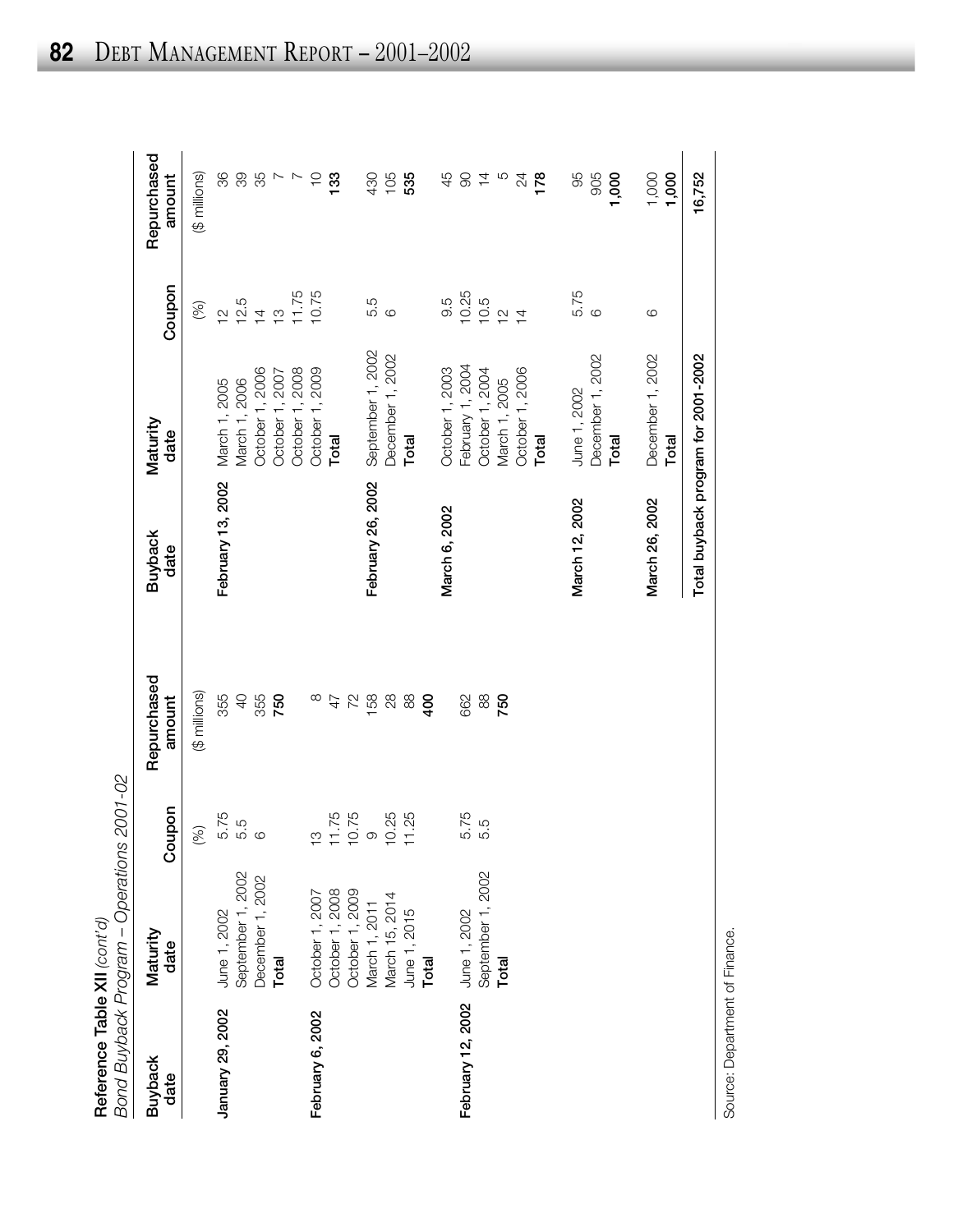| Canada Savings Bonds and Canada | Premium Bonds, Fiscal 1983-84 to Fiscal 2001-02 |                                                                                                                                                      |                                   |
|---------------------------------|-------------------------------------------------|------------------------------------------------------------------------------------------------------------------------------------------------------|-----------------------------------|
| Fiscal year                     | Gross sales                                     | Net change                                                                                                                                           | Outstanding at<br>fiscal year end |
|                                 |                                                 | (\$ millions)                                                                                                                                        |                                   |
| 983-84                          | 11,584                                          | 5,650                                                                                                                                                | 38,403                            |
| 1984-85                         | 12,743                                          | 3,764                                                                                                                                                | 42,167                            |
| 1985-86                         | 15,107                                          | 2,440                                                                                                                                                | 44,607                            |
| 1986-87                         | 9,191                                           | $-22 -$                                                                                                                                              | 44,585                            |
| 1987-88                         | 17,450                                          | 8,921                                                                                                                                                | 53,506                            |
| 1988-89                         | 14,962                                          | $-5,456$                                                                                                                                             | 48,050                            |
| 1989-90                         | 9,338                                           | $-6,813$                                                                                                                                             | 41,237                            |
| 1990-91                         | 6,720                                           | $-6,500$                                                                                                                                             | 34,737                            |
| 1991-92                         | 9,588                                           | 1,151                                                                                                                                                | 35,888                            |
| 1992-93                         | 9,235                                           | $-1,172$                                                                                                                                             | 34,716                            |
| 1993-94                         | 5,364                                           | $-3,089$                                                                                                                                             | 31,627                            |
| 1994-95                         | 7,506                                           | 96-                                                                                                                                                  | 31,531                            |
| 1995-96                         | 4,612                                           | $\frac{1}{2}$                                                                                                                                        | 31,541                            |
| 1996-97                         | 5,747                                           | 2,050                                                                                                                                                | 33,591                            |
| 1997-98                         | 4,951                                           | $-2,796$                                                                                                                                             | 30,795                            |
| 1998-99                         | 4,844                                           | $-2,187$                                                                                                                                             | 28,608                            |
| 1999-00                         | 2,669                                           | $-1,510$                                                                                                                                             | 27,098                            |
| 2000-01                         | 3,188                                           | $-531$                                                                                                                                               | 26,567                            |
| $2001 - 02$                     | 829<br>ΩÓ                                       | $-2,283$                                                                                                                                             | 24,284                            |
|                                 |                                                 | Note: Eigures are in accordance with Bank of Canada audited reports, which may yaw from Public Accounts reports due to differences in classification |                                   |

Reference Table XIII **Reference Table XIII**

Note: Figures are in accordance with Bank of Canada audited reports, which may vary from Public Accounts reports due to differences in classification. liny vari 5  $\overline{\mathsf{s}}$ ,  $\overline{\mathsf{s}}$ 5<br>D<br>D<br>D n<br>D auul gun nk or Car ਰ<br>0 Note: Figures are in accordance with I<br>Source: Bank of Canada. Source: Bank of Canada.